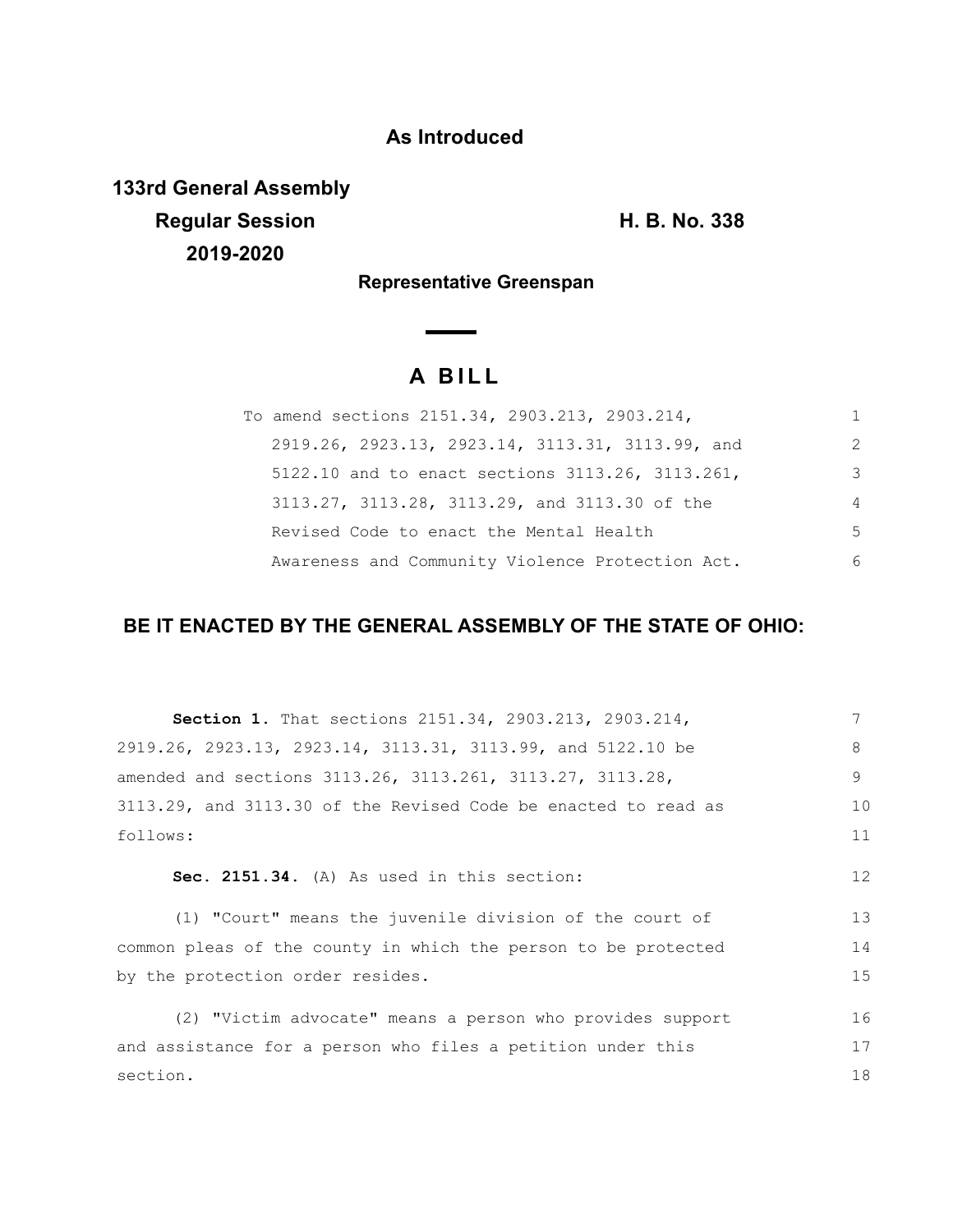### **H. B. No. 338 Page 2 As Introduced**

| (3) "Family or household member" has the same meaning as        | 19 |
|-----------------------------------------------------------------|----|
| in section 3113.31 of the Revised Code.                         | 20 |
| (4) "Protection order issued by a court of another state"       | 21 |
| has the same meaning as in section 2919.27 of the Revised Code. | 22 |
| (5) "Petitioner" means a person who files a petition under      | 23 |
| this section and includes a person on whose behalf a petition   | 24 |
| under this section is filed.                                    | 25 |
| (6) "Respondent" means a person who is under eighteen           | 26 |
| years of age and against whom a petition is filed under this    | 27 |
| section.                                                        | 28 |
| (7) "Sexually oriented offense" has the same meaning as in      | 29 |
| section 2950.01 of the Revised Code.                            | 30 |
| (8) "Electronic monitoring" has the same meaning as in          | 31 |
| section 2929.01 of the Revised Code.                            | 32 |
| (9) "Companion animal" has the same meaning as in section       | 33 |
| 959.131 of the Revised Code.                                    | 34 |
| (B) The court has jurisdiction over all proceedings under       | 35 |
| this section.                                                   | 36 |
| (C) (1) Any of the following persons may seek relief under      | 37 |
| this section by filing a petition with the court:               | 38 |
| (a) Any person on behalf of that person;                        | 39 |
| (b) Any parent or adult family or household member on           | 40 |
| behalf of any other family or household member;                 | 41 |
| (c) Any person who is determined by the court in its            | 42 |
| discretion as an appropriate person to seek relief under this   | 43 |
| section on behalf of any child.                                 | 44 |
| (2) The petition shall contain or state all of the              | 45 |
|                                                                 |    |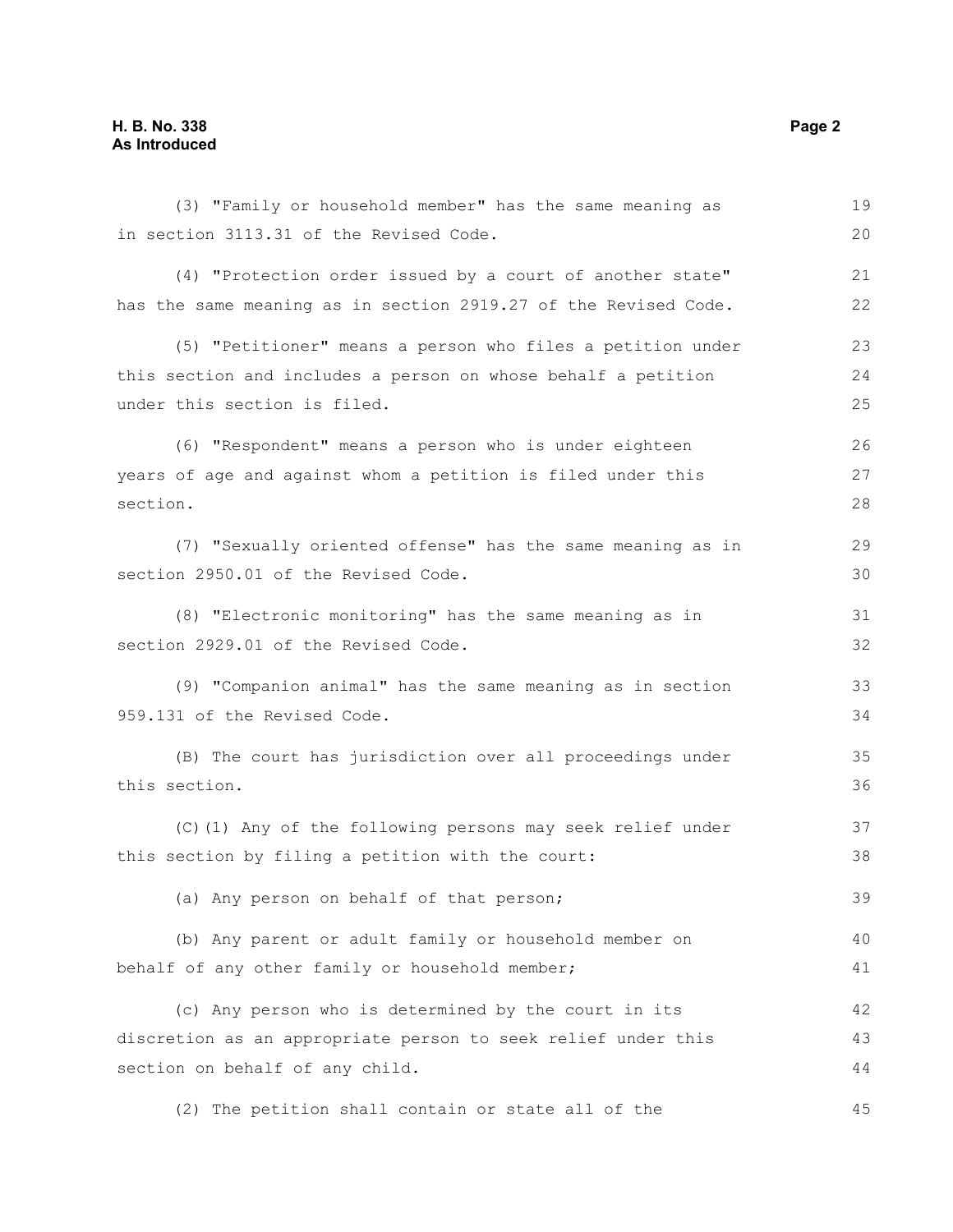#### following:

46

63

68 69

| (a) An allegation that the respondent engaged in a              | 47 |
|-----------------------------------------------------------------|----|
| violation of section 2903.11, 2903.12, 2903.13, 2903.21,        | 48 |
| 2903.211, 2903.22, or 2911.211 of the Revised Code, committed a | 49 |
| sexually oriented offense, or engaged in a violation of any     | 50 |
| municipal ordinance that is substantially equivalent to any of  | 51 |
| those offenses against the person to be protected by the        | 52 |
| protection order, including a description of the nature and     | 53 |
| extent of the violation;                                        | 54 |

(b) If the petitioner seeks relief in the form of electronic monitoring of the respondent, an allegation that at any time preceding the filing of the petition the respondent engaged in conduct that would cause a reasonable person to believe that the health, welfare, or safety of the person to be protected was at risk, a description of the nature and extent of that conduct, and an allegation that the respondent presents a continuing danger to the person to be protected; 55 56 57 58 59 60 61 62

(c) A request for relief under this section.

(3) The court in its discretion may determine whether or not to give notice that a petition has been filed under division (C)(1) of this section on behalf of a child to any of the following: 64 65 66 67

(a) A parent of the child if the petition was filed by any person other than a parent of the child;

(b) Any person who is determined by the court to be an appropriate person to receive notice of the filing of the petition. 70 71 72

(D)(1) If a person who files a petition pursuant to this section requests an ex parte order, the court shall hold an ex 73 74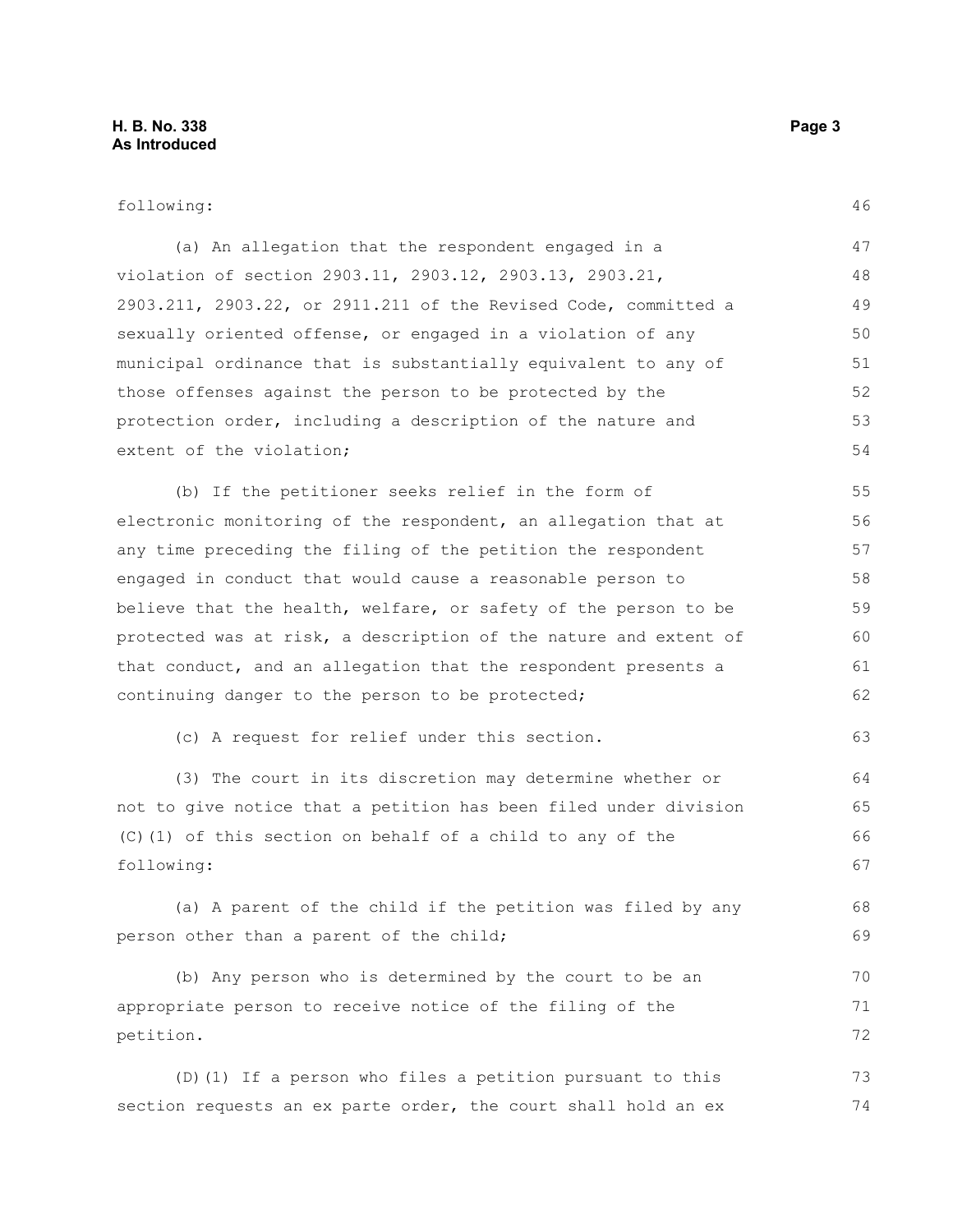#### **H. B. No. 338 Page 4 As Introduced**

parte hearing as soon as possible after the petition is filed, but not later than the next day after the court is in session after the petition is filed. The court, for good cause shown at the ex parte hearing, may enter any temporary orders, with or without bond, that the court finds necessary for the safety and protection of the person to be protected by the order. Immediate and present danger to the person to be protected by the protection order constitutes good cause for purposes of this section. Immediate and present danger includes, but is not limited to, situations in which the respondent has threatened the person to be protected by the protection order with bodily harm or in which the respondent previously has been convicted of, pleaded guilty to, or been adjudicated a delinquent child for committing a violation of section 2903.11, 2903.12, 2903.13, 2903.21, 2903.211, 2903.22, or 2911.211 of the Revised Code, a sexually oriented offense, or a violation of any municipal ordinance that is substantially equivalent to any of those offenses against the person to be protected by the protection order. 75 76 77 78 79 80 81 82 83 84 85 86 87 88 89 90 91 92 93

(2)(a) If the court, after an ex parte hearing, issues a protection order described in division (E) of this section, the court shall schedule a full hearing for a date that is within ten court days after the ex parte hearing. The court shall give the respondent notice of, and an opportunity to be heard at, the full hearing. The court also shall give notice of the full hearing to the parent, guardian, or legal custodian of the respondent. The court shall hold the full hearing on the date scheduled under this division unless the court grants a continuance of the hearing in accordance with this division. Under any of the following circumstances or for any of the following reasons, the court may grant a continuance of the full 94 95 96 97 98 99 100 101 102 103 104 105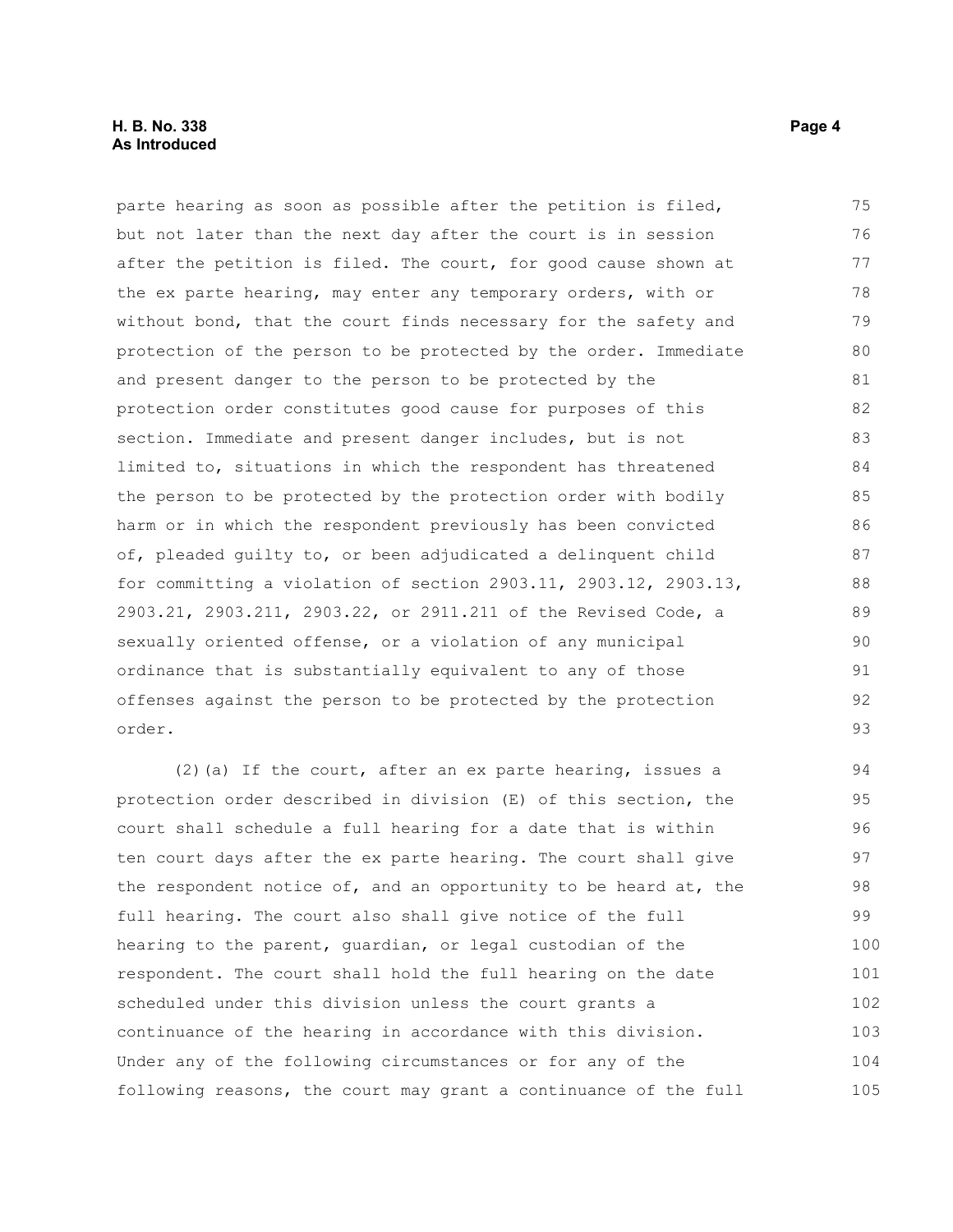hearing to a reasonable time determined by the court: (i) Prior to the date scheduled for the full hearing under this division, the respondent has not been served with the petition filed pursuant to this section and notice of the full hearing. (ii) The parties consent to the continuance. (iii) The continuance is needed to allow a party to obtain counsel. (iv) The continuance is needed for other good cause. (b) An ex parte order issued under this section does not expire because of a failure to serve notice of the full hearing upon the respondent before the date set for the full hearing under division  $(D)(2)(a)$  of this section or because the court grants a continuance under that division. (3) If a person who files a petition pursuant to this section does not request an ex parte order, or if a person requests an ex parte order but the court does not issue an ex parte order after an ex parte hearing, the court shall proceed as in a normal civil action and grant a full hearing on the matter. (E)(1)(a) After an ex parte or full hearing, the court may issue any protection order, with or without bond, that contains terms designed to ensure the safety and protection of the person to be protected by the protection order. The court may include within a protection order issued under this section a term requiring that the respondent not remove, damage, hide, harm, or 106 107 108 109 110 111 112 113 114 115 116 117 118 119 120 121 122 123 124 125 126 127 128 129 130 131

dispose of any companion animal owned or possessed by the person to be protected by the order, and may include within the order a term authorizing the person to be protected by the order to 132 133 134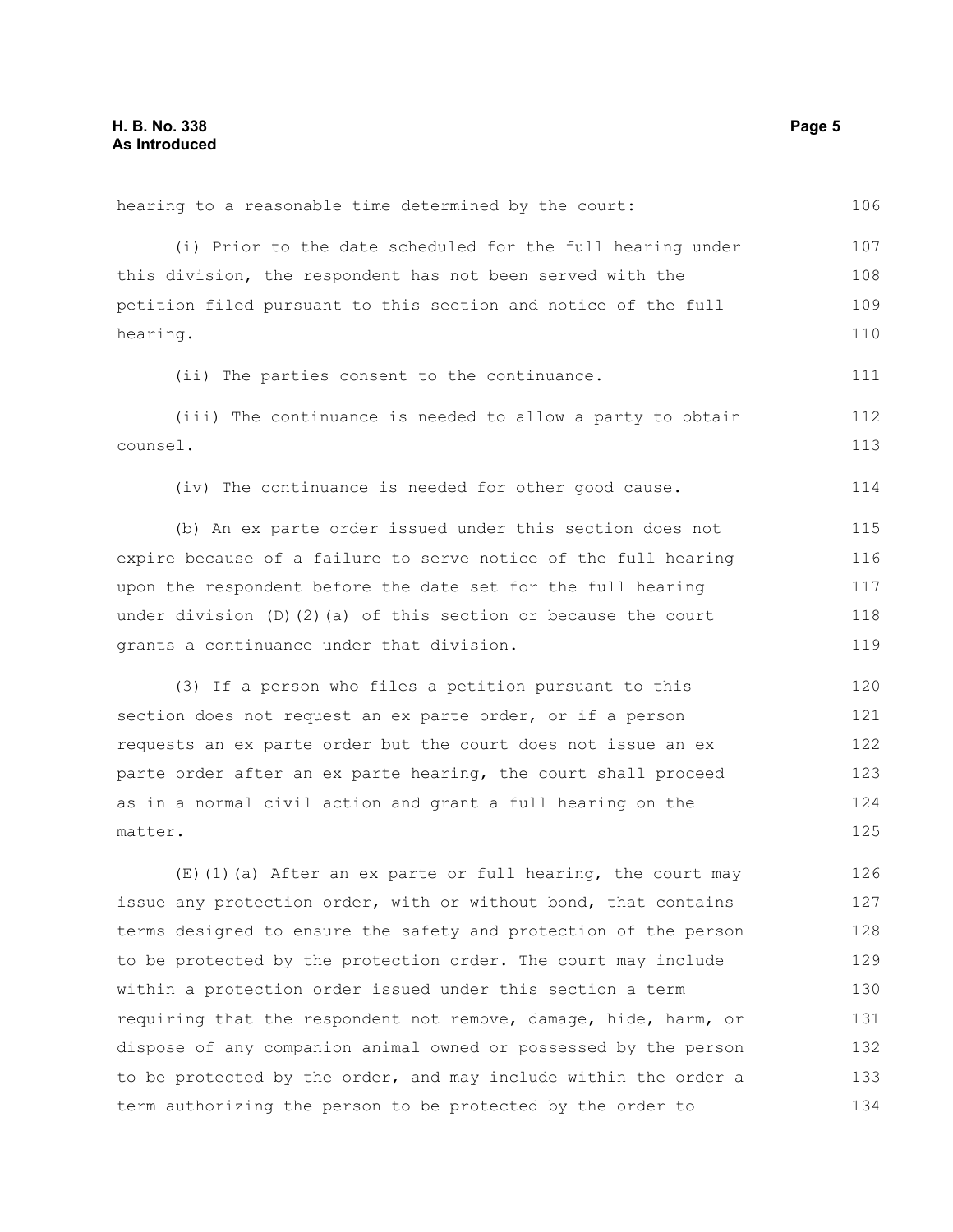#### **H. B. No. 338 Page 6 As Introduced**

remove a companion animal owned by the person to be protected by the order from the possession of the respondent. 135 136

(b) After a full hearing, if the court considering a petition that includes an allegation of the type described in division (C)(2)(b) of this section or the court, upon its own motion, finds upon clear and convincing evidence that the petitioner reasonably believed that the respondent's conduct at any time preceding the filing of the petition endangered the health, welfare, or safety of the person to be protected and that the respondent presents a continuing danger to the person to be protected and if division (N) of this section does not prohibit the issuance of an order that the respondent be electronically monitored, the court may order that the respondent be electronically monitored for a period of time and under the terms and conditions that the court determines are appropriate. Electronic monitoring shall be in addition to any other relief granted to the petitioner. 137 138 139 140 141 142 143 144 145 146 147 148 149 150 151

(2)(a) Any protection order issued pursuant to this section shall be valid until a date certain but not later than the date the respondent attains nineteen years of age. 152 153 154

(b) Any protection order issued pursuant to this section may be renewed in the same manner as the original order was issued. 155 156 157

(3) A court may not issue a protection order that requires a petitioner to do or to refrain from doing an act that the court may require a respondent to do or to refrain from doing under division (E)(1) of this section unless all of the following apply: 158 159 160 161 162

(a) The respondent files a separate petition for a 163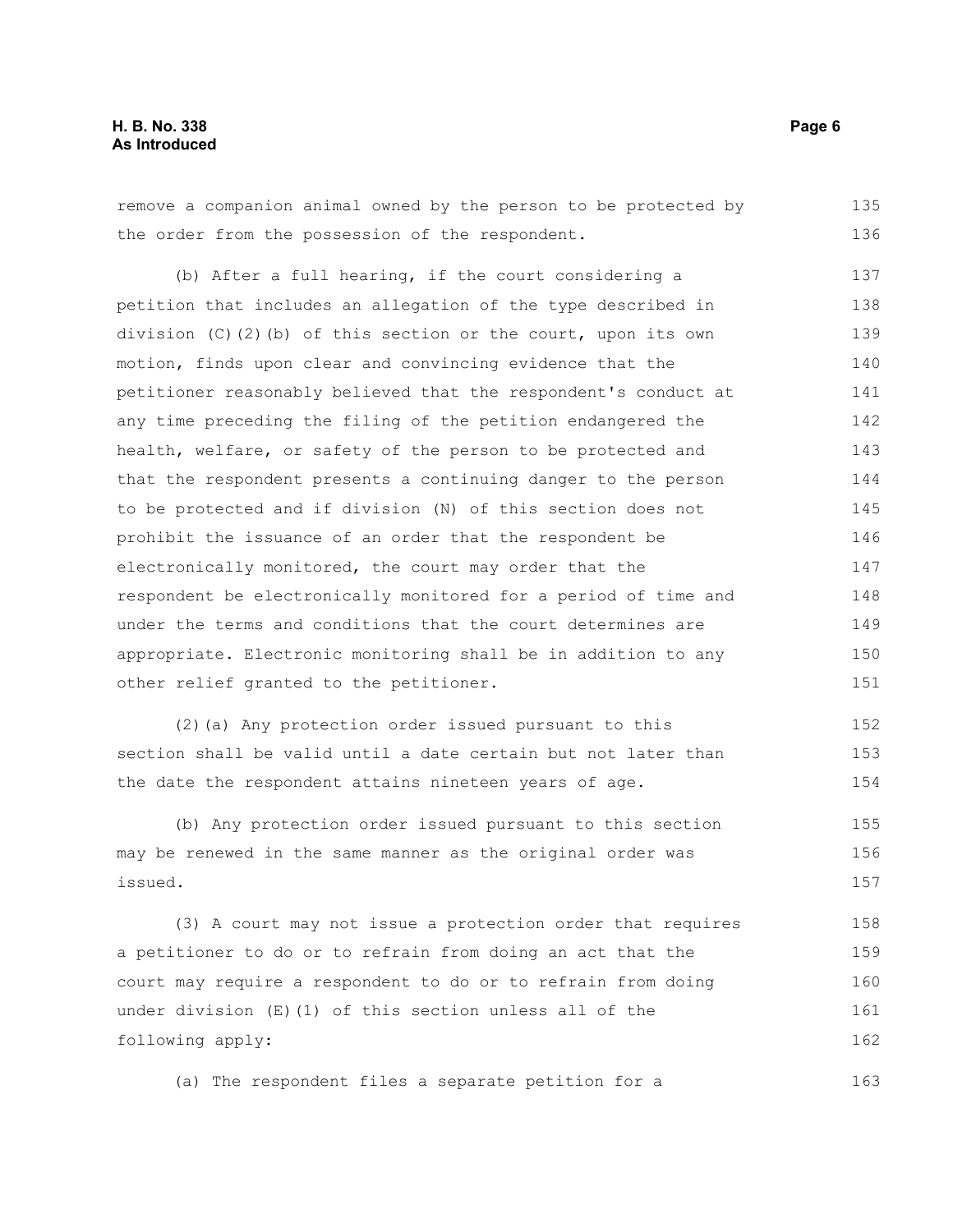protection order in accordance with this section.

(b) The petitioner is served with notice of the respondent's petition at least forty-eight hours before the court holds a hearing with respect to the respondent's petition, or the petitioner waives the right to receive this notice. 165 166 167 168

(c) If the petitioner has requested an ex parte order pursuant to division (D) of this section, the court does not delay any hearing required by that division beyond the time specified in that division in order to consolidate the hearing with a hearing on the petition filed by the respondent. 169 170 171 172 173

(d) After a full hearing at which the respondent presents evidence in support of the request for a protection order and the petitioner is afforded an opportunity to defend against that evidence, the court determines that the petitioner has committed a violation of section 2903.11, 2903.12, 2903.13, 2903.21, 2903.211, 2903.22, or 2911.211 of the Revised Code, a sexually oriented offense, or a violation of any municipal ordinance that is substantially equivalent to any of those offenses against the person to be protected by the protection order issued pursuant to division (E)(3) of this section, or has violated a protection order issued pursuant to this section or section 2903.213 of the Revised Code relative to the person to be protected by the protection order issued pursuant to division (E)(3) of this section. 174 175 176 177 178 179 180 181 182 183 184 185 186 187

(4) No protection order issued pursuant to this section shall in any manner affect title to any real property. 188 189

(5)(a) A protection order issued under this section shall clearly state that the person to be protected by the order cannot waive or nullify by invitation or consent any requirement 190 191 192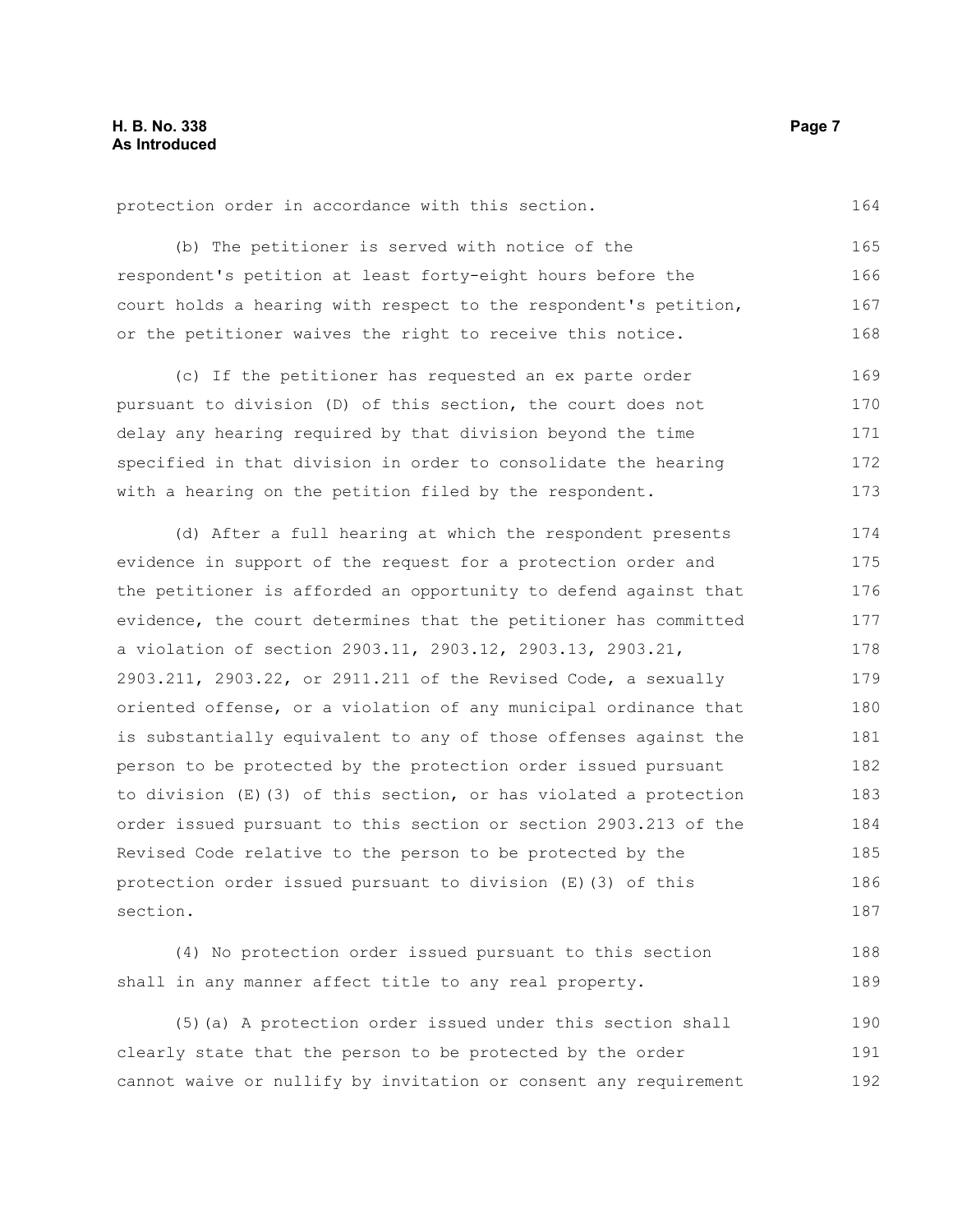in the order.

(b) Division (E)(5)(a) of this section does not limit any discretion of a court to determine that a respondent alleged to have violated section 2919.27 of the Revised Code, violated a municipal ordinance substantially equivalent to that section, or committed contempt of court, which allegation is based on an alleged violation of a protection order issued under this section, did not commit the violation or was not in contempt of court. 194 195 196 197 198 199 200 201

(6) Any protection order issued pursuant to this section shall include a provision that the court will automatically seal all of the records of the proceeding in which the order is issued on the date the respondent attains the age of nineteen years unless the petitioner provides the court with evidence that the respondent has not complied with all of the terms of the protection order. The protection order shall specify the date when the respondent attains the age of nineteen years. 202 203 204 205 206 207 208 209

(F)(1) The court shall cause the delivery of a copy of any protection order that is issued under this section to the petitioner, to the respondent, and to all law enforcement agencies that have jurisdiction to enforce the order. If the protection order will be valid subsequent to the date on which the respondent attains eighteen years of age, the order shall be in a form that ensures that the protection order is accepted into the protection order database of the national crime information center (NCIC) maintained by the federal bureau of investigation. The court shall direct that a copy of the order be delivered to the respondent and the parent, guardian, or legal custodian of the respondent on the same day that the order is entered. If the court terminates or cancels the order, the 210 211 212 213 214 215 216 217 218 219 220 221 222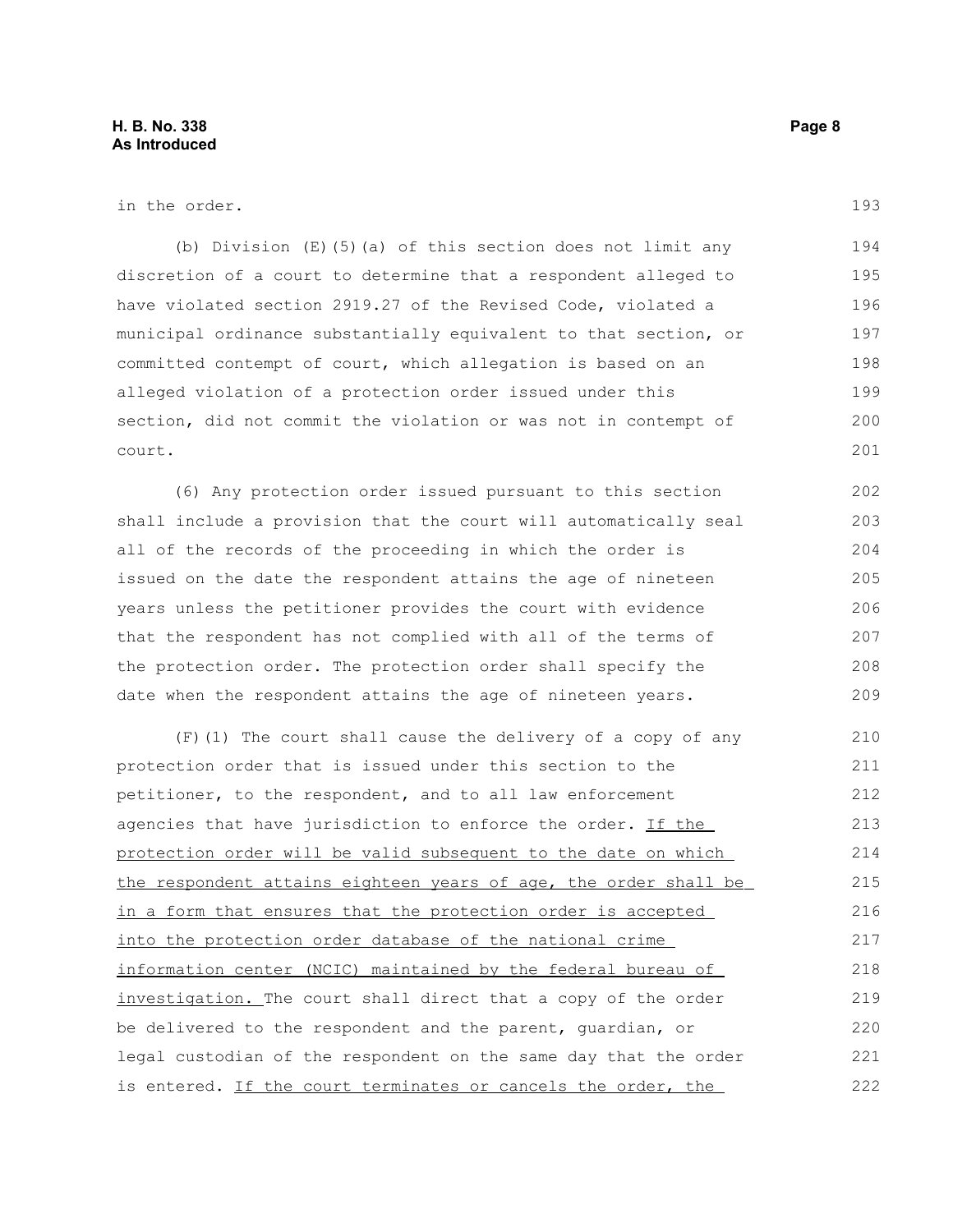| court shall cause the delivery of notice of the termination or   | 223 |
|------------------------------------------------------------------|-----|
| cancellation to the same persons and entities that were          | 224 |
| delivered a copy of the order.                                   | 225 |
| (2) Upon the issuance of a protection order under this           | 226 |
| section, the court shall provide the parties to the order with   | 227 |
| the following notice orally or by form:                          | 228 |
| "NOTICE                                                          | 229 |
| As a result of this order, it may be unlawful for you to         | 230 |
| possess or purchase a firearm, including a rifle, pistol, or     | 231 |
| revolver, or ammunition pursuant to federal law under 18 U.S.C.  | 232 |
| $922(g)$ (8) for the duration of this order. If you have any     | 233 |
| questions whether this law makes it illegal for you to possess   | 234 |
| or purchase a firearm or ammunition, you should consult an       | 235 |
| attorney."                                                       | 236 |
| (3) All law enforcement agencies shall establish and             | 237 |
| maintain an index for the protection orders delivered to the     | 238 |
| agencies pursuant to division (F) (1) of this section. With      | 239 |
| respect to each order delivered, each agency shall note on the   | 240 |
| index the date and time that it received the order. Each         | 241 |
| protection order received by a law enforcement agency pursuant   | 242 |
| to this section that will be valid subsequent to the date on     | 243 |
| which the respondent attains eighteen years of age shall be      | 244 |
| entered by the agency into the law enforcement automated data    | 245 |
| system created by section 5503.10 of the Revised Code, and known | 246 |
| as LEADS, within twenty-four hours after receipt. Upon the       | 247 |
| termination or cancellation of the order, the agency shall take  | 248 |
| all steps necessary to ensure that the order is removed from     | 249 |
| LEADS within twenty-four hours after receipt of notice of the    | 250 |
| termination or cancellation and that it is terminated, cleared,  | 251 |
| or canceled in the protection order database of the national     | 252 |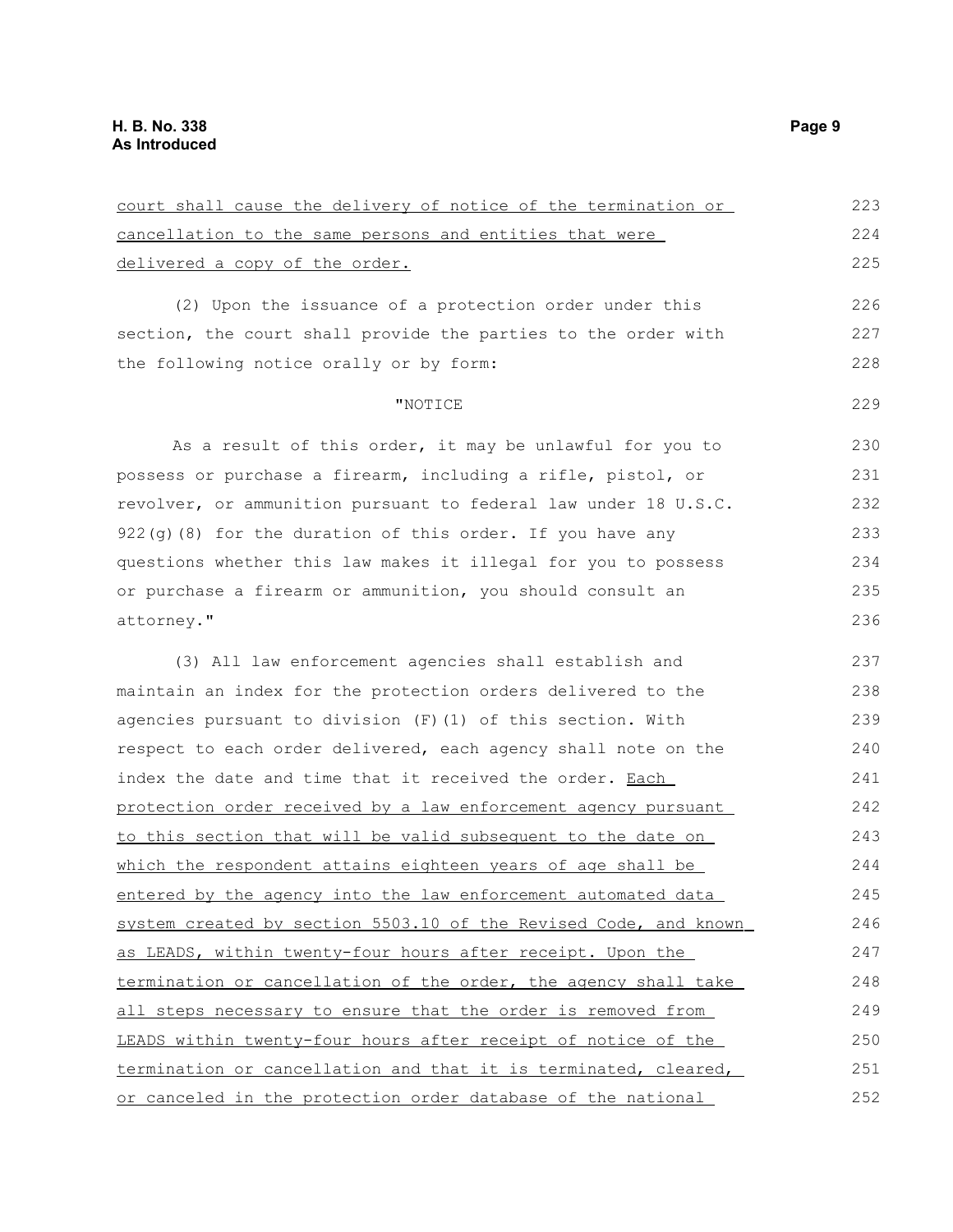of investigation. (4) Regardless of whether the petitioner has registered the protection order in the county in which the officer's agency has jurisdiction pursuant to division (M) of this section, any officer of a law enforcement agency shall enforce a protection order issued pursuant to this section by any court in this state in accordance with the provisions of the order, including removing the respondent from the premises, if appropriate. (G)(1) Any proceeding under this section shall be conducted in accordance with the Rules of Civil Procedure, except that a protection order may be obtained under this section with or without bond. An order issued under this section, other than an ex parte order, that grants a protection order, or that refuses to grant a protection order, is a final, appealable order. The remedies and procedures provided in this section are in addition to, and not in lieu of, any other available civil or criminal remedies or any other available remedies under Chapter 2151. or 2152. of the Revised Code. (2) If as provided in division (G)(1) of this section an order issued under this section, other than an ex parte order, refuses to grant a protection order, the court, on its own motion, shall order that the ex parte order issued under this section and all of the records pertaining to that ex parte order be sealed after either of the following occurs: (a) No party has exercised the right to appeal pursuant to Rule 4 of the Rules of Appellate Procedure. (b) All appellate rights have been exhausted. 254 255 256 257 258 259 260 261 262 263 264 265 266 267 268 269 270 271 272 273 274 275 276 277 278 279 280

crime information center (NCIC) maintained by the federal bureau

(H) The filing of proceedings under this section does not 281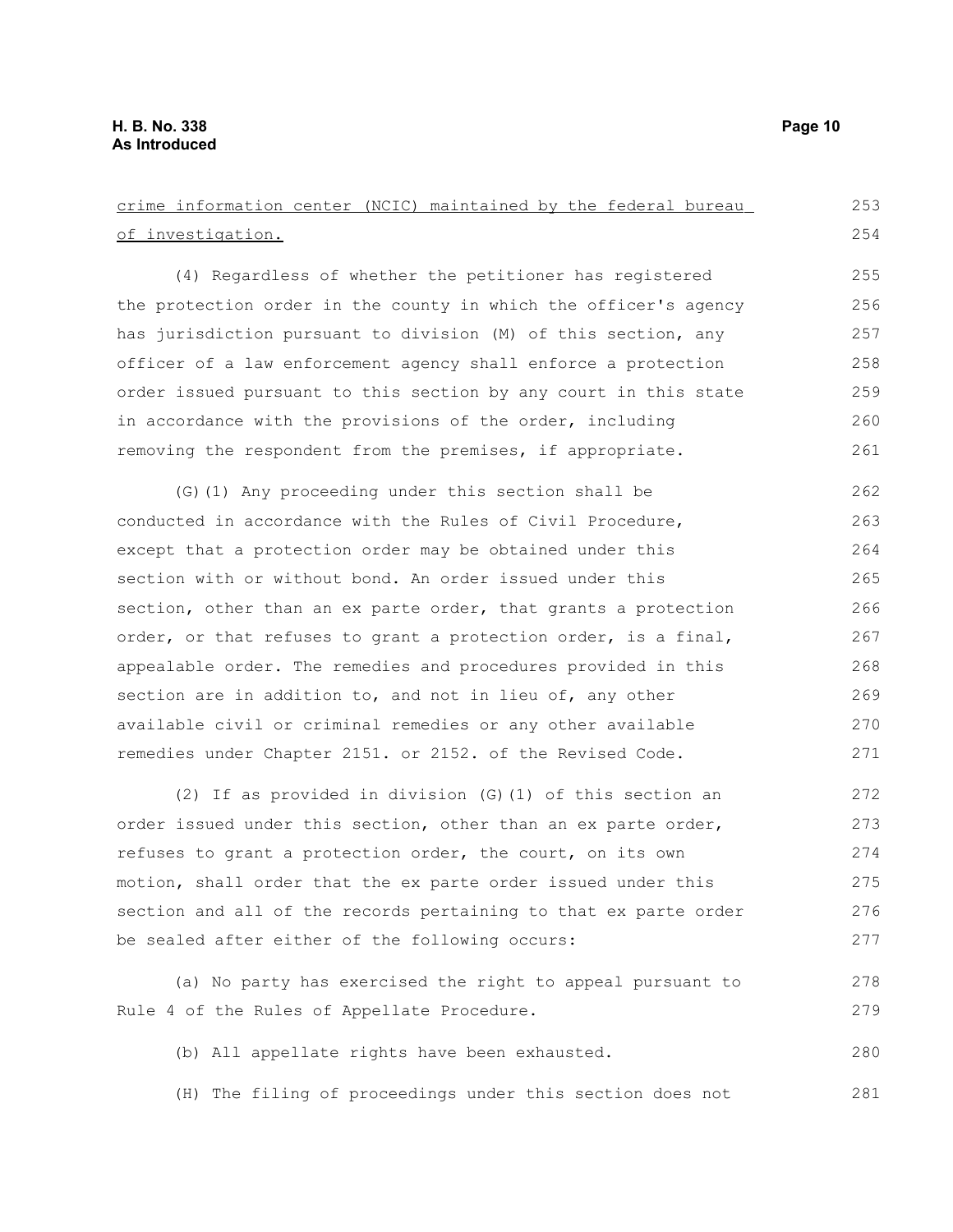excuse a person from filing any report or giving any notice required by section 2151.421 of the Revised Code or by any other law. 282 283 284

(I) Any law enforcement agency that investigates an alleged violation of section 2903.11, 2903.12, 2903.13, 2903.21, 2903.211, 2903.22, or 2911.211 of the Revised Code, an alleged commission of a sexually oriented offense, or an alleged violation of a municipal ordinance that is substantially equivalent to any of those offenses shall provide information to the victim and the family or household members of the victim regarding the relief available under this section. 285 286 287 288 289 290 291 292

(J)(1) Subject to division (J)(2) of this section and regardless of whether a protection order is issued or a consent agreement is approved by a court of another county or by a court of another state, no court or unit of state or local government shall charge the petitioner any fee, cost, deposit, or money in connection with the filing of a petition pursuant to this section, in connection with the filing, issuance, registration, modification, enforcement, dismissal, withdrawal, or service of a protection order, consent agreement, or witness subpoena or for obtaining a certified copy of a protection order or consent agreement. 293 294 295 296 297 298 299 300 301 302 303

(2) Regardless of whether a protection order is issued or a consent agreement is approved pursuant to this section, the court may assess costs against the respondent in connection with the filing, issuance, registration, modification, enforcement, dismissal, withdrawal, or service of a protection order, consent agreement, or witness subpoena or for obtaining a certified copy of a protection order or consent agreement. 304 305 306 307 308 309 310

(K)(1) A person who violates a protection order issued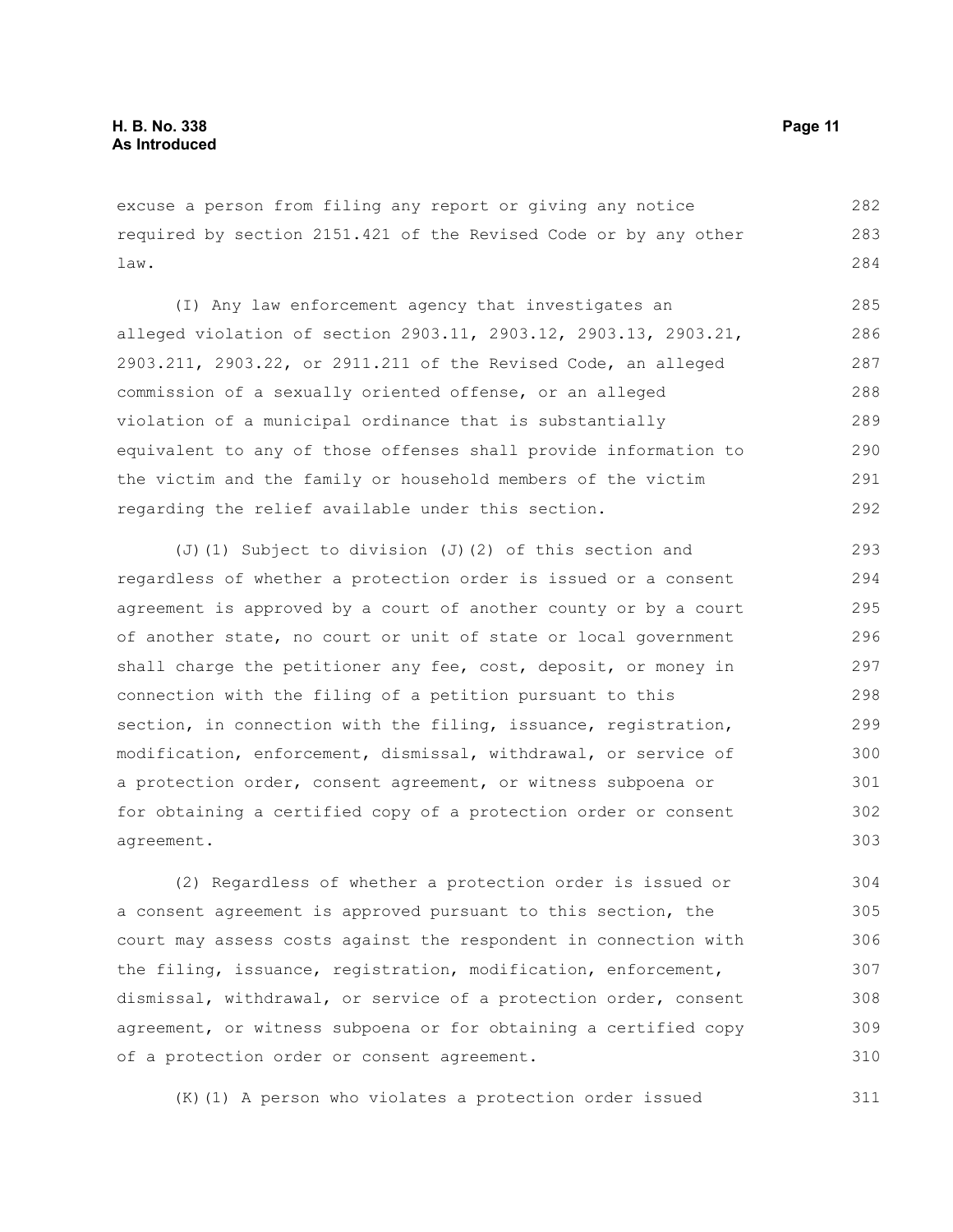| under this section is subject to the following sanctions:        | 312 |
|------------------------------------------------------------------|-----|
| (a) A delinquent child proceeding or a criminal                  | 313 |
| prosecution for a violation of section 2919.27 of the Revised    | 314 |
| Code, if the violation of the protection order constitutes a     | 315 |
| violation of that section;                                       | 316 |
| (b) Punishment for contempt of court.                            | 317 |
| (2) The punishment of a person for contempt of court for         | 318 |
| violation of a protection order issued under this section does   | 319 |
| not bar criminal prosecution of the person or a delinquent child | 320 |
| proceeding concerning the person for a violation of section      | 321 |
| 2919.27 of the Revised Code. However, a person punished for      | 322 |
| contempt of court is entitled to credit for the punishment       | 323 |
| imposed upon conviction of or adjudication as a delinquent child | 324 |
| for a violation of that section, and a person convicted of or    | 325 |
| adjudicated a delinquent child for a violation of that section   | 326 |
| shall not subsequently be punished for contempt of court arising | 327 |
| out of the same activity.                                        | 328 |
| (L) In all stages of a proceeding under this section, a          | 329 |
| petitioner may be accompanied by a victim advocate.              | 330 |
| (M) (1) A petitioner who obtains a protection order under        | 331 |
| this section may provide notice of the issuance or approval of   | 332 |
| the order to the judicial and law enforcement officials in any   | 333 |
| county other than the county in which the order is issued by     | 334 |

registering that order in the other county pursuant to division (M)(2) of this section and filing a copy of the registered order with a law enforcement agency in the other county in accordance

with that division. A person who obtains a protection order issued by a court of another state may provide notice of the

issuance of the order to the judicial and law enforcement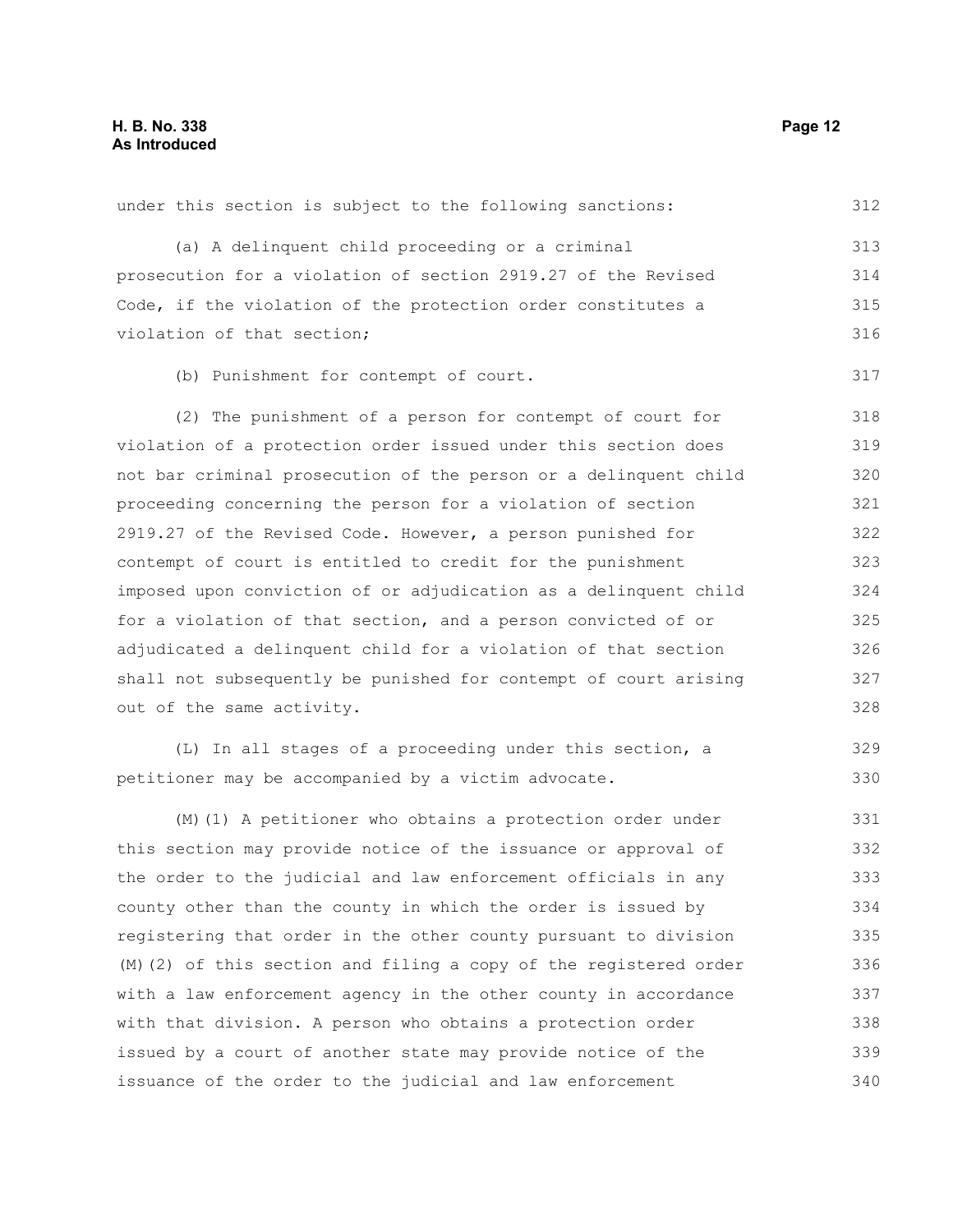officials in any county of this state by registering the order in that county pursuant to section 2919.272 of the Revised Code and filing a copy of the registered order with a law enforcement agency in that county. 341 342 343 344

(2) A petitioner may register a protection order issued pursuant to this section in a county other than the county in which the court that issued the order is located in the following manner: 345 346 347 348

(a) The petitioner shall obtain a certified copy of the order from the clerk of the court that issued the order and present that certified copy to the clerk of the court of common pleas or the clerk of a municipal court or county court in the county in which the order is to be registered. 349 350 351 352 353

(b) Upon accepting the certified copy of the order for registration, the clerk of the court of common pleas, municipal court, or county court shall place an endorsement of registration on the order and give the petitioner a copy of the order that bears that proof of registration. 354 355 356 357 358

(3) The clerk of each court of common pleas, municipal court, or county court shall maintain a registry of certified copies of protection orders that have been issued by courts in other counties pursuant to this section and that have been registered with the clerk. 359 360 361 362 363

(N) If the court orders electronic monitoring of the respondent under this section, the court shall direct the sheriff's office or any other appropriate law enforcement agency to install the electronic monitoring device and to monitor the respondent. Unless the court determines that the respondent is indigent, the court shall order the respondent to pay the cost 364 365 366 367 368 369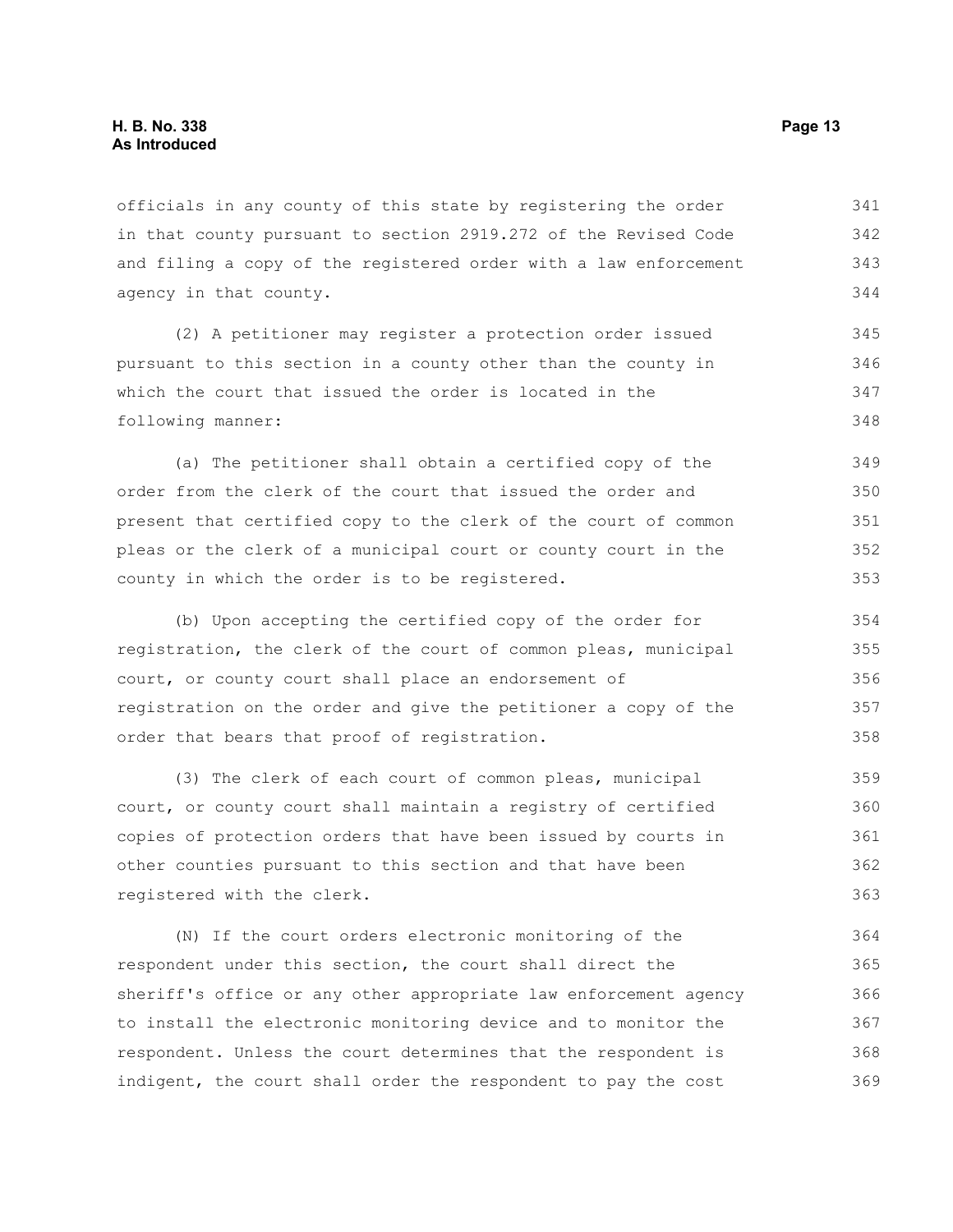#### **H. B. No. 338 Page 14 As Introduced**

of the installation and monitoring of the electronic monitoring device. If the court determines that the respondent is indigent and subject to the maximum amount allowable to be paid in any year from the fund and the rules promulgated by the attorney general under section 2903.214 of the Revised Code, the cost of the installation and monitoring of the electronic monitoring device may be paid out of funds from the reparations fund created pursuant to section 2743.191 of the Revised Code. The total amount paid from the reparations fund created pursuant to section 2743.191 of the Revised Code for electronic monitoring under this section and sections 2903.214 and 2919.27 of the Revised Code shall not exceed three hundred thousand dollars per year. When the total amount paid from the reparations fund in any year for electronic monitoring under those sections equals or exceeds three hundred thousand dollars, the court shall not order pursuant to this section that an indigent respondent be electronically monitored. 370 371 372 373 374 375 376 377 378 379 380 381 382 383 384 385 386

(O) The court, in its discretion, may determine if the respondent is entitled to court-appointed counsel in a proceeding under this section.

**Sec. 2903.213.** (A) Except when the complaint involves a person who is a family or household member as defined in section 2919.25 of the Revised Code, upon the filing of a complaint that alleges a violation of section 2903.11, 2903.12, 2903.13, 2903.21, 2903.211, 2903.22, or 2911.211 of the Revised Code, a violation of a municipal ordinance substantially similar to section 2903.13, 2903.21, 2903.211, 2903.22, or 2911.211 of the Revised Code, or the commission of a sexually oriented offense, the complainant, the alleged victim, or a family or household member of an alleged victim may file a motion that requests the issuance of a protection order as a pretrial condition of 390 391 392 393 394 395 396 397 398 399 400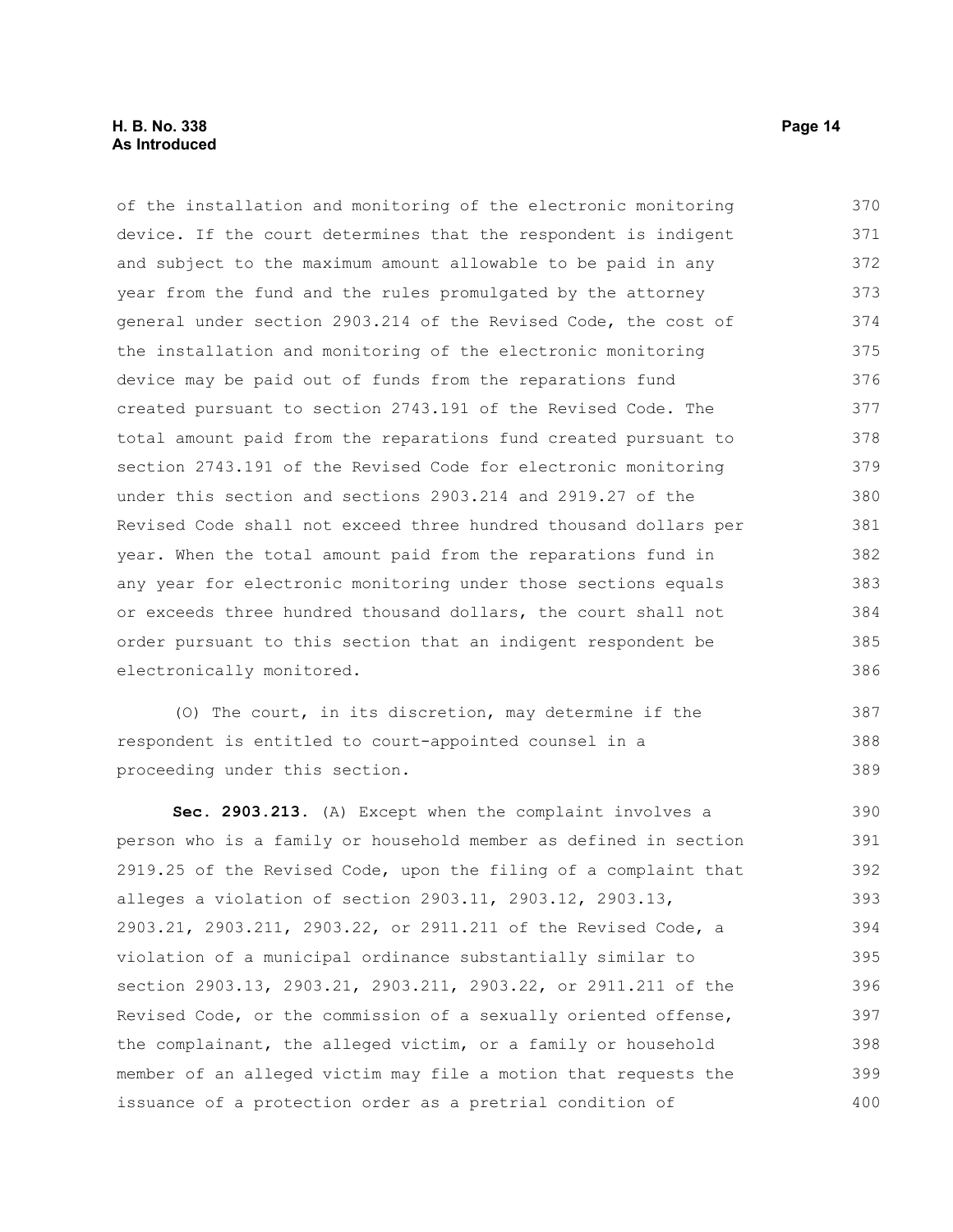release of the alleged offender, in addition to any bail set under Criminal Rule 46. The motion shall be filed with the clerk of the court that has jurisdiction of the case at any time after the filing of the complaint. If the complaint involves a person who is a family or household member, the complainant, the alleged victim, or the family or household member may file a motion for a temporary protection order pursuant to section 2919.26 of the Revised Code. (B) A motion for a protection order under this section shall be prepared on a form that is provided by the clerk of the court, and the form shall be substantially as follows: "Motion for Protection Order ............................ Name and address of court State of Ohio v. No. .......... ............................. Name of Defendant A complaint, a copy of which has been attached to this motion, has been filed in this court charging the named defendant with a violation of section 2903.11, 2903.12, 2903.13, 2903.21, 2903.211, 2903.22, or 2911.211 of the Revised Code, a violation of a municipal ordinance substantially similar to section 2903.13, 2903.21, 2903.211, 2903.22, or 2911.211 of the Revised Code, or the commission of a sexually oriented offense. 401 402 403 404 405 406 407 408 409 410 411 412 413 414 415 416 417 418 419 420 421 422 423 424 425 426

I understand that I must appear before the court, at a 427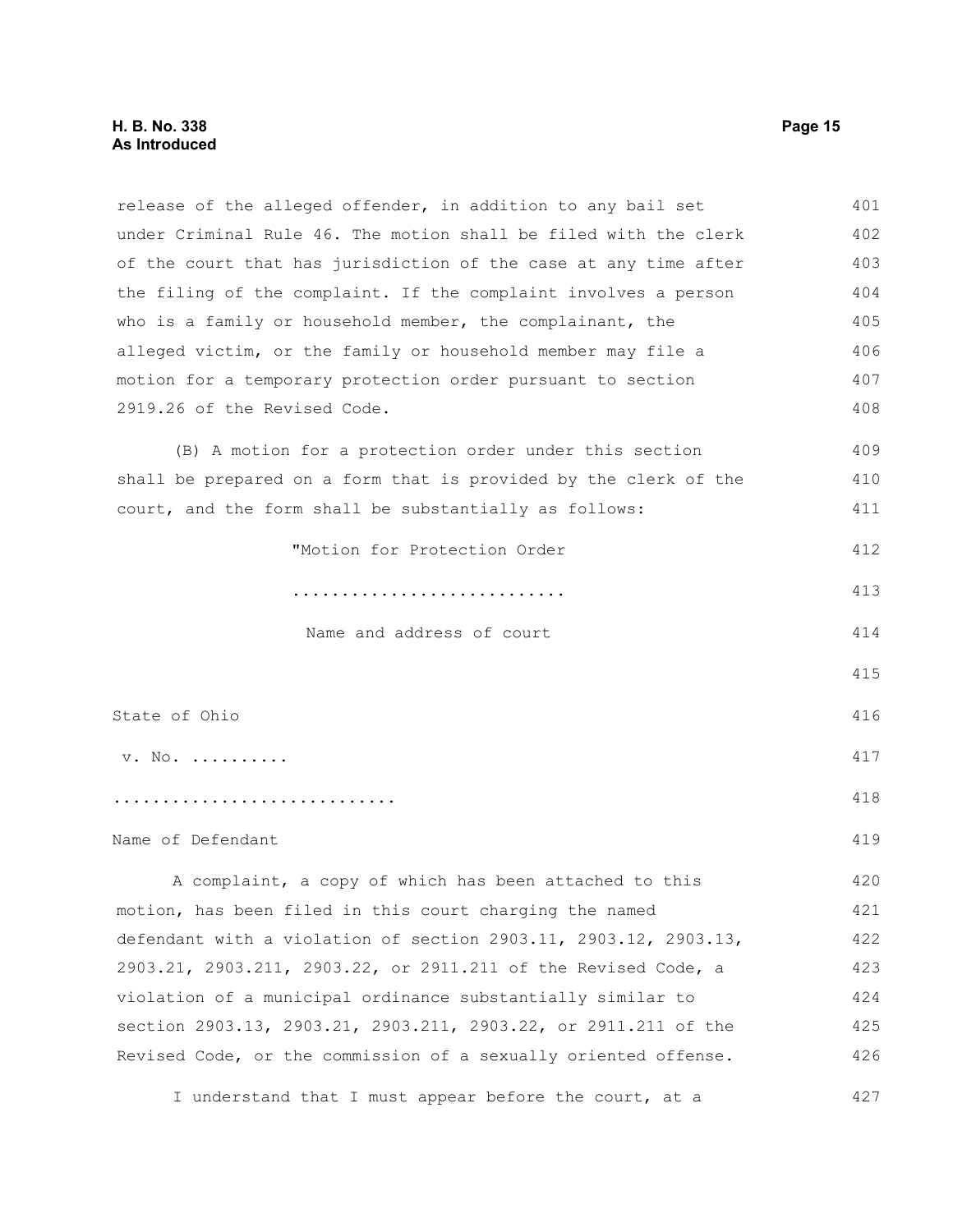#### **H. B. No. 338 Page 16 As Introduced**

time set by the court not later than the next day that the court is in session after the filing of this motion, for a hearing on the motion, and that any protection order granted pursuant to this motion is a pretrial condition of release and is effective only until the disposition of the criminal proceeding arising out of the attached complaint or until the issuance under section 2903.214 of the Revised Code of a protection order arising out of the same activities as those that were the basis of the attached complaint. ..................................... Signature of person ..................................... Address of person" (C)(1) As soon as possible after the filing of a motion that requests the issuance of a protection order under this section, but not later than the next day that the court is in session after the filing of the motion, the court shall conduct a hearing to determine whether to issue the order. The person who requested the order shall appear before the court and provide the court with the information that it requests concerning the basis of the motion. If the court finds that the safety and protection of the complainant or the alleged victim may be impaired by the continued presence of the alleged offender, the court may issue a protection order under this section, as a pretrial condition of release, that contains terms designed to ensure the safety and protection of the complainant or the alleged victim, including a requirement that the alleged offender refrain from entering the residence, school, business, or place of employment of the complainant or the alleged victim. 428 429 430 431 432 433 434 435 436 437 438 439 440 441 442 443 444 445 446 447 448 449 450 451 452 453 454 455 456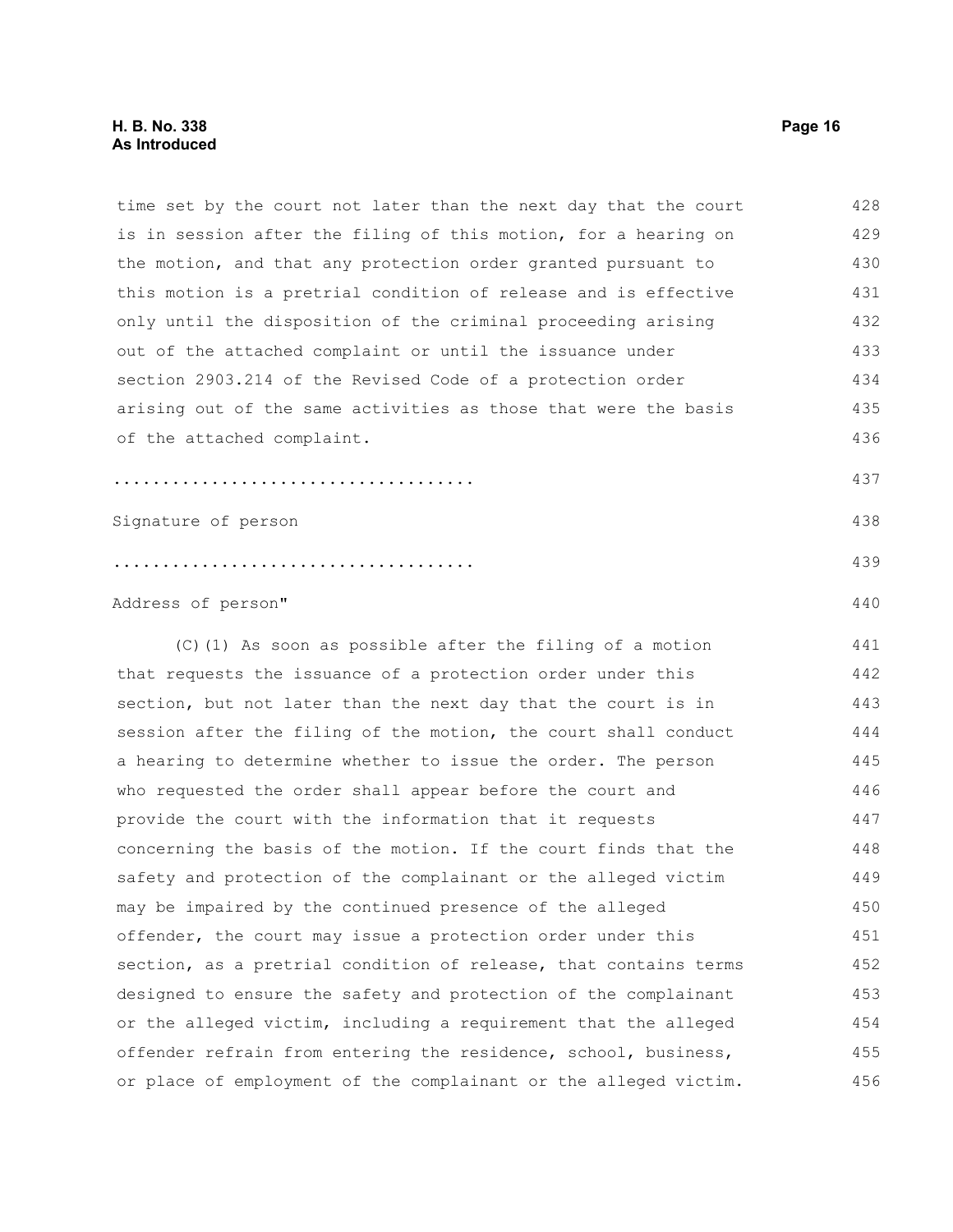The court may include within a protection order issued under this section a term requiring that the alleged offender not remove, damage, hide, harm, or dispose of any companion animal owned or possessed by the complainant or the alleged victim, and may include within the order a term authorizing the complainant or the alleged victim to remove a companion animal owned by the complainant or the alleged victim from the possession of the alleged offender. 457 458 459 460 461 462 463 464

(2)(a) If the court issues a protection order under this section that includes a requirement that the alleged offender refrain from entering the residence, school, business, or place of employment of the complainant or the alleged victim, the order shall clearly state that the order cannot be waived or nullified by an invitation to the alleged offender from the complainant, the alleged victim, or a family or household member to enter the residence, school, business, or place of employment or by the alleged offender's entry into one of those places otherwise upon the consent of the complainant, the alleged victim, or a family or household member. 465 466 467 468 469 470 471 472 473 474 475

(b) Division (C)(2)(a) of this section does not limit any discretion of a court to determine that an alleged offender charged with a violation of section 2919.27 of the Revised Code, with a violation of a municipal ordinance substantially equivalent to that section, or with contempt of court, which charge is based on an alleged violation of a protection order issued under this section, did not commit the violation or was not in contempt of court. 476 477 478 479 480 481 482 483

(D)(1) Except when the complaint involves a person who is a family or household member as defined in section 2919.25 of the Revised Code, upon the filing of a complaint that alleges a 484 485 486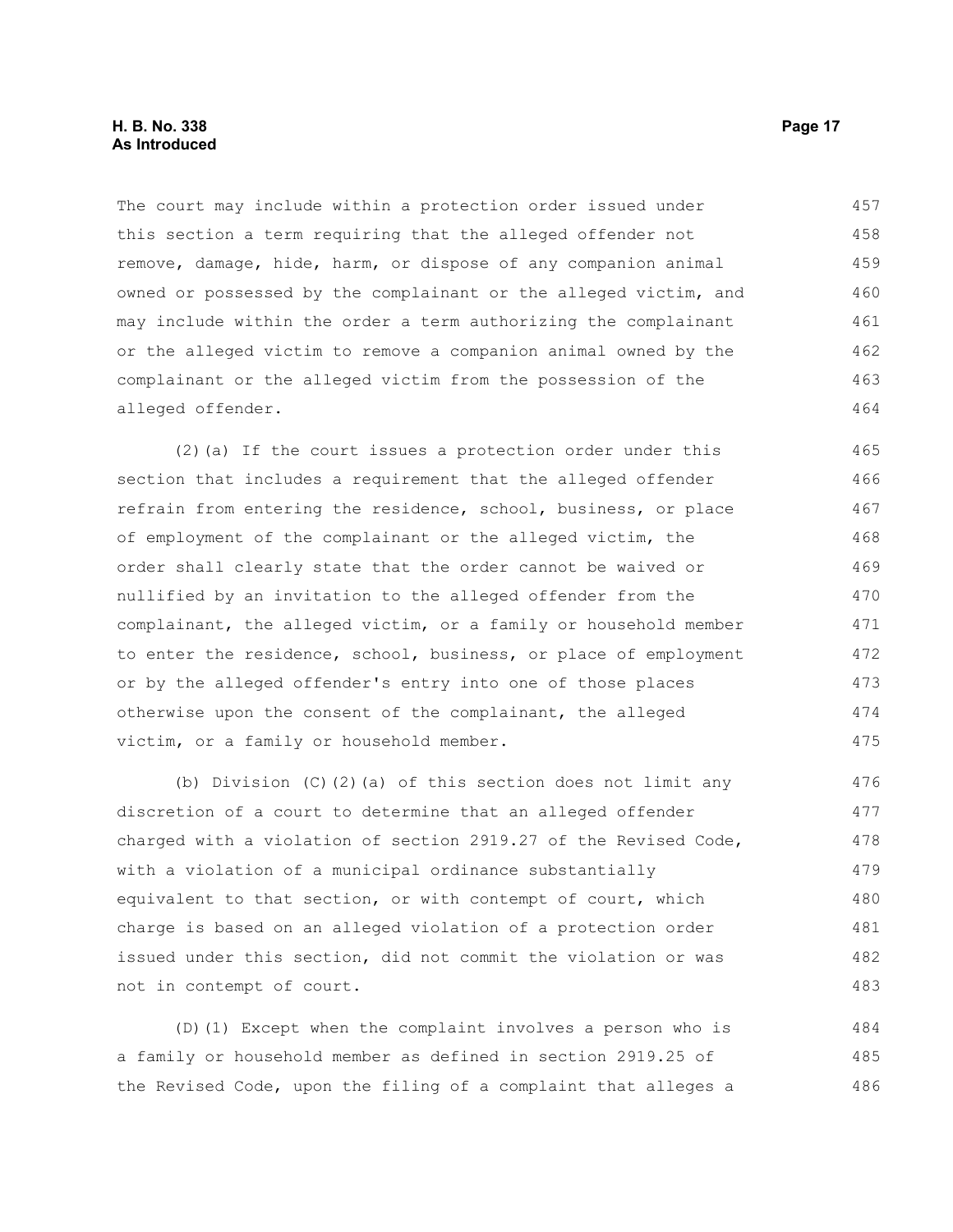#### **H. B. No. 338 Page 18 As Introduced**

violation specified in division (A) of this section, the court, upon its own motion, may issue a protection order under this section as a pretrial condition of release of the alleged offender if it finds that the safety and protection of the complainant or the alleged victim may be impaired by the continued presence of the alleged offender. 487 488 489 490 491 492

(2) If the court issues a protection order under this section as an ex parte order, it shall conduct, as soon as possible after the issuance of the order but not later than the next day that the court is in session after its issuance, a hearing to determine whether the order should remain in effect, be modified, or be revoked. The hearing shall be conducted under the standards set forth in division (C) of this section. 493 494 495 496 497 498 499

(3) If a municipal court or a county court issues a protection order under this section and if, subsequent to the issuance of the order, the alleged offender who is the subject of the order is bound over to the court of common pleas for prosecution of a felony arising out of the same activities as those that were the basis of the complaint upon which the order is based, notwithstanding the fact that the order was issued by a municipal court or county court, the order shall remain in effect, as though it were an order of the court of common pleas, while the charges against the alleged offender are pending in the court of common pleas, for the period of time described in division  $(E)(2)$  of this section, and the court of common pleas has exclusive jurisdiction to modify the order issued by the municipal court or county court. This division applies when the alleged offender is bound over to the court of common pleas as a result of the person waiving a preliminary hearing on the felony charge, as a result of the municipal court or county court having determined at a preliminary hearing that there is 500 501 502 503 504 505 506 507 508 509 510 511 512 513 514 515 516 517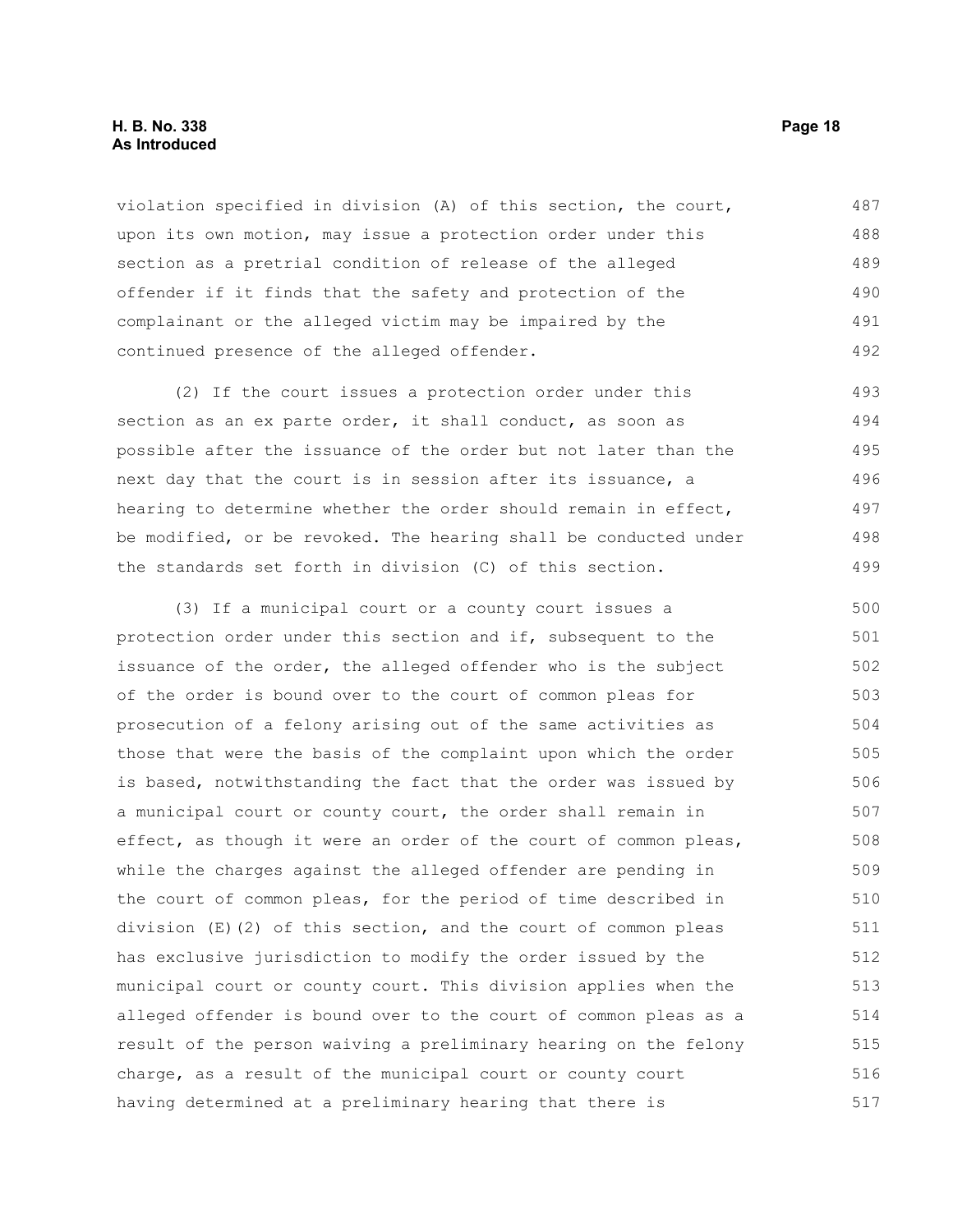probable cause to believe that the felony has been committed and that the alleged offender committed it, as a result of the alleged offender having been indicted for the felony, or in any other manner. 518 519 520 521

(E) A protection order that is issued as a pretrial condition of release under this section: 522 523

(1) Is in addition to, but shall not be construed as a part of, any bail set under Criminal Rule 46; 524 525

(2) Is effective only until the disposition, by the court that issued the order or, in the circumstances described in division (D)(3) of this section, by the court of common pleas to which the alleged offender is bound over for prosecution, of the criminal proceeding arising out of the complaint upon which the order is based or until the issuance under section 2903.214 of the Revised Code of a protection order arising out of the same activities as those that were the basis of the complaint filed under this section; 526 527 528 529 530 531 532 533 534

(3) Shall not be construed as a finding that the alleged offender committed the alleged offense and shall not be introduced as evidence of the commission of the offense at the trial of the alleged offender on the complaint upon which the order is based. 535 536 537 538 539

(F) A person who meets the criteria for bail under Criminal Rule 46 and who, if required to do so pursuant to that rule, executes or posts bond or deposits cash or securities as bail, shall not be held in custody pending a hearing before the court on a motion requesting a protection order under this section. 540 541 542 543 544 545

(G)(1) A copy of a protection order that is issued under 546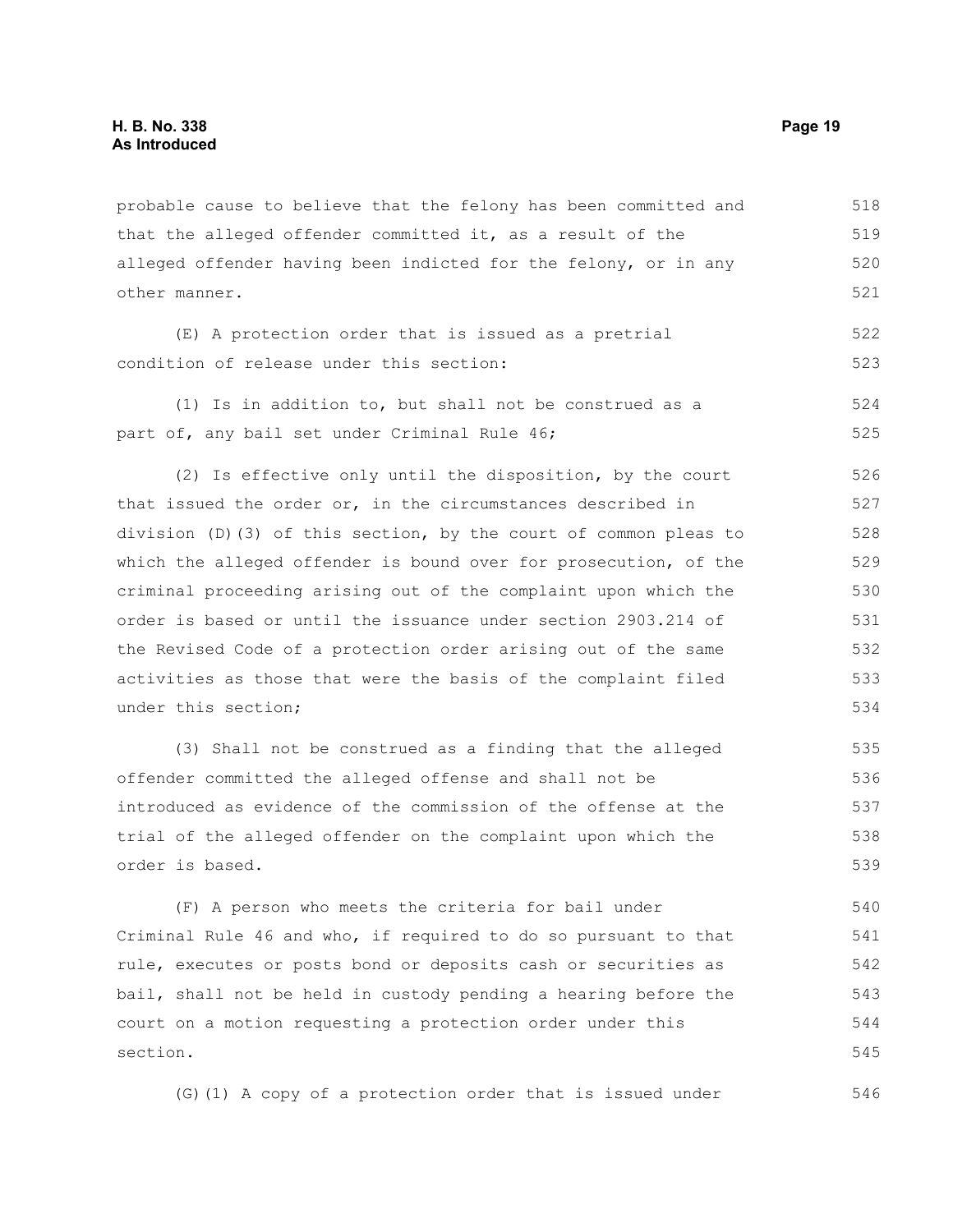| this section shall be issued by the court to the complainant, to | 547 |
|------------------------------------------------------------------|-----|
| the alleged victim, to the person who requested the order, to    | 548 |
| the defendant, and to all law enforcement agencies that have     | 549 |
| jurisdiction to enforce the order. The protection order shall be | 550 |
| in a form that ensures that the protection order is accepted     | 551 |
| into the protection order database of the national crime         | 552 |
| information center (NCIC) maintained by the federal bureau of    | 553 |
| investigation. The court shall direct that a copy of the order   | 554 |
| be delivered to the defendant on the same day that the order is  | 555 |
| entered. If a municipal court or a county court issues a         | 556 |
| protection order under this section and if, subsequent to the    | 557 |
| issuance of the order, the defendant who is the subject of the   | 558 |
| order is bound over to the court of common pleas for prosecution | 559 |
| as described in division (D) (3) of this section, the municipal  | 560 |
| court or county court shall direct that a copy of the order be   | 561 |
| delivered to the court of common pleas to which the defendant is | 562 |
| bound over. If the court that issued the order, or the court of  | 563 |
| common pleas if the defendant is bound over to that court for    | 564 |
| prosecution, terminates or cancels the order, the court shall    | 565 |
| cause the delivery of notice of the termination or cancellation  | 566 |
| to the same persons and entities that were issued or delivered a | 567 |
| copy of the order.                                               | 568 |
| (2) All law enforcement agencies shall establish and             | 569 |
| maintain an index for the protection orders delivered to the     | 570 |
| agencies pursuant to division (G) (1) of this section. With      | 571 |

respect to each order delivered, each agency shall note on the index the date and time of the agency's receipt of the order. Each protection order received by a law enforcement agency pursuant to this section shall be entered by the agency into the law enforcement automated data system created by section 5503.10 of the Revised Code, and known as LEADS, within twenty-four 572 573 574 575 576 577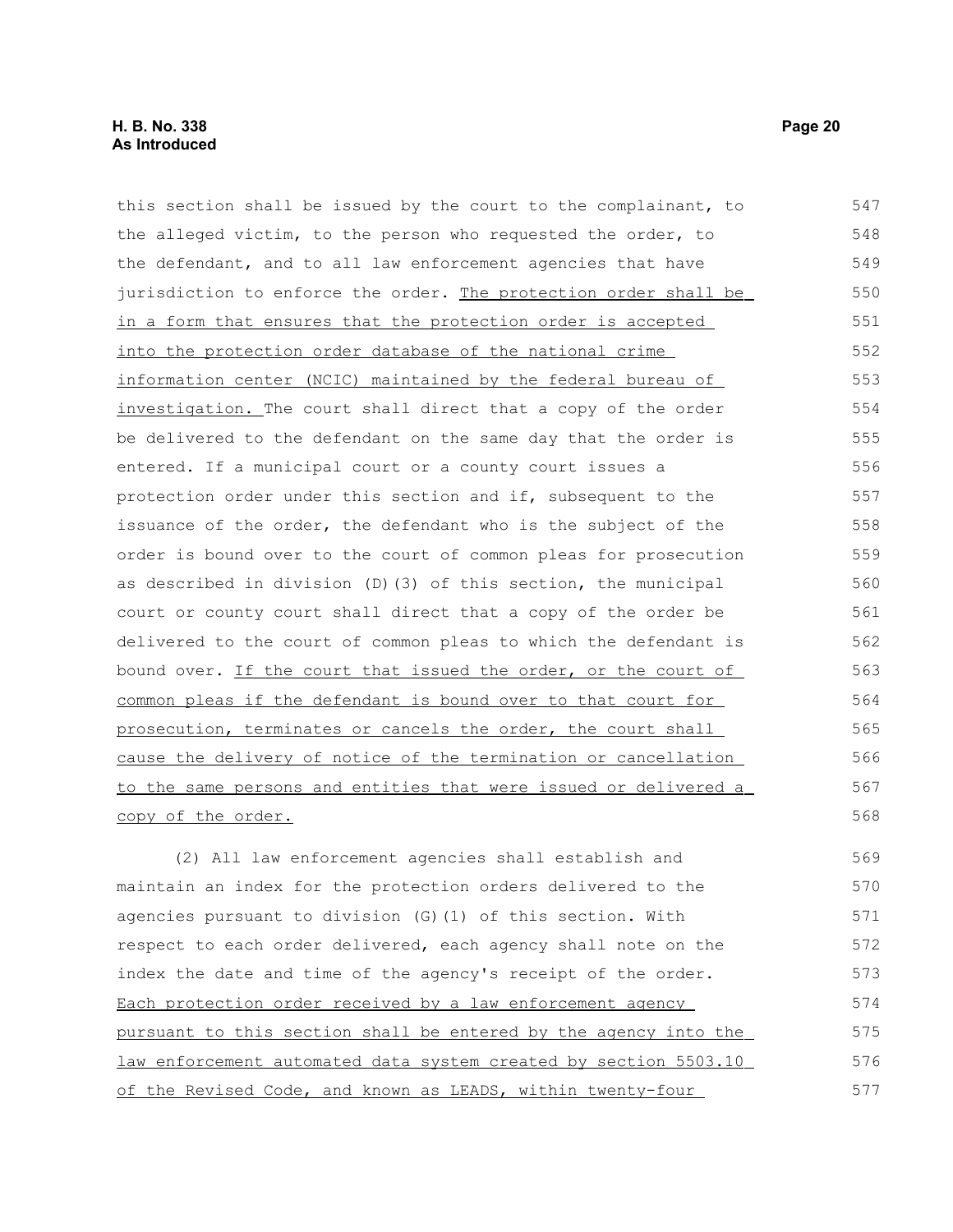| hours after receipt. Upon the termination or cancellation of the | 578 |
|------------------------------------------------------------------|-----|
| order, the agency shall take all steps necessary to ensure that  | 579 |
| the order is removed from LEADS within twenty-four hours after   | 580 |
| receipt of notice of the termination or cancellation and that it | 581 |
| is terminated, cleared, or canceled in the protection order      | 582 |
| database of the national crime information center (NCIC)         | 583 |
| maintained by the federal bureau of investigation.               | 584 |
| (3) Regardless of whether the petitioner has registered          | 585 |
| the protection order in the county in which the officer's agency | 586 |
| has jurisdiction, any officer of a law enforcement agency shall  | 587 |
| enforce a protection order issued pursuant to this section in    | 588 |
| accordance with the provisions of the order.                     | 589 |
| (H) Upon a violation of a protection order issued pursuant       | 590 |
| to this section, the court may issue another protection order    | 591 |
| under this section, as a pretrial condition of release, that     | 592 |
| modifies the terms of the order that was violated.               | 593 |

(I)(1) Subject to division (I)(2) of this section and regardless of whether a protection order is issued or a consent agreement is approved by a court of another county or by a court of another state, no court or unit of state or local government shall charge the movant any fee, cost, deposit, or money in connection with the filing of a motion pursuant to this section, in connection with the filing, issuance, registration, modification, enforcement, dismissal, withdrawal, or service of a protection order, consent agreement, or witness subpoena or for obtaining certified copies of a protection order or consent agreement. 594 595 596 597 598 599 600 601 602 603 604

(2) Regardless of whether a protection order is issued or a consent agreement is approved pursuant to this section, if the defendant is convicted the court may assess costs against the 605 606 607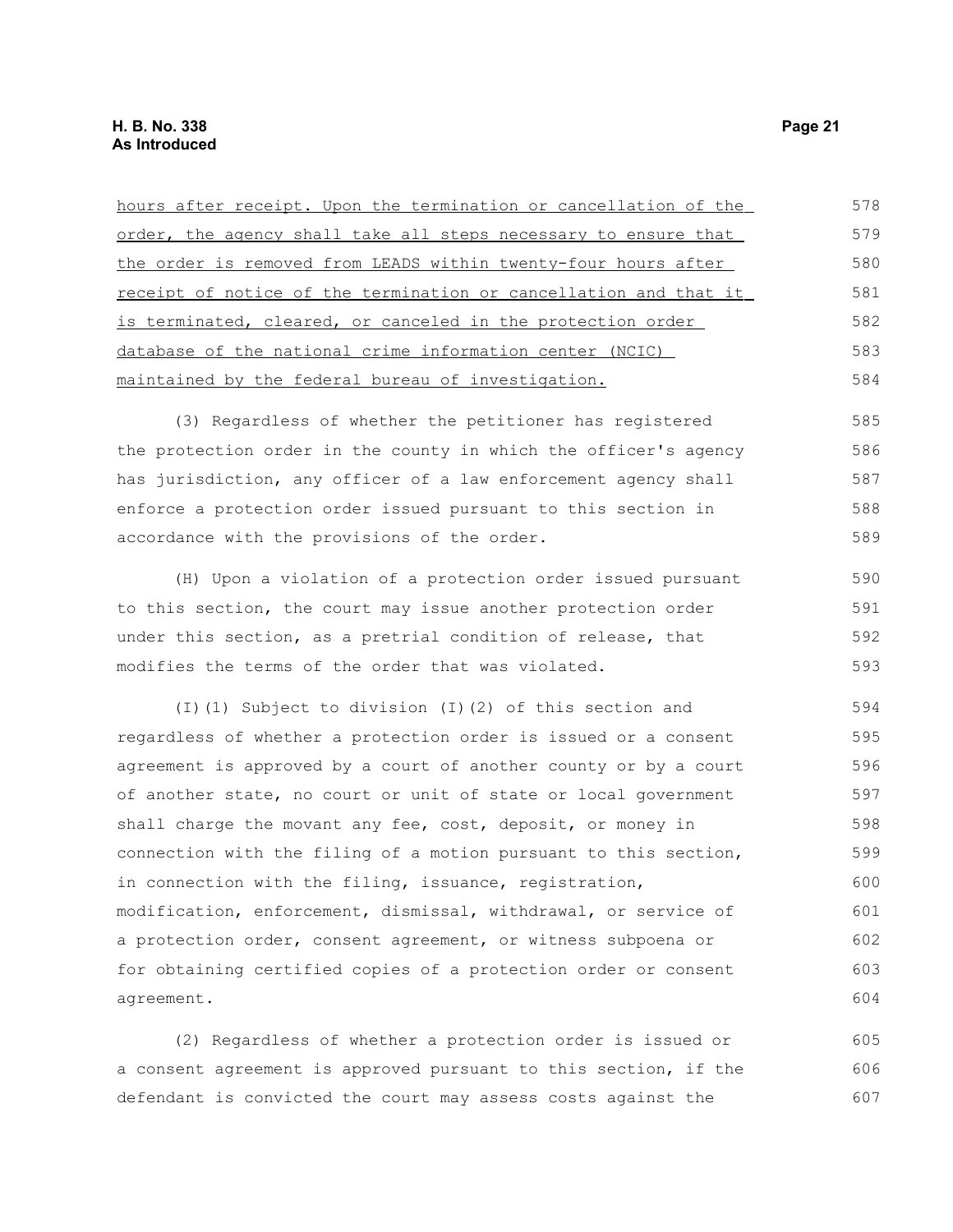959.131 of the Revised Code.

defendant in connection with the filing, issuance, registration, modification, enforcement, dismissal, withdrawal, or service of a protection order, consent agreement, or witness subpoena or for obtaining a certified copy of a protection order or consent agreement. (J) As used in this section: (1) "Sexually oriented offense" has the same meaning as in section 2950.01 of the Revised Code. (2) "Companion animal" has the same meaning as in section 959.131 of the Revised Code. **Sec. 2903.214.** (A) As used in this section: (1) "Court" means the court of common pleas of the county in which the person to be protected by the protection order resides. (2) "Victim advocate" means a person who provides support and assistance for a person who files a petition under this section. (3) "Family or household member" has the same meaning as in section 3113.31 of the Revised Code. (4) "Protection order issued by a court of another state" has the same meaning as in section 2919.27 of the Revised Code. (5) "Sexually oriented offense" has the same meaning as in section 2950.01 of the Revised Code. (6) "Electronic monitoring" has the same meaning as in section 2929.01 of the Revised Code. (7) "Companion animal" has the same meaning as in section 608 609 610 611 612 613 614 615 616 617 618 619 620 621 622 623 624 625 626 627 628 629 630 631 632 633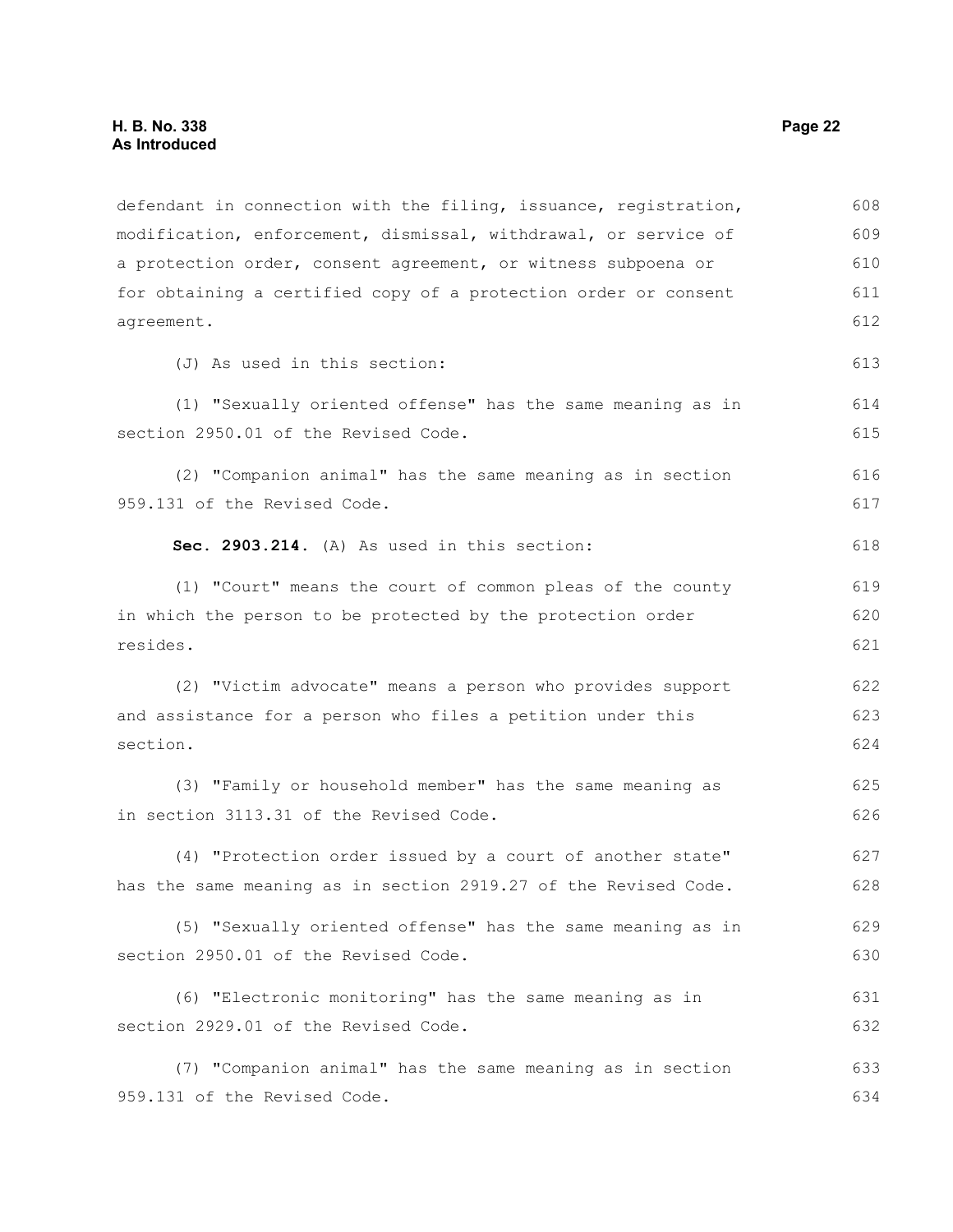(B) The court has jurisdiction over all proceedings under this section. (C) A person may seek relief under this section for the person, or any parent or adult household member may seek relief under this section on behalf of any other family or household member, by filing a petition with the court. The petition shall contain or state all of the following: (1) An allegation that the respondent is eighteen years of age or older and engaged in a violation of section 2903.211 of the Revised Code against the person to be protected by the protection order or committed a sexually oriented offense against the person to be protected by the protection order, including a description of the nature and extent of the violation; 635 636 637 638 639 640 641 642 643 644 645 646 647 648

(2) If the petitioner seeks relief in the form of electronic monitoring of the respondent, an allegation that at any time preceding the filing of the petition the respondent engaged in conduct that would cause a reasonable person to believe that the health, welfare, or safety of the person to be protected was at risk, a description of the nature and extent of that conduct, and an allegation that the respondent presents a continuing danger to the person to be protected; 649 650 651 652 653 654 655 656

(3) A request for relief under this section. 657

(D)(1) If a person who files a petition pursuant to this section requests an ex parte order, the court shall hold an ex parte hearing as soon as possible after the petition is filed, but not later than the next day that the court is in session after the petition is filed. The court, for good cause shown at the ex parte hearing, may enter any temporary orders, with or 658 659 660 661 662 663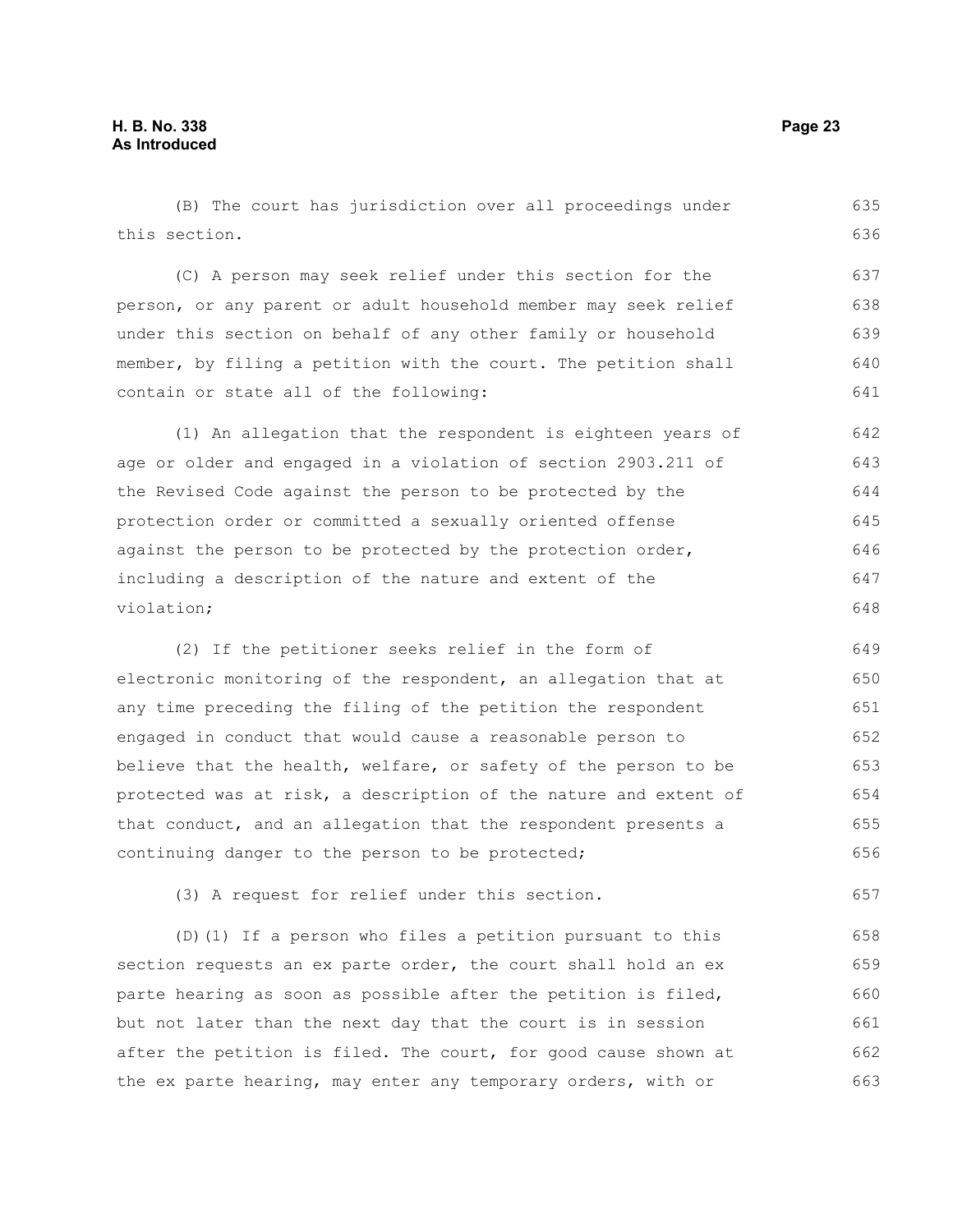#### **H. B. No. 338 Page 24 As Introduced**

without bond, that the court finds necessary for the safety and protection of the person to be protected by the order. Immediate and present danger to the person to be protected by the protection order constitutes good cause for purposes of this section. Immediate and present danger includes, but is not limited to, situations in which the respondent has threatened the person to be protected by the protection order with bodily harm or in which the respondent previously has been convicted of or pleaded guilty to a violation of section 2903.211 of the Revised Code or a sexually oriented offense against the person to be protected by the protection order. 664 665 666 667 668 669 670 671 672 673 674

(2)(a) If the court, after an ex parte hearing, issues a protection order described in division (E) of this section, the court shall schedule a full hearing for a date that is within ten court days after the ex parte hearing. The court shall give the respondent notice of, and an opportunity to be heard at, the full hearing. The court shall hold the full hearing on the date scheduled under this division unless the court grants a continuance of the hearing in accordance with this division. Under any of the following circumstances or for any of the following reasons, the court may grant a continuance of the full hearing to a reasonable time determined by the court: 675 676 677 678 679 680 681 682 683 684 685

(i) Prior to the date scheduled for the full hearing under this division, the respondent has not been served with the petition filed pursuant to this section and notice of the full hearing. 686 687 688 689

(ii) The parties consent to the continuance.

(iii) The continuance is needed to allow a party to obtain counsel. 691 692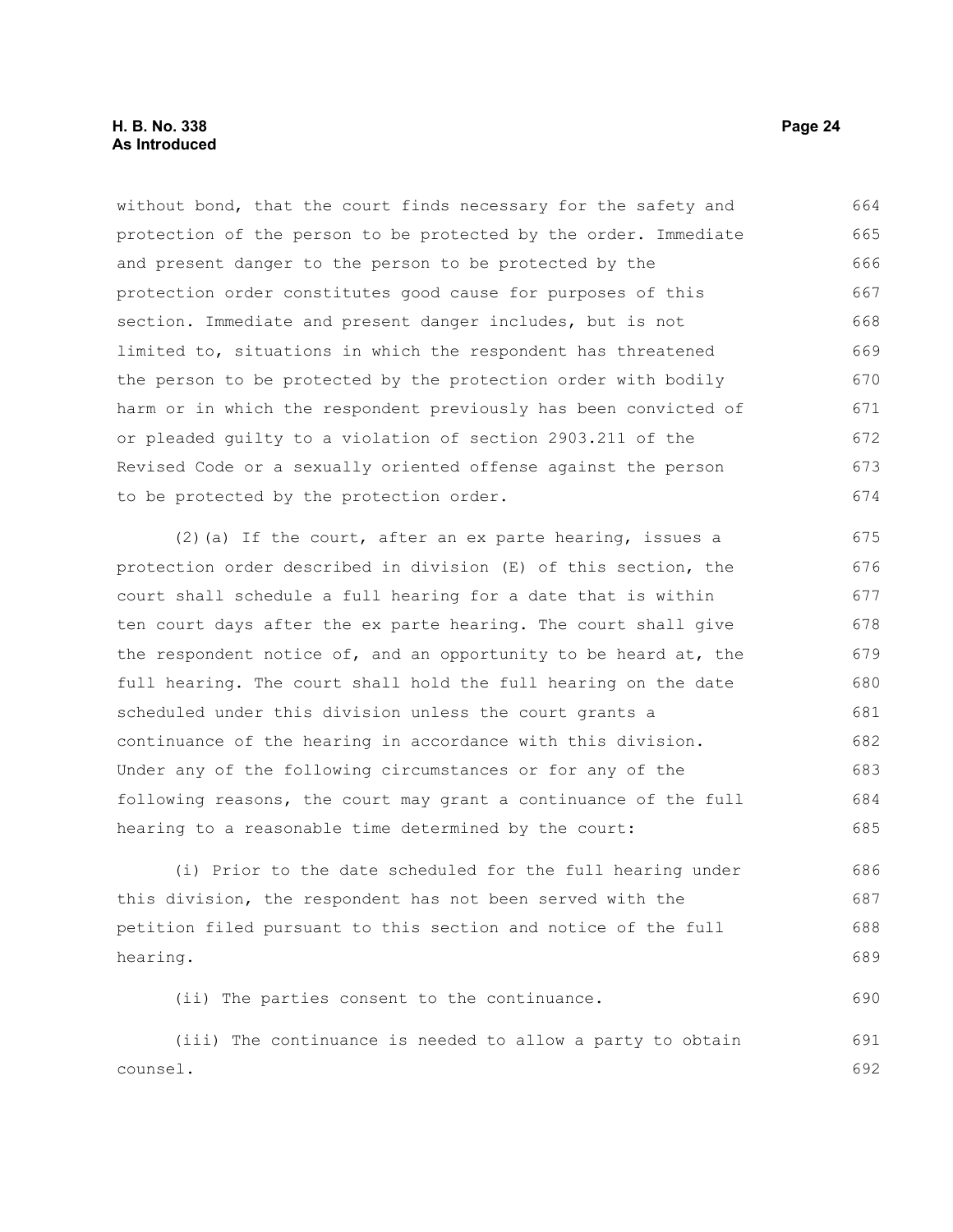(iv) The continuance is needed for other good cause. 693

(b) An ex parte order issued under this section does not expire because of a failure to serve notice of the full hearing upon the respondent before the date set for the full hearing under division  $(D)$   $(2)$   $(a)$  of this section or because the court grants a continuance under that division. 694 695 696 697 698

(3) If a person who files a petition pursuant to this section does not request an ex parte order, or if a person requests an ex parte order but the court does not issue an ex parte order after an ex parte hearing, the court shall proceed as in a normal civil action and grant a full hearing on the matter. 699 700 701 702 703 704

(E)(1)(a) After an ex parte or full hearing, the court may issue any protection order, with or without bond, that contains terms designed to ensure the safety and protection of the person to be protected by the protection order, including, but not limited to, a requirement that the respondent refrain from entering the residence, school, business, or place of employment of the petitioner or family or household member. If the court includes a requirement that the respondent refrain from entering the residence, school, business, or place of employment of the petitioner or family or household member in the order, it also shall include in the order provisions of the type described in division (E)(5) of this section. The court may include within a protection order issued under this section a term requiring that the respondent not remove, damage, hide, harm, or dispose of any companion animal owned or possessed by the person to be protected by the order, and may include within the order a term authorizing the person to be protected by the order to remove a companion animal owned by the person to be protected by the 705 706 707 708 709 710 711 712 713 714 715 716 717 718 719 720 721 722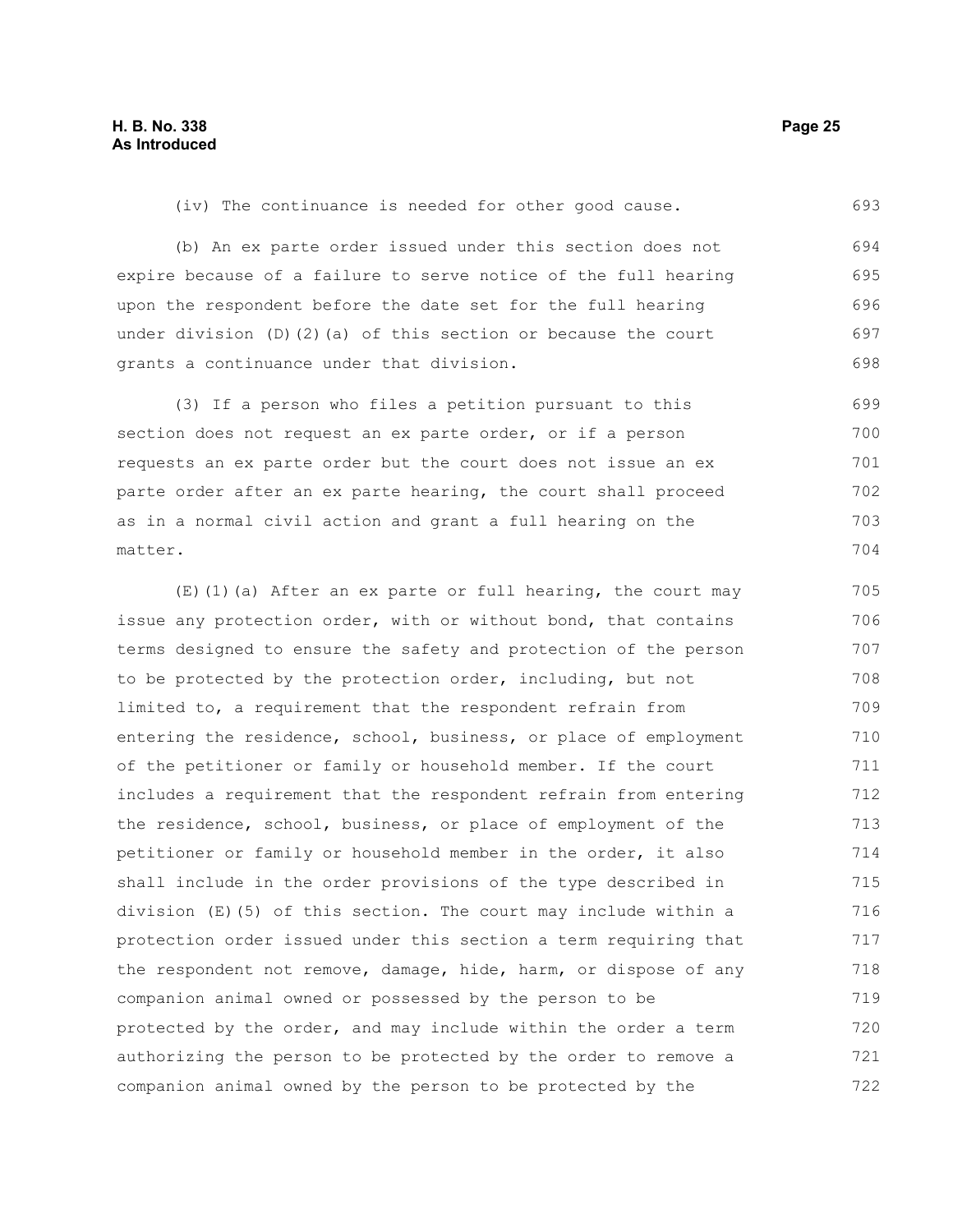723

737 738 739

order from the possession of the respondent.

(b) After a full hearing, if the court considering a petition that includes an allegation of the type described in division (C)(2) of this section, or the court upon its own motion, finds upon clear and convincing evidence that the petitioner reasonably believed that the respondent's conduct at any time preceding the filing of the petition endangered the health, welfare, or safety of the person to be protected and that the respondent presents a continuing danger to the person to be protected, the court may order that the respondent be electronically monitored for a period of time and under the terms and conditions that the court determines are appropriate. Electronic monitoring shall be in addition to any other relief granted to the petitioner. 724 725 726 727 728 729 730 731 732 733 734 735 736

(2)(a) Any protection order issued pursuant to this section shall be valid until a date certain but not later than five years from the date of its issuance.

(b) Any protection order issued pursuant to this section may be renewed in the same manner as the original order was issued. 740 741 742

(3) A court may not issue a protection order that requires a petitioner to do or to refrain from doing an act that the court may require a respondent to do or to refrain from doing under division (E)(1) of this section unless all of the following apply: 743 744 745 746 747

(a) The respondent files a separate petition for a protection order in accordance with this section. 748 749

(b) The petitioner is served with notice of the respondent's petition at least forty-eight hours before the 750 751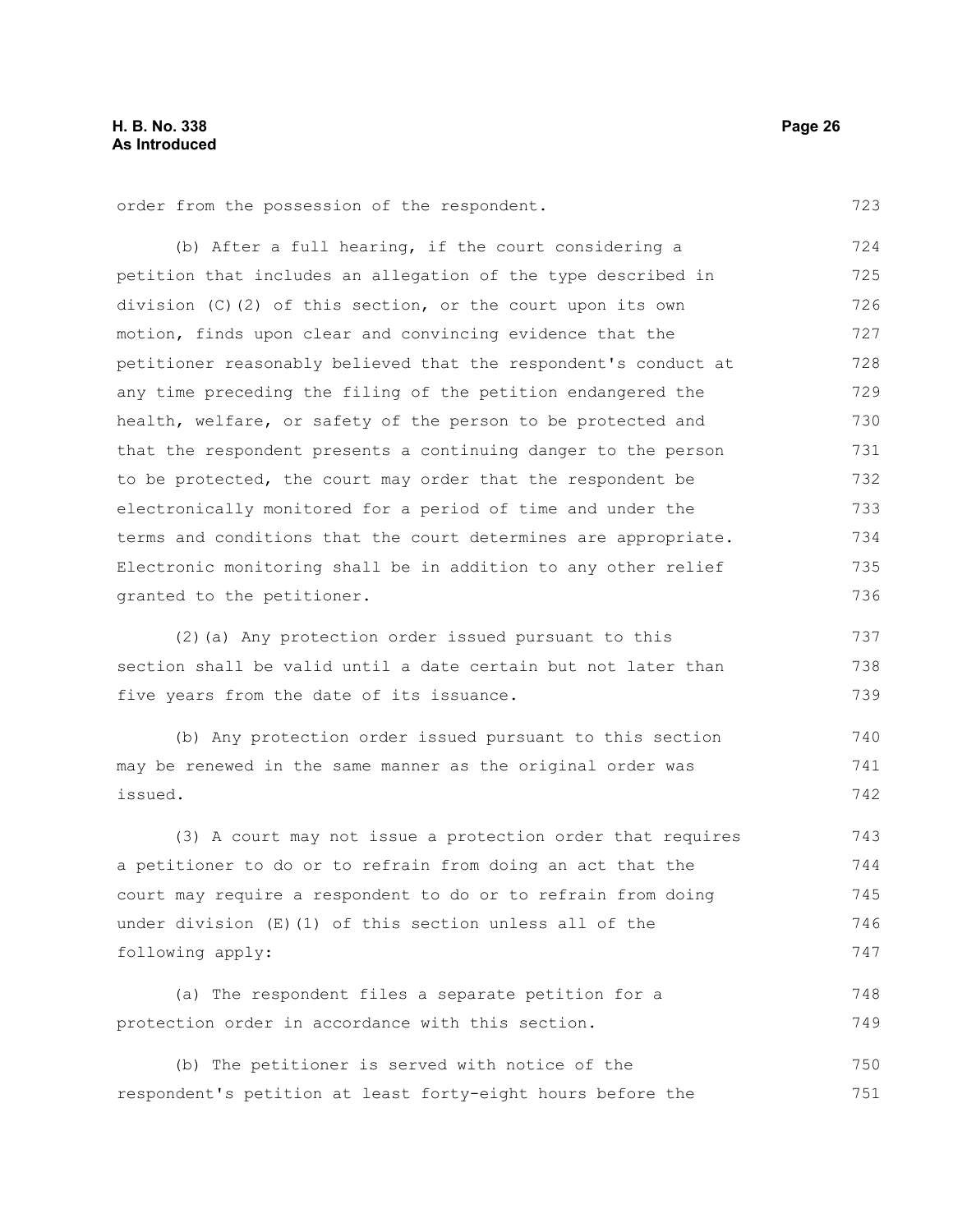court holds a hearing with respect to the respondent's petition, or the petitioner waives the right to receive this notice. 752 753

(c) If the petitioner has requested an ex parte order pursuant to division (D) of this section, the court does not delay any hearing required by that division beyond the time specified in that division in order to consolidate the hearing with a hearing on the petition filed by the respondent. 754 755 756 757 758

(d) After a full hearing at which the respondent presents evidence in support of the request for a protection order and the petitioner is afforded an opportunity to defend against that evidence, the court determines that the petitioner has committed a violation of section 2903.211 of the Revised Code against the person to be protected by the protection order issued pursuant to division (E)(3) of this section, has committed a sexually oriented offense against the person to be protected by the protection order issued pursuant to division (E)(3) of this section, or has violated a protection order issued pursuant to section 2903.213 of the Revised Code relative to the person to be protected by the protection order issued pursuant to division (E)(3) of this section. 759 760 761 762 763 764 765 766 767 768 769 770 771

(4) No protection order issued pursuant to this section shall in any manner affect title to any real property. 772 773

(5)(a) If the court issues a protection order under this section that includes a requirement that the alleged offender refrain from entering the residence, school, business, or place of employment of the petitioner or a family or household member, the order shall clearly state that the order cannot be waived or nullified by an invitation to the alleged offender from the complainant to enter the residence, school, business, or place of employment or by the alleged offender's entry into one of 774 775 776 777 778 779 780 781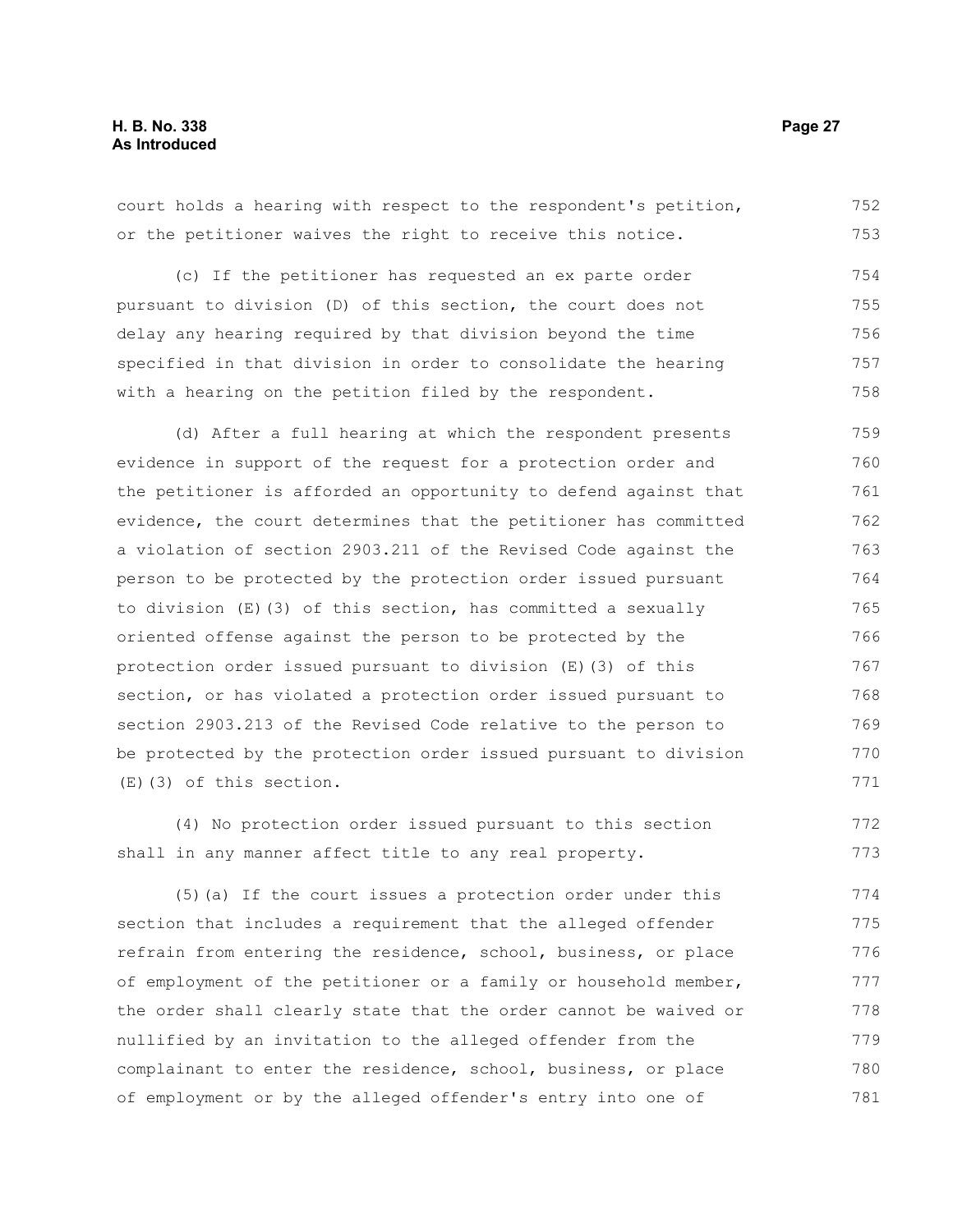808

| those places otherwise upon the consent of the petitioner or     | 782 |
|------------------------------------------------------------------|-----|
| family or household member.                                      | 783 |
| (b) Division $(E)$ (5) (a) of this section does not limit any    | 784 |
| discretion of a court to determine that an alleged offender      | 785 |
| charged with a violation of section 2919.27 of the Revised Code, | 786 |
| with a violation of a municipal ordinance substantially          | 787 |
| equivalent to that section, or with contempt of court, which     | 788 |
| charge is based on an alleged violation of a protection order    | 789 |
| issued under this section, did not commit the violation or was   | 790 |
| not in contempt of court.                                        | 791 |
| $(F)$ (1) The court shall cause the delivery of a copy of any    | 792 |
| protection order that is issued under this section to the        | 793 |
| petitioner, to the respondent, and to all law enforcement        | 794 |
| agencies that have jurisdiction to enforce the order. The        | 795 |
| protection order shall be in a form that ensures that the        | 796 |
| protection order is accepted into the protection order database  | 797 |

 of the national crime information center (NCIC) maintained by the federal bureau of investigation. The court shall direct that a copy of the order be delivered to the respondent on the same day that the order is entered. If the court terminates or cancels the order, the court shall cause the delivery of notice of the termination or cancellation to the same persons and entities that were delivered a copy of the order. 798 799 800 801 802 803 804

(2) Upon the issuance of a protection order under this section, the court shall provide the parties to the order with the following notice orally or by form: 805 806 807

#### "NOTICE

As a result of this order, it may be unlawful for you to possess or purchase a firearm, including a rifle, pistol, or 809 810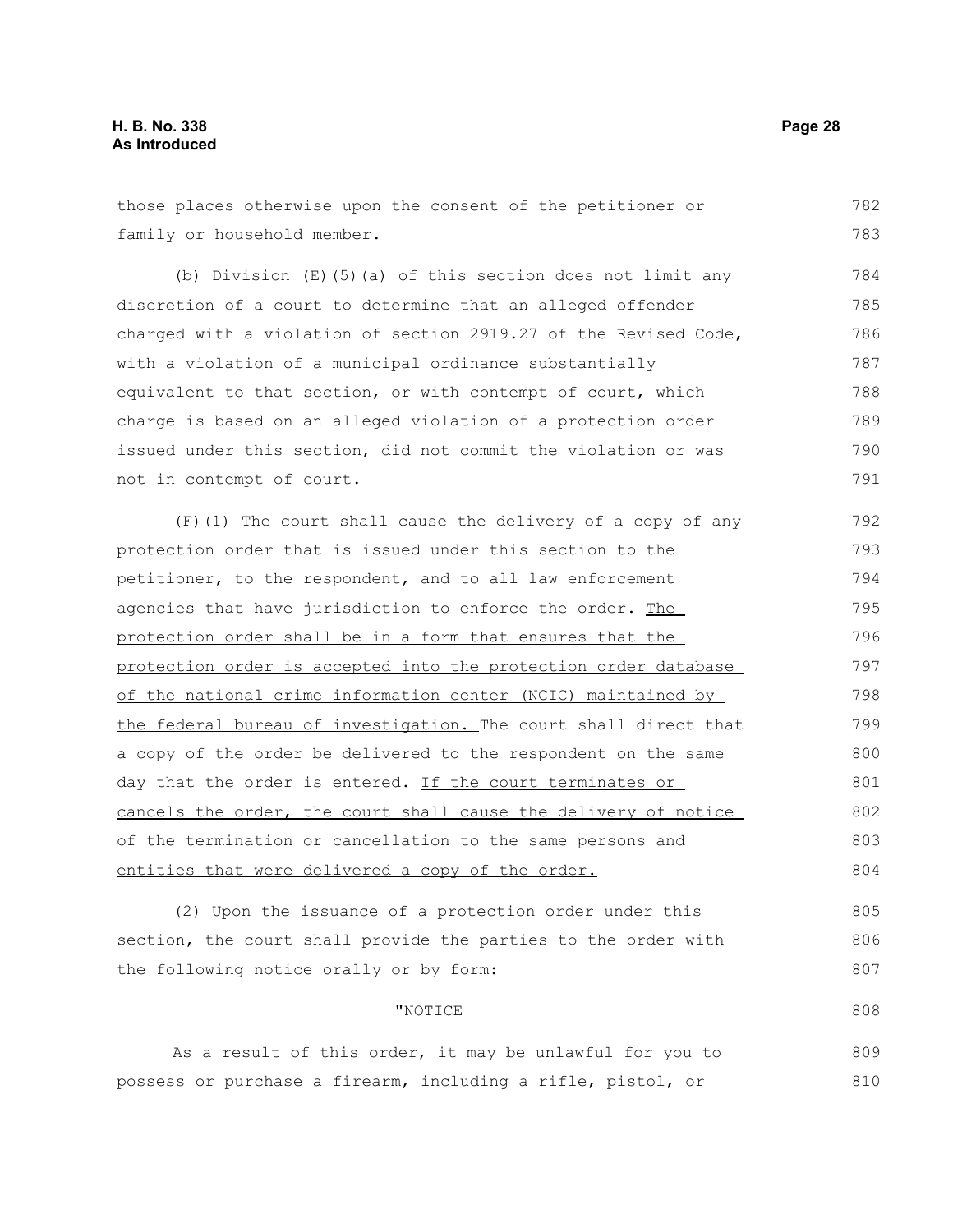revolver, or ammunition pursuant to federal law under 18 U.S.C.  $922(q)(8)$  for the duration of this order. If you have any questions whether this law makes it illegal for you to possess or purchase a firearm or ammunition, you should consult an attorney." 811 812 813 814 815

(3) All law enforcement agencies shall establish and maintain an index for the protection orders delivered to the agencies pursuant to division (F)(1) of this section. With respect to each order delivered, each agency shall note on the index the date and time that it received the order. Each protection order received by a law enforcement agency pursuant to this section shall be entered by the agency into the law enforcement automated data system created by section 5503.10 of the Revised Code, and known as LEADS, within twenty-four hours after receipt. Upon the termination or cancellation of the order, the agency shall take all steps necessary to ensure that the order is removed from LEADS within twenty-four hours after receipt of notice of the termination or cancellation and that it is terminated, cleared, or canceled in the protection order database of the national crime information center (NCIC) maintained by the federal bureau of investigation. 816 817 818 819 820 821 822 823 824 825 826 827 828 829 830 831

(4) Regardless of whether the petitioner has registered the protection order in the county in which the officer's agency has jurisdiction pursuant to division (M) of this section, any officer of a law enforcement agency shall enforce a protection order issued pursuant to this section by any court in this state in accordance with the provisions of the order, including removing the respondent from the premises, if appropriate. 832 833 834 835 836 837 838

(G)(1) Any proceeding under this section shall be conducted in accordance with the Rules of Civil Procedure, 839 840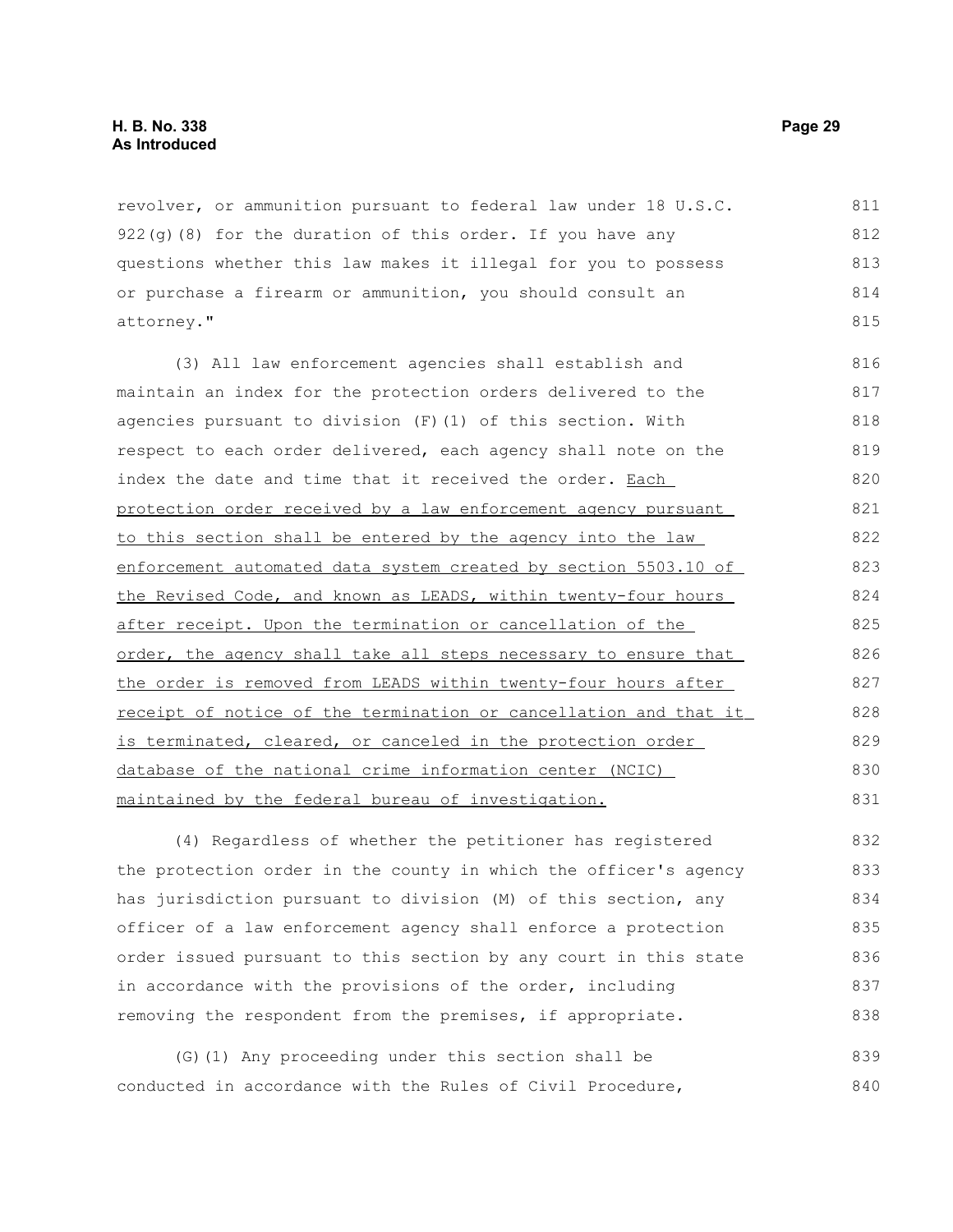except that a protection order may be obtained under this section with or without bond. An order issued under this section, other than an ex parte order, that grants a protection order, or that refuses to grant a protection order, is a final, appealable order. The remedies and procedures provided in this section are in addition to, and not in lieu of, any other available civil or criminal remedies. 841 842 843 844 845 846 847

(2) If as provided in division (G)(1) of this section an order issued under this section, other than an ex parte order, refuses to grant a protection order, the court, on its own motion, shall order that the ex parte order issued under this section and all of the records pertaining to that ex parte order be sealed after either of the following occurs: 848 849 850 851 852 853

(a) No party has exercised the right to appeal pursuant to Rule 4 of the Rules of Appellate Procedure. 854 855

(b) All appellate rights have been exhausted.

(H) The filing of proceedings under this section does not excuse a person from filing any report or giving any notice required by section 2151.421 of the Revised Code or by any other law. 857 858 859 860

(I) Any law enforcement agency that investigates an alleged violation of section 2903.211 of the Revised Code or an alleged commission of a sexually oriented offense shall provide information to the victim and the family or household members of the victim regarding the relief available under this section and section 2903.213 of the Revised Code. 861 862 863 864 865 866

(J)(1) Subject to division (J)(2) of this section and regardless of whether a protection order is issued or a consent agreement is approved by a court of another county or by a court 867 868 869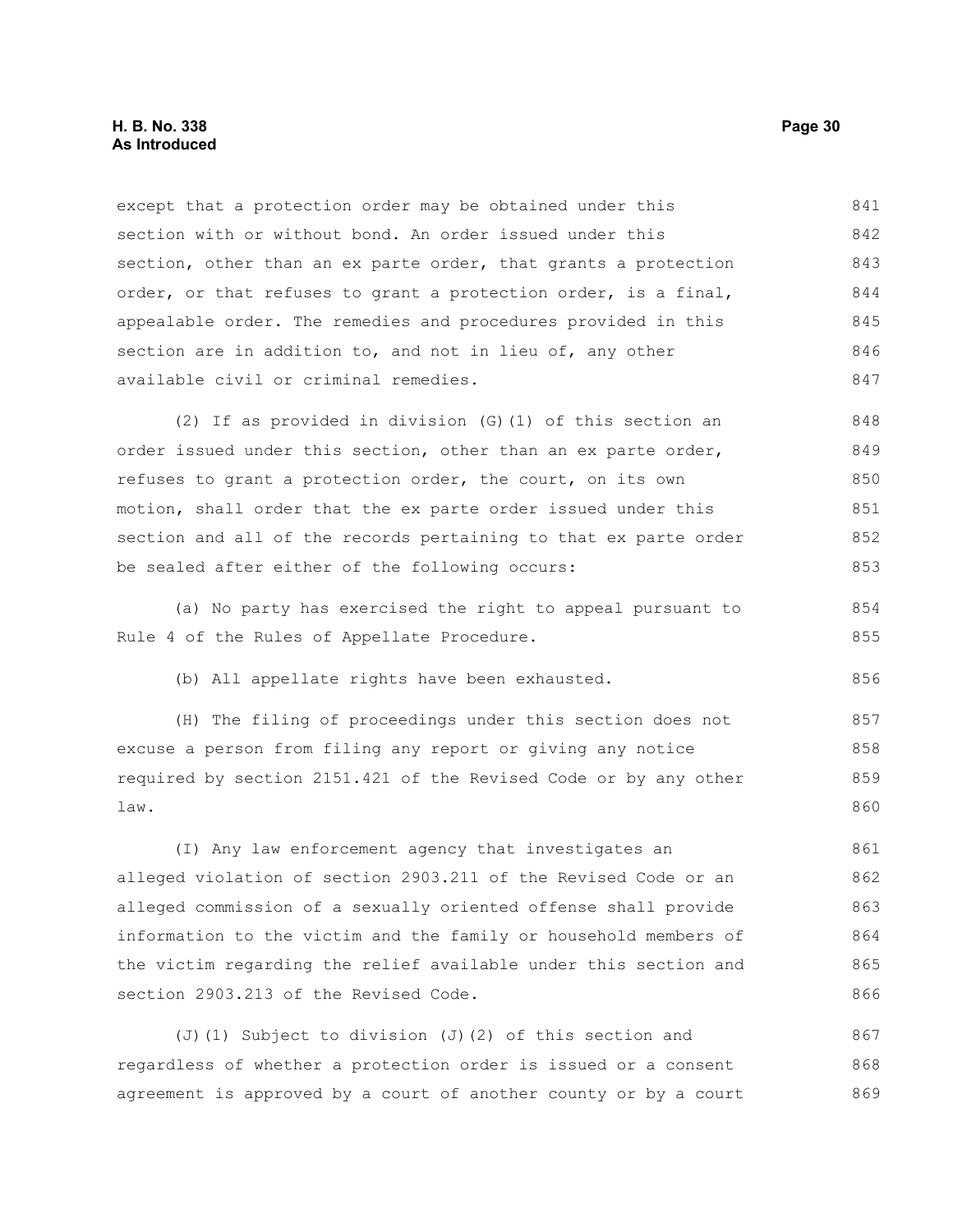#### **H. B. No. 338 Page 31 As Introduced**

of another state, no court or unit of state or local government shall charge the petitioner any fee, cost, deposit, or money in connection with the filing of a petition pursuant to this section, in connection with the filing, issuance, registration, modification, enforcement, dismissal, withdrawal, or service of a protection order, consent agreement, or witness subpoena or for obtaining a certified copy of a protection order or consent agreement. 870 871 872 873 874 875 876 877

(2) Regardless of whether a protection order is issued or a consent agreement is approved pursuant to this section, the court may assess costs against the respondent in connection with the filing, issuance, registration, modification, enforcement, dismissal, withdrawal, or service of a protection order, consent agreement, or witness subpoena or for obtaining a certified copy of a protection order or consent agreement. 878 879 880 881 882 883 884

(K)(1) A person who violates a protection order issued under this section is subject to the following sanctions: 885 886

(a) Criminal prosecution for a violation of section 2919.27 of the Revised Code, if the violation of the protection order constitutes a violation of that section; 887 888 889

(b) Punishment for contempt of court. 890

(2) The punishment of a person for contempt of court for violation of a protection order issued under this section does not bar criminal prosecution of the person for a violation of section 2919.27 of the Revised Code. However, a person punished for contempt of court is entitled to credit for the punishment imposed upon conviction of a violation of that section, and a person convicted of a violation of that section shall not subsequently be punished for contempt of court arising out of 891 892 893 894 895 896 897 898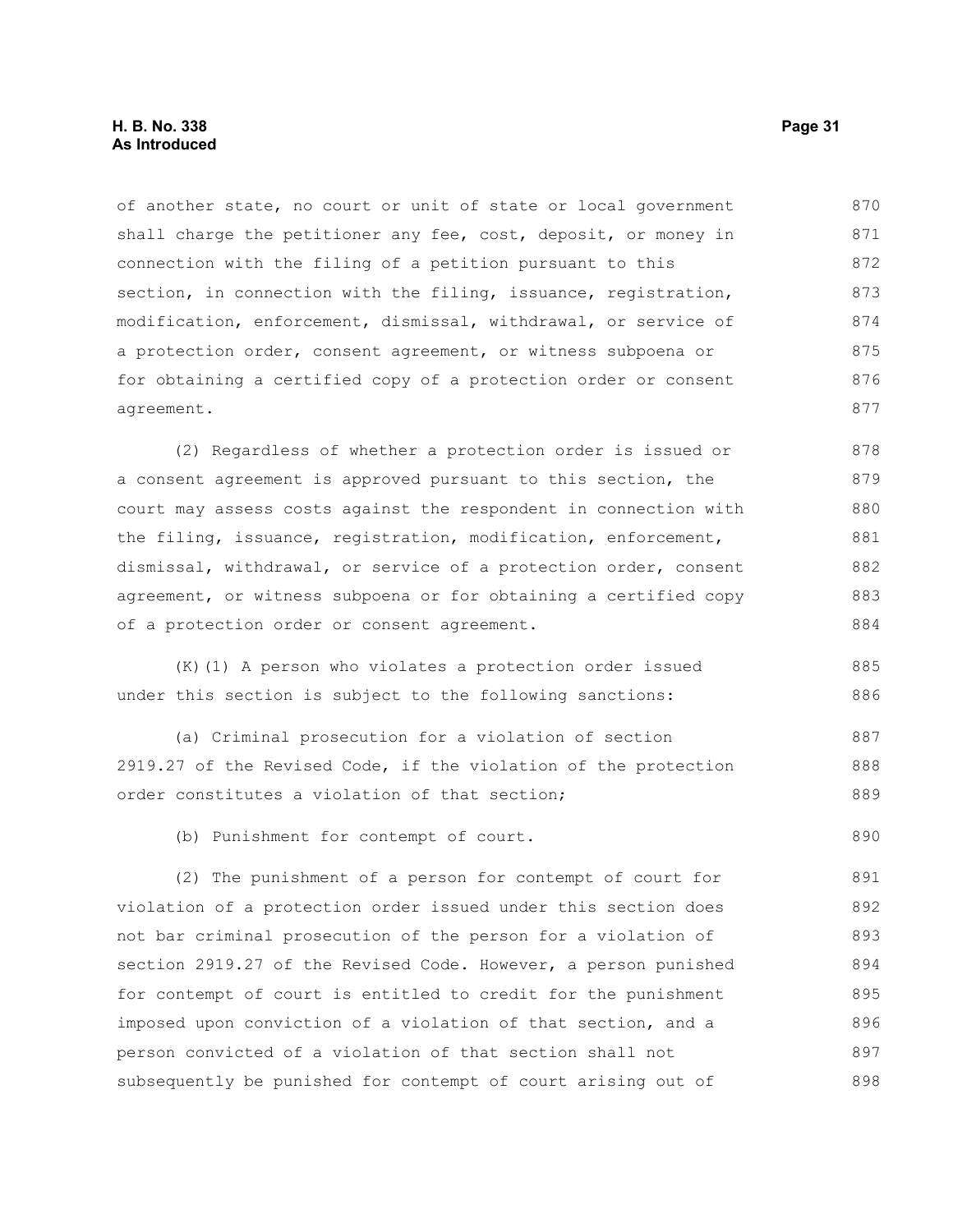#### **H. B. No. 338 Page 32 As Introduced**

899

919 920

|  |  | the same activity. |
|--|--|--------------------|
|--|--|--------------------|

(L) In all stages of a proceeding under this section, a petitioner may be accompanied by a victim advocate. 900 901

(M)(1) A petitioner who obtains a protection order under this section or a protection order under section 2903.213 of the Revised Code may provide notice of the issuance or approval of the order to the judicial and law enforcement officials in any county other than the county in which the order is issued by registering that order in the other county pursuant to division (M)(2) of this section and filing a copy of the registered order with a law enforcement agency in the other county in accordance with that division. A person who obtains a protection order issued by a court of another state may provide notice of the issuance of the order to the judicial and law enforcement officials in any county of this state by registering the order in that county pursuant to section 2919.272 of the Revised Code and filing a copy of the registered order with a law enforcement agency in that county. 902 903 904 905 906 907 908 909 910 911 912 913 914 915 916

(2) A petitioner may register a protection order issued pursuant to this section or section 2903.213 of the Revised Code in a county other than the county in which the court that issued the order is located in the following manner: 917 918

(a) The petitioner shall obtain a certified copy of the order from the clerk of the court that issued the order and present that certified copy to the clerk of the court of common pleas or the clerk of a municipal court or county court in the county in which the order is to be registered. 921 922 923 924 925

(b) Upon accepting the certified copy of the order for registration, the clerk of the court of common pleas, municipal 926 927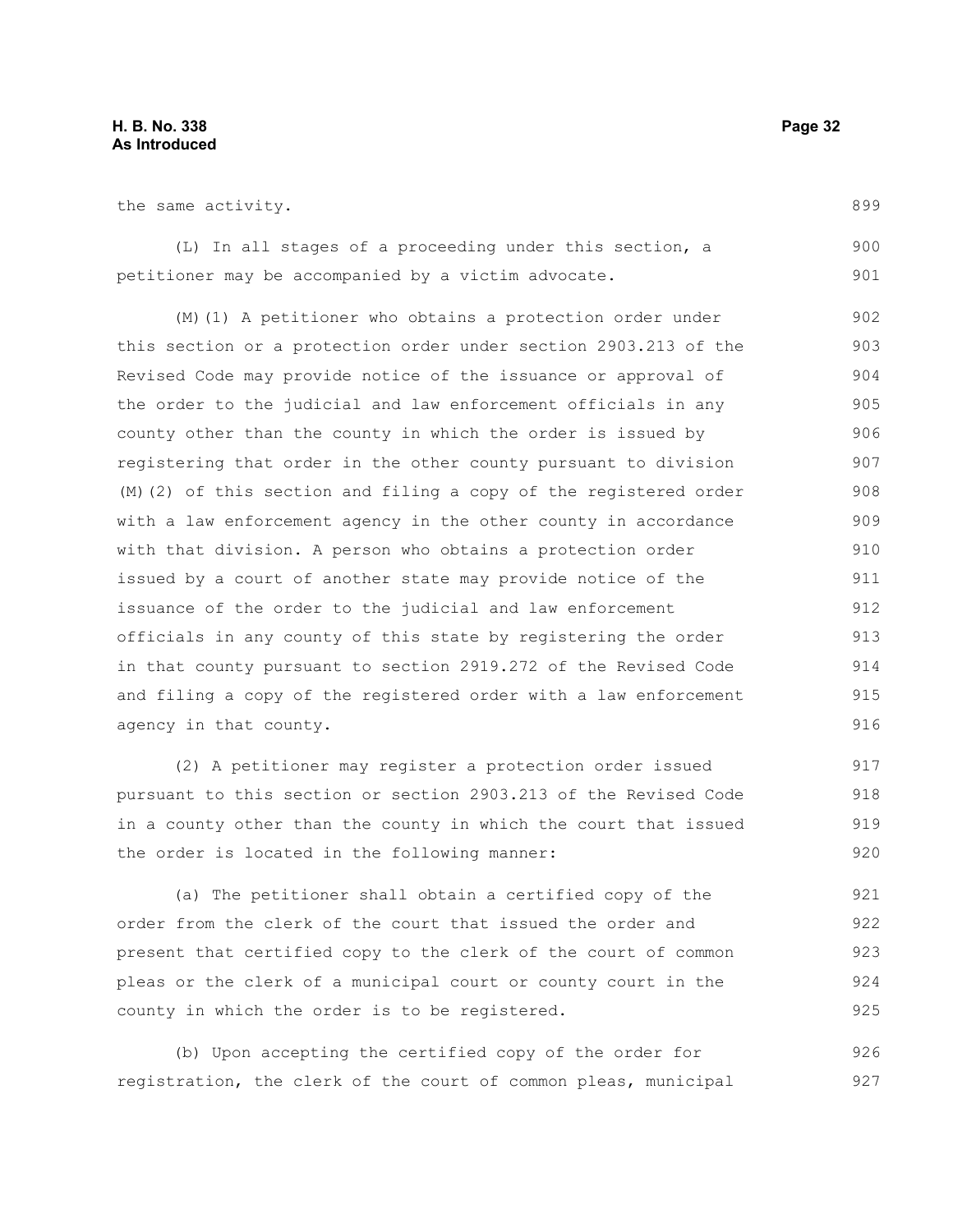court, or county court shall place an endorsement of registration on the order and give the petitioner a copy of the order that bears that proof of registration. 928 929 930

(3) The clerk of each court of common pleas, municipal court, or county court shall maintain a registry of certified copies of protection orders that have been issued by courts in other counties pursuant to this section or section 2903.213 of the Revised Code and that have been registered with the clerk. 931 932 933 934 935

(N)(1) If the court orders electronic monitoring of the respondent under this section, the court shall direct the sheriff's office or any other appropriate law enforcement agency to install the electronic monitoring device and to monitor the respondent. Unless the court determines that the respondent is indigent, the court shall order the respondent to pay the cost of the installation and monitoring of the electronic monitoring device. If the court determines that the respondent is indigent and subject to the maximum amount allowable to be paid in any year from the fund and the rules promulgated by the attorney general under division (N)(2) of this section, the cost of the installation and monitoring of the electronic monitoring device may be paid out of funds from the reparations fund created pursuant to section 2743.191 of the Revised Code. The total amount of costs for the installation and monitoring of electronic monitoring devices paid pursuant to this division and sections 2151.34 and 2919.27 of the Revised Code from the reparations fund shall not exceed three hundred thousand dollars per year. 936 937 938 939 940 941 942 943 944 945 946 947 948 949 950 951 952 953 954

(2) The attorney general may promulgate rules pursuant to section 111.15 of the Revised Code to govern payments made from the reparations fund pursuant to this division and sections 955 956 957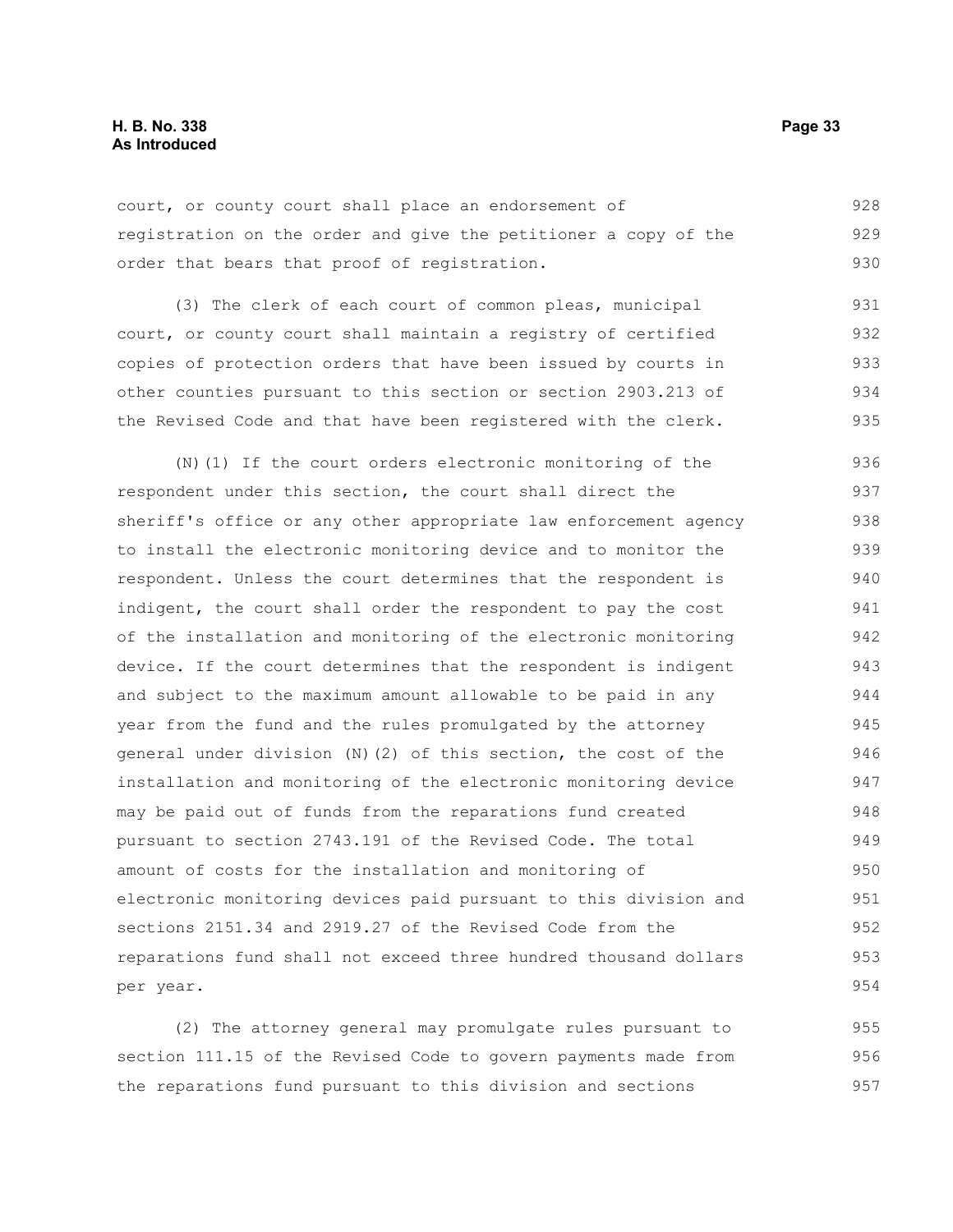#### **H. B. No. 338 Page 34 As Introduced**

2151.34 and 2919.27 of the Revised Code. The rules may include reasonable limits on the total cost paid pursuant to this division and sections 2151.34 and 2919.27 of the Revised Code per respondent, the amount of the three hundred thousand dollars allocated to each county, and how invoices may be submitted by a county, court, or other entity. 958 959 960 961 962 963

**Sec. 2919.26.** (A)(1) Upon the filing of a complaint that alleges a violation of section 2909.06, 2909.07, 2911.12, or 2911.211 of the Revised Code if the alleged victim of the violation was a family or household member at the time of the violation, a violation of a municipal ordinance that is substantially similar to any of those sections if the alleged victim of the violation was a family or household member at the time of the violation, any offense of violence if the alleged victim of the offense was a family or household member at the time of the commission of the offense, or any sexually oriented offense if the alleged victim of the offense was a family or household member at the time of the commission of the offense, the complainant, the alleged victim, or a family or household member of an alleged victim may file, or, if in an emergency the alleged victim is unable to file, a person who made an arrest for the alleged violation or offense under section 2935.03 of the Revised Code may file on behalf of the alleged victim, a motion that requests the issuance of a temporary protection order as a pretrial condition of release of the alleged offender, in addition to any bail set under Criminal Rule 46. The motion shall be filed with the clerk of the court that has jurisdiction of the case at any time after the filing of the complaint. 964 965 966 967 968 969 970 971 972 973 974 975 976 977 978 979 980 981 982 983 984 985 986

(2) For purposes of section 2930.09 of the Revised Code, all stages of a proceeding arising out of a complaint alleging 987 988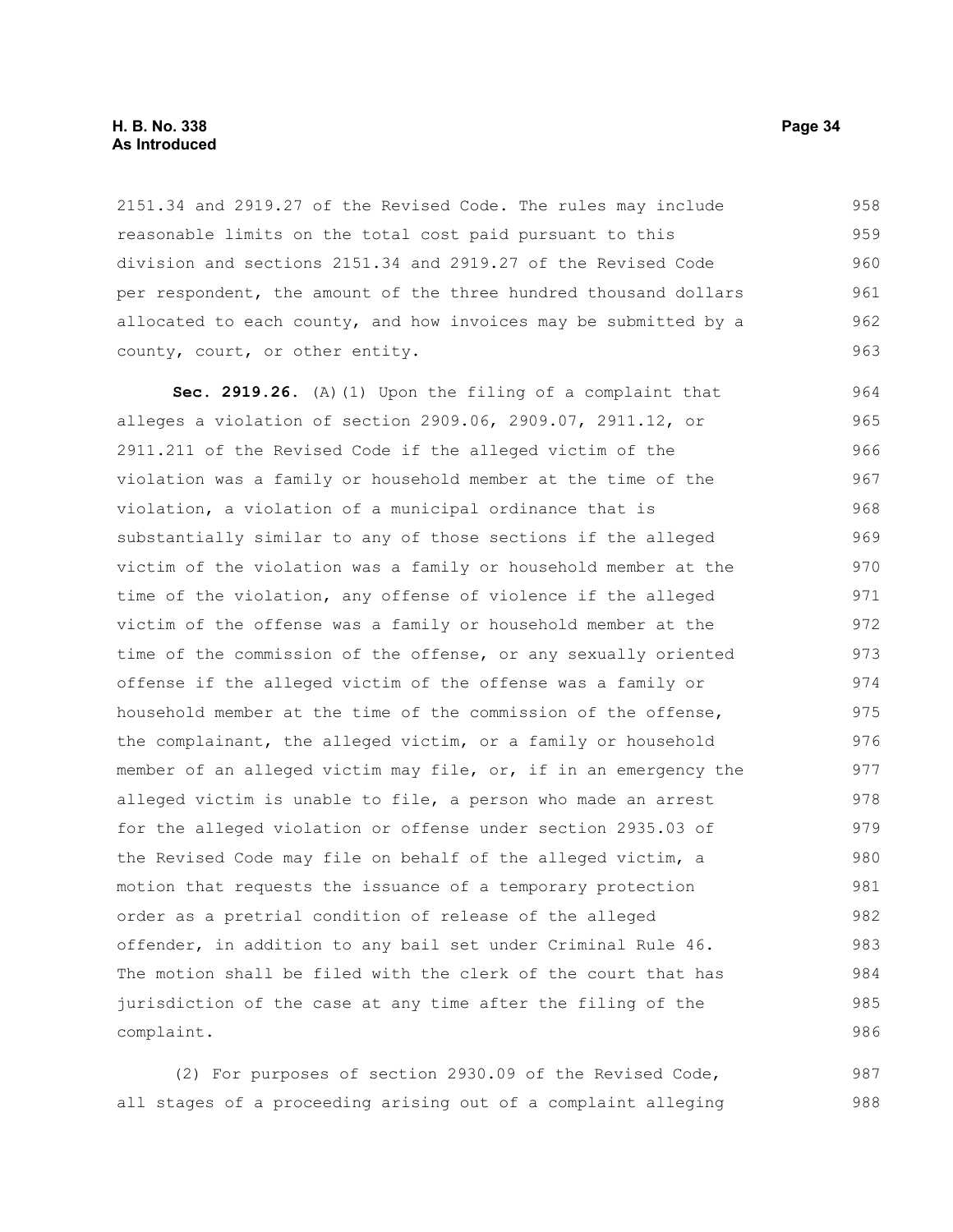### **H. B. No. 338 Page 35 As Introduced**

| the commission of a violation, offense of violence, or sexually  | 989  |
|------------------------------------------------------------------|------|
| oriented offense described in division (A) (1) of this section,  | 990  |
| including all proceedings on a motion for a temporary protection | 991  |
| order, are critical stages of the case, and a victim may be      | 992  |
| accompanied by a victim advocate or another person to provide    | 993  |
| support to the victim as provided in that section.               | 994  |
| (B) The motion shall be prepared on a form that is               | 995  |
| provided by the clerk of the court, which form shall be          | 996  |
| substantially as follows:                                        | 997  |
| "MOTION FOR TEMPORARY PROTECTION ORDER                           | 998  |
|                                                                  | 999  |
| Name and address of court                                        | 1000 |
| State of Ohio                                                    | 1001 |
| V. NO.                                                           | 1002 |
|                                                                  | 1003 |
| Name of Defendant                                                | 1004 |
| A complaint, a copy of which has been attached to this           | 1005 |
| motion, has been filed in this court charging the named          | 1006 |
| defendant with  (name of the specified                           | 1007 |
| violation, the offense of violence, or sexually oriented offense | 1008 |
| charged) in circumstances in which the victim was a family or    | 1009 |
| household member in violation of (section of the Revised Code    | 1010 |
| designating the specified violation, offense of violence, or     | 1011 |
| sexually oriented offense charged), or charging the named        | 1012 |
| defendant with a violation of a municipal ordinance that is      | 1013 |
| substantially similar to  (section of                            | 1014 |
| the Revised Code designating the specified violation, offense of | 1015 |
| violence, or sexually oriented offense charged) involving a      | 1016 |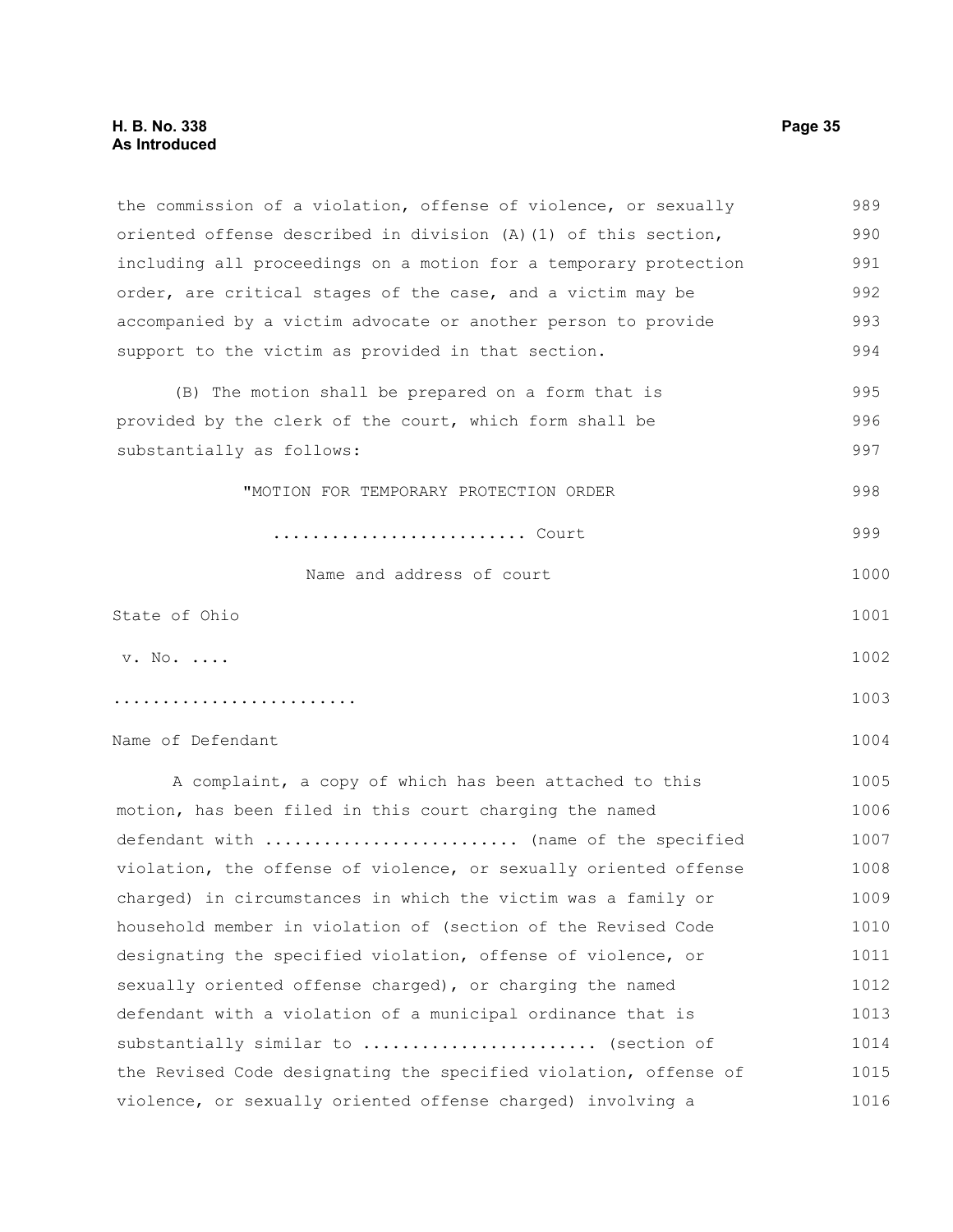family or household member.

I understand that I must appear before the court, at a time set by the court within twenty-four hours after the filing of this motion, for a hearing on the motion or that, if I am unable to appear because of hospitalization or a medical condition resulting from the offense alleged in the complaint, a person who can provide information about my need for a temporary protection order must appear before the court in lieu of my appearing in court. I understand that any temporary protection order granted pursuant to this motion is a pretrial condition of release and is effective only until the disposition of the criminal proceeding arising out of the attached complaint, or the issuance of a civil protection order or the approval of a consent agreement, arising out of the same activities as those that were the basis of the complaint, under section 3113.31 of the Revised Code. .......................................... Signature of person (or signature of the arresting officer who filed the motion on behalf of the alleged victim) .......................................... Address of person (or office address of the arresting officer who filed 1018 1019 1020 1021 1022 1023 1024 1025 1026 1027 1028 1029 1030 1031 1032 1033 1034 1035 1036 1037 1038

(C)(1) As soon as possible after the filing of a motion that requests the issuance of a temporary protection order, but not later than twenty-four hours after the filing of the motion, the court shall conduct a hearing to determine whether to issue the order. The person who requested the order shall appear before the court and provide the court with the information that 1040 1041 1042 1043 1044 1045

the motion on behalf of the alleged victim)"

1017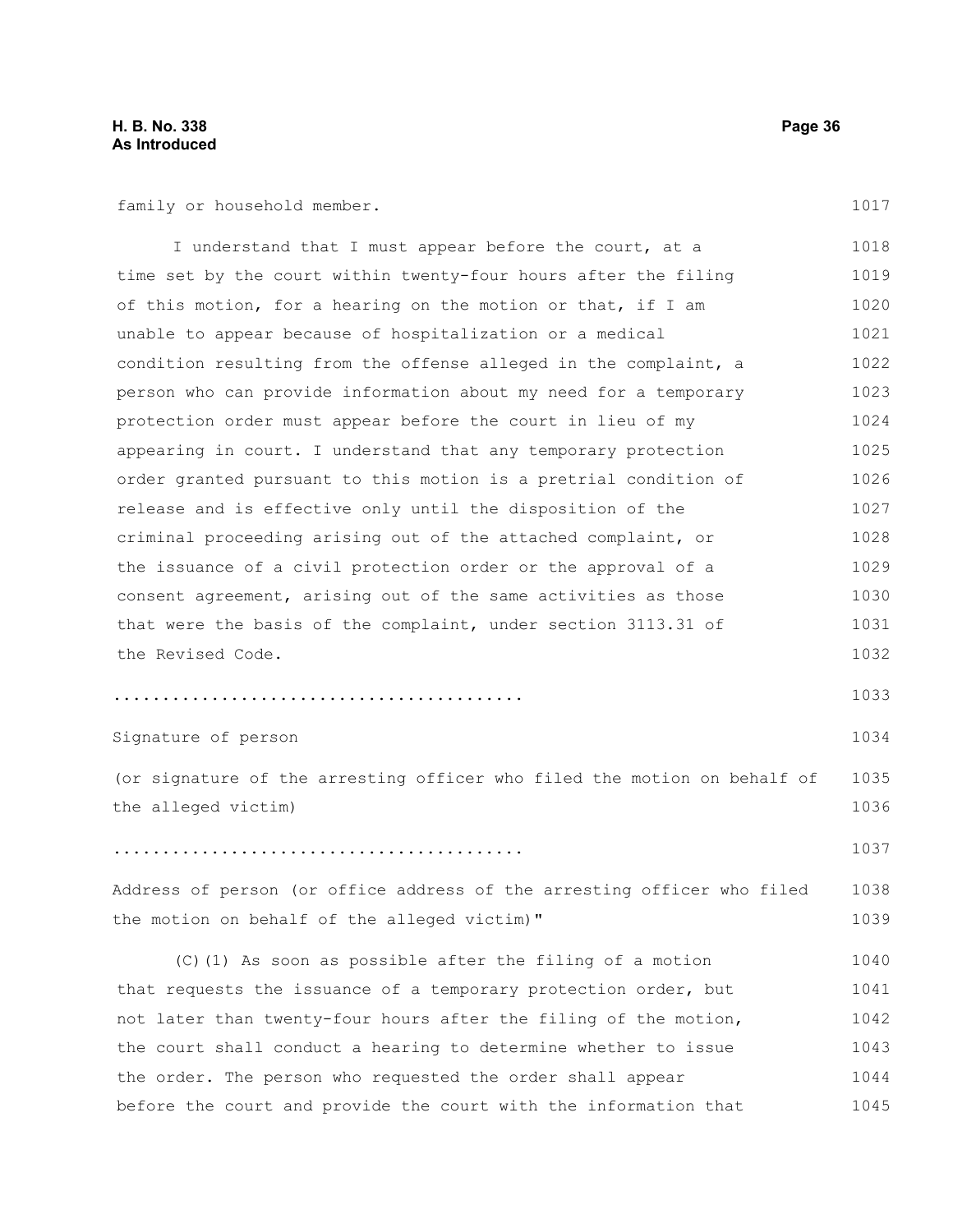## **H. B. No. 338 Page 37 As Introduced**

it requests concerning the basis of the motion. If the person who requested the order is unable to appear and if the court finds that the failure to appear is because of the person's hospitalization or medical condition resulting from the offense alleged in the complaint, another person who is able to provide the court with the information it requests may appear in lieu of the person who requested the order. If the court finds that the safety and protection of the complainant, alleged victim, or any other family or household member of the alleged victim may be impaired by the continued presence of the alleged offender, the court may issue a temporary protection order, as a pretrial condition of release, that contains terms designed to ensure the safety and protection of the complainant, alleged victim, or the family or household member, including a requirement that the alleged offender refrain from entering the residence, school, business, or place of employment of the complainant, alleged victim, or the family or household member. The court may include within a protection order issued under this section a term requiring that the alleged offender not remove, damage, hide, harm, or dispose of any companion animal owned or possessed by the complainant, alleged victim, or any other family or household member of the alleged victim, and may include within the order a term authorizing the complainant, alleged victim, or other family or household member of the alleged victim to remove a companion animal owned by the complainant, alleged victim, or other family or household member from the possession of the alleged offender. 1046 1047 1048 1049 1050 1051 1052 1053 1054 1055 1056 1057 1058 1059 1060 1061 1062 1063 1064 1065 1066 1067 1068 1069 1070 1071 1072

(2)(a) If the court issues a temporary protection order that includes a requirement that the alleged offender refrain from entering the residence, school, business, or place of employment of the complainant, the alleged victim, or the family 1073 1074 1075 1076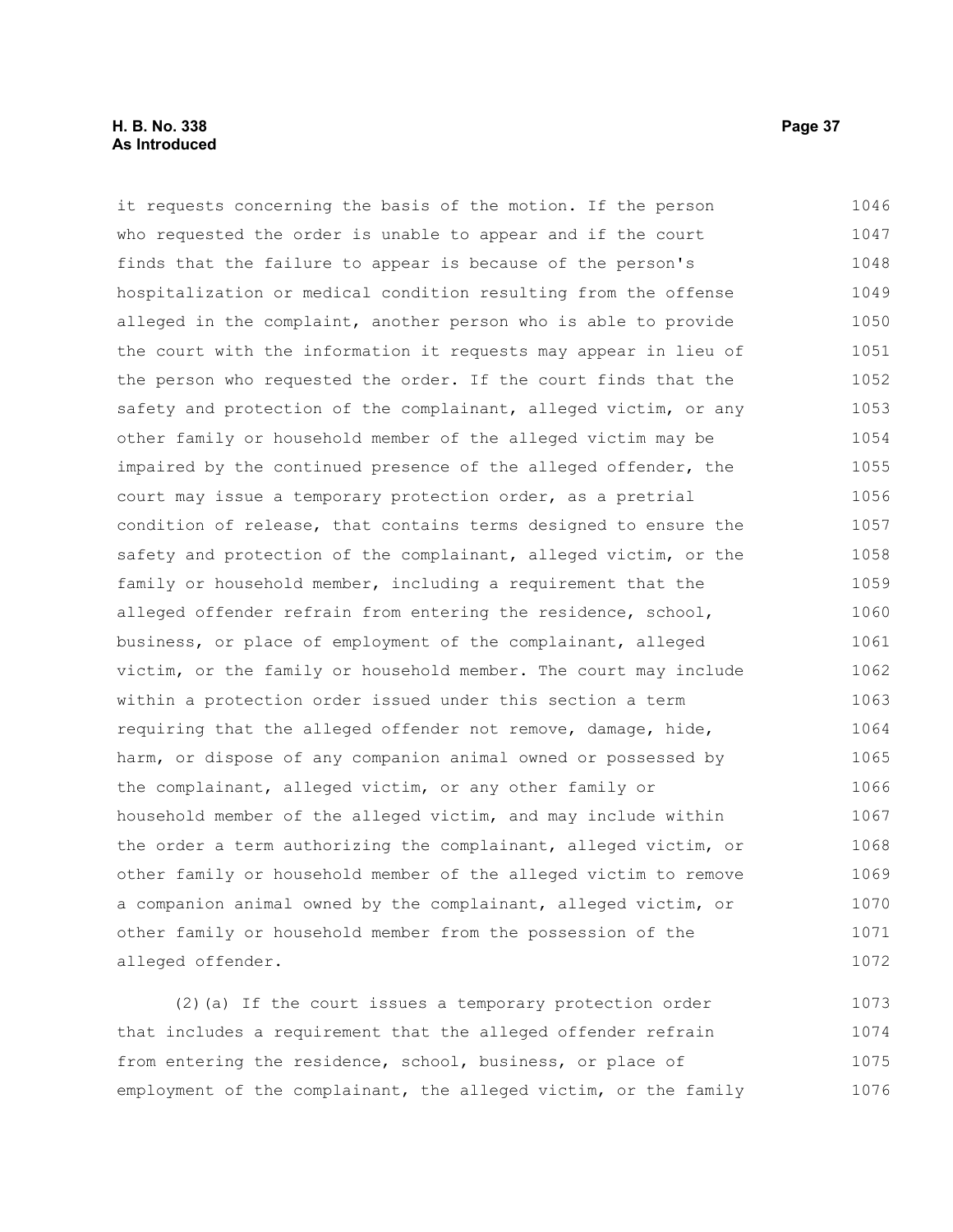## **H. B. No. 338 Page 38 As Introduced**

or household member, the order shall state clearly that the order cannot be waived or nullified by an invitation to the alleged offender from the complainant, alleged victim, or family or household member to enter the residence, school, business, or place of employment or by the alleged offender's entry into one of those places otherwise upon the consent of the complainant, alleged victim, or family or household member. 1077 1078 1079 1080 1081 1082 1083

(b) Division (C)(2)(a) of this section does not limit any discretion of a court to determine that an alleged offender charged with a violation of section 2919.27 of the Revised Code, with a violation of a municipal ordinance substantially equivalent to that section, or with contempt of court, which charge is based on an alleged violation of a temporary protection order issued under this section, did not commit the violation or was not in contempt of court. 1084 1085 1086 1087 1088 1089 1090 1091

(D)(1) Upon the filing of a complaint that alleges a violation of section 2909.06, 2909.07, 2911.12, or 2911.211 of the Revised Code if the alleged victim of the violation was a family or household member at the time of the violation, a violation of a municipal ordinance that is substantially similar to any of those sections if the alleged victim of the violation was a family or household member at the time of the violation, any offense of violence if the alleged victim of the offense was a family or household member at the time of the commission of the offense, or any sexually oriented offense if the alleged victim of the offense was a family or household member at the time of the commission of the offense, the court, upon its own motion, may issue a temporary protection order as a pretrial condition of release if it finds that the safety and protection of the complainant, alleged victim, or other family or household member of the alleged offender may be impaired by the continued 1092 1093 1094 1095 1096 1097 1098 1099 1100 1101 1102 1103 1104 1105 1106 1107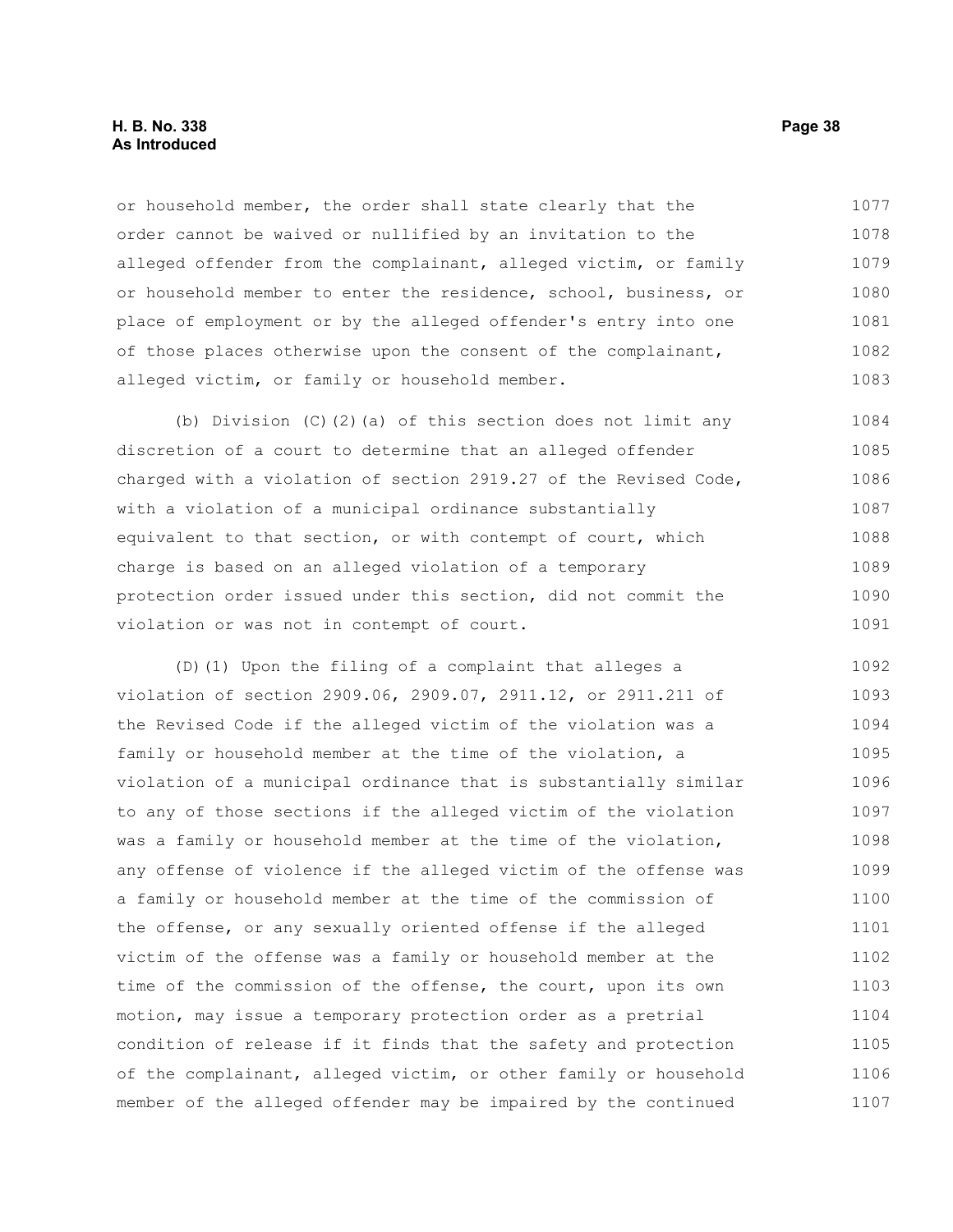presence of the alleged offender.

(2) If the court issues a temporary protection order under this section as an ex parte order, it shall conduct, as soon as possible after the issuance of the order, a hearing in the presence of the alleged offender not later than the next day on which the court is scheduled to conduct business after the day on which the alleged offender was arrested or at the time of the appearance of the alleged offender pursuant to summons to determine whether the order should remain in effect, be modified, or be revoked. The hearing shall be conducted under the standards set forth in division (C) of this section. 1109 1110 1111 1112 1113 1114 1115 1116 1117 1118

(3) An order issued under this section shall contain only those terms authorized in orders issued under division (C) of this section. 1119 1120 1121

(4) If a municipal court or a county court issues a temporary protection order under this section and if, subsequent to the issuance of the order, the alleged offender who is the subject of the order is bound over to the court of common pleas for prosecution of a felony arising out of the same activities as those that were the basis of the complaint upon which the order is based, notwithstanding the fact that the order was issued by a municipal court or county court, the order shall remain in effect, as though it were an order of the court of common pleas, while the charges against the alleged offender are pending in the court of common pleas, for the period of time described in division  $(E)(2)$  of this section, and the court of common pleas has exclusive jurisdiction to modify the order issued by the municipal court or county court. This division applies when the alleged offender is bound over to the court of common pleas as a result of the person waiving a preliminary 1122 1123 1124 1125 1126 1127 1128 1129 1130 1131 1132 1133 1134 1135 1136 1137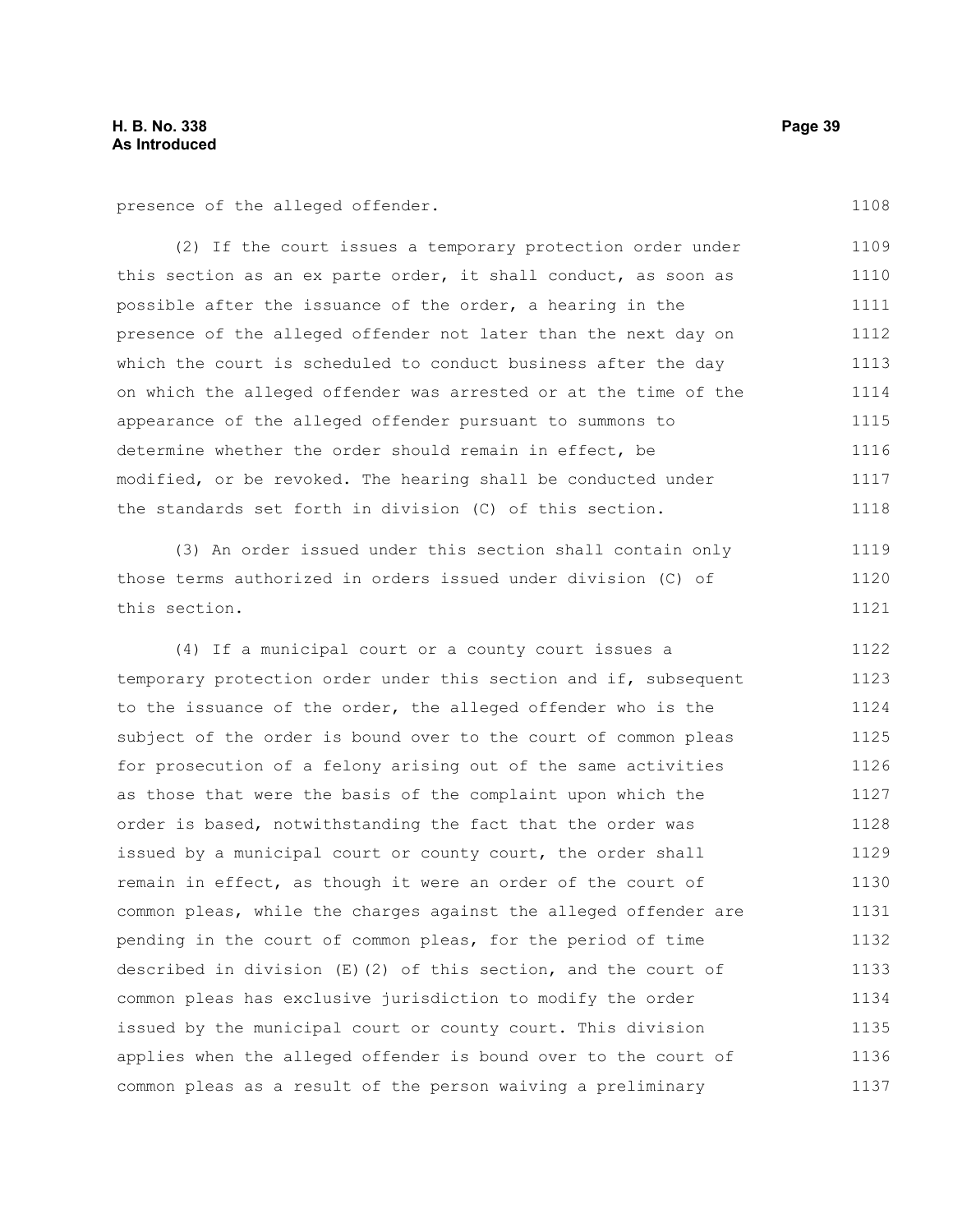hearing on the felony charge, as a result of the municipal court or county court having determined at a preliminary hearing that there is probable cause to believe that the felony has been committed and that the alleged offender committed it, as a result of the alleged offender having been indicted for the felony, or in any other manner. 1138 1139 1140 1141 1142 1143

(E) A temporary protection order that is issued as a pretrial condition of release under this section: 1144 1145

(1) Is in addition to, but shall not be construed as a part of, any bail set under Criminal Rule 46; 1146 1147

(2) Is effective only until the occurrence of either of the following: 1148 1149

(a) The disposition, by the court that issued the order or, in the circumstances described in division (D)(4) of this section, by the court of common pleas to which the alleged offender is bound over for prosecution, of the criminal proceeding arising out of the complaint upon which the order is based; 1150 1151 1152 1153 1154 1155

(b) The issuance of a protection order or the approval of a consent agreement, arising out of the same activities as those that were the basis of the complaint upon which the order is based, under section 3113.31 of the Revised Code. 1156 1157 1158 1159

(3) Shall not be construed as a finding that the alleged offender committed the alleged offense, and shall not be introduced as evidence of the commission of the offense at the trial of the alleged offender on the complaint upon which the order is based. 1160 1161 1162 1163 1164

(F) A person who meets the criteria for bail under Criminal Rule 46 and who, if required to do so pursuant to that 1165 1166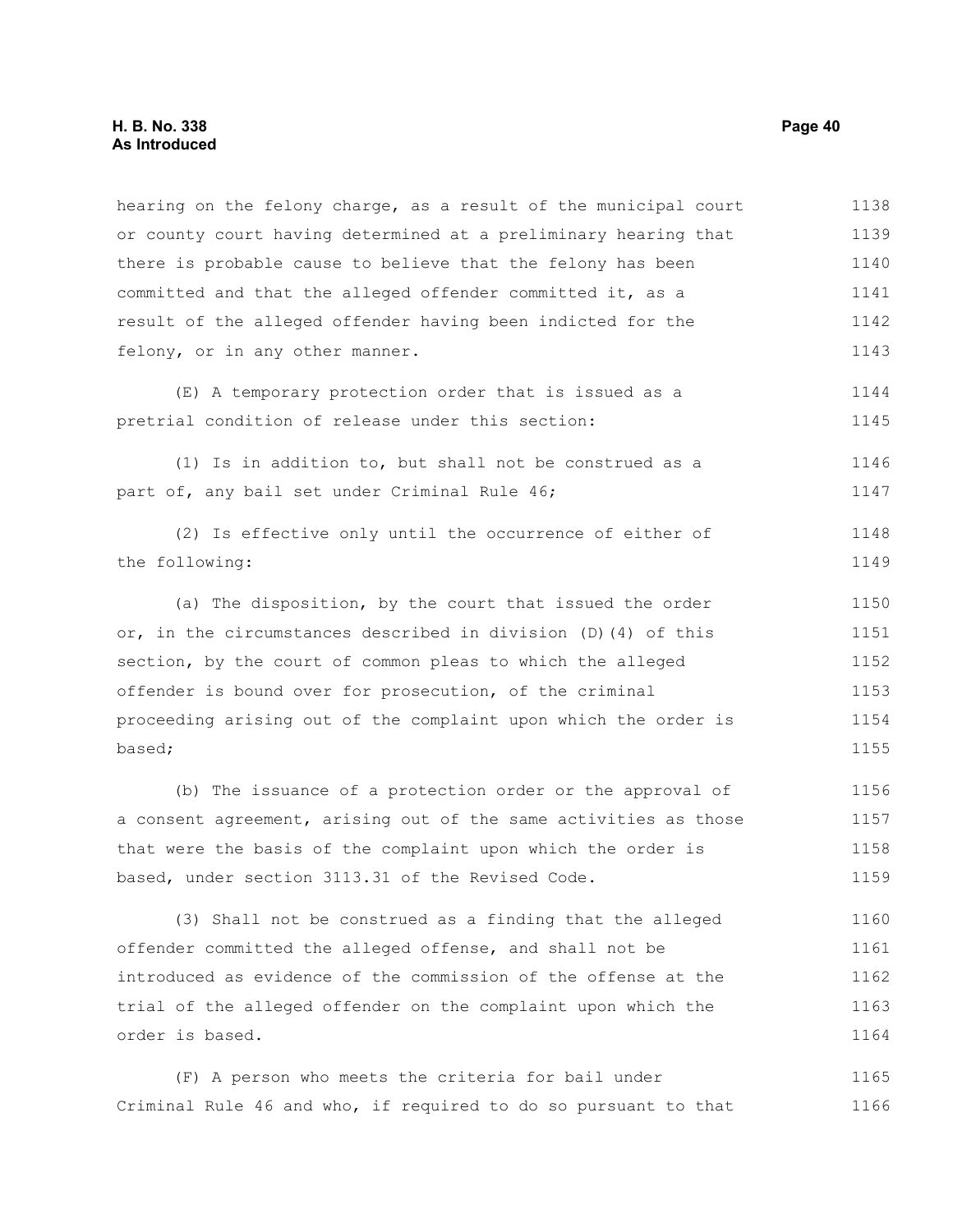## **H. B. No. 338 Page 41 As Introduced**

rule, executes or posts bond or deposits cash or securities as bail, shall not be held in custody pending a hearing before the court on a motion requesting a temporary protection order. 1167 1168 1169

(G)(1) A copy of any temporary protection order that is issued under this section shall be issued by the court to the complainant, to the alleged victim, to the person who requested the order, to the defendant, and to all law enforcement agencies that have jurisdiction to enforce the order. The protection order shall be in a form that ensures that the protection order is accepted into the protection order database of the national crime information center (NCIC) maintained by the federal bureau of investigation. The court shall direct that a copy of the order be delivered to the defendant on the same day that the order is entered. If a municipal court or a county court issues a temporary protection order under this section and if, subsequent to the issuance of the order, the defendant who is the subject of the order is bound over to the court of common pleas for prosecution as described in division (D)(4) of this section, the municipal court or county court shall direct that a copy of the order be delivered to the court of common pleas to which the defendant is bound over. If the court that issued the order, or the court of common pleas if the defendant is bound over to that court for prosecution, terminates or cancels the order, the court shall cause the delivery of notice of the termination or cancellation to the same persons and entities that were issued or delivered a copy of the order. 1170 1171 1172 1173 1174 1175 1176 1177 1178 1179 1180 1181 1182 1183 1184 1185 1186 1187 1188 1189 1190 1191 1192

(2) Upon the issuance of a protection order under this section, the court shall provide the parties to the order with the following notice orally or by form: 1193 1194 1195

"NOTICE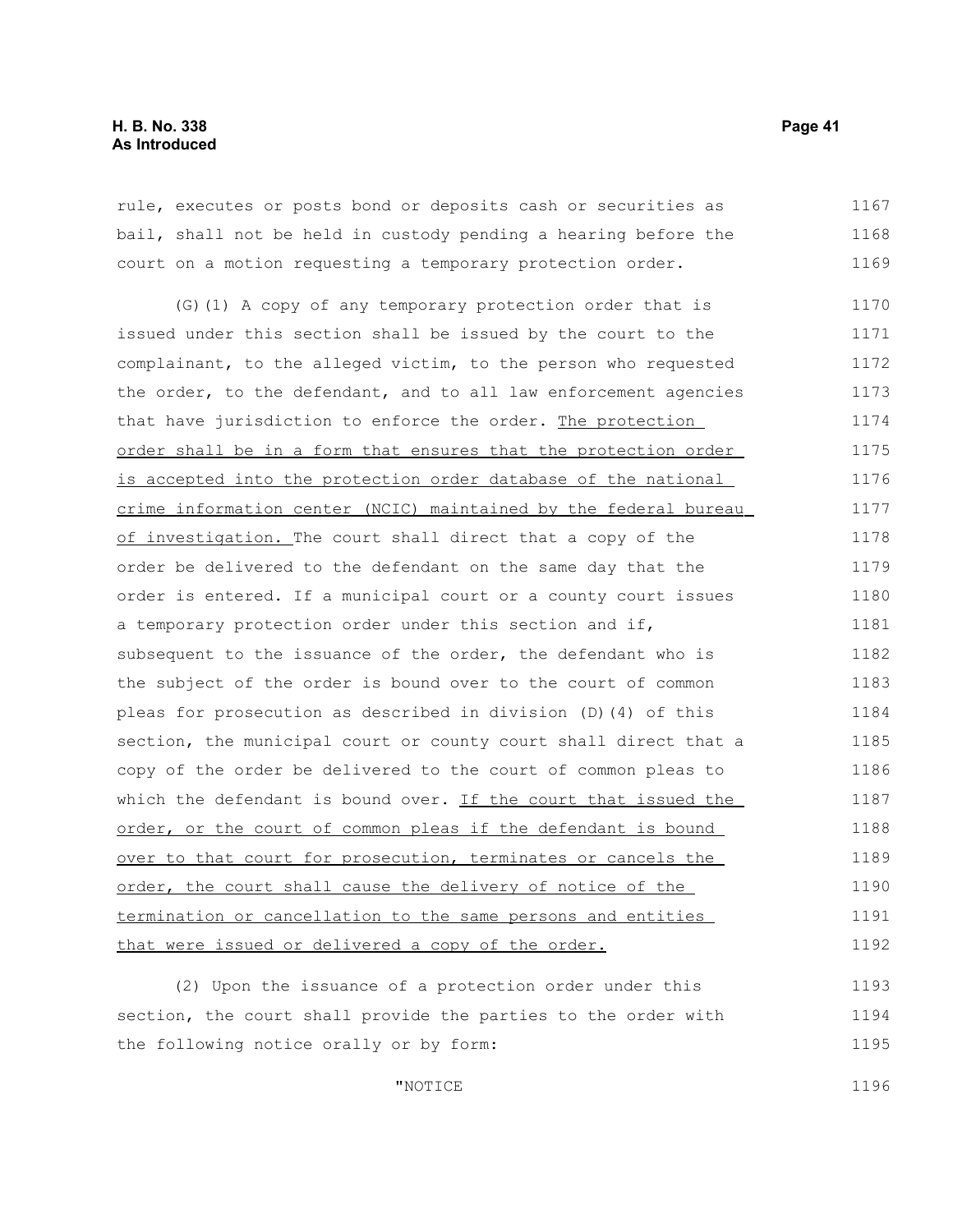As a result of this protection order, it may be unlawful for you to possess or purchase a firearm, including a rifle, pistol, or revolver, or ammunition pursuant to federal law under 18 U.S.C. 922( $q$ )(8) for the duration of this order. If you have any questions whether this law makes it illegal for you to possess or purchase a firearm or ammunition, you should consult an attorney." 1197 1198 1199 1200 1201 1202 1203

(3) All law enforcement agencies shall establish and maintain an index for the temporary protection orders delivered to the agencies pursuant to division (G)(1) of this section. With respect to each order delivered, each agency shall note on the index, the date and time of the receipt of the order by the agency. Each protection order received by a law enforcement agency pursuant to this section shall be entered by the agency into the law enforcement automated data system created by section 5503.10 of the Revised Code, and known as LEADS, within twenty-four hours after receipt. Upon the termination or cancellation of the order, the agency shall take all steps necessary to ensure that the order is removed from LEADS within twenty-four hours after receipt of notice of the termination or cancellation and that it is terminated, cleared, or canceled in the protection order database of the national crime information center (NCIC) maintained by the federal bureau of investigation. 1204 1205 1206 1207 1208 1209 1210 1211 1212 1213 1214 1215 1216 1217 1218 1219

(4) A complainant, alleged victim, or other person who obtains a temporary protection order under this section may provide notice of the issuance of the temporary protection order to the judicial and law enforcement officials in any county other than the county in which the order is issued by registering that order in the other county in accordance with division (N) of section 3113.31 of the Revised Code and filing a copy of the registered protection order with a law enforcement 1220 1221 1222 1223 1224 1225 1226 1227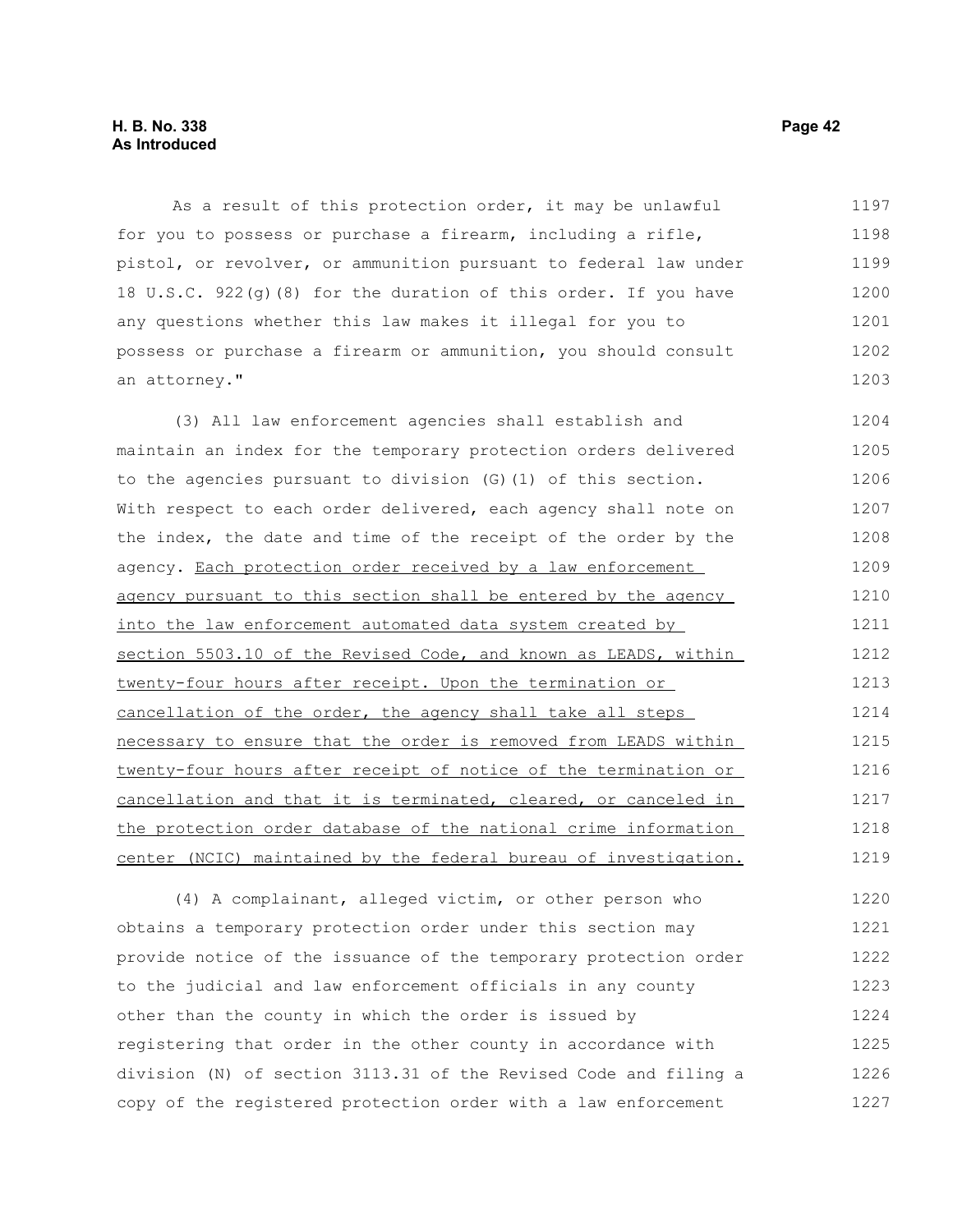agency in the other county in accordance with that division. 1228

(5) Any officer of a law enforcement agency shall enforce a temporary protection order issued by any court in this state in accordance with the provisions of the order, including removing the defendant from the premises, regardless of whether the order is registered in the county in which the officer's agency has jurisdiction as authorized by division (G)(4) of this section. 1229 1230 1231 1232 1233 1234 1235

(H) Upon a violation of a temporary protection order, the court may issue another temporary protection order, as a pretrial condition of release, that modifies the terms of the order that was violated. 1236 1237 1238 1239

(I)(1) As used in divisions (I)(1) and (2) of this section, "defendant" means a person who is alleged in a complaint to have committed a violation, offense of violence, or sexually oriented offense of the type described in division (A) of this section. 1240 1241 1242 1243 1244

(2) If a complaint is filed that alleges that a person committed a violation, offense of violence, or sexually oriented offense of the type described in division (A) of this section, the court may not issue a temporary protection order under this section that requires the complainant, the alleged victim, or another family or household member of the defendant to do or refrain from doing an act that the court may require the defendant to do or refrain from doing under a temporary protection order unless both of the following apply: 1245 1246 1247 1248 1249 1250 1251 1252 1253

(a) The defendant has filed a separate complaint that alleges that the complainant, alleged victim, or other family or household member in question who would be required under the 1254 1255 1256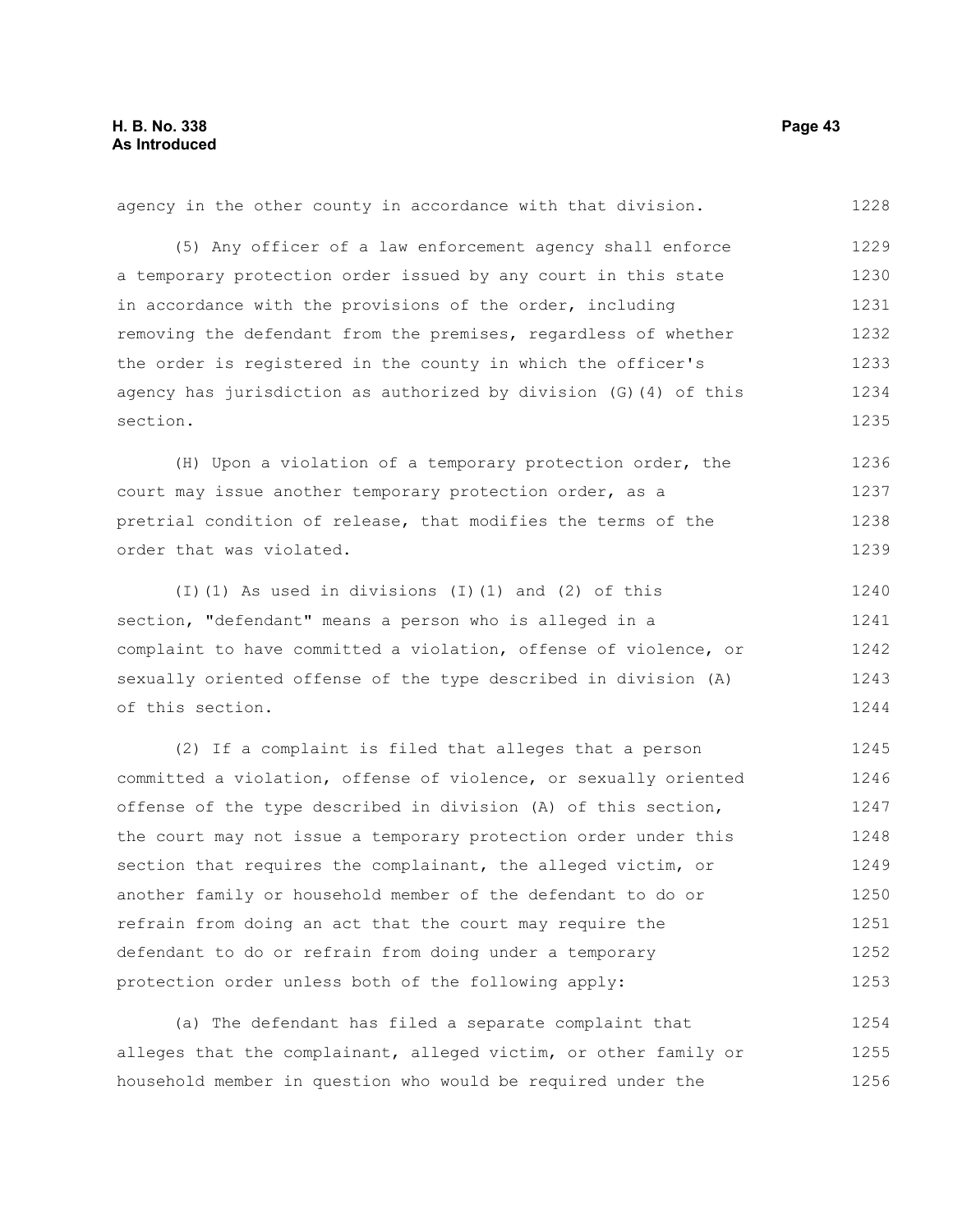order to do or refrain from doing the act committed a violation or offense of violence of the type described in division (A) of this section. 1257 1258 1259

(b) The court determines that both the complainant, alleged victim, or other family or household member in question who would be required under the order to do or refrain from doing the act and the defendant acted primarily as aggressors, that neither the complainant, alleged victim, or other family or household member in question who would be required under the order to do or refrain from doing the act nor the defendant acted primarily in self-defense, and, in accordance with the standards and criteria of this section as applied in relation to the separate complaint filed by the defendant, that it should issue the order to require the complainant, alleged victim, or other family or household member in question to do or refrain from doing the act. 1260 1261 1262 1263 1264 1265 1266 1267 1268 1269 1270 1271 1272

(J)(1) Subject to division (J)(2) of this section and regardless of whether a protection order is issued or a consent agreement is approved by a court of another county or a court of another state, no court or unit of state or local government shall charge the movant any fee, cost, deposit, or money in connection with the filing of a motion pursuant to this section, in connection with the filing, issuance, registration, modification, enforcement, dismissal, withdrawal, or service of a protection order, consent agreement, or witness subpoena or for obtaining a certified copy of a protection order or consent agreement. 1273 1274 1275 1276 1277 1278 1279 1280 1281 1282 1283

(2) Regardless of whether a protection order is issued or a consent agreement is approved pursuant to this section, if the defendant is convicted the court may assess costs against the 1284 1285 1286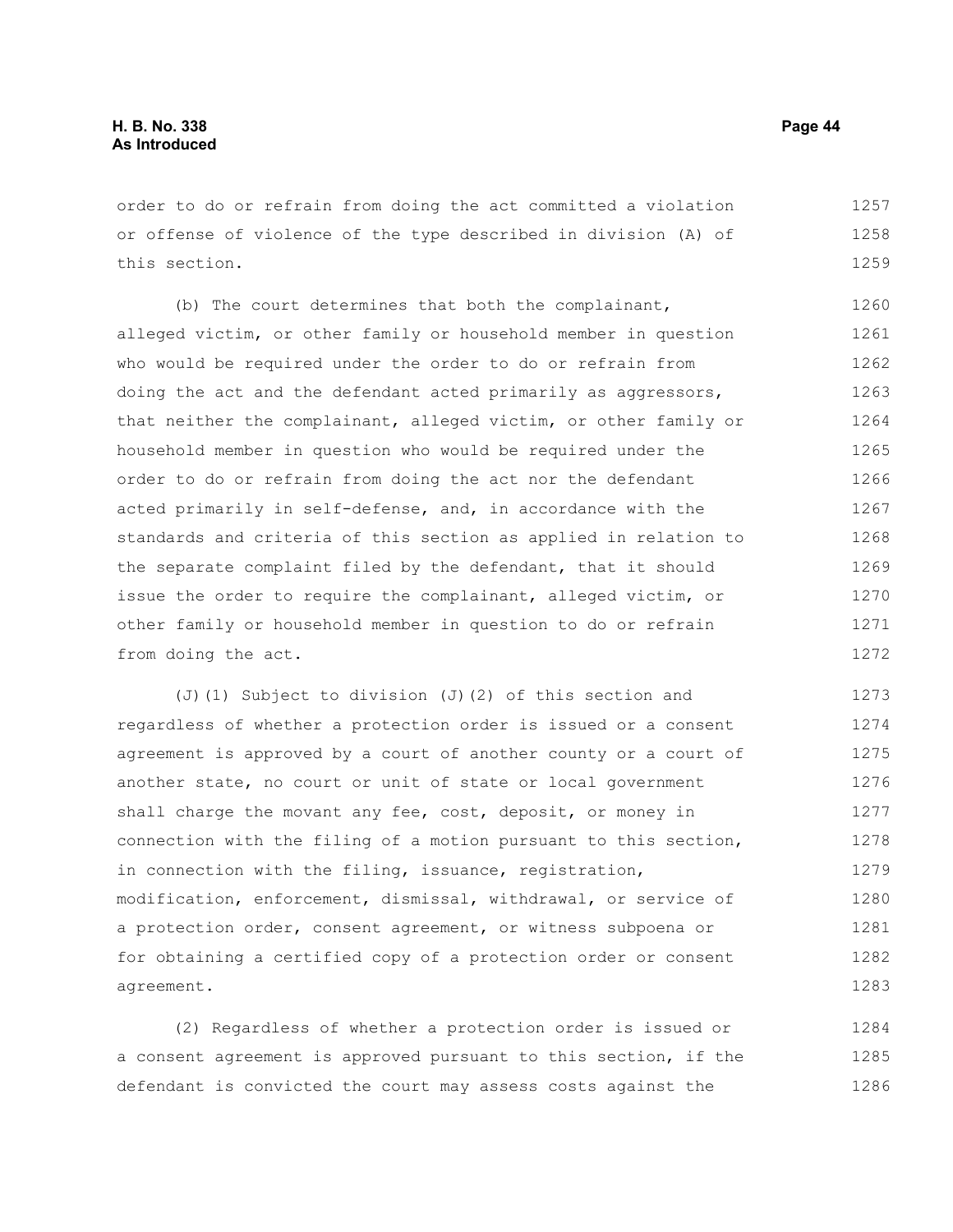defendant in connection with the filing, issuance, registration, modification, enforcement, dismissal, withdrawal, or service of a protection order, consent agreement, or witness subpoena or for obtaining a certified copy of a protection order or consent agreement. 1287 1288 1289 1290 1291

(K) As used in this section:

(1) "Companion animal" has the same meaning as in section 959.131 of the Revised Code. 1293 1294

(2) "Sexually oriented offense" has the same meaning as in section 2950.01 of the Revised Code. 1295 1296

(3) "Victim advocate" means a person who provides support and assistance for a victim of an offense during court proceedings. 1297 1298 1299

**Sec. 2923.13.** (A) Unless relieved from disability under operation of law or legal process, no person shall knowingly acquire, have, carry, or use any firearm or dangerous ordnance, if any of the following apply: 1300 1301 1302 1303

(1) The person is a fugitive from justice. 1304

(2) The person is under indictment for or has been convicted of any felony offense of violence or has been adjudicated a delinquent child for the commission of an offense that, if committed by an adult, would have been a felony offense of violence. 1305 1306 1307 1308 1309

(3) The person is under indictment for or has been convicted of any felony offense involving the illegal possession, use, sale, administration, distribution, or trafficking in any drug of abuse or has been adjudicated a delinquent child for the commission of an offense that, if 1310 1311 1312 1313 1314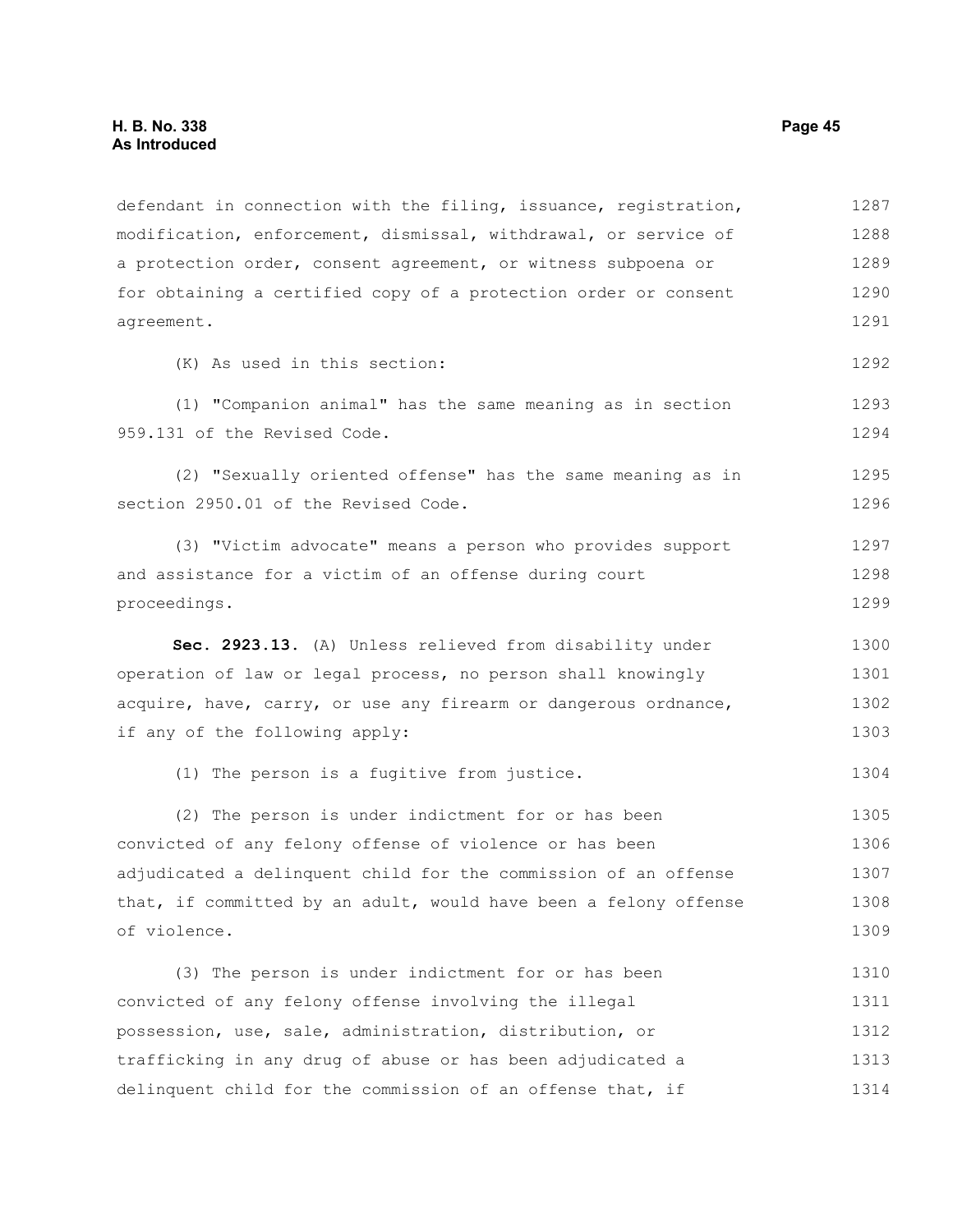committed by an adult, would have been a felony offense involving the illegal possession, use, sale, administration, distribution, or trafficking in any drug of abuse. (4) The person has been convicted of a violation of section 2919.25 or 2919.27 of the Revised Code. (5) The person is drug dependent, in danger of drug dependence, or a chronic alcoholic.  $(5)$  (6) The person is under adjudication of mental incompetence, has been adjudicated as a mental defective, has been committed to a mental institution, has been found by a court to be a mentally ill person subject to court order, or is an involuntary patient other than one who is a patient only for purposes of observation. As used in this division, "mentally ill person subject to court order" and "patient" have the same 1315 1316 1317 1318 1319 1320 1321 1322 1323 1324 1325 1326 1327 1328

 (7) The person is subject to a potential risk protection order issued under section 3113.27 of the Revised Code or an extension of such an order under section 3113.29 of the Revised Code, during the time that the order or extension is in effect. 1330 1331 1332 1333

meanings as in section 5122.01 of the Revised Code.

(B) Whoever violates this section is guilty of having weapons while under disability, a felony of the third degree. 1334 1335

(C) For the purposes of this section, "under operation of law or legal process" shall not itself include mere completion, termination, or expiration of a sentence imposed as a result of a criminal conviction. 1336 1337 1338 1339

**Sec. 2923.14.** (A)(1) Except as otherwise provided in division (A)(2) of this section, any person who is prohibited from acquiring, having, carrying, or using firearms may apply to the court of common pleas in the county in which the person 1340 1341 1342 1343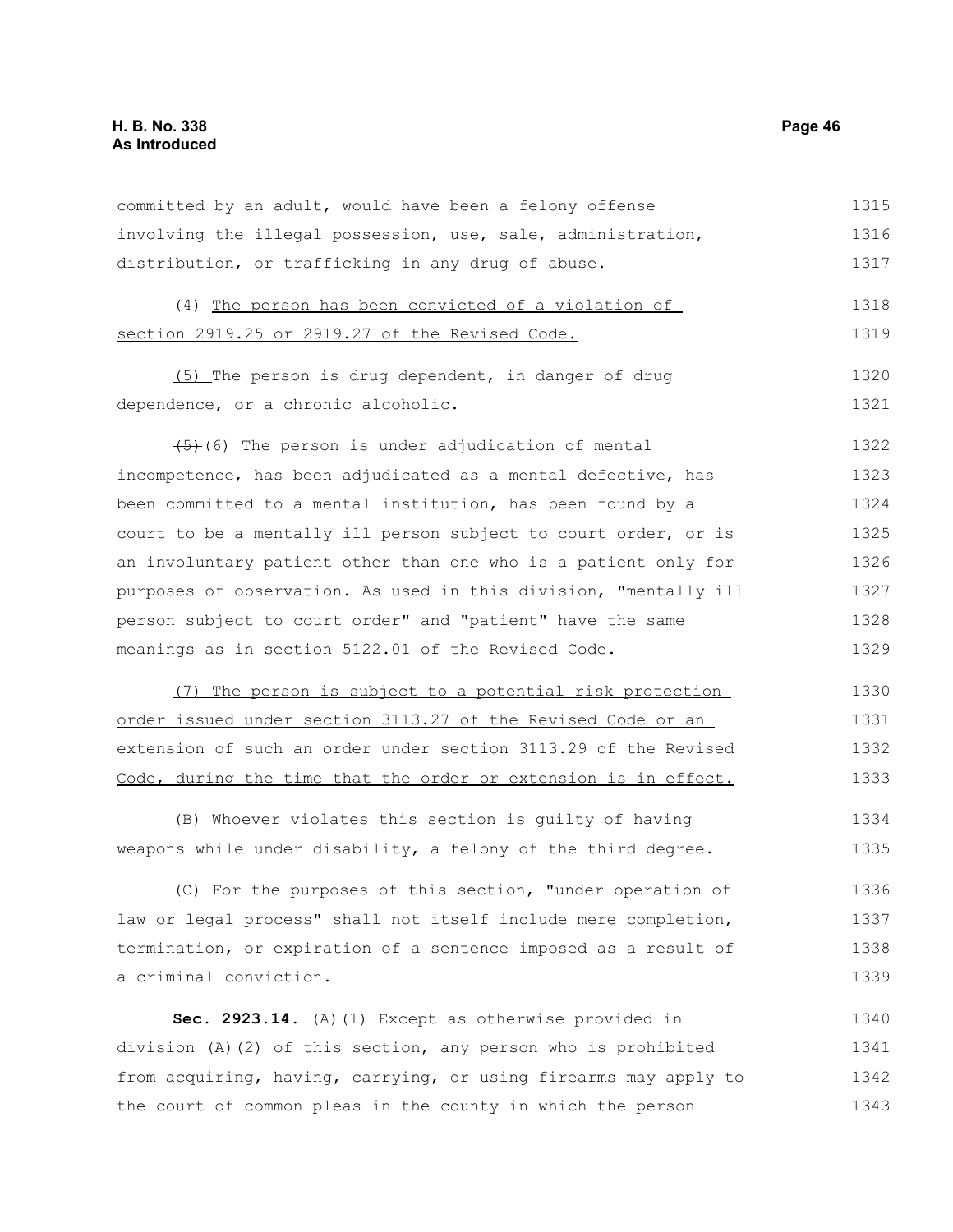1344

1352

resides for relief from such prohibition.

(2) Division (A)(1) of this section does not apply to a person who has been convicted of or pleaded guilty to a violation of section 2923.132 of the Revised Code or to a person who, two or more times, has been convicted of or pleaded guilty to a felony and a specification of the type described in section 2941.141, 2941.144, 2941.145, 2941.146, 2941.1412, or 2941.1424 of the Revised Code. 1345 1346 1347 1348 1349 1350 1351

(B) The application shall recite the following:

(1) All indictments, convictions, or adjudications upon which the applicant's disability is based, the sentence imposed and served, and any release granted under a community control sanction, post-release control sanction, or parole, any partial or conditional pardon granted, or other disposition of each case, or, if the disability is based upon a factor other than an indictment, a conviction, or an adjudication, the factor upon which the disability is based and all details related to that factor; 1353 1354 1355 1356 1357 1358 1359 1360 1361

(2) Facts showing the applicant to be a fit subject for relief under this section. 1362 1363

(C) A copy of the application shall be served on the county prosecutor. The county prosecutor shall cause the matter to be investigated and shall raise before the court any objections to granting relief that the investigation reveals. 1364 1365 1366 1367

(D) Upon hearing, the court may grant the applicant relief pursuant to this section, if all of the following apply: 1368 1369

(1) One of the following applies: 1370

(a) If the disability is based upon an indictment, a 1371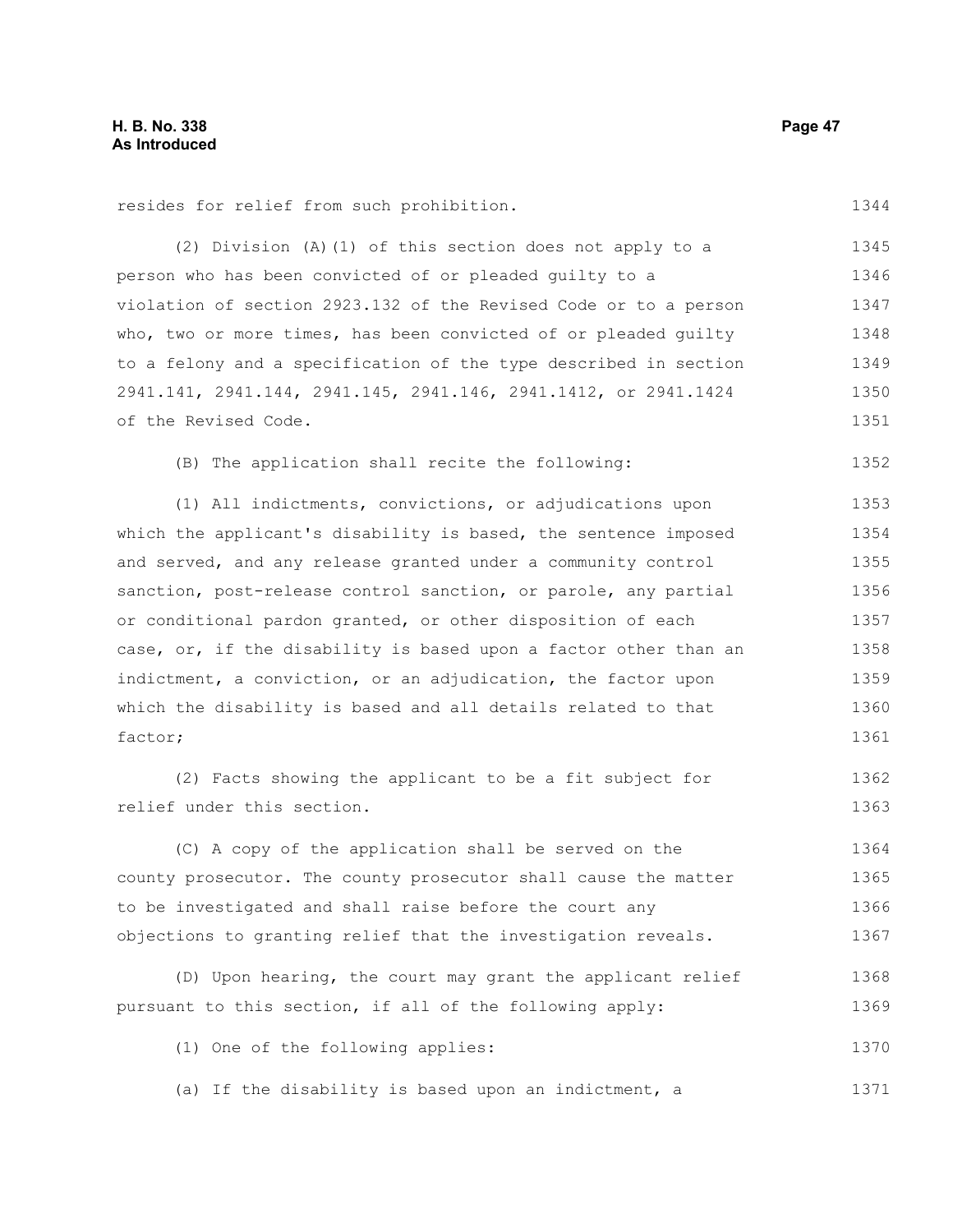conviction, or an adjudication, the applicant has been fully discharged from imprisonment, community control, post-release control, and parole, or, if the applicant is under indictment, has been released on bail or recognizance. 1372 1373 1374 1375

(b) If the disability is based upon a factor other than an indictment, a conviction, or an adjudication, that factor no longer is applicable to the applicant. 1376 1377 1378

(2) The applicant has led a law-abiding life since discharge or release, and appears likely to continue to do so. 1379 1380

(3) The applicant is not otherwise prohibited by law from acquiring, having, or using firearms. 1381 1382

(E) Costs of the proceeding shall be charged as in other civil cases, and taxed to the applicant. 1383 1384

(F) Relief from disability granted pursuant to this section restores the applicant to all civil firearm rights to the full extent enjoyed by any citizen, and is subject to the following conditions: 1385 1386 1387 1388

(1) Applies only with respect to indictments, convictions, or adjudications, or to the other factor, recited in the application as the basis for the applicant's disability; 1389 1390 1391

(2) Applies only with respect to firearms lawfully acquired, possessed, carried, or used by the applicant; 1392 1393

(3) May be revoked by the court at any time for good cause shown and upon notice to the applicant; 1394 1395

(4) Is automatically void upon commission by the applicant of any offense set forth in division (A)(2) or (3) of section 2923.13 of the Revised Code, upon conviction of the applicant of any offense set forth in division (A)(4) of that section, or 1396 1397 1398 1399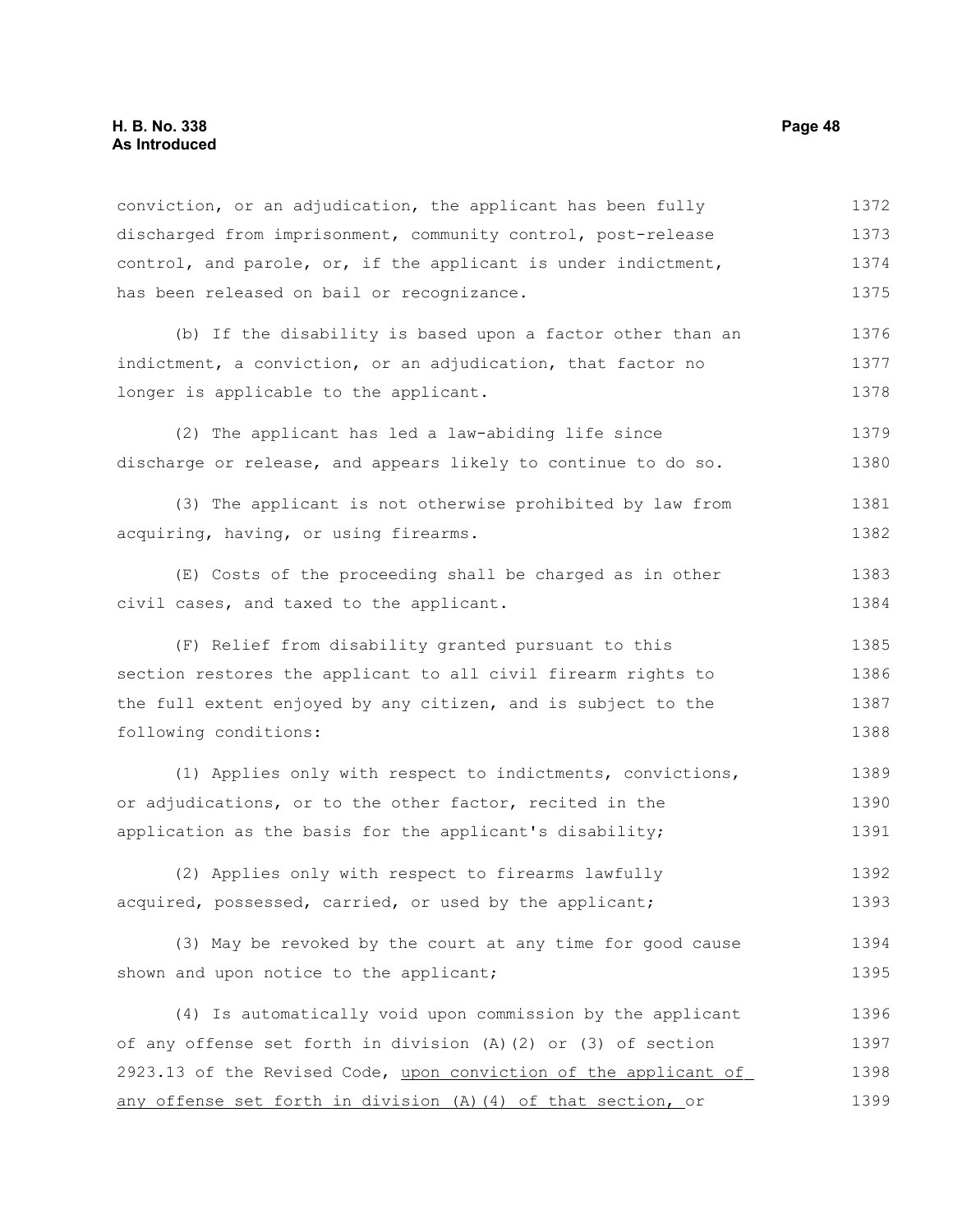| upon the applicant's becoming one of the class of persons named  | 1400 |
|------------------------------------------------------------------|------|
| in division (A)(1), $(4)$ , or (5), (6), or (7) of that section. | 1401 |
| (G) As used in this section:                                     | 1402 |
| (1) "Community control sanction" has the same meaning as         | 1403 |
| in section 2929.01 of the Revised Code.                          | 1404 |
| (2) "Post-release control" and "post-release control             | 1405 |
| sanction" have the same meanings as in section 2967.01 of the    | 1406 |
| Revised Code.                                                    | 1407 |
| Sec. 3113.26. As used in sections 3113.26 to 3113.30 of          | 1408 |
| the Revised Code:                                                | 1409 |
| (A) "Court" means the probate court in each county as            | 1410 |
| defined in section 2101.01 of the Revised Code, unless the       | 1411 |
| reference expressly refers to a court other than a probate       | 1412 |
| court.                                                           | 1413 |
| (B) "Deadly weapon" has the same meaning as in section           | 1414 |
| 2923.11 of the Revised Code.                                     | 1415 |
| (C) "Law enforcement officer" means a sheriff, deputy            | 1416 |
| sheriff, member of the organized police department of any        | 1417 |
| municipal corporation, member of a police force employed by a    | 1418 |
| metropolitan housing authority under division (D) of section     | 1419 |
| 3735.31 of the Revised Code, or a state university law           | 1420 |
| enforcement officer appointed under section 3345.04 of the       | 1421 |
| Revised Code.                                                    | 1422 |
| (D) "Mental illness" and "mentally ill person subject to         | 1423 |
| court order" have the same meanings as in section 5122.01 of the | 1424 |
| Revised Code.                                                    | 1425 |
| (E) "Family or household member" has the same meaning as         | 1426 |
| in section 3113.31 of the Revised Code.                          | 1427 |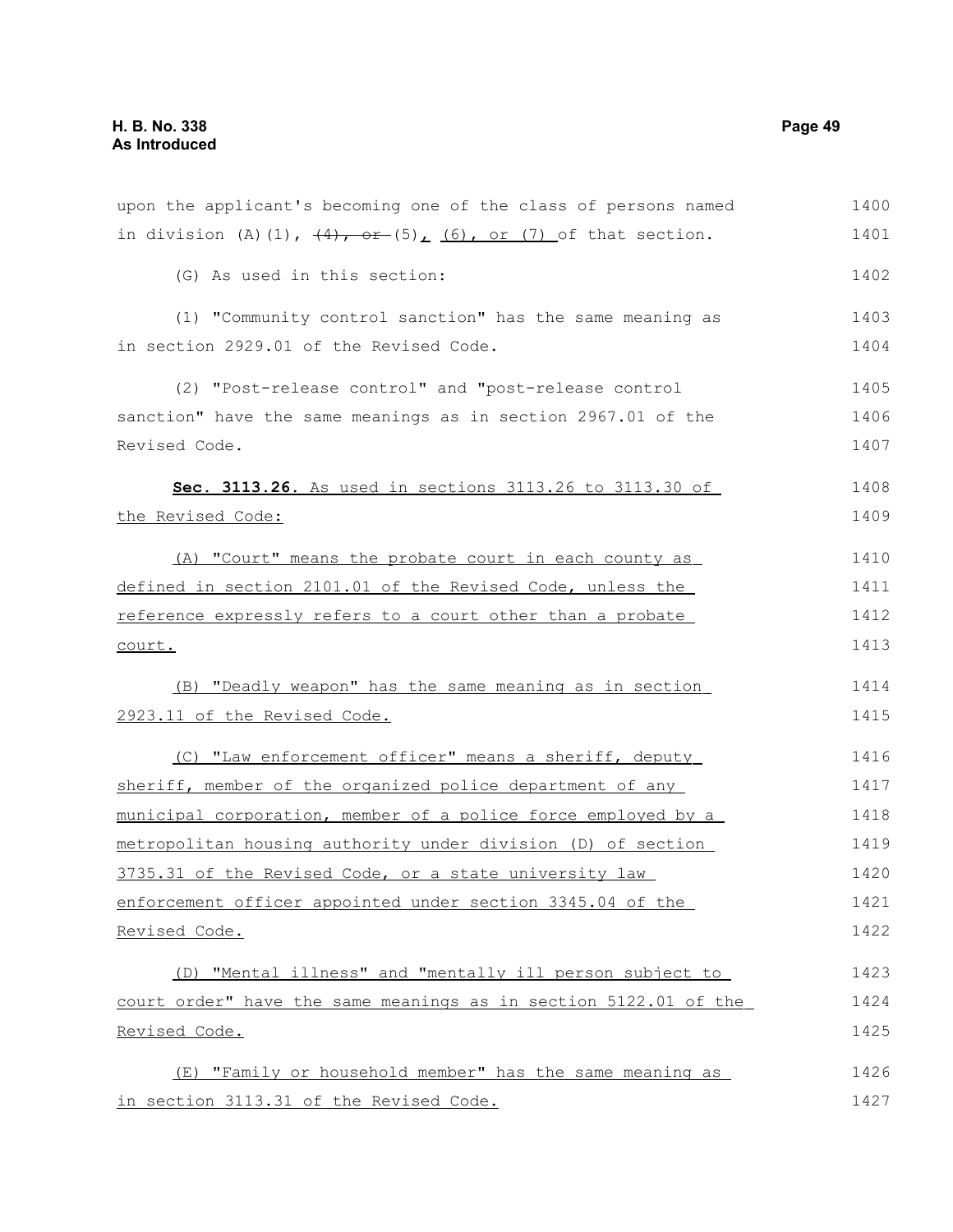| (F) "Nonexempt deadly weapon" means any deadly weapon,                  | 1428 |
|-------------------------------------------------------------------------|------|
| other than a motor vehicle or equipment that the court issuing a        | 1429 |
| potential risk protection order after a hearing has exempted            | 1430 |
| from the order under division (B) (1) of section 3113.27 of the         | 1431 |
| Revised Code.                                                           | 1432 |
| (G) "Petitioner" means a law enforcement officer who files              | 1433 |
| a petition for a potential risk protection order under section          | 1434 |
| 3113.27 of the Revised Code.                                            | 1435 |
| (H) "Respondent" means a person who is identified in a                  | 1436 |
| petition for a potential risk protection order filed under              | 1437 |
| section 3113.27 of the Revised Code as the person with respect          | 1438 |
| to whom the potential risk protection order will apply if the           | 1439 |
| <u>order is issued.</u>                                                 | 1440 |
| (I) "Extended potential risk protection order" and                      | 1441 |
| <u>"extended order" mean a potential risk protection order that has</u> | 1442 |
| been extended under division (D) of section 3113.29 of the              | 1443 |
| Revised Code.                                                           | 1444 |
| (J) "Public safety emergency" means either of the                       | 1445 |
| following:                                                              | 1446 |
| (1) A law enforcement officer has filed a petition under                | 1447 |
| division (A) of section 3113.27 of the Revised Code based on            | 1448 |
| division (A) of section 3113.261 of the Revised Code, and the           | 1449 |
| officer has reasonable cause to believe that a person has               | 1450 |
| possession, custody, or control of one or more deadly weapons           | 1451 |
| and that it might be appropriate for the person to be subjected         | 1452 |
| to a potential risk protection order;                                   | 1453 |
| (2) A law enforcement officer has interviewed a person                  | 1454 |
| under division (B) of section 3113.261 of the Revised Code,             | 1455 |
| division (B) $(2)$ (a) of that section does not apply based on the      | 1456 |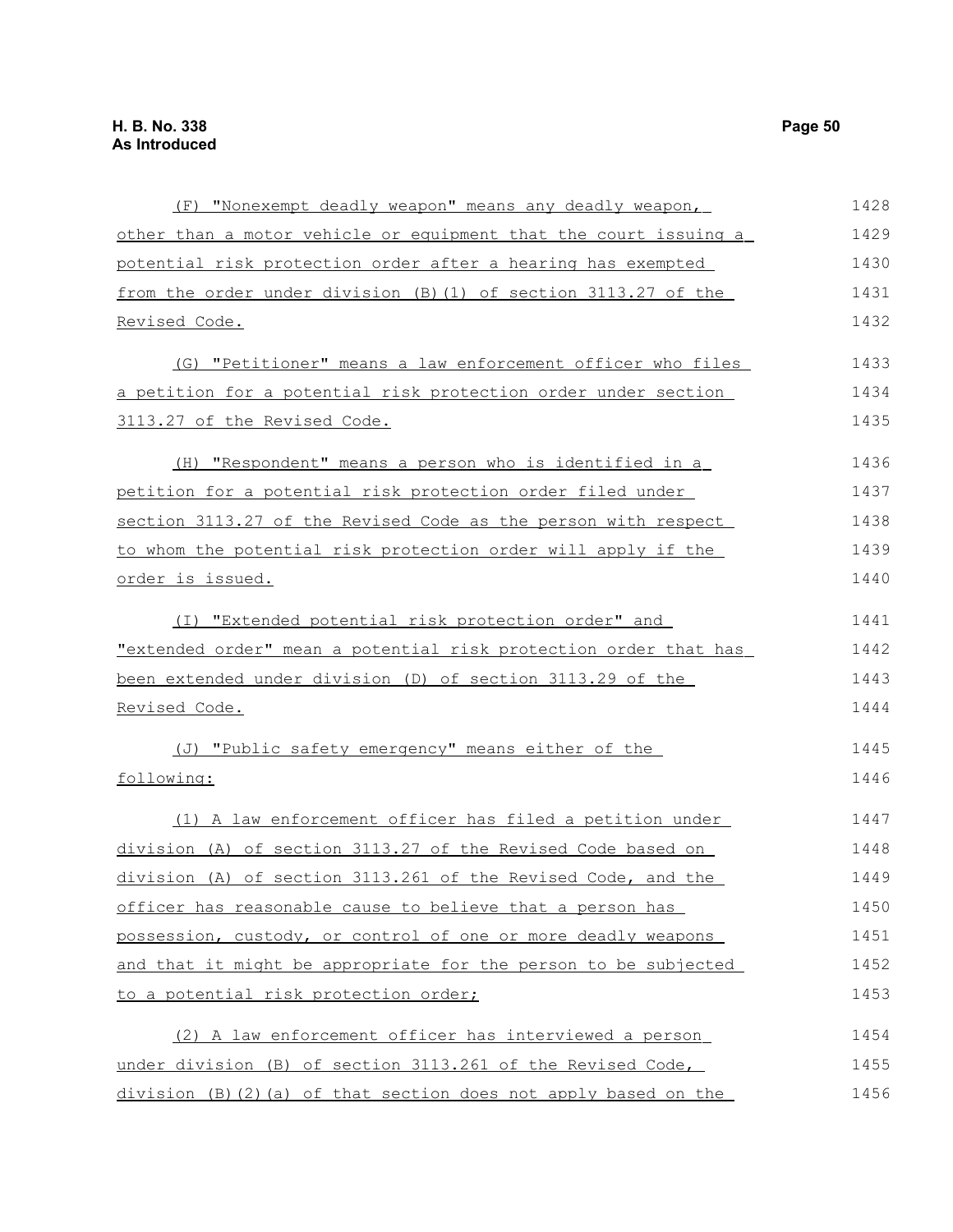| interview, and the officer has reasonable cause to believe that  | 1457 |
|------------------------------------------------------------------|------|
| the person has possession, custody, or control of one or more    | 1458 |
| deadly weapons and that it might be appropriate for the person   | 1459 |
| to be subjected to a potential risk protection order.            | 1460 |
| (K) "Mental health professional" has the same meaning as         | 1461 |
| in section 2305.51 of the Revised Code.                          | 1462 |
| Sec. 3113.261. (A) If a law enforcement officer arrests a        | 1463 |
| person for a violation of section 2903.21, 2903.211, 2903.22,    | 1464 |
| 2909.23, 2909.24, 2911.11, 2911.211, 2917.21, 2917.31, or        | 1465 |
| 2917.32 of the Revised Code, and if the officer has reasonable   | 1466 |
| cause to believe that the person has possession, custody, or     | 1467 |
| control of one or more deadly weapons and that it might be       | 1468 |
| appropriate for the person to be subjected to a potential risk   | 1469 |
| protection order, the officer may file a petition under division | 1470 |
| (A) (1) of section 3113.27 of the Revised Code requesting that   | 1471 |
| the court issue a potential risk protection order temporarily    | 1472 |
| enjoining the person, who would be the respondent under the      | 1473 |
| order, from having in the person's possession, custody, or       | 1474 |
| control any deadly weapon.                                       | 1475 |
| If a law enforcement officer files a petition under              | 1476 |
| division (A)(1) of section 3113.27 of the Revised Code under     | 1477 |
| authority of this division, all of the following apply:          | 1478 |
| The officer's filing of the petition based on the                | 1479 |
| officer's reasonable cause to believe that the person has        | 1480 |
| possession, custody, or control of one or more deadly weapons    | 1481 |
| and that it might be appropriate for the person to be subjected  | 1482 |
| to a potential risk protection order constitutes a public safety | 1483 |
| emergency;                                                       | 1484 |
| (2) Because of the public safety emergency described in          | 1485 |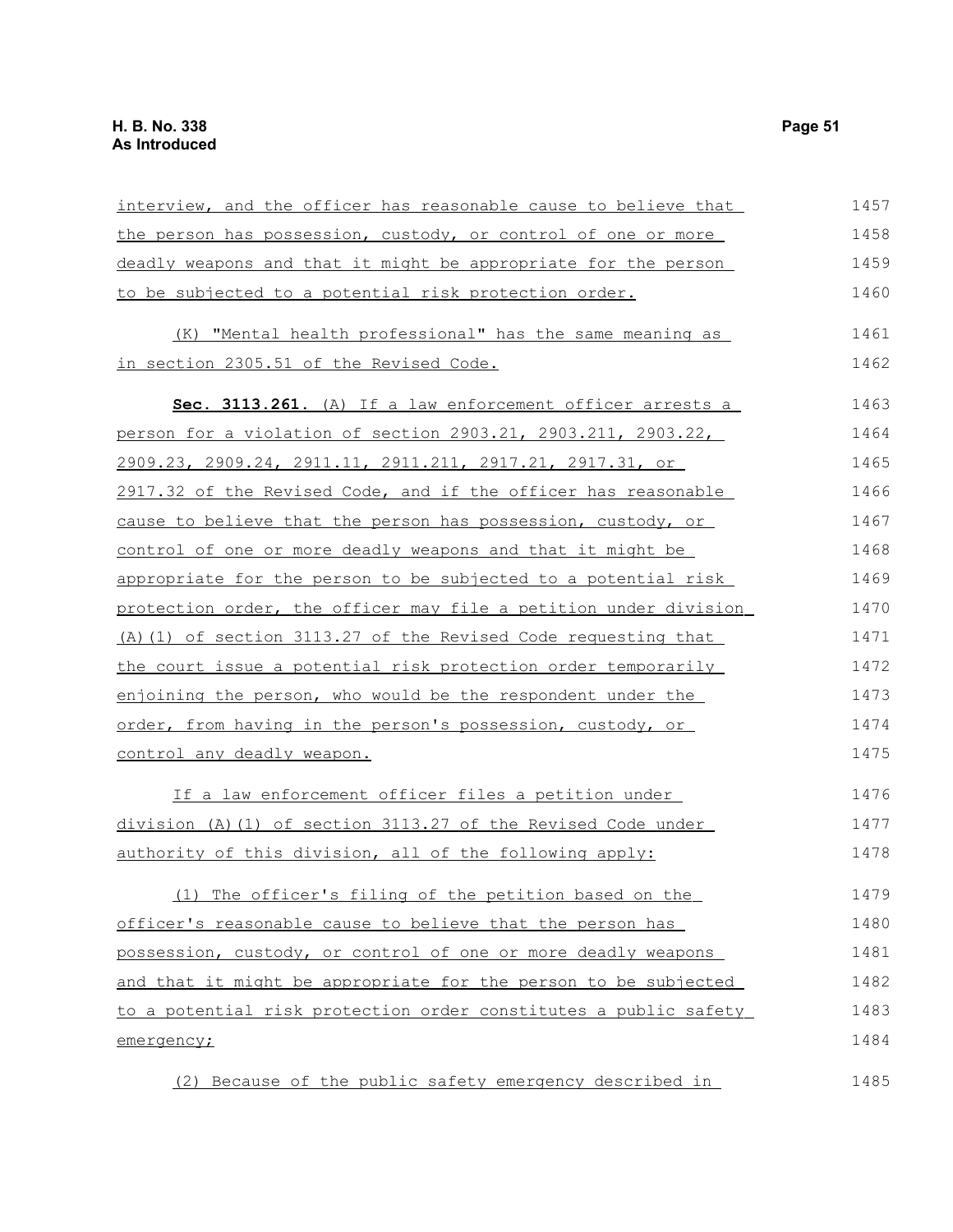| division (A) (1) of this section, notwithstanding any other         | 1486 |
|---------------------------------------------------------------------|------|
| provision of the Revised Code or the Criminal Rules to the          | 1487 |
| contrary, the person arrested shall be confined and shall not be    | 1488 |
| released from confinement while the petition is pending,            | 1489 |
| provided that in no case shall the person be confined due to the    | 1490 |
| pendency of the petition for more than seventy-two hours after      | 1491 |
| the petition is filed;                                              | 1492 |
| (3) If bail is set for the person after the arrest and the          | 1493 |
| filing of the petition, because of the public safety emergency      | 1494 |
| described in division (A)(1) of this section, notwithstanding       | 1495 |
| any other provision of the Revised Code or the Criminal Rules to    | 1496 |
| the contrary, the person shall not be released on bail while the    | 1497 |
| petition is pending, provided that in no case shall the person      | 1498 |
| be confined due to the pendency of the petition for more than       | 1499 |
| seventy-two hours after the petition is filed.                      | 1500 |
| (B) (1) Any person may present information to a law                 | 1501 |
| enforcement officer that asserts that the person has reasonable     | 1502 |
| cause to believe that another person presents a significant risk    | 1503 |
| of a type described in division (A) $(2)$ (a) of section 3113.27 of | 1504 |
| the Revised Code. If a person presents information of that          | 1505 |
| nature to a law enforcement officer with respect to another         | 1506 |
| person, or if a law enforcement officer otherwise has reasonable    | 1507 |
| cause to believe that a person presents a significant risk of a     | 1508 |
| type described in division (A)(2)(a) of section 3113.27 of the      | 1509 |
| Revised Code, the officer may interview the subject person.         | 1510 |
| (2) Upon completion of an interview described in division           | 1511 |
| (B) (1) of this section, the officer shall do one of the            | 1512 |
| following:                                                          | 1513 |
| (a) If the officer has reason to believe that the person            | 1514 |
| is a mentally ill person subject to court order and represents a    | 1515 |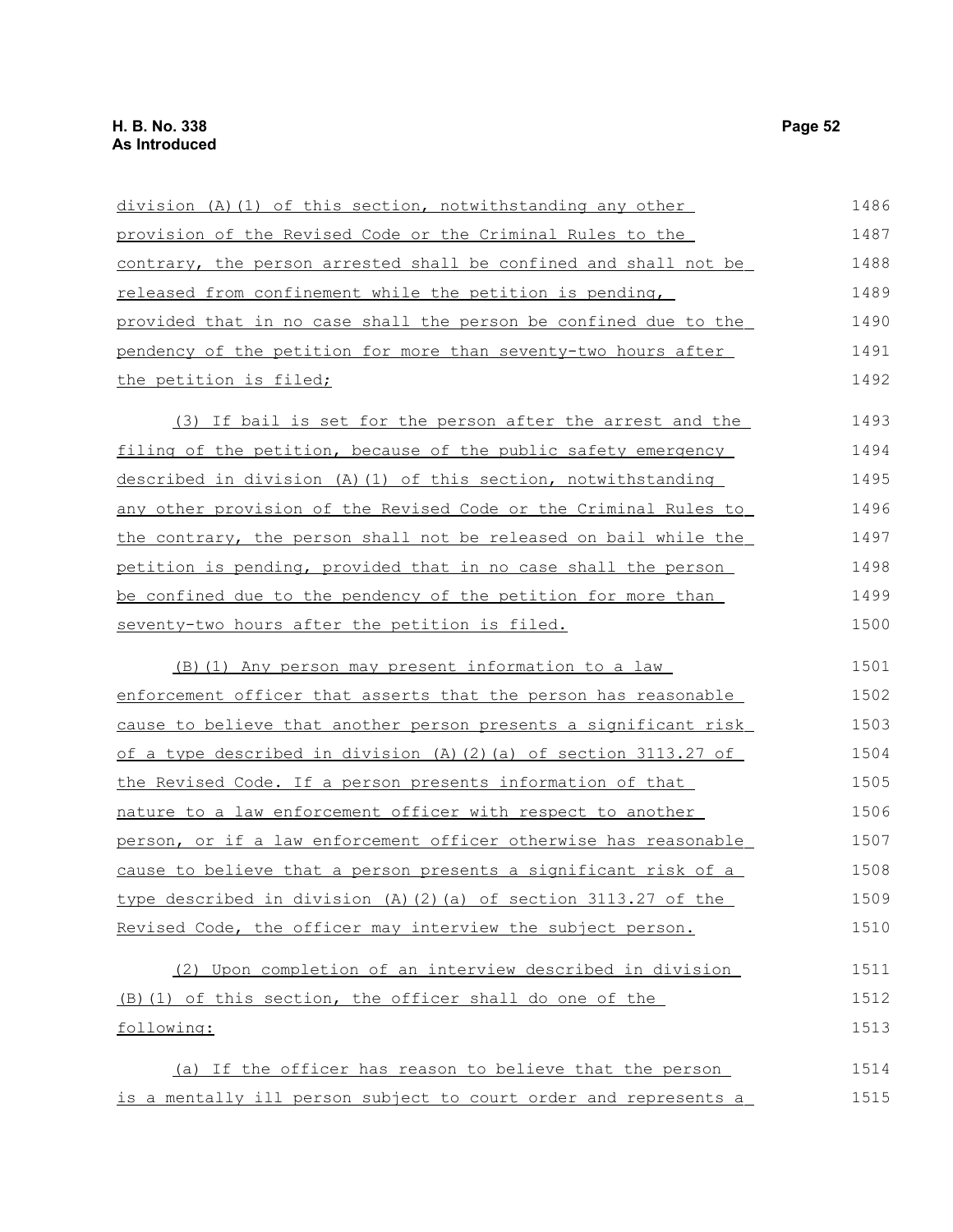| substantial risk of physical harm to self or others if allowed   | 1516 |
|------------------------------------------------------------------|------|
| to remain at liberty pending examination, the officer may take   | 1517 |
| the person into custody and transport the person to a hospital   | 1518 |
| or general hospital pursuant to division (A) (3) of section      | 1519 |
| 5122.10 of the Revised Code for the purposes described in that   | 1520 |
| division and the officer may file a petition under division (A)  | 1521 |
| (1) of section 3113.27 of the Revised Code requesting that the   | 1522 |
| court issue a potential risk protection order temporarily        | 1523 |
| enjoining the person, who would be the respondent under the      | 1524 |
| order, from having in the person's possession, custody, or       | 1525 |
| control any deadly weapon;                                       | 1526 |
| (b) If the officer does not have reason to believe that          | 1527 |
| the person is a mentally ill person subject to court order and   | 1528 |
| represents a substantial risk of physical harm to self or others | 1529 |
| if allowed to remain at liberty pending examination, but the     | 1530 |
| officer has reasonable cause to believe that the person has      | 1531 |
| possession, custody, or control of one or more deadly weapons    | 1532 |
| and that it might be appropriate for the person to be subjected  | 1533 |
| to a potential risk protection order, the officer's reasonable   | 1534 |
| cause to believe those facts constitutes a public safety         | 1535 |
| emergency.                                                       | 1536 |
| Because of the public safety emergency described in this         | 1537 |
| division, the officer immediately shall contact a mental health  | 1538 |
| professional, consult with the mental health professional, and   | 1539 |
| have the mental health professional interview the person and     | 1540 |
| conduct a preliminary evaluation of the person. The mental       | 1541 |
| health professional shall conduct the interview and preliminary  | 1542 |
| evaluation at the same location at which the officer interviewed | 1543 |
| the person or, if that is not possible, at a mental health       | 1544 |
| facility, a detention facility, or another suitable location.    | 1545 |
| The officer shall remain with the person from the conclusion of  | 1546 |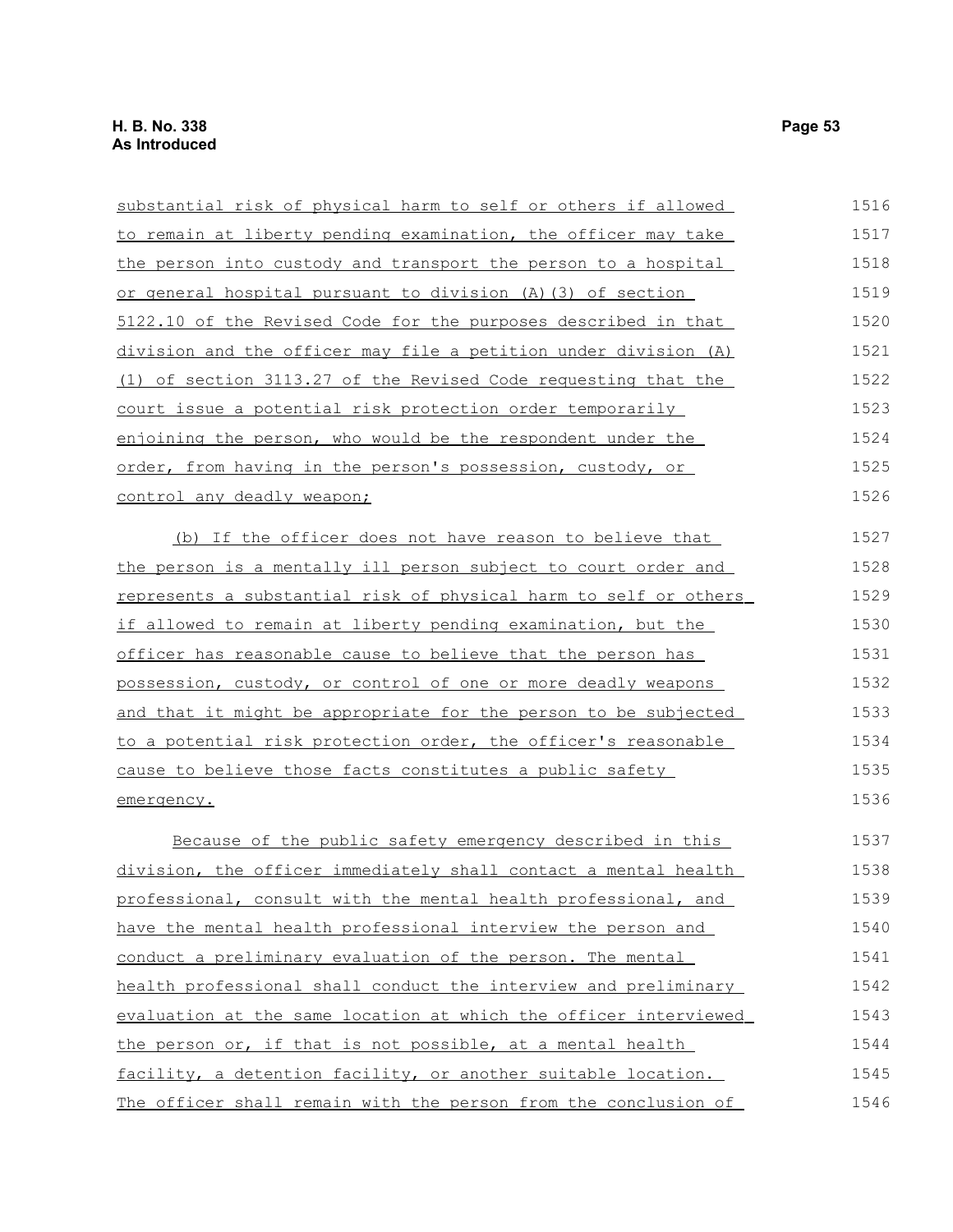| the officer's interview with the person until the conclusion of  | 1547 |
|------------------------------------------------------------------|------|
| the mental health professional's interview with, and preliminary | 1548 |
| evaluation of, the person.                                       | 1549 |
| Because of the public safety emergency described in this         | 1550 |
| division, notwithstanding any other provision of the Revised     | 1551 |
| Code or the Criminal Rules to the contrary, the person may be    | 1552 |
| confined at a mental health facility, a detention facility, or   | 1553 |
| another suitable location until the mental health professional   | 1554 |
| makes a decision based on the professional's interview with, and | 1555 |
| evaluation of, the person. The mental health professional shall  | 1556 |
| make a decision based on the professional's interview with, and  | 1557 |
| evaluation of, the person not later than twenty-four hours after | 1558 |
| being contacted by the law enforcement officer, and no person    | 1559 |
| shall be confined under authority of this division for more than | 1560 |
| twenty-four hours.                                               | 1561 |
| Upon the mental health professional's making a decision          | 1562 |
| under this division, one of the following applies:               | 1563 |
| (i) If the mental health professional and officer have           | 1564 |
| reason to believe that the person is a mentally ill person       | 1565 |
| subject to court order and represents a substantial risk of      | 1566 |
| physical harm to self or others if allowed to remain at liberty  | 1567 |
| pending examination, the officer may take the person into        | 1568 |
| custody and transport the person to a hospital or general        | 1569 |
| hospital pursuant to division (A) (3) of section 5122.10 of the  | 1570 |
| Revised Code for the purposes described in that division and the | 1571 |
| officer may file a petition under division (A) (1) of section    | 1572 |
| 3113.27 of the Revised Code requesting that the court issue a    | 1573 |
| potential risk protection order temporarily enjoining the        | 1574 |
| person, who would be the respondent under the order, from having | 1575 |
| in the person's possession, custody, or control any deadly       | 1576 |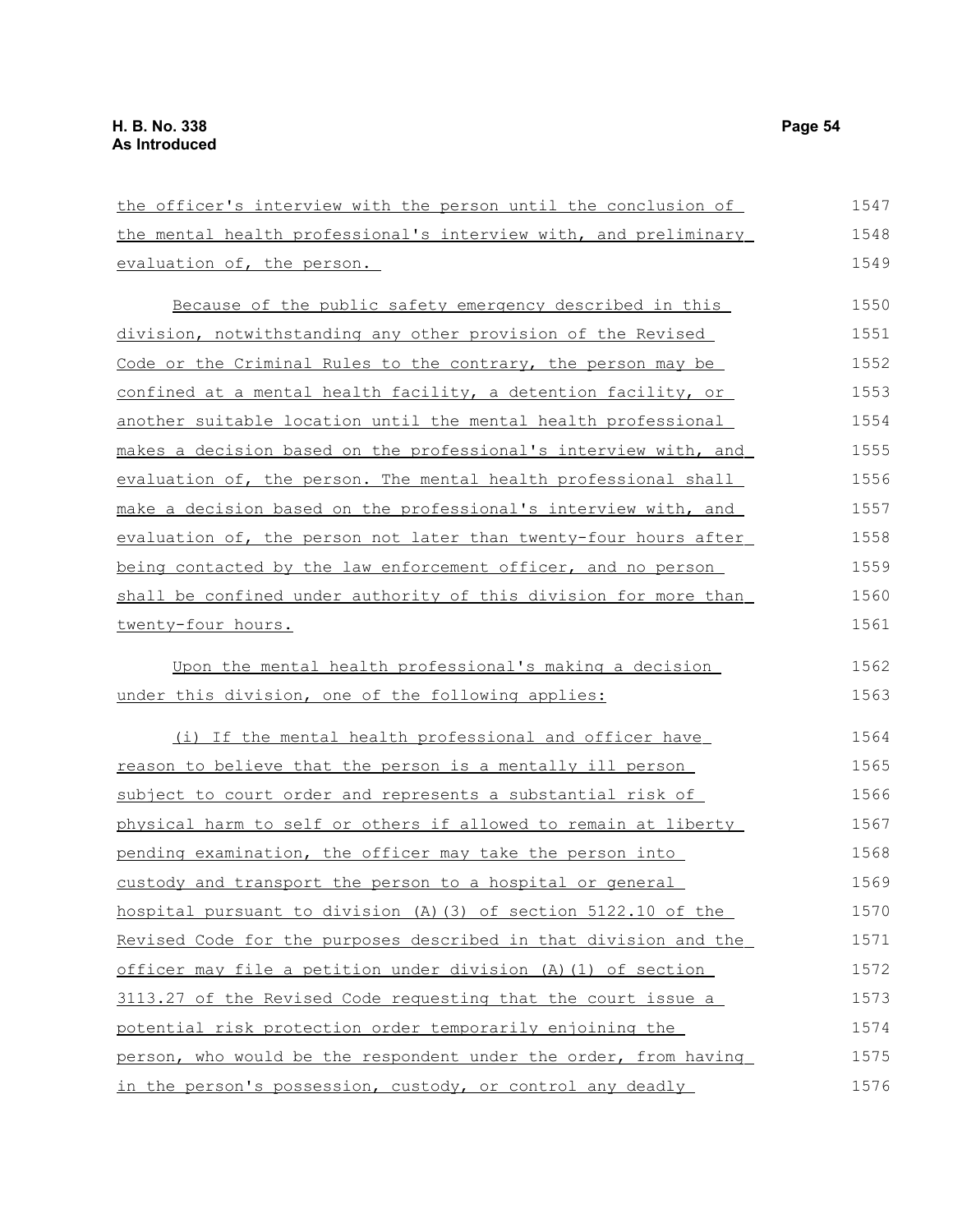## weapon;

| (ii) If the mental health professional and officer do not        | 1578 |
|------------------------------------------------------------------|------|
| have reason to believe that the person is a mentally ill person  | 1579 |
| subject to court order and represents a substantial risk of      | 1580 |
| physical harm to self or others if allowed to remain at liberty  | 1581 |
| pending examination, the person shall be released and the        | 1582 |
| officer shall take no further action based on the officer's      | 1583 |
| belief before the officer's interview that it might be           | 1584 |
| appropriate for the person to be subjected to a potential risk   | 1585 |
| protection order. This division does not affect the authority of | 1586 |
| a law enforcement officer to file a petition for a potential     | 1587 |
| risk protection order under authority of division (A) of this    | 1588 |
| section.                                                         | 1589 |
| (c) If neither division (B) $(2)$ (a) nor (B) $(2)$ (b) of this  | 1590 |
| section applies, the officer shall take no further action based  | 1591 |
| on the officer's interview or the officer's belief before the    | 1592 |
| interview that it might be appropriate for the person to be      | 1593 |
| subjected to a potential risk protection order. This division    | 1594 |
| does not affect the authority of a law enforcement officer to    | 1595 |
| file a petition for a potential risk protection order under      | 1596 |
| authority of division (A) of this section.                       | 1597 |
| Sec. 3113.27. (A) (1) In the circumstances described in          | 1598 |
| division (A) or (B) of section 3113.261 of the Revised Code, a   | 1599 |
| law enforcement officer may file a petition in the probate court | 1600 |
| of the county in which a respondent resides, or in the probate   | 1601 |
| court of a county in which a respondent engaged in an activity   | 1602 |
| or made statements that were the basis of the law enforcement    | 1603 |
| officer determining that the petition should be filed,           | 1604 |
| requesting that the court issue a potential risk protection      | 1605 |
| order temporarily enjoining the respondent from having in the    | 1606 |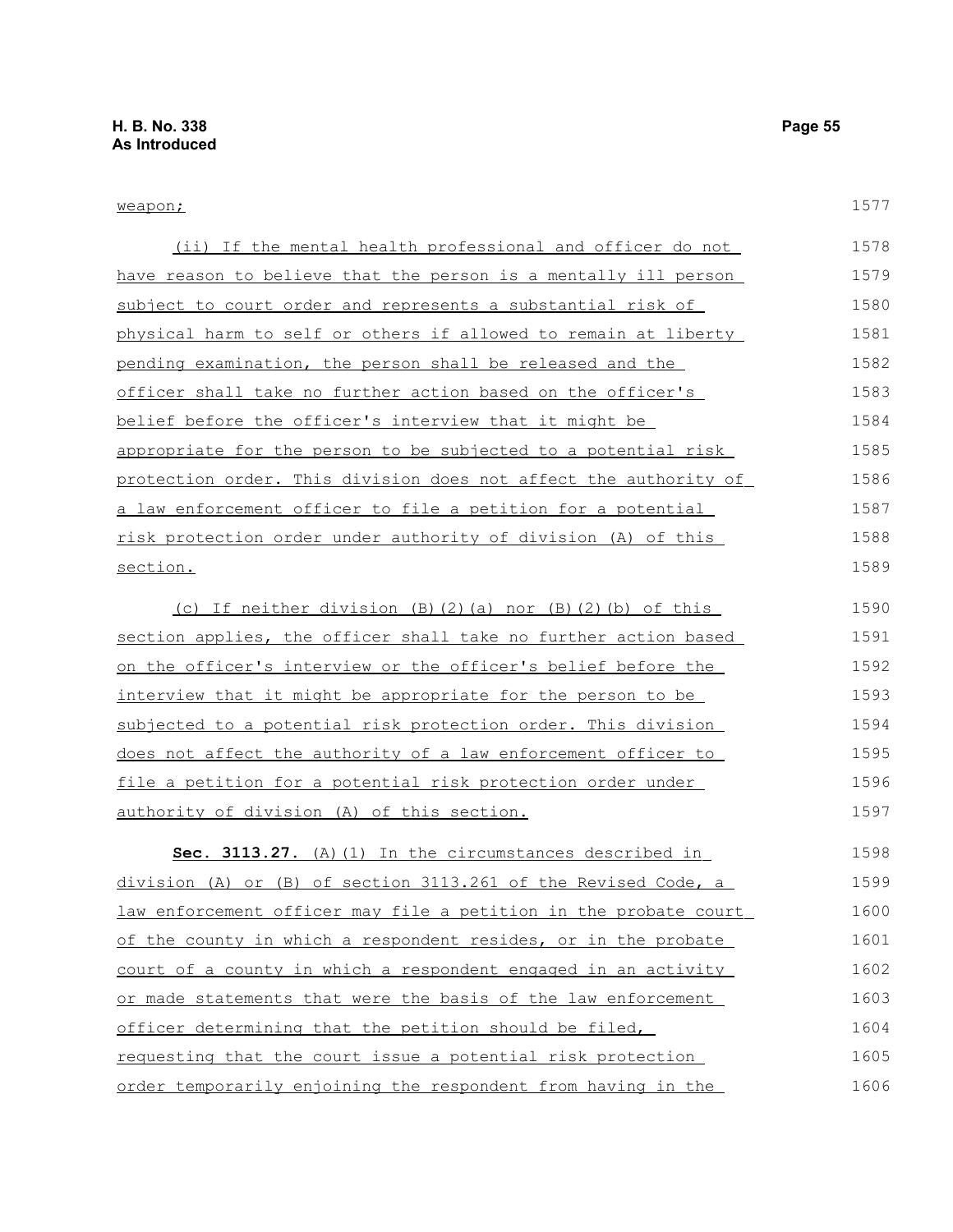| respondent's possession, custody, or control any deadly weapon.   | 1607 |
|-------------------------------------------------------------------|------|
| The probate court has jurisdiction over all proceedings under     | 1608 |
| this section and sections 3113.28 and 3113.29 of the Revised      | 1609 |
| Code, unless the reference to a court expressly refers to a       | 1610 |
| court other than a probate court.                                 | 1611 |
| $(2)$ A petition filed under division $(A)$ $(1)$ of this section | 1612 |
| shall do all of the following:                                    | 1613 |
| (a) Allege facts showing that the respondent presents a           | 1614 |
| significant risk in the near future of committing suicide,        | 1615 |
| committing another form of serious self-harm less than death, or  | 1616 |
| causing physical injury to another person;                        | 1617 |
| (b) Identify the number, types, and locations of any              | 1618 |
| deadly weapons the petitioner believes to be in the respondent's  | 1619 |
| possession, custody, or control at the time the petition is       | 1620 |
| filed;                                                            | 1621 |
| (c) Include the respondent's residence address at the time        | 1622 |
| the petition is filed as well as any other information the        | 1623 |
| petitioner has concerning the whereabouts of the respondent, so   | 1624 |
| that service of the petition on the respondent promptly can be    | 1625 |
| made under division (A) (6) of this section;                      | 1626 |
| (d) Identify whether there is a current protection order          | 1627 |
| or restraining order governing the respondent under section       | 1628 |
| 2151.34, 2903.213, 2903.214, 2919.26, or 3113.31 of the Revised   | 1629 |
| Code or under any other applicable statute;                       | 1630 |
| (e) If, at the time of the filing of the petition, the            | 1631 |
| respondent is in custody under division (A) of section 5122.10    | 1632 |
| of the Revised Code for an examination as a person who is         | 1633 |
| believed to be a mentally ill person subject to court order and   | 1634 |
| to represent a substantial risk of physical harm to self or       | 1635 |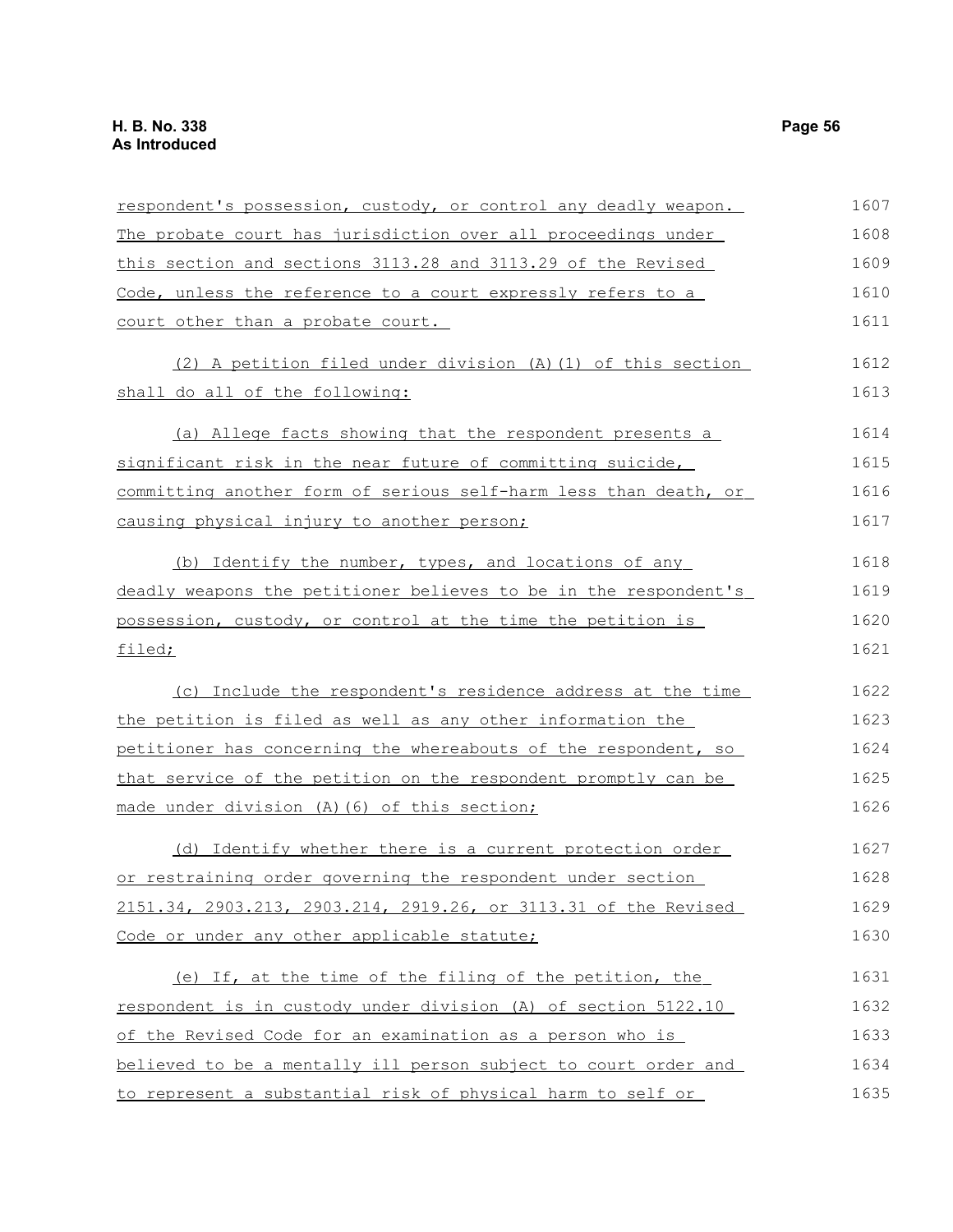| others if allowed to remain at liberty pending examination, or   | 1636 |
|------------------------------------------------------------------|------|
| is under confinement or disposition after the examination that   | 1637 |
| is subsequent to that custody as described in division (E) or    | 1638 |
| (F) of that section, state the fact of the custody or the        | 1639 |
| confinement or disposition and the date on which the person was  | 1640 |
| taken into custody, identify the location of the custody, and    | 1641 |
| include a request that the hearing on the petition be expedited. | 1642 |
| (3) A petition for a potential risk protection order filed       | 1643 |
| under division (A) (1) of this section shall be supported by $a$ | 1644 |
| written affidavit signed by the petitioner under oath, an oral   | 1645 |
| statement given by the petitioner under oath, or any other       | 1646 |
| admissible evidence the petitioner may choose to produce that    | 1647 |
| sets forth the facts alleged in the petition that give rise to a | 1648 |
| reasonable belief on the part of the petitioner that the         | 1649 |
| respondent presents a significant risk of the type described in  | 1650 |
| the petition. The petitioner also shall include with the         | 1651 |
| petition an affidavit under oath that the petitioner has         | 1652 |
| conducted an independent investigation of the circumstances      | 1653 |
| giving rise to the filing of the petition and that there is good | 1654 |
| cause for the filing of the petition.                            | 1655 |
| (4) In any proceeding before the court in which the              | 1656 |
| petitioner is seeking a potential risk protection order or an    | 1657 |
| extension of an existing potential risk protection order, the    | 1658 |
| petitioner has the burden of proof.                              | 1659 |
| (5) In any proceeding before the court in which the              | 1660 |
| petitioner is seeking a potential risk protection order, the     | 1661 |
| Rules of Civil Procedure and the Rules of Evidence shall apply.  | 1662 |
| (6) Upon the filing of a petition for a potential risk           | 1663 |
| protection order under division (A) (1) of this section, the     | 1664 |
| court shall set a date for a hearing on the petition that is not | 1665 |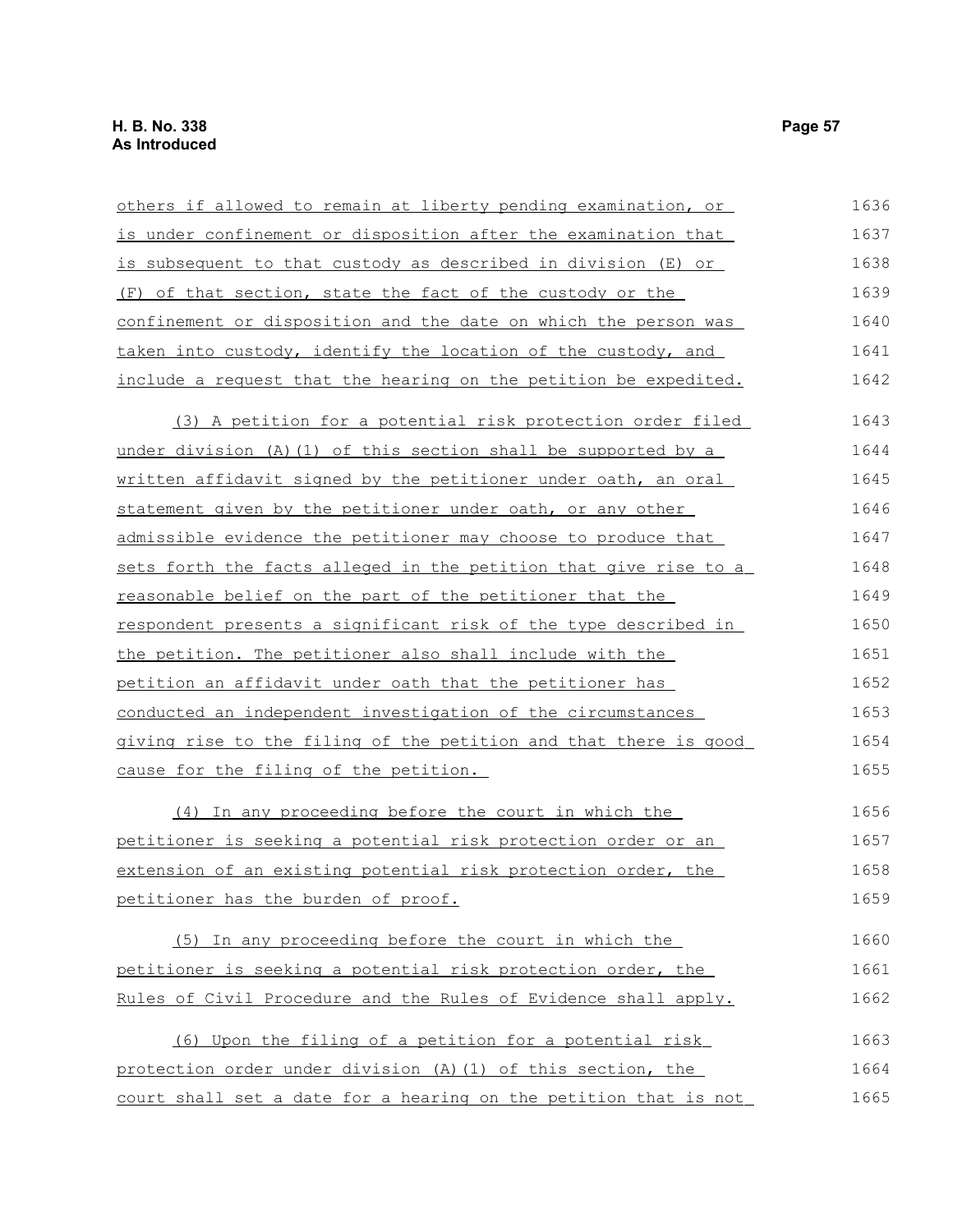later than three calendar days after the day on which the petition is filed. If the petition includes a request that the hearing be expedited, as described in division (A)(2)(e) of this section, the court shall hold the hearing at the earliest possible time, but not later than three calendar days after the day on which the petition is filed. On the same business day the petitioner files the petition, the court shall direct a law enforcement officer to serve on the respondent a copy of the petition and a notice of the hearing. The notice of the hearing shall notify the respondent of the date, time, and location of the hearing, of the respondent's opportunity to be heard to contest the issuance of a potential risk protection order, and of the opportunity for a family or household member of the respondent or business partner or associate of the respondent to be heard to request an exemption from the order of a motor vehicle or equipment needed by the family or household member, partner, or associate. On motion of the petitioner or respondent, or on its own motion, the court may grant a continuance of the hearing for any of the circumstances or reasons identified in divisions (A)(6)(a) to (e) of this section and, upon granting a continuance, the court shall notify the petitioner and respondent of the new date, time, and location of the hearing. Under any of the following circumstances or for any of the following reasons, the court may grant a continuance of the hearing to a reasonable time determined by the court: (a) Prior to the date scheduled for the hearing under this 1666 1667 1668 1669 1670 1671 1672 1673 1674 1675 1676 1677 1678 1679 1680 1681 1682 1683 1684 1685 1686 1687 1688 1689 1690 1691

 division, the respondent has not been served with the petition filed under this section and the notice of the hearing. (b) The petitioner and the respondent consent to the 1692 1693 1694

continuance.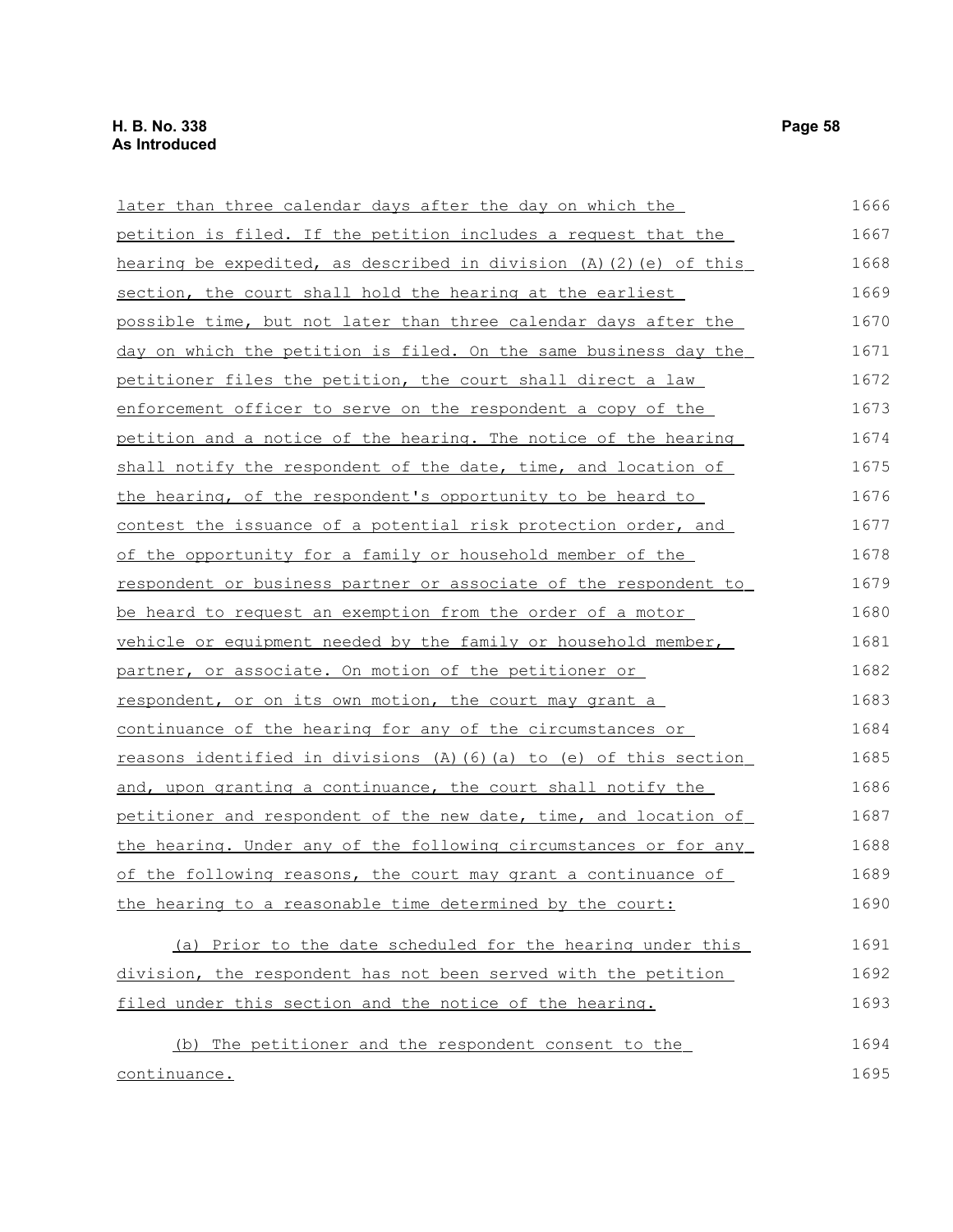| (c) The continuance is to allow either the petitioner or          | 1696 |
|-------------------------------------------------------------------|------|
| the respondent to obtain counsel.                                 | 1697 |
| (d) The continuance is needed for other good cause.               | 1698 |
| (e) At the time of the filing of the petition, the                | 1699 |
| respondent is in custody as described in division (A)(2)(e) of    | 1700 |
| this section.                                                     | 1701 |
| (7) If, at the time scheduled for the hearing under               | 1702 |
| division (A) (6) of this section, the respondent is in custody or | 1703 |
| under confinement or disposition as described in division (A) (2) | 1704 |
| (e) of this section, the respondent shall be temporarily          | 1705 |
| released from the custody or the confinement or disposition for   | 1706 |
| the purpose of attending the hearing. If, on completion of the    | 1707 |
| hearing, the period of the custody of the respondent for the      | 1708 |
| examination or of the confinement or disposition as described in  | 1709 |
| division (A) (2) (e) of this section has not ended and the        | 1710 |
| respondent has not been discharged from that custody,             | 1711 |
| confinement, or disposition, the respondent shall return to the   | 1712 |
| hospital or other facility from which the respondent was          | 1713 |
| temporarily released to attend the hearing. The court may direct  | 1714 |
| that a law enforcement officer transport the respondent to and    | 1715 |
| from the hearing.                                                 | 1716 |
| (B) (1) (a) At the hearing for a potential risk protection        | 1717 |
| order provided under division (A) (6) of this section, the        | 1718 |
| petitioner must prove, by proof beyond a reasonable doubt, that   | 1719 |
| the respondent presents a significant risk of committing          | 1720 |
| suicide, committing another form of serious self-harm less than   | 1721 |
| death, or causing physical injury to another person in the near   | 1722 |
| future to such an extent that the respondent should be            | 1723 |
| immediately and temporarily enjoined from having in the           | 1724 |
| respondent's possession, custody, or control any deadly weapon.   | 1725 |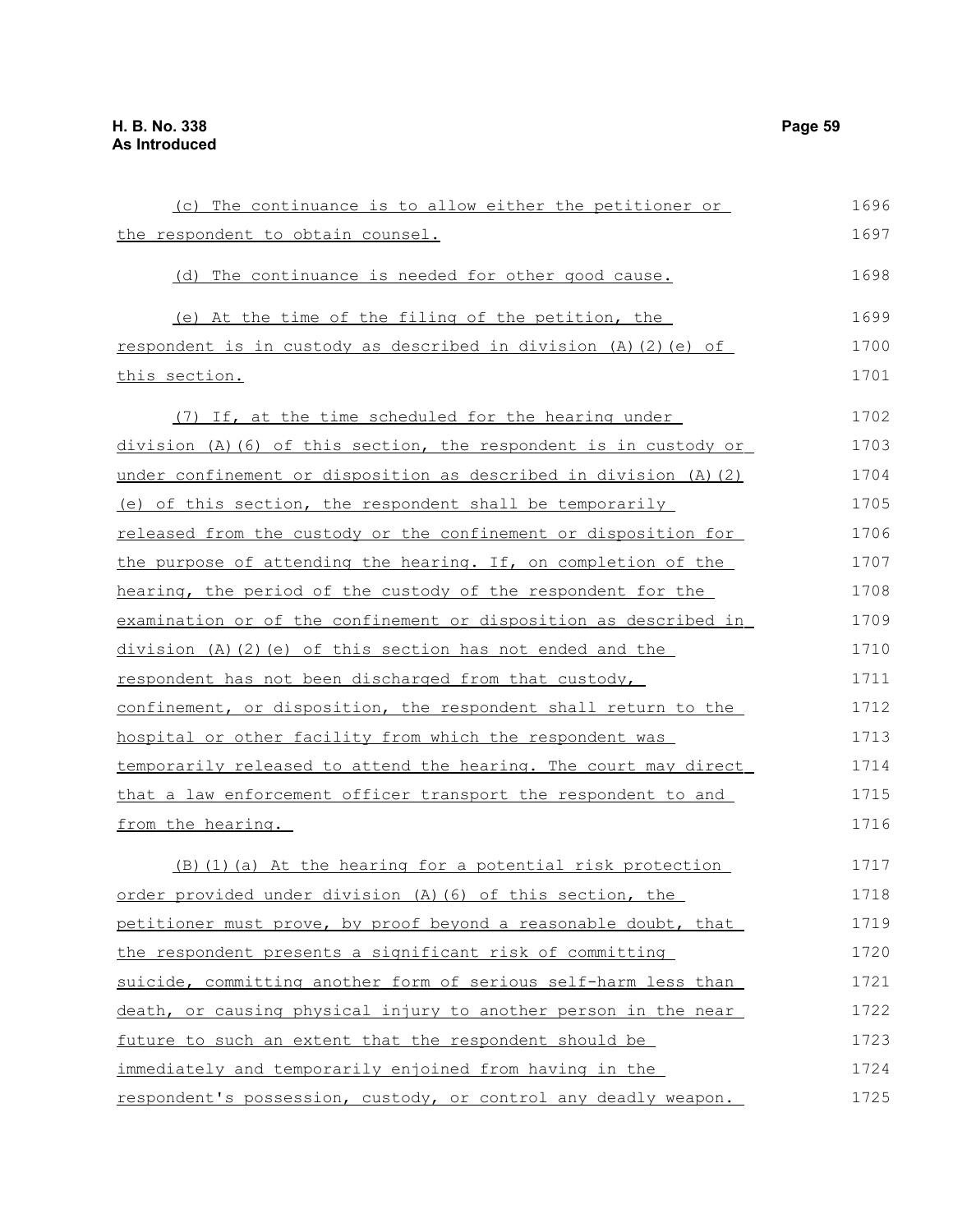| If the court at the hearing finds that the petitioner has so         | 1726 |
|----------------------------------------------------------------------|------|
| proved, the court may issue a potential risk protection order.       | 1727 |
| Absent such a finding, the court shall not issue a potential         | 1728 |
| risk protection order.                                               | 1729 |
| (b) At the hearing for a potential risk protection order             | 1730 |
| provided under division (A) (6) of this section, any family or       | 1731 |
| household member of the respondent or business partner or            | 1732 |
| associate of the respondent may request an exemption from the        | 1733 |
| order of a motor vehicle or equipment that is needed by the          | 1734 |
| family or household member, partner, or associate and present        | 1735 |
| evidence as to the need for the motor vehicle or equipment. If       | 1736 |
| the court at the hearing finds that the family or household          | 1737 |
| member, partner, or associate has proved that the family or          | 1738 |
| household member, partner, or associate needs the motor vehicle      | 1739 |
| or equipment, except as otherwise provided in this division, the     | 1740 |
| court may exempt the motor vehicle or equipment from the order.      | 1741 |
| If the court exempts any motor vehicle or equipment from the         | 1742 |
| order under authority of this division, the motor vehicle or         | 1743 |
| equipment is not subject to retrieval under section 3113.28 of       | 1744 |
| the Revised Code, the retrieval provisions of that section do        | 1745 |
| not apply with respect to that motor vehicle or equipment, the       | 1746 |
| <u>respondent shall not possess or maintain the motor vehicle or</u> | 1747 |
| equipment while the order is in effect, and the motor vehicle or     | 1748 |
| equipment shall be possessed or used while the order is in           | 1749 |
| effect only by the family or household member, partner, or           | 1750 |
| associate. The limitations on the respondent's possession,           | 1751 |
| maintenance, or use of the motor vehicle or equipment do not         | 1752 |
| apply after the expiration or termination of the order.              | 1753 |
| A court shall not exempt any motor vehicle or equipment              | 1754 |
| from a potential risk protection order under authority of this       | 1755 |

division if the petitioner or a prosecutor proves to the court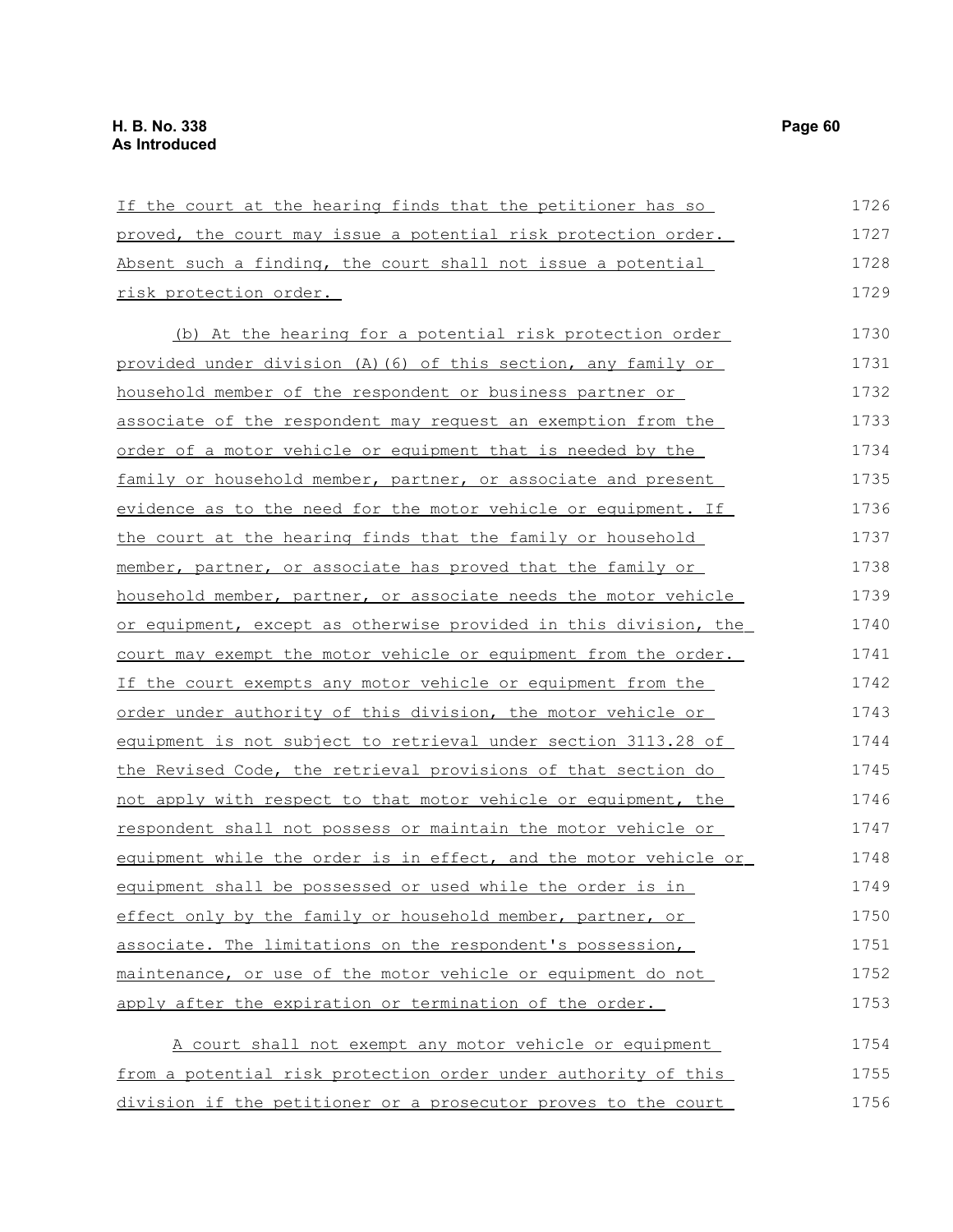| that the motor vehicle or equipment is needed as evidence in any | 1757 |
|------------------------------------------------------------------|------|
| pending or contemplated criminal action or proceeding.           | 1758 |
| (2) In determining whether to issue a potential risk             | 1759 |
| protection order under this section, the court shall consider    | 1760 |
| all of the factors listed in division (C) of this section.       | 1761 |
| (3) If the court at the hearing provided under division          | 1762 |
| (A) (6) of this section finds, by proof beyond a reasonable      | 1763 |
| doubt, that a potential risk protection order should be issued   | 1764 |
| and issues the order, the order shall include all of the         | 1765 |
| following:                                                       | 1766 |
| (a) A statement of the evidence presented and the court's        | 1767 |
| findings supporting issuance of the order;                       | 1768 |
| (b) The date the order was issued;                               | 1769 |
| (c) The duration of the order, which shall be one hundred        | 1770 |
| eighty days after the date on which the order is issued, and a   | 1771 |
| notice that the duration of the order may be extended upon       | 1772 |
| request of the petitioner if the court makes certain findings;   | 1773 |
| (d) A notice to the respondent that, beginning ninety days       | 1774 |
| after the order is issued, the respondent may file a petition    | 1775 |
| with the court pursuant to section 3113.29 of the Revised Code   | 1776 |
| for a hearing under that section to terminate the order and      | 1777 |
| reclaim possession of the respondent's deadly weapons;           | 1778 |
| (e) A notice that the order can be appealed to the court         | 1779 |
| of appeals;                                                      | 1780 |
| (f) A notice that the issuance of a potential risk               | 1781 |
| protection order under division (B) of this section, or the      | 1782 |
| extension of such an order under section 3113.29 of the Revised  | 1783 |
| Code, shall make it unlawful for the respondent to possess,      | 1784 |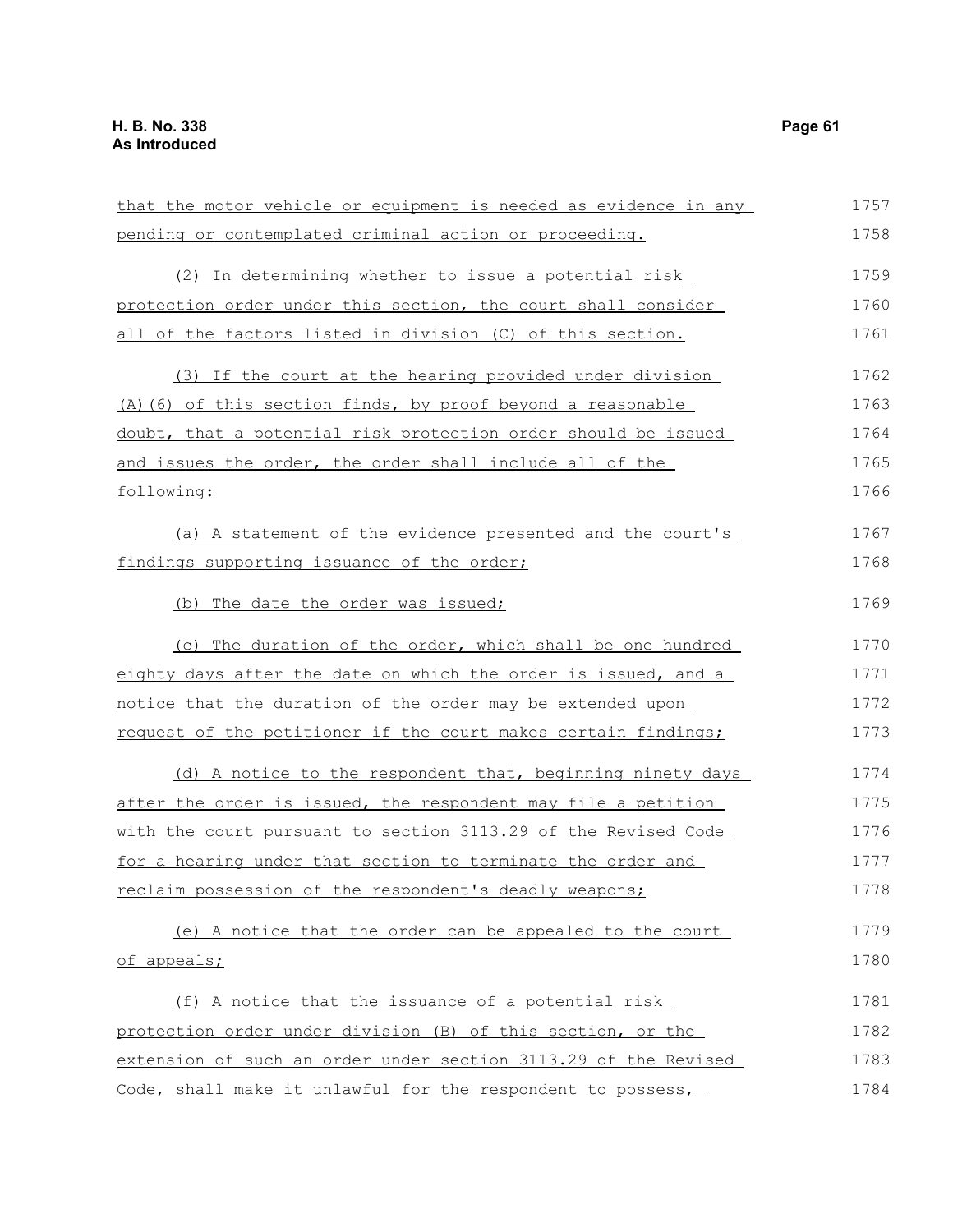| purchase, acquire, or obtain any deadly weapon that is within    | 1785 |
|------------------------------------------------------------------|------|
| the scope of the prohibition set forth in section 2923.13 of the | 1786 |
| Revised Code while the potential risk protection order or the    | 1787 |
| extension is in effect;                                          | 1788 |
| (q) If the court has exempted a motor vehicle or equipment       | 1789 |
| from the order, a specific description of that motor vehicle or  | 1790 |
| equipment, a statement that that motor vehicle or equipment is   | 1791 |
| not subject to retrieval under section 3113.28 of the Revised    | 1792 |
| Code, and a statement informing the respondent and law           | 1793 |
| enforcement officers that the retrieval provisions of section    | 1794 |
| 3113.28 of the Revised Code do not apply with respect to that    | 1795 |
| motor vehicle or equipment.                                      | 1796 |
| (4) If the court issues a potential risk protection order        | 1797 |
| under division (B) of this section, the court shall immediately  | 1798 |
| direct a law enforcement officer to serve the order on the       | 1799 |
| respondent as soon as possible, either at the residence address  | 1800 |
| of the respondent as set forth in the petition or at any other   | 1801 |
| location that either the petitioner or the law enforcement       | 1802 |
| officer has reason to believe the respondent can be found and    | 1803 |
| served. If, at that time, the respondent is in custody or under  | 1804 |
| confinement or disposition as described in division (A)(2)(e) of | 1805 |
| this section, the law enforcement officer shall serve the order  | 1806 |
| on the respondent at the hospital or other facility in which the | 1807 |
| respondent is in custody or under confinement or disposition.    | 1808 |
| After the law enforcement officer serves the order on the        | 1809 |
| respondent, the officer shall file with the court notice of      | 1810 |
| service on the respondent. The notice of service shall state the | 1811 |
| date and time the respondent was served and the location at      | 1812 |
| which the respondent was served.                                 | 1813 |
| (5) A potential risk protection order issued under               | 1814 |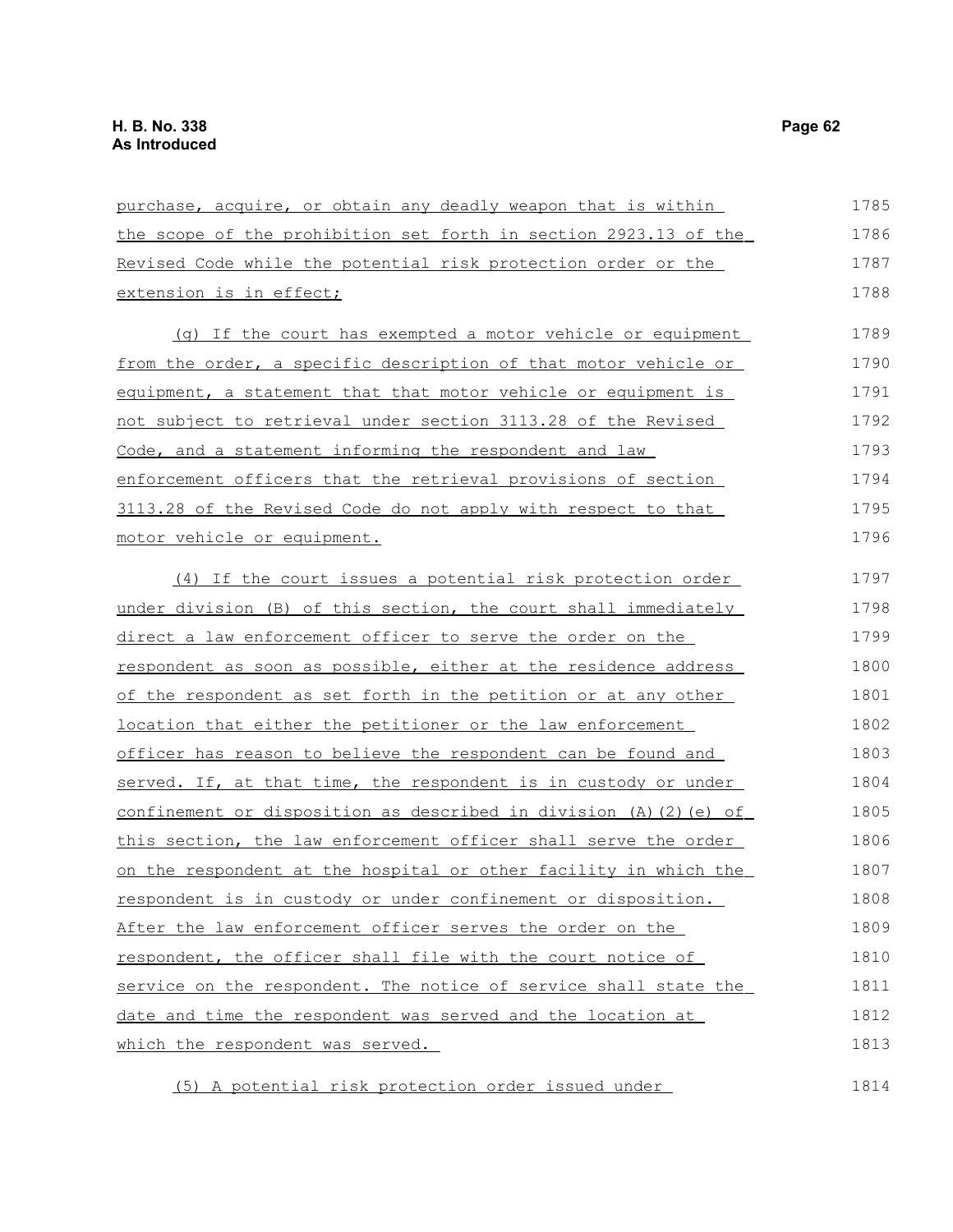| division (B) of this section shall inform the respondent that    | 1815 |
|------------------------------------------------------------------|------|
| the court will issue a warrant under division (B) of section     | 1816 |
| 3113.28 of the Revised Code commanding a law enforcement officer | 1817 |
| in the county in which the respondent resides, or in a county in | 1818 |
| which the respondent engaged in an activity or made statements   | 1819 |
| that were the basis of the law enforcement officer determining   | 1820 |
| that the petition for the order should be filed, to enter the    | 1821 |
| respondent's residence or any other property owned, leased,      | 1822 |
| controlled, or inhabited by the respondent to search for and     | 1823 |
| retrieve all nonexempt deadly weapons in the respondent's        | 1824 |
| possession, custody, or control. A court that otherwise is       | 1825 |
| required to issue a warrant as described in this paragraph may   | 1826 |
| decide to not issue the warrant or to delay the issuance of the  | 1827 |
| warrant, in the circumstances specified in division (B) (2) or   | 1828 |
| (3) of section 3113.28 of the Revised Code.                      | 1829 |
| (C)(1) In determining whether to issue a potential risk          | 1830 |
| protection order, the court shall consider all of the following: | 1831 |
| (a) Recent threats or acts of violence by the respondent         | 1832 |
| directed toward any person;                                      | 1833 |
| (b) Recent acts of the respondent's cruelty to animals;          | 1834 |
| (c) The respondent's reckless use, display, or brandishing       | 1835 |
| of any deadly weapon;                                            | 1836 |
| (d) A history of suicide threats or attempts by the              | 1837 |
| respondent or other attempts by the respondent to engage in any  | 1838 |
| form of self-harm;                                               | 1839 |
| (e) A history of the use, attempted use, or threatened use       | 1840 |
| of physical force or violence by the respondent against another  | 1841 |
| person;                                                          | 1842 |
| (f) The respondent's illegal use of controlled substances        | 1843 |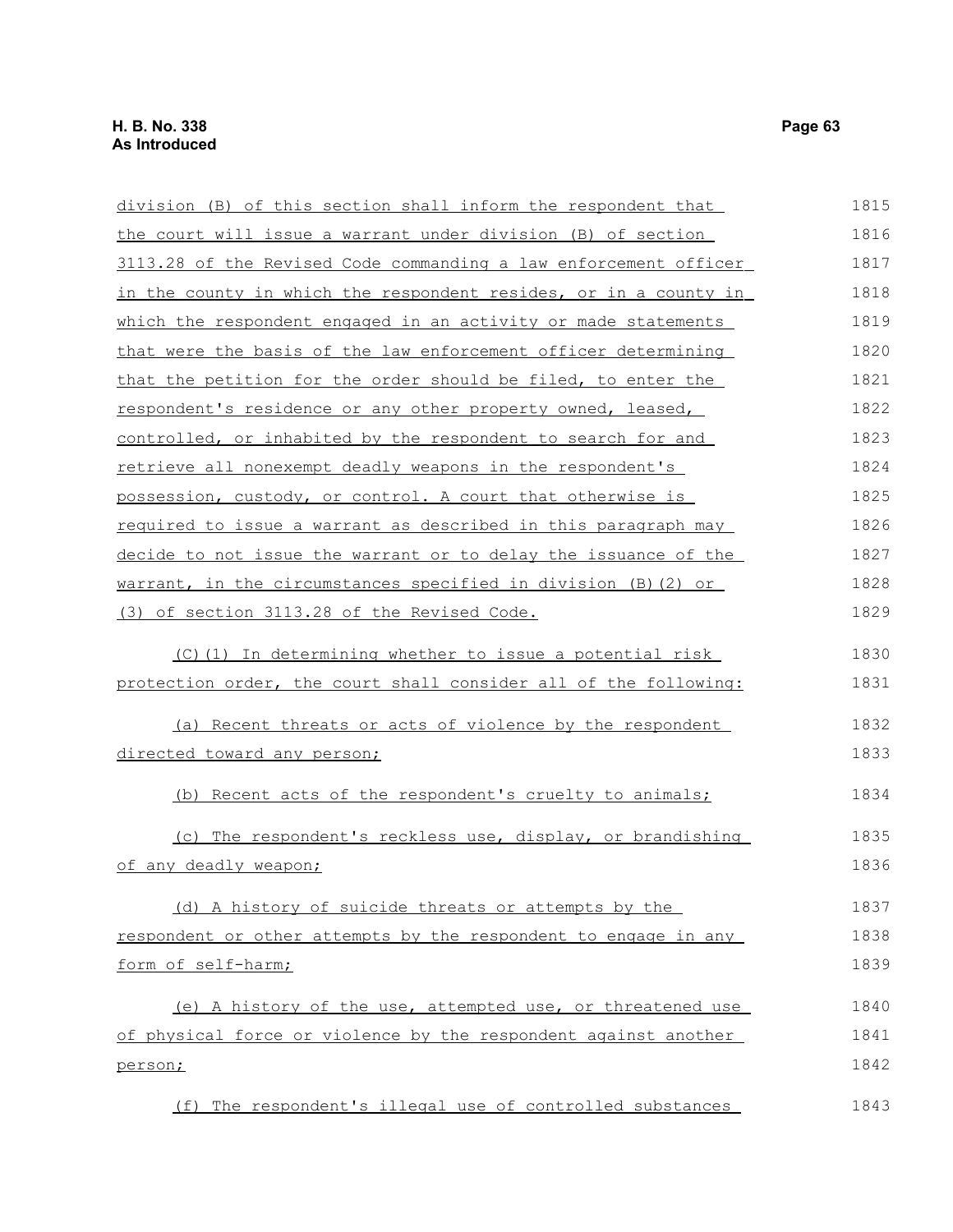or abuse of alcohol; (g) A prior confinement of the respondent under section 5122.10 or 5122.11 of the Revised Code that resulted in the respondent being found to be a mentally ill person subject to court order; (h) Any other factors that are relevant to an evaluation of whether the respondent presents a significant risk in the near future of committing suicide, committing another form of self-harm less than death, or causing physical injury to another person. (2) As used in division (C)(1) of this section: (a) "Recent" means at any time within the six-month period immediately prior to the filing of the petition requesting the issuance of a potential risk protection order with respect to which the hearing pertains. (b) "A history of" a specified type of activity or conduct means that the specified activity or conduct has occurred multiple times within the six-month period immediately prior to the filing of the petition requesting the issuance of a potential risk protection order with respect to which the hearing pertains. (D) Any evidence presented in a petition for a potential risk protection order under division (A)(1) of this section or in any hearing on such a petition that the respondent has been diagnosed with any mental illness or any other mental health condition is not sufficient by itself for the court to issue a potential risk protection order. For the potential risk protection order to be issued, the court must find that one or more of the factors listed in division (C) of this section 1844 1845 1846 1847 1848 1849 1850 1851 1852 1853 1854 1855 1856 1857 1858 1859 1860 1861 1862 1863 1864 1865 1866 1867 1868 1869 1870 1871 1872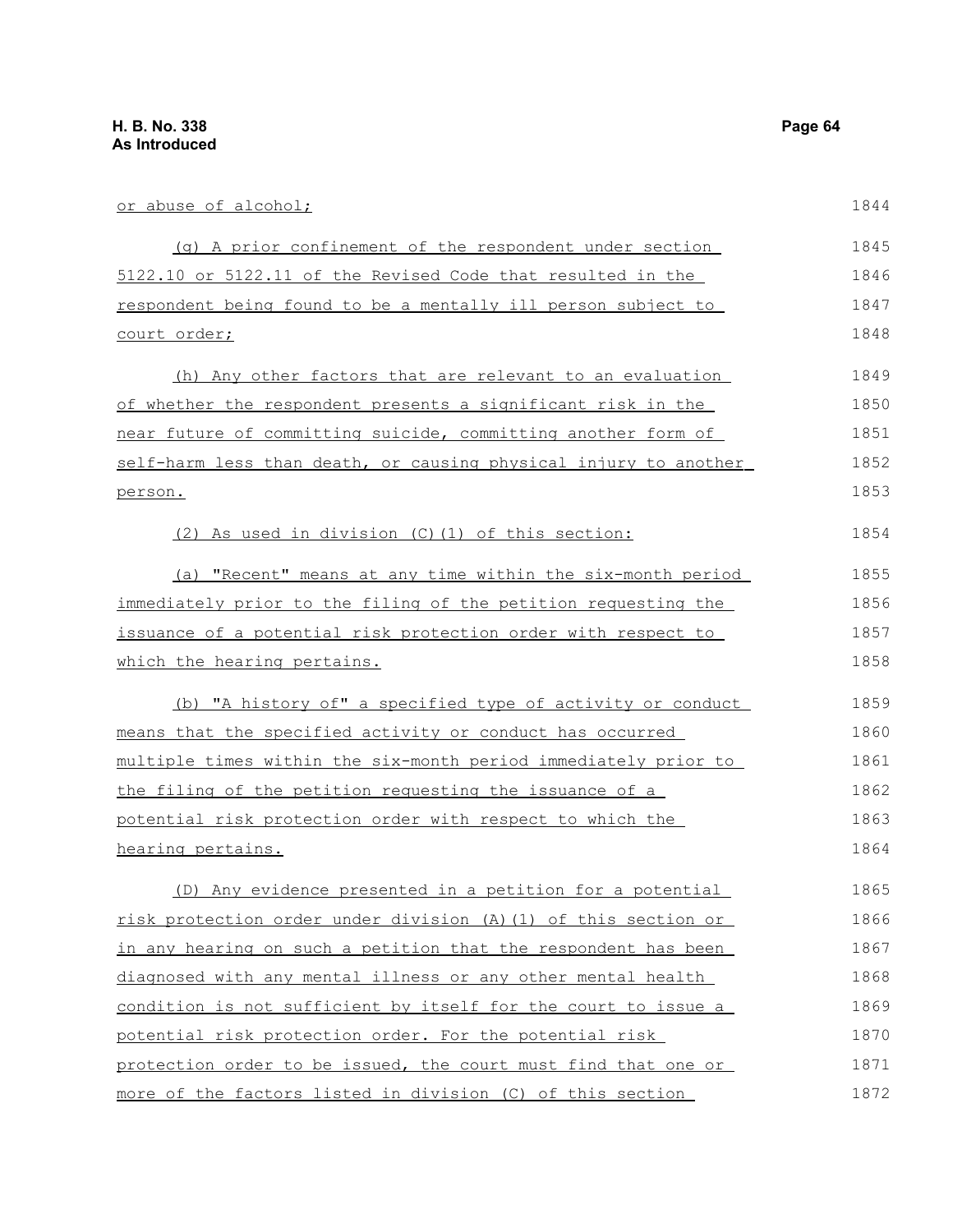| applies, in addition to any mental illness or any other mental       | 1873 |
|----------------------------------------------------------------------|------|
| health condition from which the respondent may suffer.               | 1874 |
| (E)(1) A copy of a potential risk protection order issued            | 1875 |
| under division (B) of this section shall be issued to the            | 1876 |
| petitioner, to the respondent, and to all law enforcement            | 1877 |
| agencies that have jurisdiction to enforce the order. If the         | 1878 |
| court that issued the order terminates or cancels the order, or      | 1879 |
| <u>if the order automatically terminates as a matter of law, the</u> | 1880 |
| court shall cause the delivery of notice of the termination or       | 1881 |
| cancellation to the same persons and entities that were issued a     | 1882 |
| copy of the order. If the respondent appeals the order or an         | 1883 |
| extension of the order to the court of appeals and the court of      | 1884 |
| appeals overturns the decision of the probate court to issue or      | 1885 |
| extend the order, the court of appeals shall cause the delivery      | 1886 |
| of notice of its decision to the same persons and entities that      | 1887 |
| <u>were issued a copy of the order or of the extension of the</u>    | 1888 |
| <u>order.</u>                                                        | 1889 |
| (2) Any potential risk protection order issued under                 | 1890 |
| division (B) of this section shall be in a form that ensures         | 1891 |
| that the order is accepted into the protection order database of     | 1892 |
| the national crime information center (NCIC) maintained by the       | 1893 |
| federal bureau of investigation.                                     | 1894 |
| (3) Each law enforcement agency provided a copy of a                 | 1895 |
| potential risk protection order pursuant to division (E) (1) of      | 1896 |
| this section shall ensure the order is entered into the law          | 1897 |
| enforcement automated data system created by section 5503.10 of      | 1898 |
| the Revised Code and known as LEADS within twenty-four hours of      | 1899 |
| receipt. Upon the termination or cancellation of the order, or       | 1900 |
| upon a decision of a court of appeals that overturns the             | 1901 |
| decision of the probate court to issue or extend the order, the      | 1902 |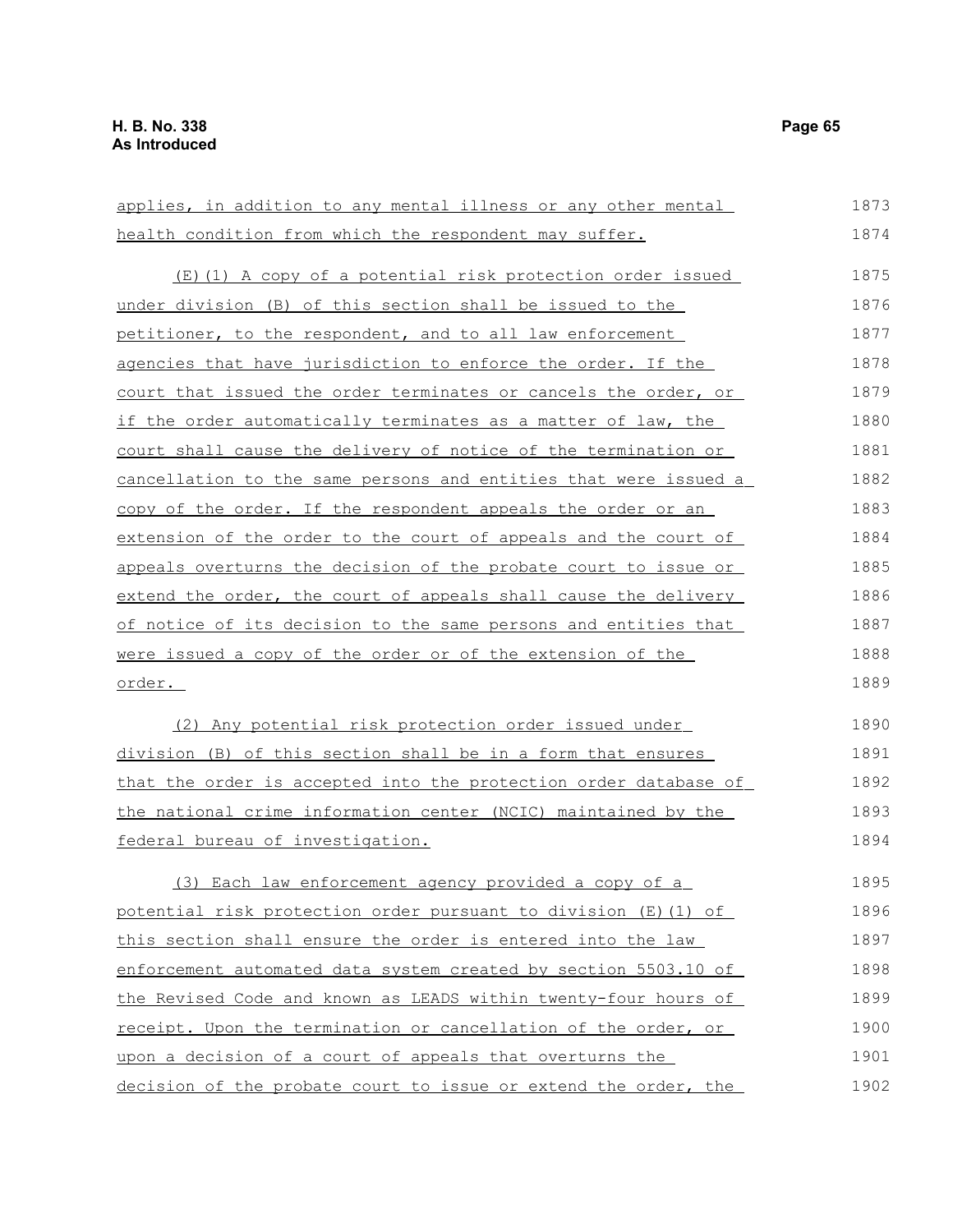| agency shall take all steps necessary to ensure that the order   | 1903 |
|------------------------------------------------------------------|------|
| is removed from LEADS within twenty-four hours after receipt of  | 1904 |
| notice of the termination, cancellation, or overturning of the   | 1905 |
| order or extension and that the order is terminated, cleared, or | 1906 |
| canceled in the database of the national crime information       | 1907 |
| center (NCIC) maintained by the federal bureau of investigation  | 1908 |
| into which the order has been entered, as described in division  | 1909 |
| (E)(2) of this section.                                          | 1910 |
| Sec. 3113.28. (A) (1) If a court issues a potential risk         | 1911 |
| protection order under section 3113.27 of the Revised Code,      | 1912 |
| except as otherwise described in division (A) (2) of this        | 1913 |
| section, the court that issued the order immediately shall issue | 1914 |
| a warrant to a law enforcement officer commanding the officer to | 1915 |
| search for and retrieve all non-exempt deadly weapons in the     | 1916 |
| possession or control of the respondent. The law enforcement     | 1917 |
| officer who served the warrant, not later than forty-eight hours | 1918 |
| after the warrant was served, shall file a return with the court | 1919 |
| that states that the warrant was served and that sets forth the  | 1920 |
| time and date on which the warrant was served, the name and      | 1921 |
| address of the respondent named in the warrant, and the serial   | 1922 |
| number, make, and model or any other relevant description of     | 1923 |
| each deadly weapon retrieved by the law enforcement officer.     | 1924 |
| This division applies even if, when the order is issued,         | 1925 |
| the respondent is in custody or under confinement or disposition | 1926 |
| as described in division (A)(2)(e) of section 3113.27 of the     | 1927 |
| Revised Code.                                                    | 1928 |
| (2) If a court that otherwise is required to issue a             | 1929 |
| warrant under division (A) (1) of this section determines that   | 1930 |
| the respondent is in custody or that the respondent's deadly     | 1931 |
| weapons already have been surrendered to and are in the          | 1932 |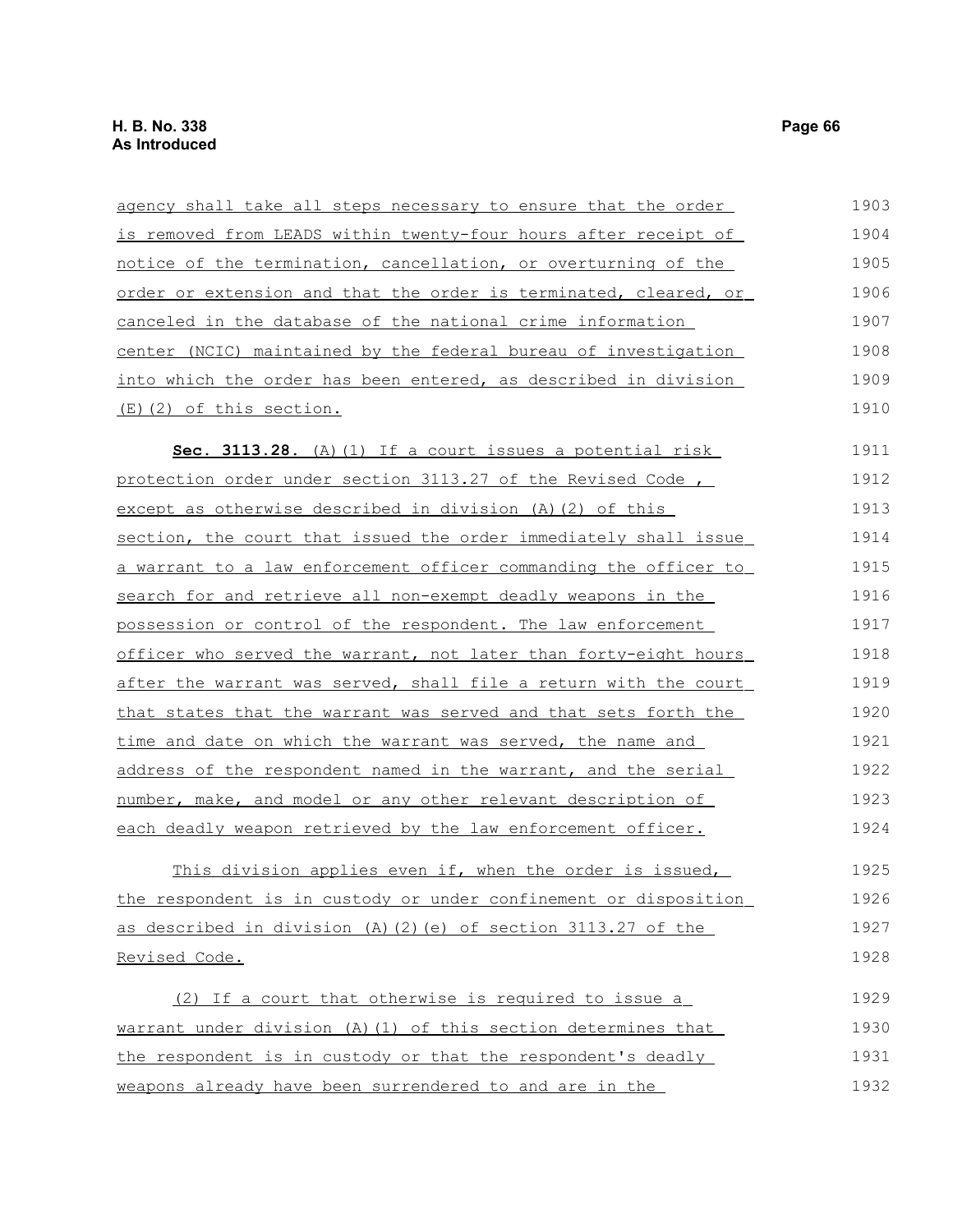| possession of a law enforcement agency, the court may decide to  | 1933 |
|------------------------------------------------------------------|------|
| delay the issuance of the warrant pending the respondent's       | 1934 |
| release or the return of the deadly weapons to the respondent.   | 1935 |
| (B) (1) Any law enforcement agency that has taken                | 1936 |
| possession of a respondent's nonexempt deadly weapons pursuant   | 1937 |
| to a potential risk protection order issued under section        | 1938 |
| 3113.27 of the Revised Code by a retrieval by a law enforcement  | 1939 |
| officer under division (A) of this section, shall not mark,      | 1940 |
| damage, deface, or destroy the deadly weapons while they are in  | 1941 |
| the agency's possession. The agency shall maintain the integrity | 1942 |
| and identity of the deadly weapons in such a manner that, if the | 1943 |
| deadly weapons subsequently are to be returned to the            | 1944 |
| respondent, they can be identified and returned to the           | 1945 |
| respondent in the same condition they were in when they were     | 1946 |
| retrieved. The agency shall not relinguish control of the deadly | 1947 |
| weapons other than pursuant to a provision of section 3113.29 of | 1948 |
| the Revised Code, pursuant to a sale as specified in division    | 1949 |
| (F) of that section, or pursuant to a court order.               | 1950 |
| (2) Any law enforcement agency that has taken possession         | 1951 |
| of a respondent's nonexempt deadly weapons pursuant to a         | 1952 |
| potential risk protection order issued under section 3113.27 of  | 1953 |
| the Revised Code by a retrieval by a law enforcement officer     | 1954 |
| under division (A) of this section, may transfer the             | 1955 |
| respondent's deadly weapons for storage by the state highway     | 1956 |
| patrol for the duration of the order. The state highway patrol   | 1957 |
| shall issue the law enforcement agency that originally took      | 1958 |
| possession of the respondent's deadly weapons a proof of         | 1959 |
| transfer that includes the name and address of the respondent    | 1960 |
| from whom the deadly weapons were received and the serial        | 1961 |
| number, make, and model or any other relevant description of     | 1962 |
| each transferred deadly weapon. The state highway patrol shall   | 1963 |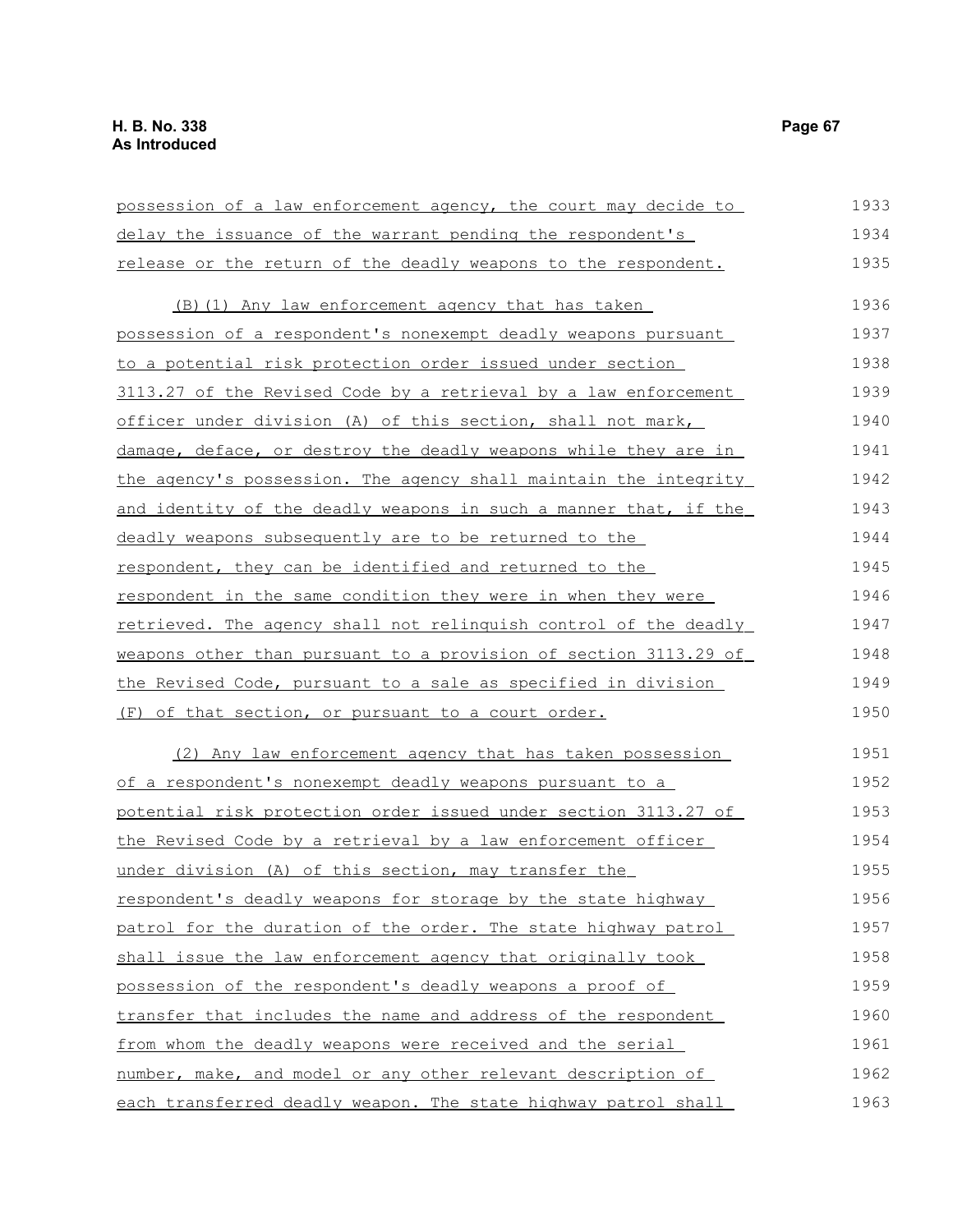notify the court, the petitioner, and the respondent that the state highway patrol then is in possession of the respondent's deadly weapons. (3) A law enforcement agency that has taken possession of a respondent's nonexempt deadly weapons as described in division (B)(1) or (2) of this section, or the state highway patrol that has custody of a respondent's nonexempt deadly weapons as described in division (B)(2) of this section, shall makea record of the deadly weapons for purposes of sections 3113.26 to 3113.30 of the Revised Code. Notwithstanding section 149.43 of the Revised Code, the record is confidential, is not a public record, and shall be used only for purposes of sections 3113.26 to 3113.30 of the Revised Code. No person shall disseminate the record or any information on it, other than as required for purposes of sections 3113.26 to 3113.30 of the Revised Code or as required to do so pursuant to a court order. The agency or state highway patrol shall not submit the record or any information on it to any government entity for purposes of a centralized database and no government entity shall establish or maintain any centralized database including the record or any information on it. **Sec. 3113.29.** (A) A potential risk protection order issued by a court under section 3113.27 of the Revised Code shall be for a period of one hundred eighty days beginning on the date of issuance of the order, subject to termination as described in 1964 1965 1966 1967 1968 1969 1970 1971 1972 1973 1974 1975 1976 1977 1978 1979 1980 1981 1982 1983 1984 1985 1986 1987 1988

 division (B) of this section. The initial one-hundred-eighty-day period may be extended for an additional period under division (D) of this section, and an order extended under that division may be further extended under that division. 1989 1990 1991 1992

(B)(1) With respect to a potential risk protection order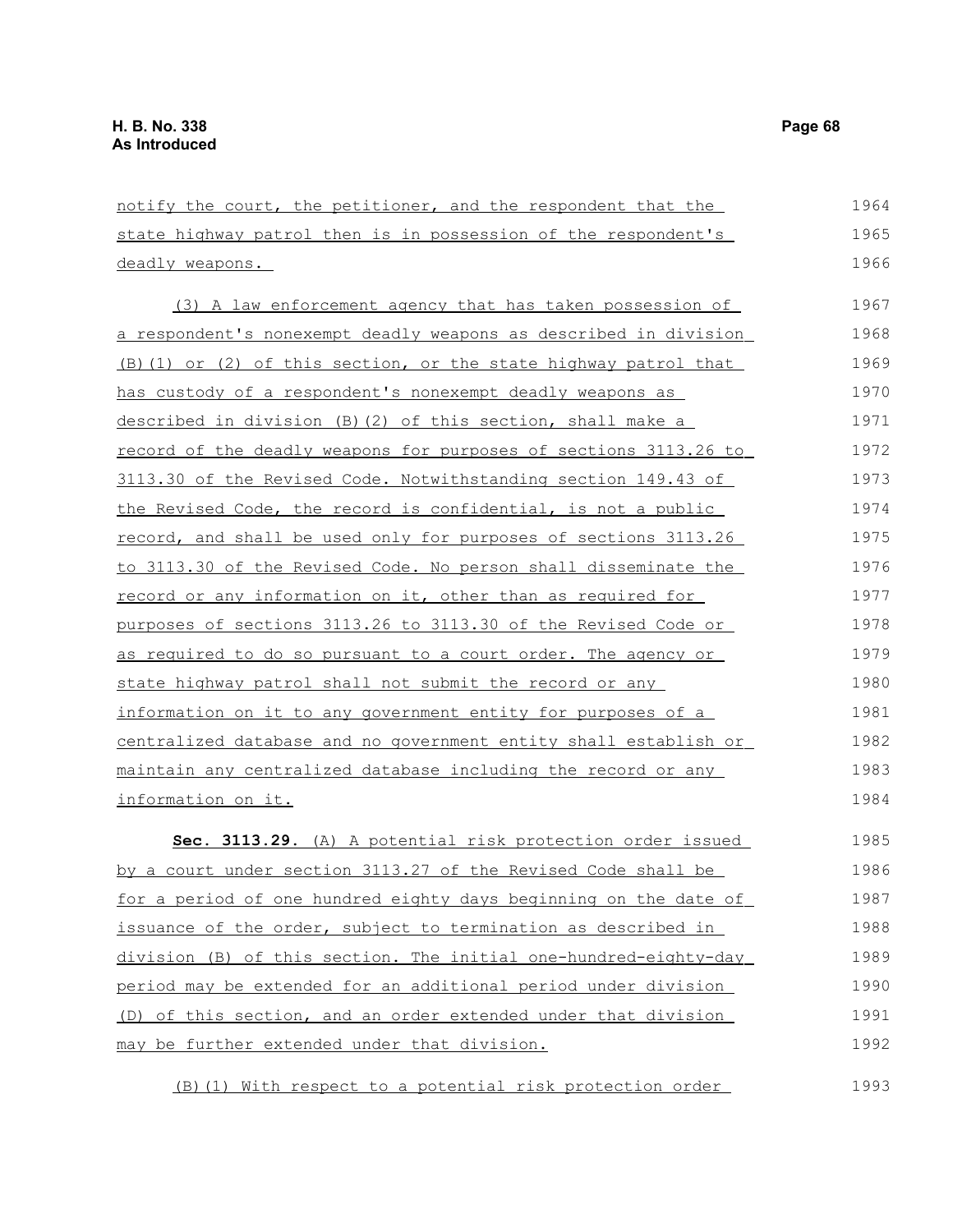| issued by a court under section 3113.27 of the Revised Code,            | 1994 |
|-------------------------------------------------------------------------|------|
| beginning ninety days after the date of issuance of the order,          | 1995 |
| the respondent may file a petition with the court that issued           | 1996 |
| the order requesting a hearing to terminate the order and               | 1997 |
| reclaim possession of the respondent's deadly weapons. If the           | 1998 |
| order has been extended for an additional period under division         | 1999 |
| (D) of this section, the respondent may file a motion of the            | 2000 |
| type described in this division at any time after the extension.        | 2001 |
| (2) Upon receipt of a petition described in division (B)                | 2002 |
| (1) of this section, the court shall schedule a hearing on the          | 2003 |
| petition and notify the petitioner and the respondent of the            | 2004 |
| date, time, and location of the hearing.                                | 2005 |
| (3) In a hearing on a petition described in division (B)                | 2006 |
| (1) of this section, the respondent has the burden of proving by        | 2007 |
| a preponderance of the evidence that the respondent no longer           | 2008 |
| presents a significant risk in the near future of committing            | 2009 |
| suicide, committing another form of serious self-harm less than         | 2010 |
| death, or causing physical injury to another person to such an          | 2011 |
| extent that the respondent should be enjoined from having in the        | 2012 |
| respondent's possession, custody, or control any deadly weapon.         | 2013 |
| At any such hearing, the petitioner may present evidence to             | 2014 |
| <u>rebut the respondent's evidence or assertion that the respondent</u> | 2015 |
| presently does not present such a risk.                                 | 2016 |
| (4) Upon the completion of the hearing on a respondent's                | 2017 |
| petition under division (B) (1) of this section and consideration       | 2018 |
| of the record, the court shall do one of the following:                 | 2019 |
| (a) If the court finds that the respondent no longer                    | 2020 |
| presents a significant risk in the near future of committing            | 2021 |
| suicide, committing another form of serious self-harm less than         | 2022 |
| death, or causing physical injury to another person to such an          | 2023 |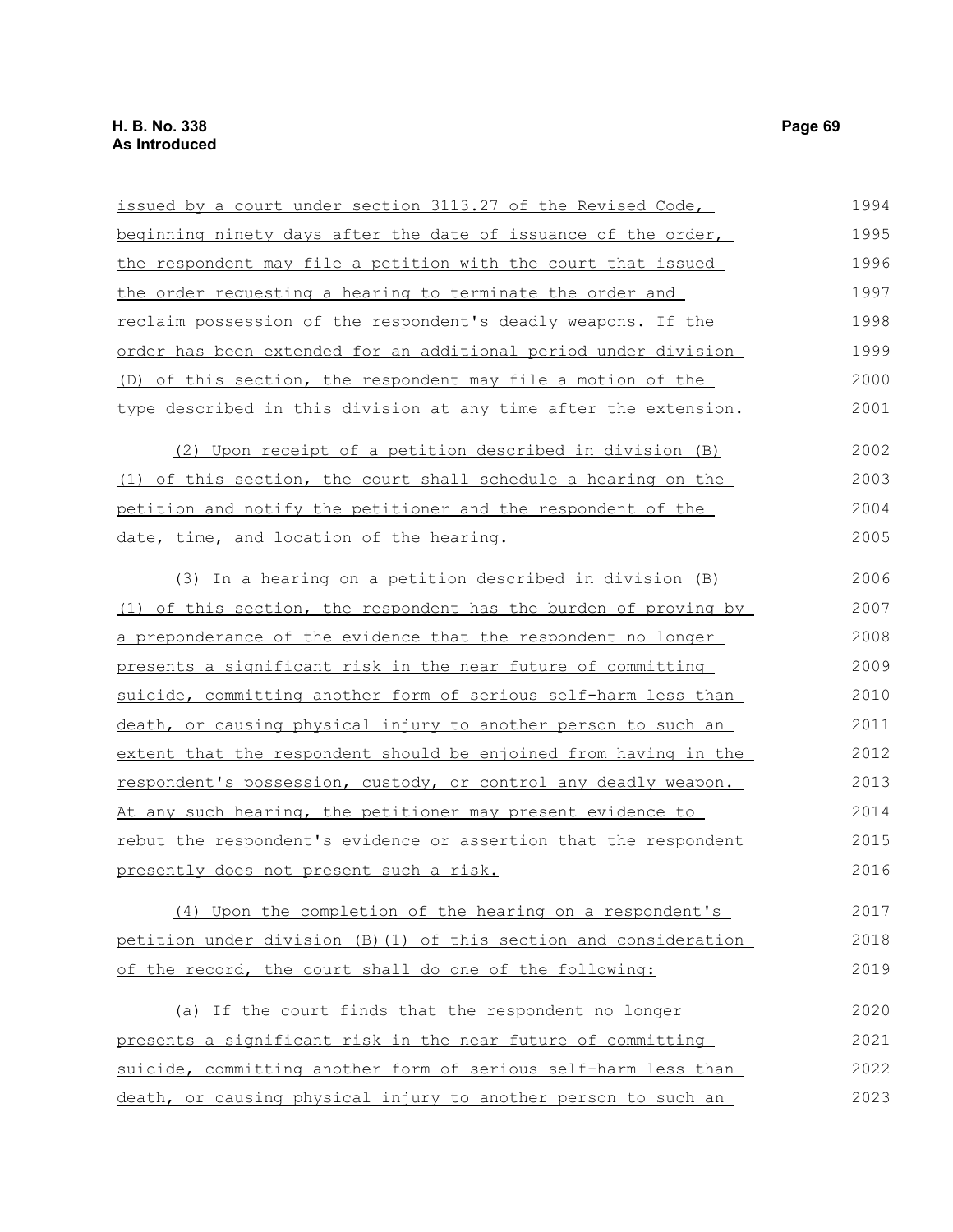| extent that the respondent should be enjoined from having in the | 2024 |
|------------------------------------------------------------------|------|
| respondent's possession, custody, or control any deadly weapon,  | 2025 |
| the court shall grant the respondent's petition, terminate the   | 2026 |
| potential risk protection order, and order the law enforcement   | 2027 |
| agency having custody of the deadly weapons to return them to    | 2028 |
| the respondent upon the respondent's request as soon as          | 2029 |
| possible, but not later than the end of the next business day    | 2030 |
| after, the day on which the respondent makes the request. Upon   | 2031 |
| receipt of the order, the law enforcement agency shall return    | 2032 |
| the deadly weapons to the respondent upon the respondent's       | 2033 |
| request. The agency shall return the deadly weapons to the       | 2034 |
| respondent as soon as possible after, but not later than the end | 2035 |
| of the next business day after the day on which, the respondent  | 2036 |
| makes the request.                                               | 2037 |
| (b) If the court finds that the respondent continues to          | 2038 |
| present a significant risk in the near future of committing      | 2039 |
| suicide, committing another form of serious self-harm less than  | 2040 |
| death, or causing physical injury to another person to such an   | 2041 |
|                                                                  |      |
| extent that the respondent should be enjoined from having in the | 2042 |
| respondent's possession, custody, or control any deadly weapon,  | 2043 |
| the court shall deny the respondent's petition and the potential | 2044 |
| risk protection order shall remain in effect for the remainder   | 2045 |
| of the duration of the one-hundred-eighty-day period. In such a  | 2046 |
| case, the respondent may not file a subsequent petition to       | 2047 |
| reclaim the deadly weapons at any time during the remainder of   | 2048 |
| the duration of the one-hundred-eighty-day period.               | 2049 |
| (C) If a potential risk protection order has been issued         | 2050 |
| by a court under section 3113.27 of the Revised Code and if the  | 2051 |
|                                                                  | 2052 |
|                                                                  |      |
| court has not terminated the order and ordered that the          |      |

a hearing under division (B) of this section, unless the order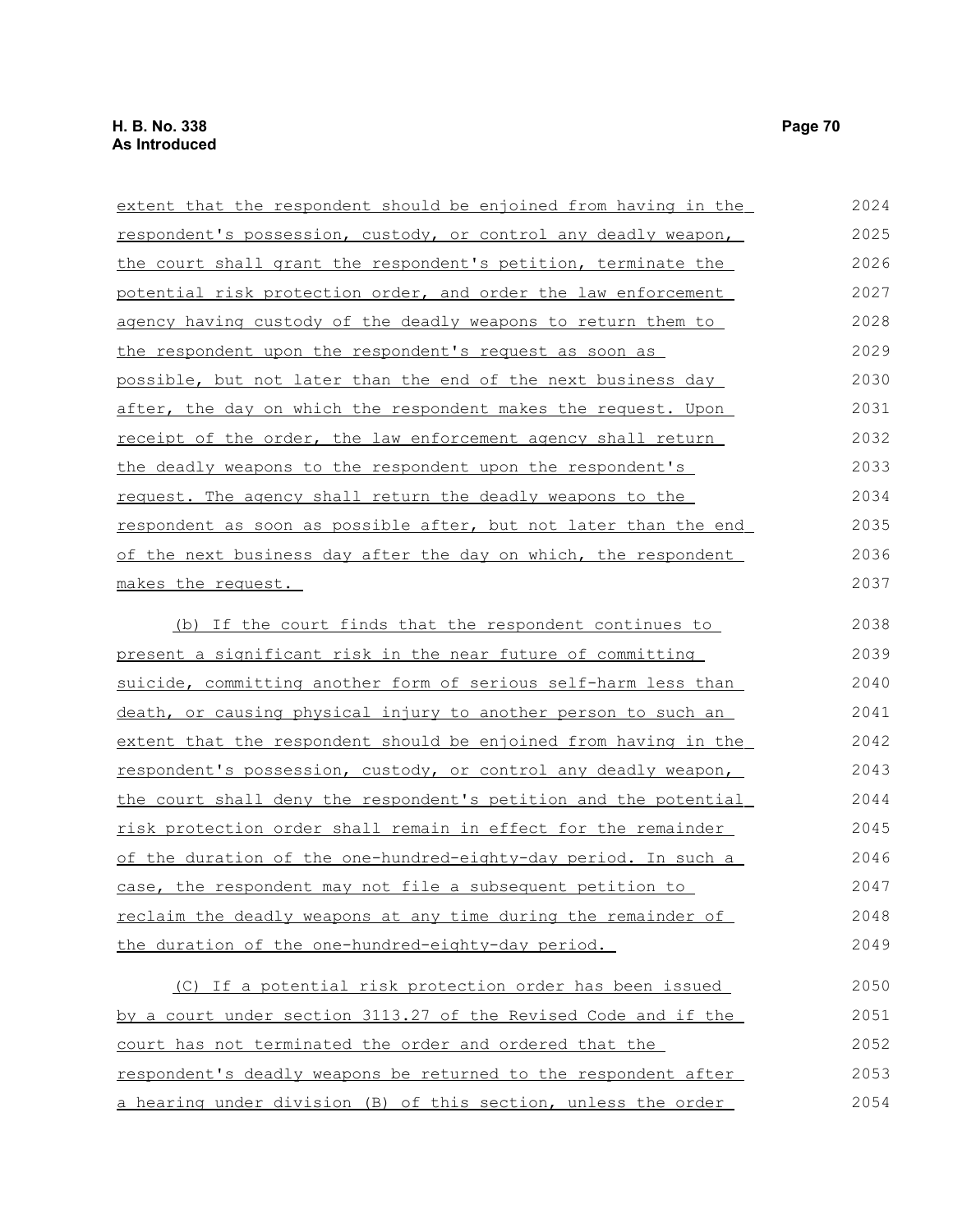| is extended for an additional period of not longer than one     | 2055 |
|-----------------------------------------------------------------|------|
| hundred eighty days under division (D) of this section, at the  | 2056 |
| conclusion of the one-hundred-eighty-day period the order       | 2057 |
| automatically terminates and the law enforcement agency having  | 2058 |
| possession of the respondent's deadly weapons shall return them | 2059 |
| to the respondent upon the respondent's request. The agency     | 2060 |
| shall return the deadly weapons to the respondent as soon as    | 2061 |
| possible after, but not later than the end of the next business | 2062 |
| day after the day on which, the respondent makes the request.   | 2063 |
| (D) (1) If a potential risk protection order has been           | 2064 |
| issued by the court under section 3113.27 of the Revised Code   | 2065 |
| and if the court has not terminated that original order and     | 2066 |
| ordered that the respondent's deadly weapons be returned to the | 2067 |
| respondent after a hearing under division (B) of this section   | 2068 |
| and the order has not automatically terminated by operation of  | 2069 |
| law as described in division (C) of this section, at any time   | 2070 |
| prior to the day that is one hundred sixty-five days after the  | 2071 |
| date on which the order was issued, the petitioner may file a   | 2072 |
| motion with the court that issued the order to extend the order | 2073 |
| for an additional period of not longer than one hundred eighty  | 2074 |
| <u>days.</u>                                                    | 2075 |
| If a potential risk protection order has been issued by         | 2076 |
| the court under section 3113.27 of the Revised Code, if the     | 2077 |
| order has been extended under this division, and if the court   | 2078 |
| has not terminated the extended potential risk protection order | 2079 |
| and ordered that the respondent's deadly weapons be returned to | 2080 |
| the respondent after a hearing under division (B) of this       | 2081 |
| section and the order has not automatically terminated by       | 2082 |
| operation of law as described in division (C) of this section,  | 2083 |
| at any time prior to the day that is fifteen days before the    | 2084 |
| date of termination of the extended order, the petitioner may   | 2085 |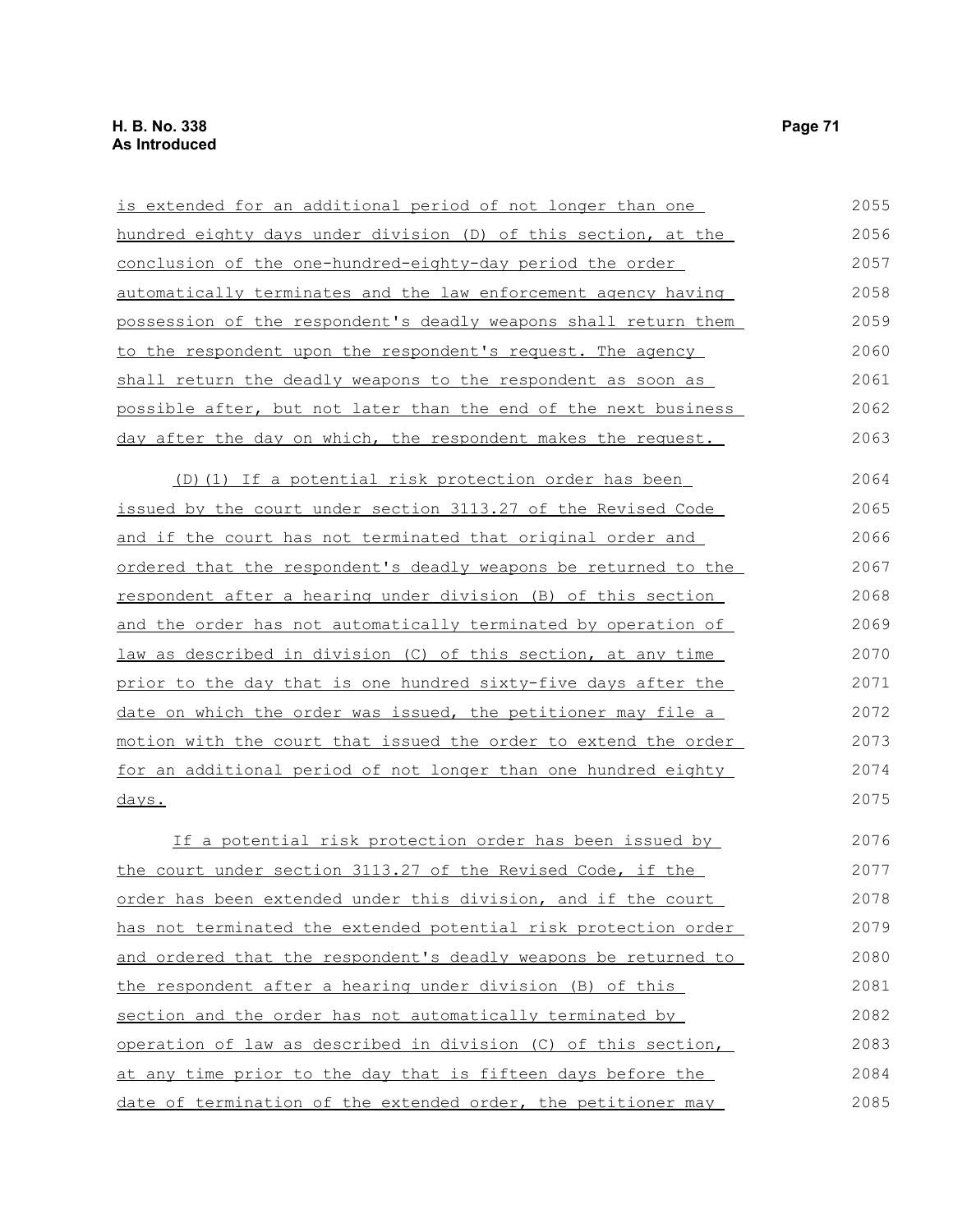file a motion with the court that issued the order to extend the order for an additional period of not longer than one hundred eighty days. Upon the filing of a motion as described in this division, the court shall schedule a hearing for a date and time that is prior to the expiration of the one-hundred-eighty-day period in the original potential risk protection order or prior to the expiration of the date of termination of the extended order, whichever is applicable. The court shall notify the petitioner and the respondent of the date, time, and location of the hearing. (2) At the hearing on a motion filed under division (D)(1) of this section, the petitioner must prove, by proof beyonda reasonable doubt, that the respondent continues to present a significant risk of committing suicide, committing another form of serious self-harm less than death, or causing physical injury to another person in the near future to such an extent that the respondent should remain temporarily enjoined from having in the respondent's possession, custody, or control any deadly weapon. (3) In determining at a hearing on a motion filed under division (D)(1) of this section whether to extend a potential risk protection order, whether an initial order or a previously extended order, the court shall consider all of the factors listed in division (C) of section 3113.27 of the Revised Code. (4) Upon the completion of a hearing on the petitioner's motion filed under division (D)(1) of this section and consideration of the record, the court shall do one of the following: 2086 2087 2088 2089 2090 2091 2092 2093 2094 2095 2096 2097 2098 2099 2100 2101 2102 2103 2104 2105 2106 2107 2108 2109 2110 2111 2112 2113

 (a) If the court finds that the petitioner has not proven 2114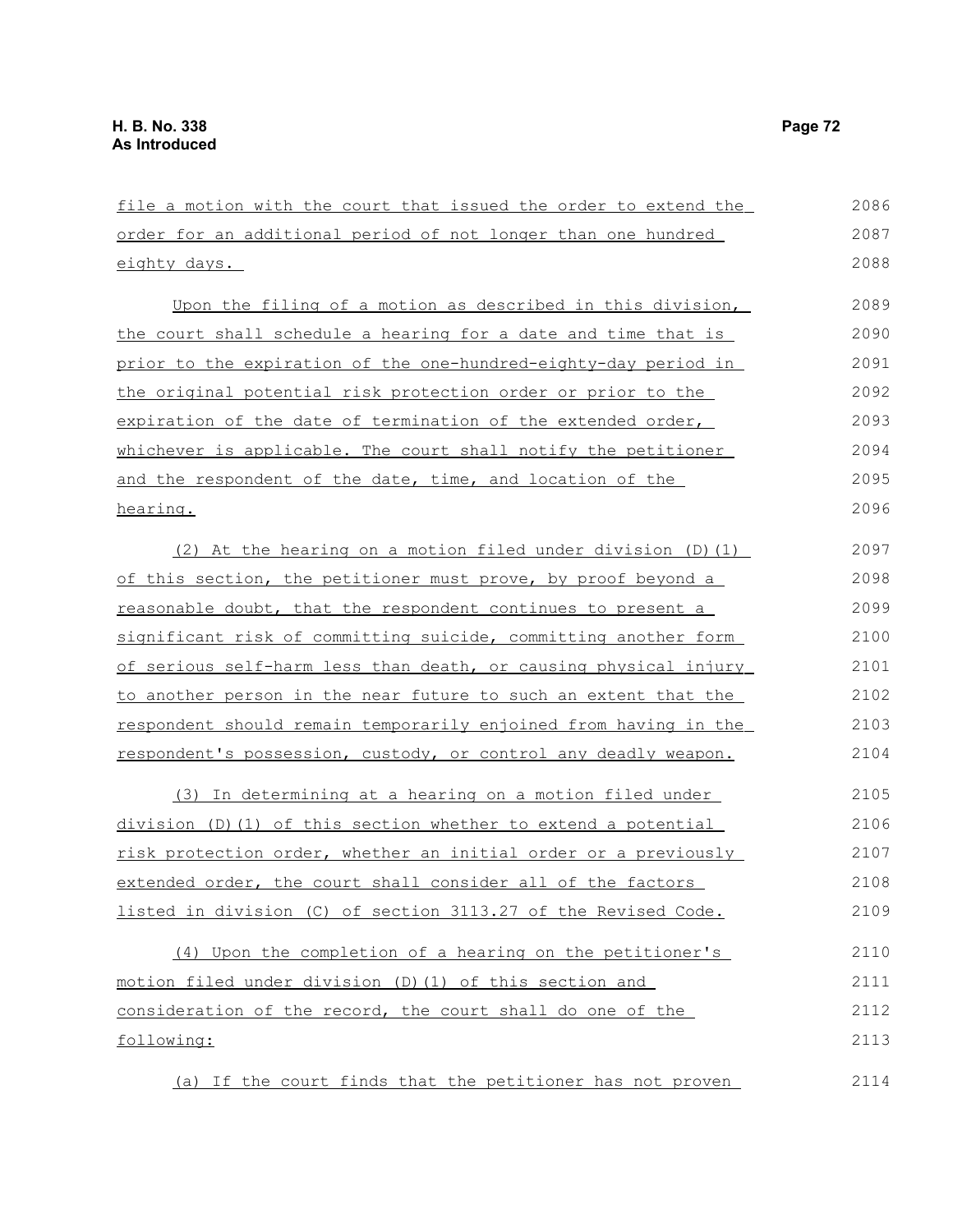| by proof beyond a reasonable doubt that the respondent continues | 2115 |
|------------------------------------------------------------------|------|
| to present a significant risk in the near future of committing   | 2116 |
| suicide, committing another form of serious self-harm less than  | 2117 |
| death, or causing physical injury to another person to such an   | 2118 |
| extent that the respondent should be enjoined from having        | 2119 |
| possession, custody, or control of any deadly weapon, the court  | 2120 |
| shall deny the petitioner's motion. If the court denies the      | 2121 |
| petitioner's motion, the potential risk protection order shall   | 2122 |
| expire at the end of the specified one-hundred-eighty-day period | 2123 |
| if the order is an initial order or on the date of termination   | 2124 |
| of the extension if the order is an extended order, whichever is | 2125 |
| applicable, and the law enforcement agency having custody of the | 2126 |
| deadly weapons shall return them to the respondent upon the      | 2127 |
| respondent's request after the expiration of the applicable      | 2128 |
| specified period. The agency shall return the deadly weapons to  | 2129 |
| the respondent as soon as possible after, but not later than the | 2130 |
| end of the next business day after the day on which, the         | 2131 |
| respondent makes the request.                                    | 2132 |
| (b) If the court finds that the petitioner has proven by         | 2133 |
| proof beyond a reasonable doubt that the respondent continues to | 2134 |
| present a significant risk in the near future of committing      | 2135 |
| suicide, committing another form of serious self-harm less than  | 2136 |
| death, or causing physical injury to another person to such an   | 2137 |
| extent that the respondent should be enjoined from having        | 2138 |
| possession, custody, or control of any deadly weapon, the court  | 2139 |
| shall grant the petitioner's motion and the court shall extend   | 2140 |
| the current potential risk protection order for an additional    | 2141 |
| period of not longer than one hundred eighty days immediately    | 2142 |
| following the expiration of the specified one-hundred-eighty-day | 2143 |
| period if the order is an initial order or the date of           | 2144 |
| termination of the extension if the order is an extended order,  | 2145 |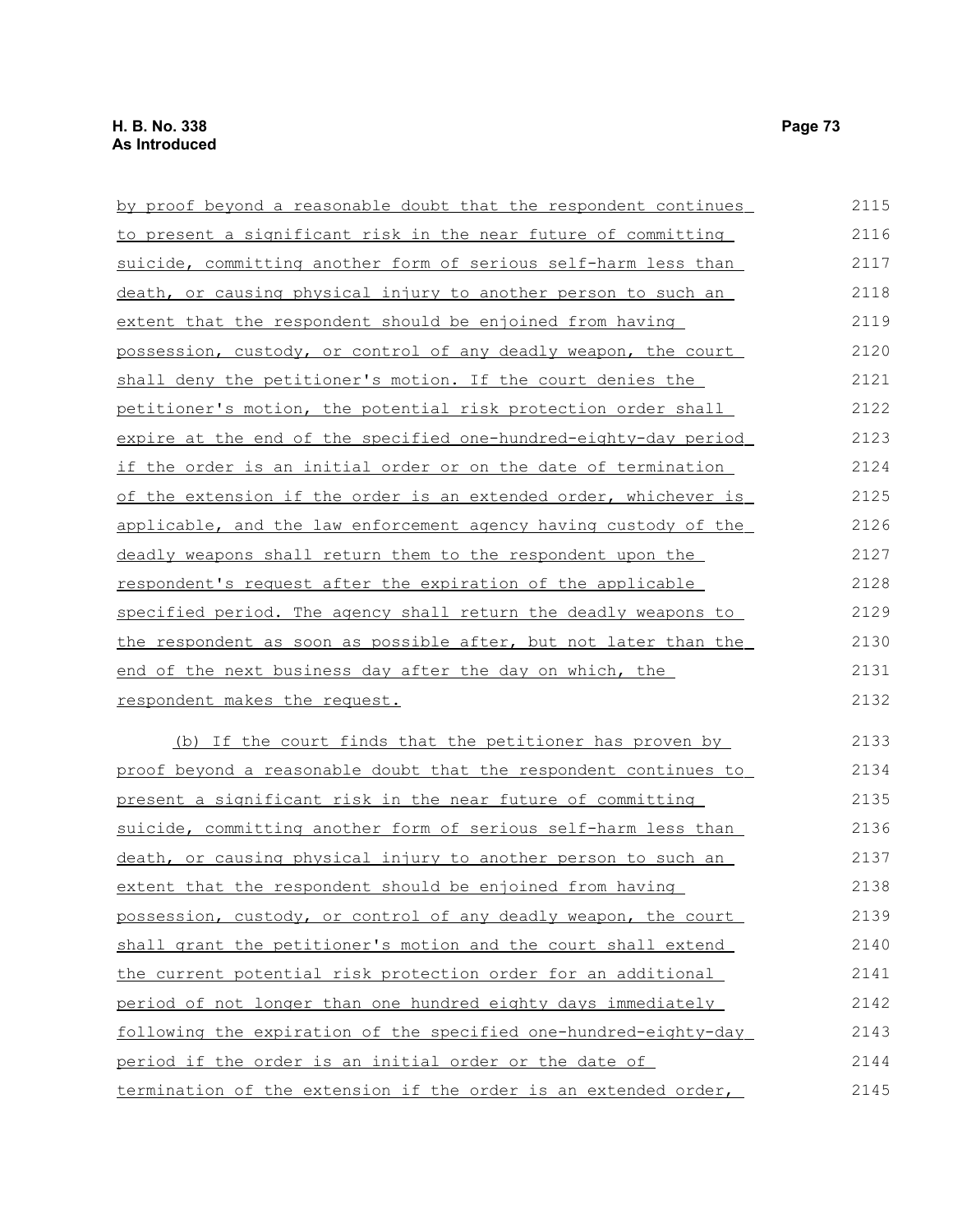| whichever is applicable.                                         | 2146 |
|------------------------------------------------------------------|------|
| (5) Whether the court grants or denies the petitioner's          | 2147 |
| motion under division (D)(1) of this section to extend the       | 2148 |
| potential risk protection order, the court shall make a written  | 2149 |
| statement of the evidence presented and the court's findings     | 2150 |
| supporting the grant or denial of the motion and provide the     | 2151 |
| same to the petitioner and the respondent.                       | 2152 |
| (6) If the court grants the petitioner's motion under            | 2153 |
| division (D)(1) of this section to extend the potential risk     | 2154 |
| protection order for an additional period of not longer than one | 2155 |
| hundred eighty days, the court shall do all of the following:    | 2156 |
| (a) Notify the law enforcement agency that then possesses        | 2157 |
| the respondent's deadly weapons that the court has extended the  | 2158 |
| order for an additional period of not longer than one hundred    | 2159 |
| eighty days and of the duration of the extension;                | 2160 |
| (b) Notify the respondent that, at any time after the            | 2161 |
| extension, the respondent may file a petition to terminate the   | 2162 |
| order and reclaim the respondent's deadly weapons under the      | 2163 |
| procedure set forth in division (B) of this section or that the  | 2164 |
| respondent may appeal the extension of the order to the court of | 2165 |
| appeals.                                                         | 2166 |
| (E) A law enforcement agency having custody of any deadly        | 2167 |
| weapons that were retrieved from a respondent who was subject to | 2168 |
| a potential risk protection order issued under section 3113.27   | 2169 |
| of the Revised Code shall safely keep the deadly weapons until   | 2170 |
| further order of the court that issued the order.                | 2171 |
| (F) (1) A respondent who is subject to a potential risk          | 2172 |
| protection order issued under section 3113.27 of the Revised     | 2173 |
| Code and whose deadly weapons are in the possession of a law     | 2174 |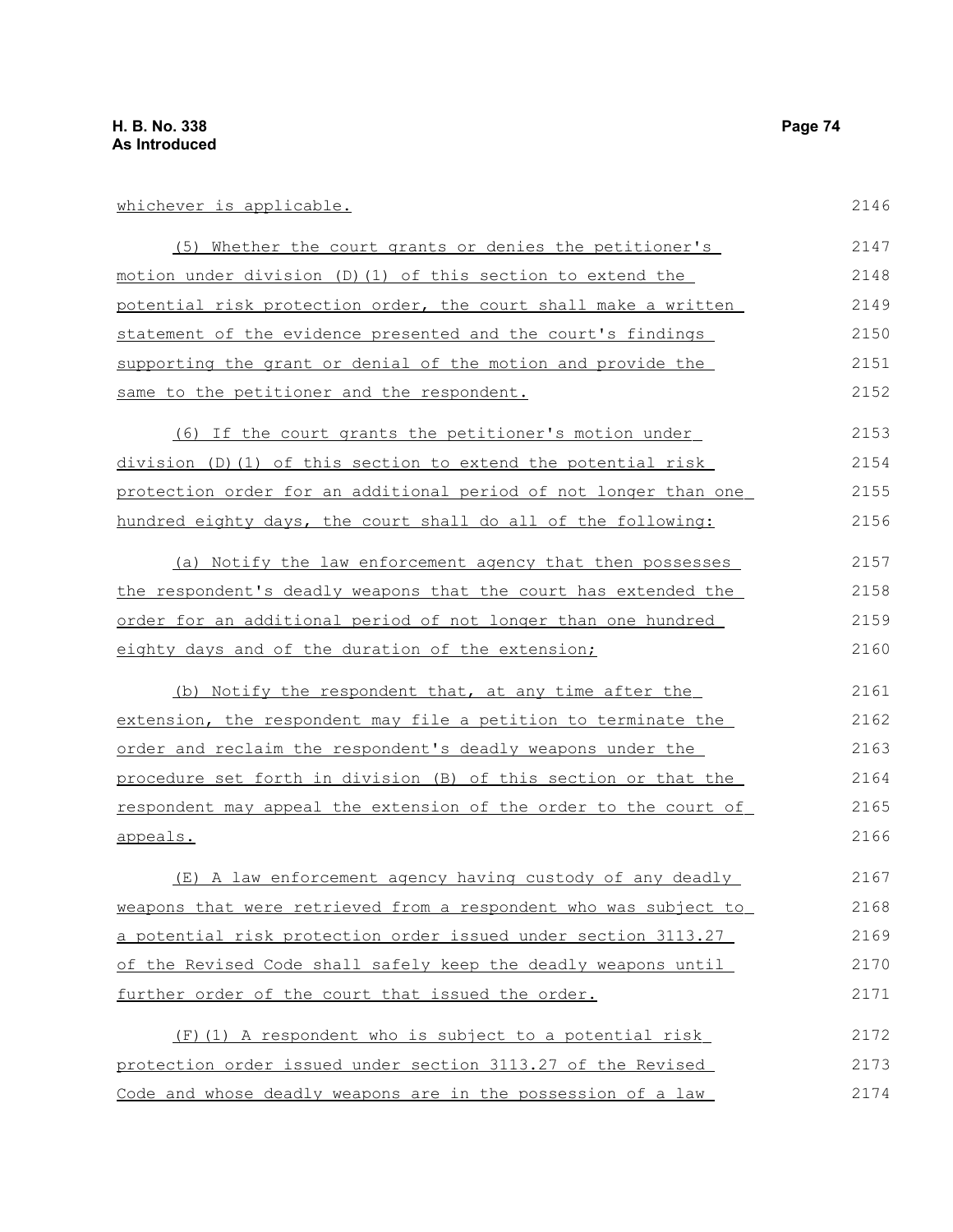| enforcement agency may request the court to order the law         | 2175 |
|-------------------------------------------------------------------|------|
| enforcement agency to sell one or more of those deadly weapons    | 2176 |
| that lawfully may be sold, with the sale to be at auction, and    | 2177 |
| to return the proceeds to the individual. The auction shall be    | 2178 |
| under division (A) (2) of section 2981.12 of the Revised Code as  | 2179 |
| if the deadly weapons were unclaimed or forfeited deadly weapons  | 2180 |
| in the custody of the agency. The request shall specify each      | 2181 |
| deadly weapon the respondent wishes to be sold.                   | 2182 |
| (2) If the respondent requests a sale of one or more              | 2183 |
| deadly weapons under division (F) (1) of this section, the court  | 2184 |
| shall order the law enforcement agency having custody of the      | 2185 |
| specified deadly weapons to sell the specified deadly weapons at  | 2186 |
| auction, unless the specified deadly weapons have or had serial   | 2187 |
| numbers and the serial numbers have been obliterated. The         | 2188 |
| auction shall be under division (A) (2) of section 2981.12 of the | 2189 |
| Revised Code as if the specified deadly weapons were unclaimed    | 2190 |
| or forfeited deadly weapons in the custody of the agency.         | 2191 |
| (3) If a court issues an order under division (F) (2) of          | 2192 |
| this section, the court's order must require that all deadly      | 2193 |
| weapons that are subject to the order be sold not more than       | 2194 |
| three months after receipt of the order, and that the proceeds    | 2195 |
| of the sale be distributed as follows:                            | 2196 |
| (a) The law enforcement agency may retain not more than           | 2197 |
| three per cent of the sale price to pay the costs of the sale,    | 2198 |
| including administrative costs and the auctioneer's fee and, if   | 2199 |
| the agency retains any of the sale price under authority of this  | 2200 |
| provision, the remainder of the proceeds of the sale shall be     | 2201 |
| returned to the individual who owns the deadly weapon that is     | 2202 |
| <u>sold.</u>                                                      | 2203 |
| (b) If the law enforcement agency does not retain any of          | 2204 |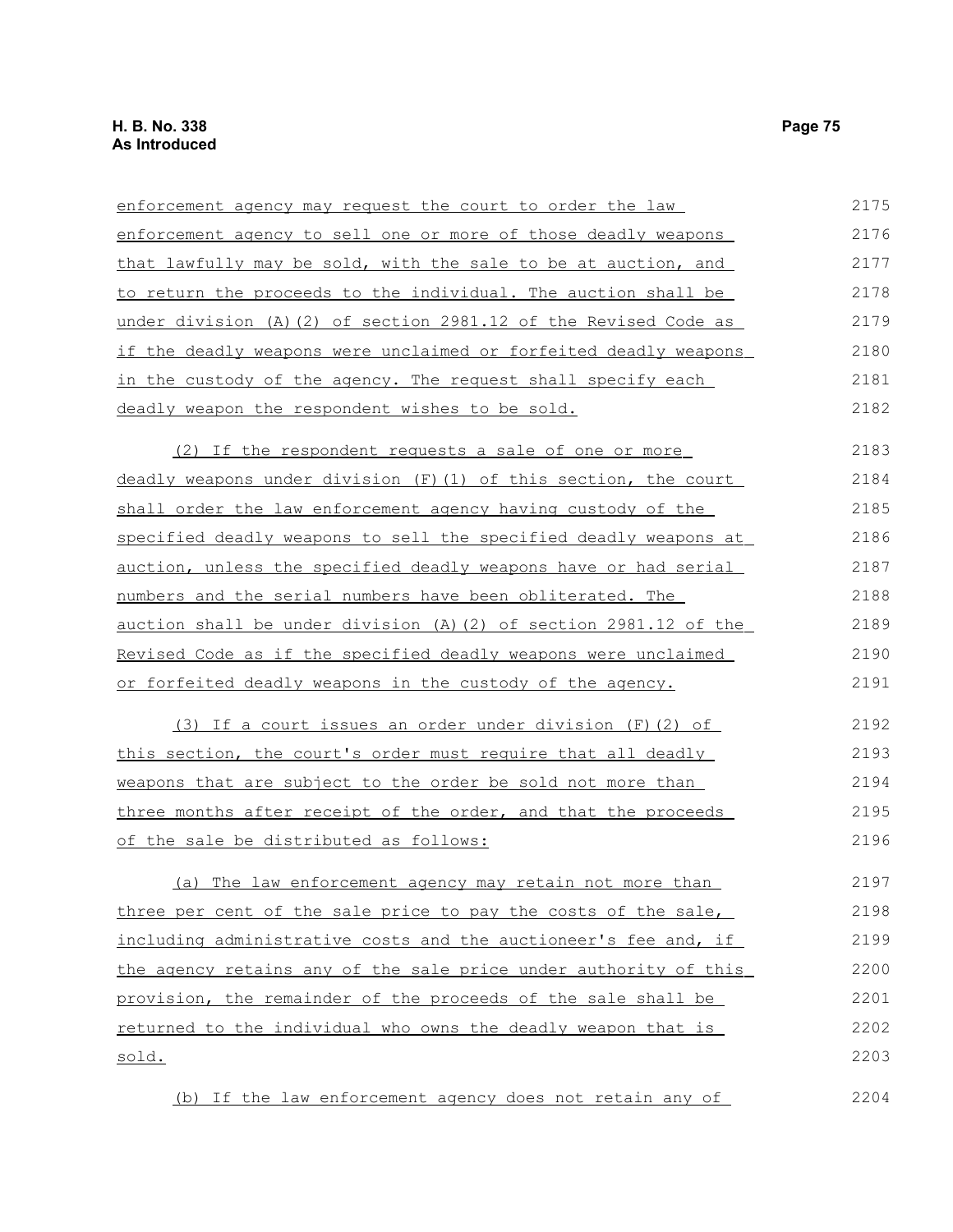| the sale price under authority of division (F) (3) (a) of this  | 2205 |
|-----------------------------------------------------------------|------|
| section, the entire amount of the proceeds shall be returned to | 2206 |
| the respondent or individual who owns the deadly weapon that is | 2207 |
| sold.                                                           | 2208 |
| Sec. 3113.30. (A) No person shall file a petition for a         | 2209 |
| potential risk protection order under section 3113.27 of the    | 2210 |
| Revised Code alleging that a respondent presents a significant  | 2211 |
| risk in the near future of committing suicide, committing       | 2212 |
| another form of serious self-harm less than death, or causing   | 2213 |
| physical injury to another person to such an extent that the    | 2214 |
| respondent should be temporarily enjoined from having in the    | 2215 |
| respondent's possession, custody, or control any deadly weapon  | 2216 |
| if the person knows the allegation is false.                    | 2217 |
| (B) An individual injured in person or property by a            | 2218 |
| violation of division (A) of this section has, and may recover  | 2219 |
| full damages in, a civil action under section 2307.60 of the    | 2220 |
| Revised Code. A civil action described in this division is in   | 2221 |
| addition to, and does not preclude, any possible criminal       | 2222 |
| prosecution of the person who violates division (A) of this     | 2223 |
| section for the violation.                                      | 2224 |
| Sec. 3113.31. (A) As used in this section:                      | 2225 |
| (1) "Domestic violence" means any of the following:             | 2226 |
| (a) The occurrence of one or more of the following acts         | 2227 |
| against a family or household member:                           | 2228 |
| (i) Attempting to cause or recklessly causing bodily            | 2229 |
| injury;                                                         | 2230 |
| (ii) Placing another person by the threat of force in fear      | 2231 |
| of imminent serious physical harm or committing a violation of  | 2232 |
| section 2903.211 or 2911.211 of the Revised Code;               | 2233 |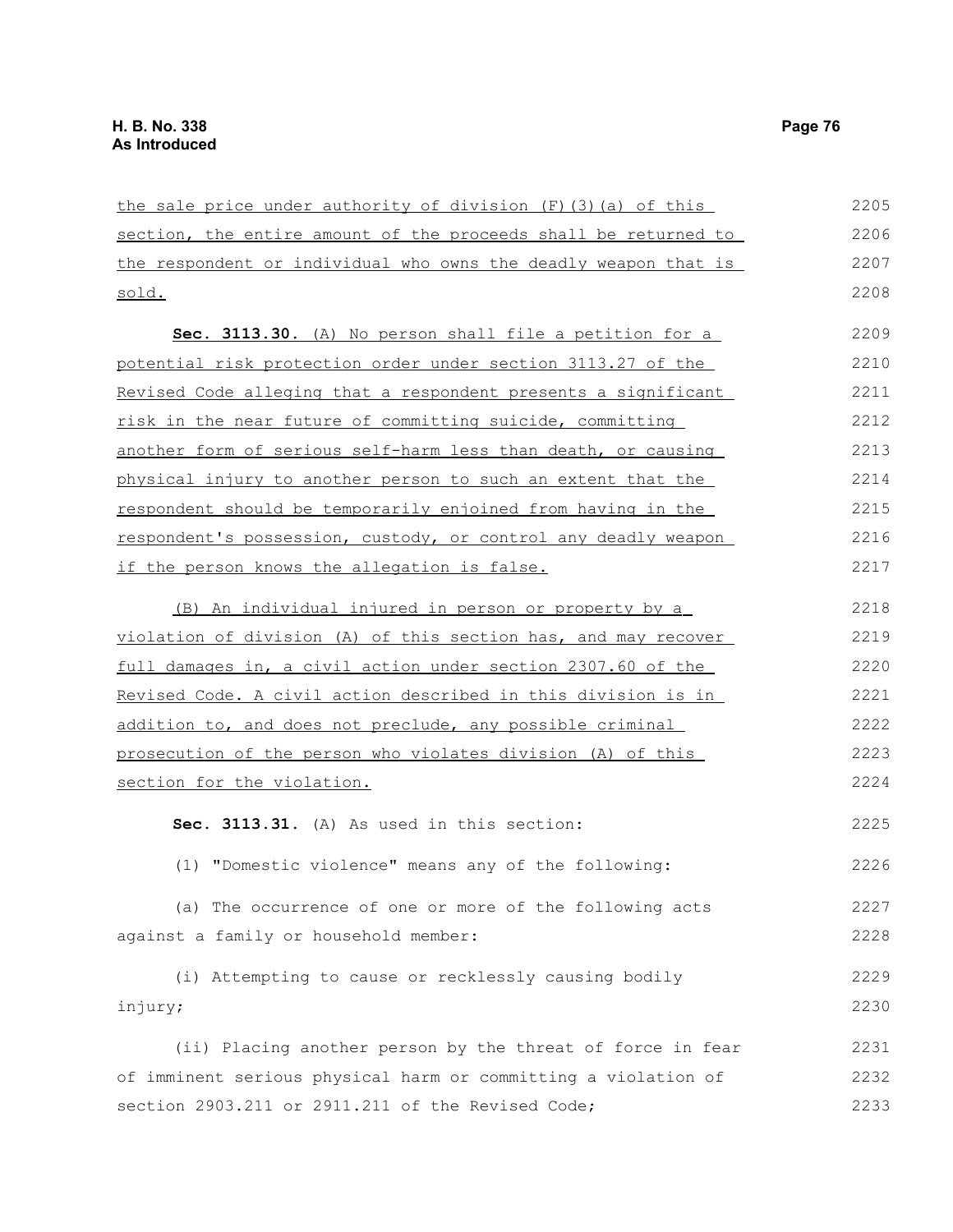#### **H. B. No. 338 Page 77 As Introduced**

(iii) Committing any act with respect to a child that would result in the child being an abused child, as defined in section 2151.031 of the Revised Code; (iv) Committing a sexually oriented offense. (b) The occurrence of one or more of the acts identified in divisions (A)(1)(a)(i) to (iv) of this section against a person with whom the respondent is or was in a dating relationship. (2) "Court" means the domestic relations division of the court of common pleas in counties that have a domestic relations division and the court of common pleas in counties that do not have a domestic relations division, or the juvenile division of the court of common pleas of the county in which the person to be protected by a protection order issued or a consent agreement approved under this section resides if the respondent is less than eighteen years of age. (3) "Family or household member" means any of the following: (a) Any of the following who is residing with or has resided with the respondent: (i) A spouse, a person living as a spouse, or a former spouse of the respondent; 2234 2235 2236 2237 2238 2239 2240 2241 2242 2243 2244 2245 2246 2247 2248 2249 2250 2251 2252 2253 2254 2255

(ii) A parent, a foster parent, or a child of the respondent, or another person related by consanguinity or affinity to the respondent; 2256 2257 2258

(iii) A parent or a child of a spouse, person living as a spouse, or former spouse of the respondent, or another person related by consanguinity or affinity to a spouse, person living 2259 2260 2261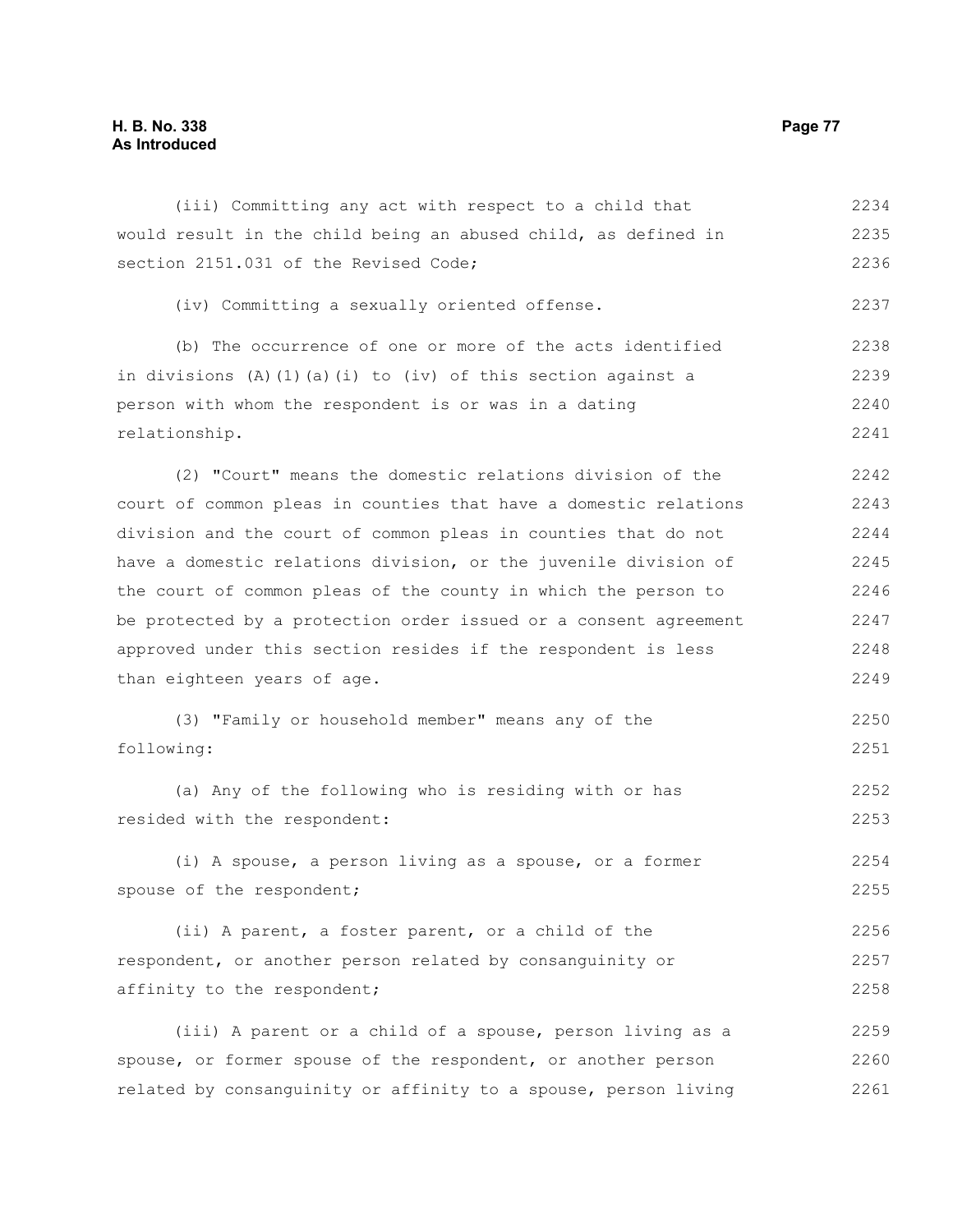as a spouse, or former spouse of the respondent. (b) The natural parent of any child of whom the respondent is the other natural parent or is the putative other natural parent. (4) "Person living as a spouse" means a person who is living or has lived with the respondent in a common law marital relationship, who otherwise is cohabiting with the respondent, or who otherwise has cohabited with the respondent within five years prior to the date of the alleged occurrence of the act in question. (5) "Victim advocate" means a person who provides support and assistance for a person who files a petition under this section. 2262 2263 2264 2265 2266 2267 2268 2269 2270 2271 2272 2273 2274

(6) "Sexually oriented offense" has the same meaning as in section 2950.01 of the Revised Code. 2275 2276

(7) "Companion animal" has the same meaning as in section 959.131 of the Revised Code. 2277 2278

(8) "Dating relationship" means a relationship between individuals who have, or have had, a relationship of a romantic or intimate nature. "Dating relationship" does not include a casual acquaintanceship or ordinary fraternization in a business or social context. 2279 2280 2281 2282 2283

(9) "Person with whom the respondent is or was in a dating relationship" means an adult who, at the time of the conduct in question, is in a dating relationship with the respondent who also is an adult or who, within the twelve months preceding the conduct in question, has had a dating relationship with the respondent who also is an adult. 2284 2285 2286 2287 2288 2289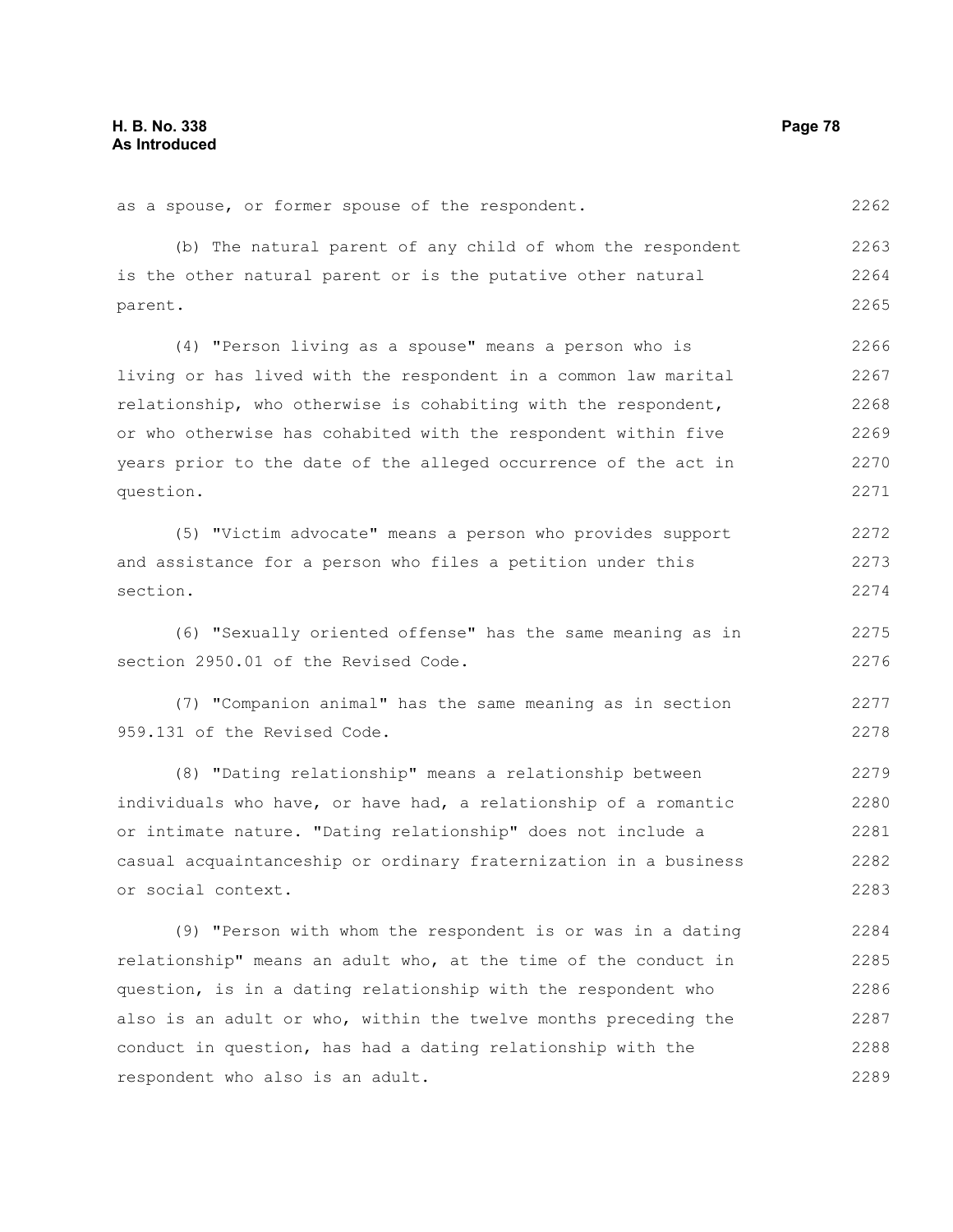# **H. B. No. 338 Page 79 As Introduced**

(B) The court has jurisdiction over all proceedings under this section. The petitioner's right to relief under this section is not affected by the petitioner's leaving the residence or household to avoid further domestic violence. (C) A person may seek relief under this section on the person's own behalf, or any parent or adult household member may seek relief under this section on behalf of any other family or household member, by filing a petition with the court. The petition shall contain or state: (1) An allegation that the respondent engaged in domestic violence against a family or household member of the respondent or against a person with whom the respondent is or was in a dating relationship, including a description of the nature and extent of the domestic violence; 2290 2291 2292 2293 2294 2295 2296 2297 2298 2299 2300 2301 2302 2303

(2) The relationship of the respondent to the petitioner, and to the victim if other than the petitioner; 2304 2305

(3) If the petition is for protection of a person with whom the respondent is or was in a dating relationship, the facts upon which the court may conclude that a dating relationship existed between the person to be protected and the respondent; 2306 2307 2308 2309 2310

(4) A request for relief under this section.

(D)(1) If a person who files a petition pursuant to this section requests an ex parte order, the court shall hold an ex parte hearing on the same day that the petition is filed. The court, for good cause shown at the ex parte hearing, may enter any temporary orders, with or without bond, including, but not limited to, an order described in division  $(E)$  (1)(a), (b), or (c) of this section, that the court finds necessary to protect 2312 2313 2314 2315 2316 2317 2318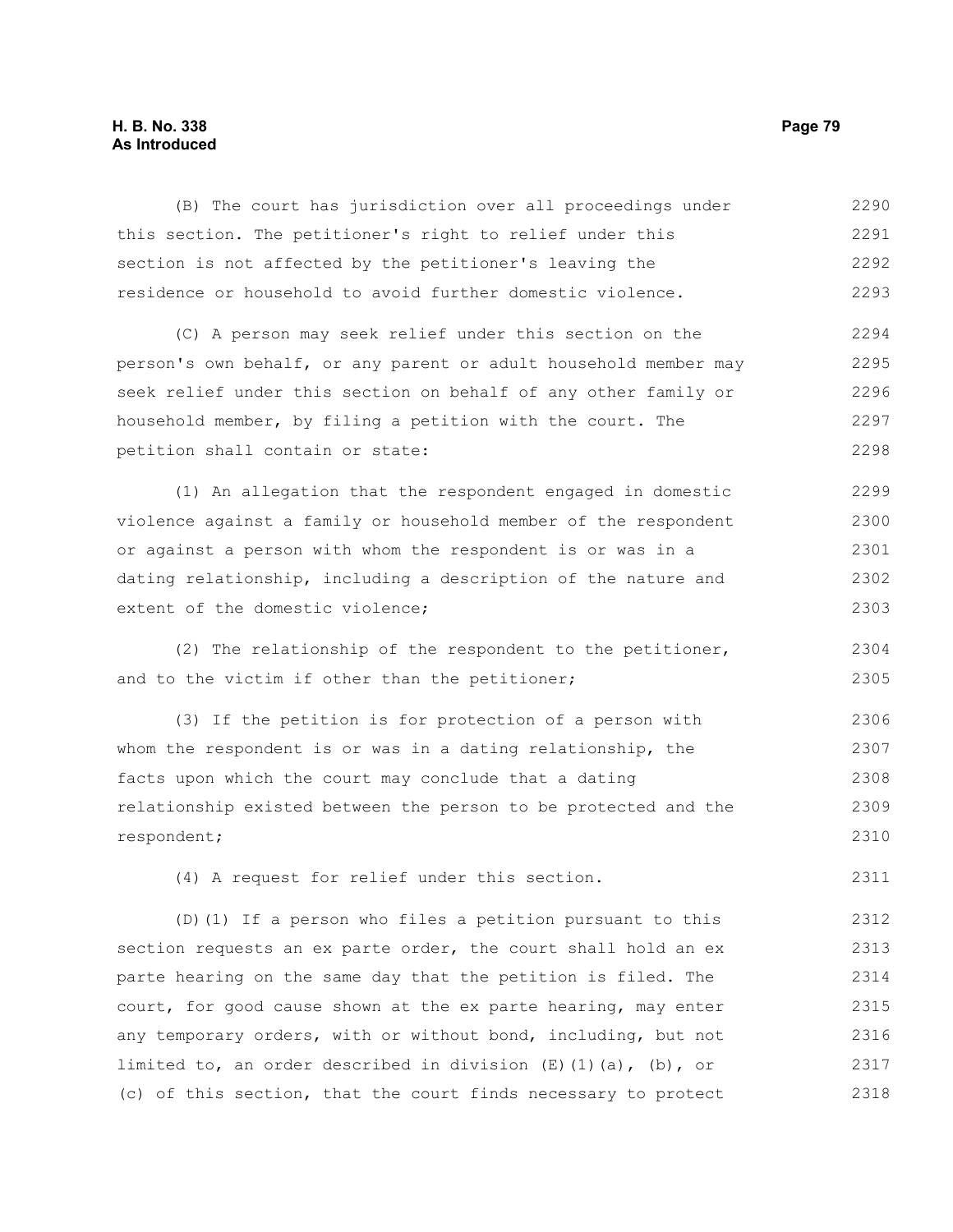## **H. B. No. 338 Page 80 As Introduced**

the family or household member or the person with whom the respondent is or was in a dating relationship from domestic violence. Immediate and present danger of domestic violence to the family or household member or to the person with whom the respondent is or was in a dating relationship constitutes good cause for purposes of this section. Immediate and present danger includes, but is not limited to, situations in which the respondent has threatened the family or household member or person with whom the respondent is or was in a dating relationship with bodily harm, in which the respondent has threatened the family or household member or person with whom the respondent is or was in a dating relationship with a sexually oriented offense, or in which the respondent previously has been convicted of, pleaded guilty to, or been adjudicated a delinquent child for an offense that constitutes domestic violence against the family or household member or person with whom the respondent is or was in a dating relationship. 2319 2320 2321 2322 2323 2324 2325 2326 2327 2328 2329 2330 2331 2332 2333 2334 2335

(2)(a) If the court, after an ex parte hearing, issues an order described in division  $(E)(1)(b)$  or (c) of this section, the court shall schedule a full hearing for a date that is within seven court days after the ex parte hearing. If any other type of protection order that is authorized under division (E) of this section is issued by the court after an ex parte hearing, the court shall schedule a full hearing for a date that is within ten court days after the ex parte hearing. The court shall give the respondent notice of, and an opportunity to be heard at, the full hearing. The court shall hold the full hearing on the date scheduled under this division unless the court grants a continuance of the hearing in accordance with this division. Under any of the following circumstances or for any of the following reasons, the court may grant a continuance 2336 2337 2338 2339 2340 2341 2342 2343 2344 2345 2346 2347 2348 2349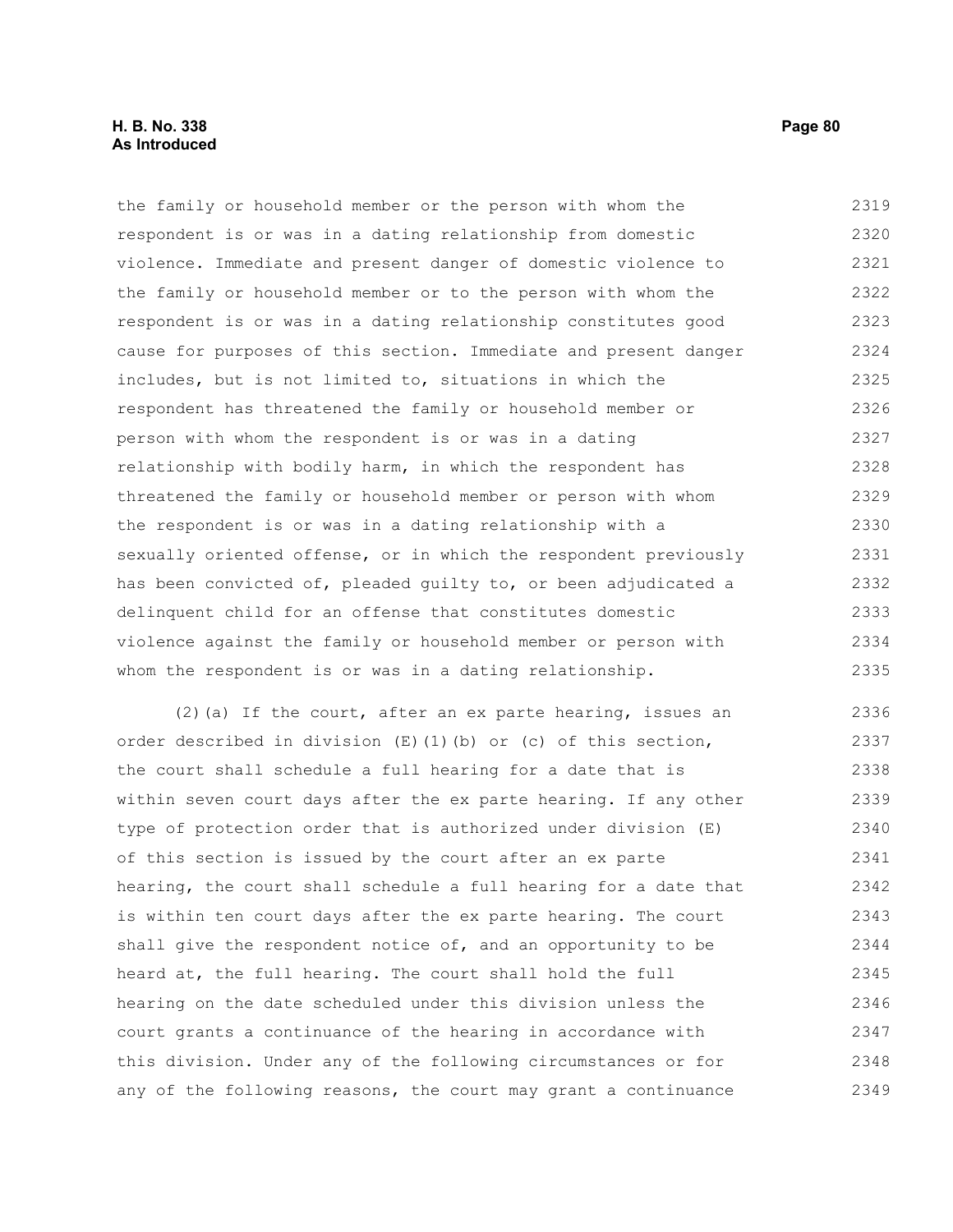of the full hearing to a reasonable time determined by the court: (i) Prior to the date scheduled for the full hearing under this division, the respondent has not been served with the petition filed pursuant to this section and notice of the full hearing. (ii) The parties consent to the continuance. (iii) The continuance is needed to allow a party to obtain counsel. (iv) The continuance is needed for other good cause. (b) An ex parte order issued under this section does not expire because of a failure to serve notice of the full hearing upon the respondent before the date set for the full hearing under division (D)(2)(a) of this section or because the court grants a continuance under that division. (3) If a person who files a petition pursuant to this section does not request an ex parte order, or if a person requests an ex parte order but the court does not issue an ex parte order after an ex parte hearing, the court shall proceed as in a normal civil action and grant a full hearing on the matter. (E)(1) After an ex parte or full hearing, the court may 2350 2351 2352 2353 2354 2355 2356 2357 2358 2359 2360 2361 2362 2363 2364 2365 2366 2367 2368 2369 2370 2371

grant any protection order, with or without bond, or approve any consent agreement to bring about a cessation of domestic violence against the family or household members or persons with whom the respondent is or was in a dating relationship. The order or agreement may: 2372 2373 2374 2375 2376

(a) Direct the respondent to refrain from abusing or from 2377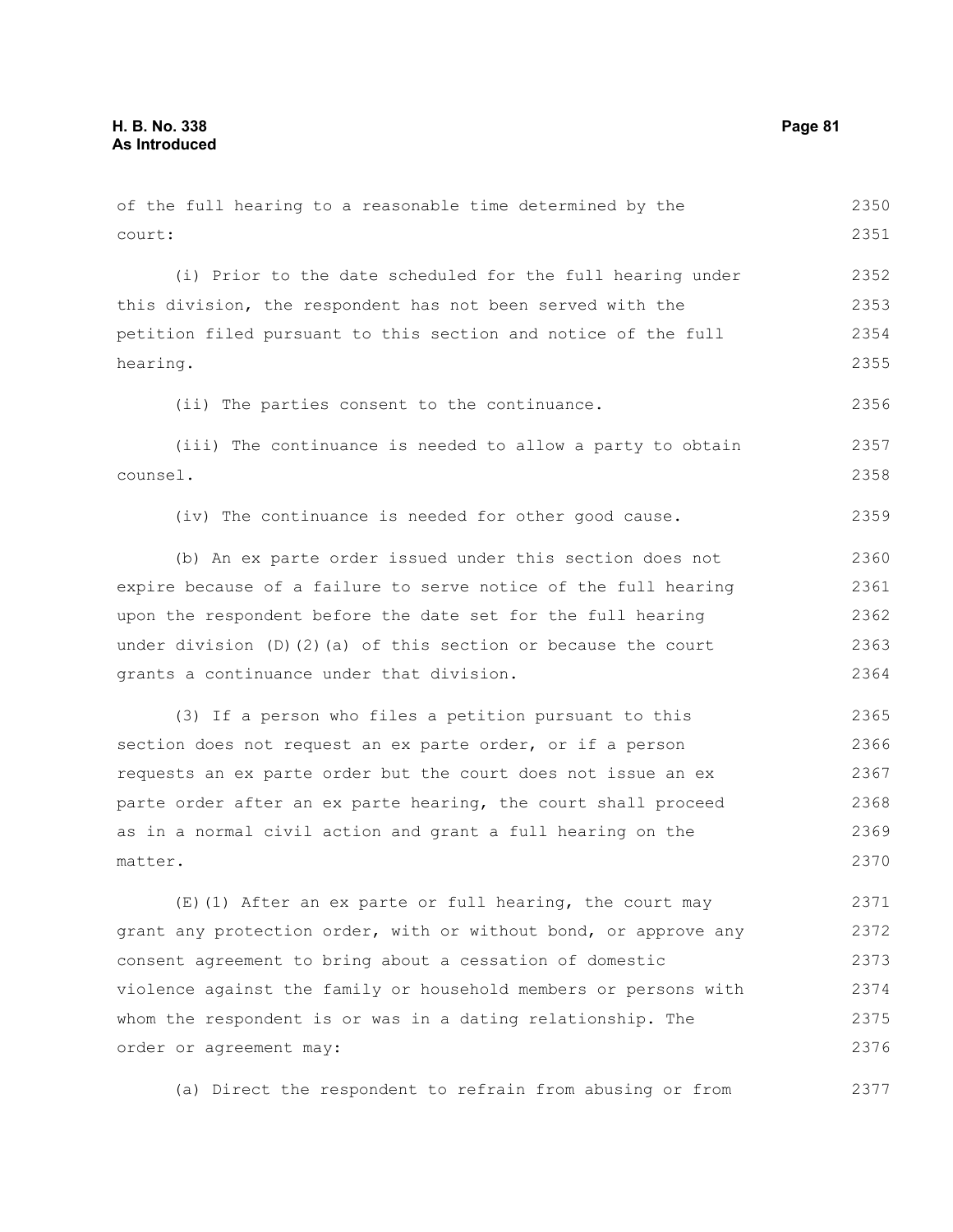committing sexually oriented offenses against the family or household members or persons with whom the respondent is or was in a dating relationship; 2378 2379 2380

(b) With respect to a petition involving family or household members, grant possession of the residence or household to the petitioner or other family or household member, to the exclusion of the respondent, by evicting the respondent, when the residence or household is owned or leased solely by the petitioner or other family or household member, or by ordering the respondent to vacate the premises, when the residence or household is jointly owned or leased by the respondent, and the petitioner or other family or household member; 2381 2382 2383 2384 2385 2386 2387 2388 2389

(c) With respect to a petition involving family or household members, when the respondent has a duty to support the petitioner or other family or household member living in the residence or household and the respondent is the sole owner or lessee of the residence or household, grant possession of the residence or household to the petitioner or other family or household member, to the exclusion of the respondent, by ordering the respondent to vacate the premises, or, in the case of a consent agreement, allow the respondent to provide suitable, alternative housing; 2390 2391 2392 2393 2394 2395 2396 2397 2398 2399

(d) With respect to a petition involving family or household members, temporarily allocate parental rights and responsibilities for the care of, or establish temporary parenting time rights with regard to, minor children, if no other court has determined, or is determining, the allocation of parental rights and responsibilities for the minor children or parenting time rights; 2400 2401 2402 2403 2404 2405 2406

(e) With respect to a petition involving family or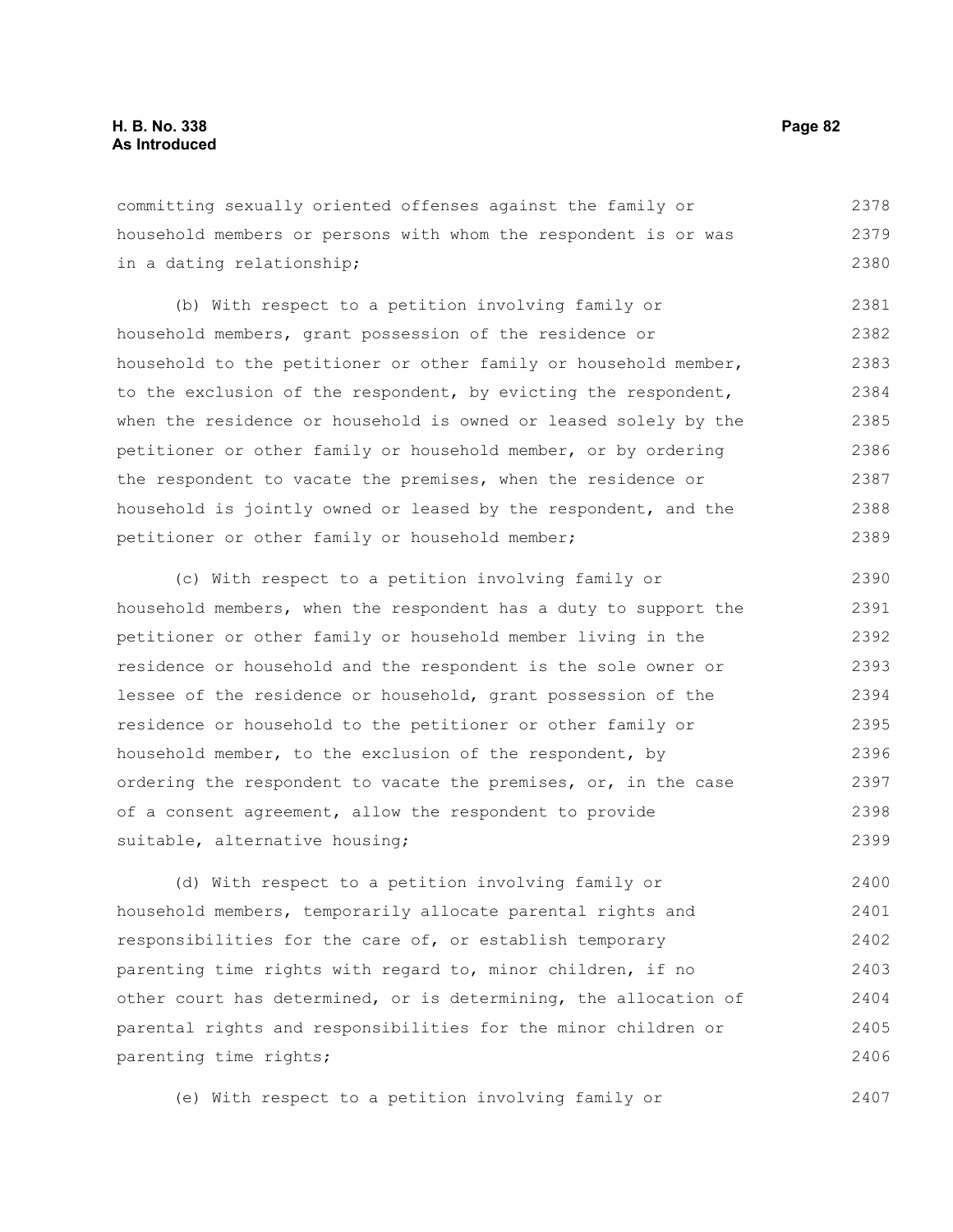household members, require the respondent to maintain support, if the respondent customarily provides for or contributes to the support of the family or household member, or if the respondent has a duty to support the petitioner or family or household member; 2408 2409 2410 2411 2412

(f) Require the respondent, petitioner, victim of domestic violence, or any combination of those persons, to seek counseling; 2413 2414 2415

(g) Require the respondent to refrain from entering the residence, school, business, or place of employment of the petitioner or, with respect to a petition involving family or household members, a family or household member; 2416 2417 2418 2419

(h) Grant other relief that the court considers equitable and fair, including, but not limited to, ordering the respondent to permit the use of a motor vehicle by the petitioner or, with respect to a petition involving family or household members, other family or household members and the apportionment of household and family personal property; 2420 2421 2422 2423 2424 2425

(i) Require that the respondent not remove, damage, hide, harm, or dispose of any companion animal owned or possessed by the petitioner; 2426 2427 2428

(j) Authorize the petitioner to remove a companion animal owned by the petitioner from the possession of the respondent; 2429 2430

(k) Require a wireless service transfer in accordance with sections 3113.45 to 3113.459 of the Revised Code. 2431 2432

(2) If a protection order has been issued pursuant to this section in a prior action involving the respondent and the petitioner or, with respect to a petition involving family or household members, one or more of the family or household 2433 2434 2435 2436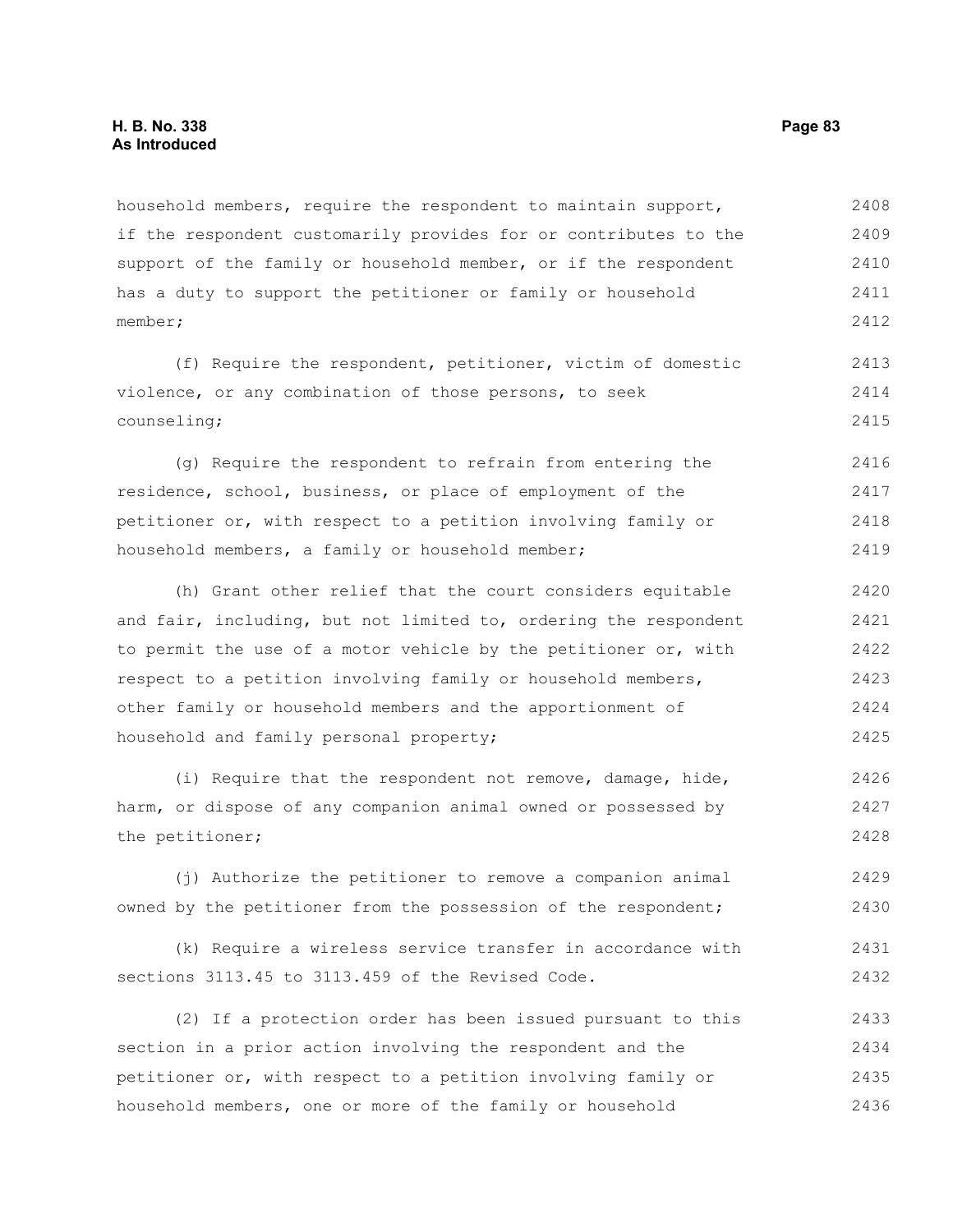## **H. B. No. 338 Page 84 As Introduced**

members or victims, the court may include in a protection order that it issues a prohibition against the respondent returning to the residence or household. If it includes a prohibition against the respondent returning to the residence or household in the order, it also shall include in the order provisions of the type described in division (E)(7) of this section. This division does not preclude the court from including in a protection order or consent agreement, in circumstances other than those described in this division, a requirement that the respondent be evicted from or vacate the residence or household or refrain from entering the residence, school, business, or place of employment of the petitioner or, with respect to a petition involving family or household members, a family or household member, and, if the court includes any requirement of that type in an order or agreement, the court also shall include in the order provisions of the type described in division (E)(7) of this section. 2437 2438 2439 2440 2441 2442 2443 2444 2445 2446 2447 2448 2449 2450 2451 2452 2453

(3)(a) Any protection order issued or consent agreement approved under this section shall be valid until a date certain, but not later than five years from the date of its issuance or approval, or not later than the date a respondent who is less than eighteen years of age attains nineteen years of age, unless modified or terminated as provided in division (E)(8) of this section. 2454 2455 2456 2457 2458 2459 2460

(b) With respect to an order involving family or household members, subject to the limitation on the duration of an order or agreement set forth in division  $(E)$  (3)(a) of this section, any order under division (E)(1)(d) of this section shall terminate on the date that a court in an action for divorce, dissolution of marriage, or legal separation brought by the petitioner or respondent issues an order allocating parental 2461 2462 2463 2464 2465 2466 2467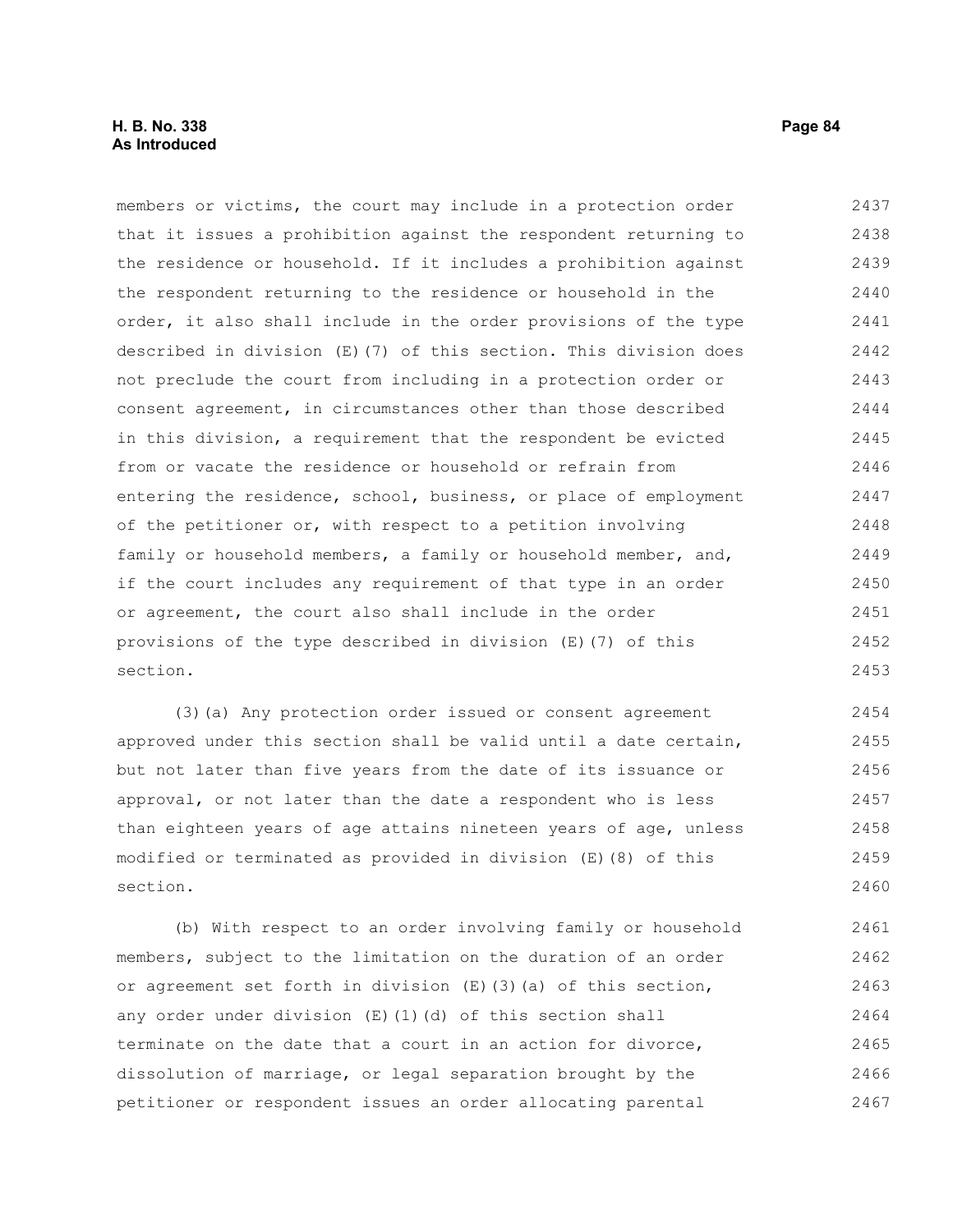#### **H. B. No. 338 Page 85 As Introduced**

rights and responsibilities for the care of children or on the date that a juvenile court in an action brought by the petitioner or respondent issues an order awarding legal custody of minor children. Subject to the limitation on the duration of an order or agreement set forth in division  $(E)$  (3)(a) of this section, any order under division (E)(1)(e) of this section shall terminate on the date that a court in an action for divorce, dissolution of marriage, or legal separation brought by the petitioner or respondent issues a support order or on the date that a juvenile court in an action brought by the petitioner or respondent issues a support order. 2468 2469 2470 2471 2472 2473 2474 2475 2476 2477 2478

(c) Any protection order issued or consent agreement approved pursuant to this section may be renewed in the same manner as the original order or agreement was issued or approved. 2479 2480 2481 2482

(4) A court may not issue a protection order that requires a petitioner to do or to refrain from doing an act that the court may require a respondent to do or to refrain from doing under division  $(E)(1)(a)$ ,  $(b)$ ,  $(c)$ ,  $(d)$ ,  $(e)$ ,  $(q)$ , or  $(h)$  of this section unless all of the following apply: 2483 2484 2485 2486 2487

(a) The respondent files a separate petition for a protection order in accordance with this section. 2488 2489

(b) The petitioner is served notice of the respondent's petition at least forty-eight hours before the court holds a hearing with respect to the respondent's petition, or the petitioner waives the right to receive this notice. 2490 2491 2492 2493

(c) If the petitioner has requested an ex parte order pursuant to division (D) of this section, the court does not delay any hearing required by that division beyond the time 2494 2495 2496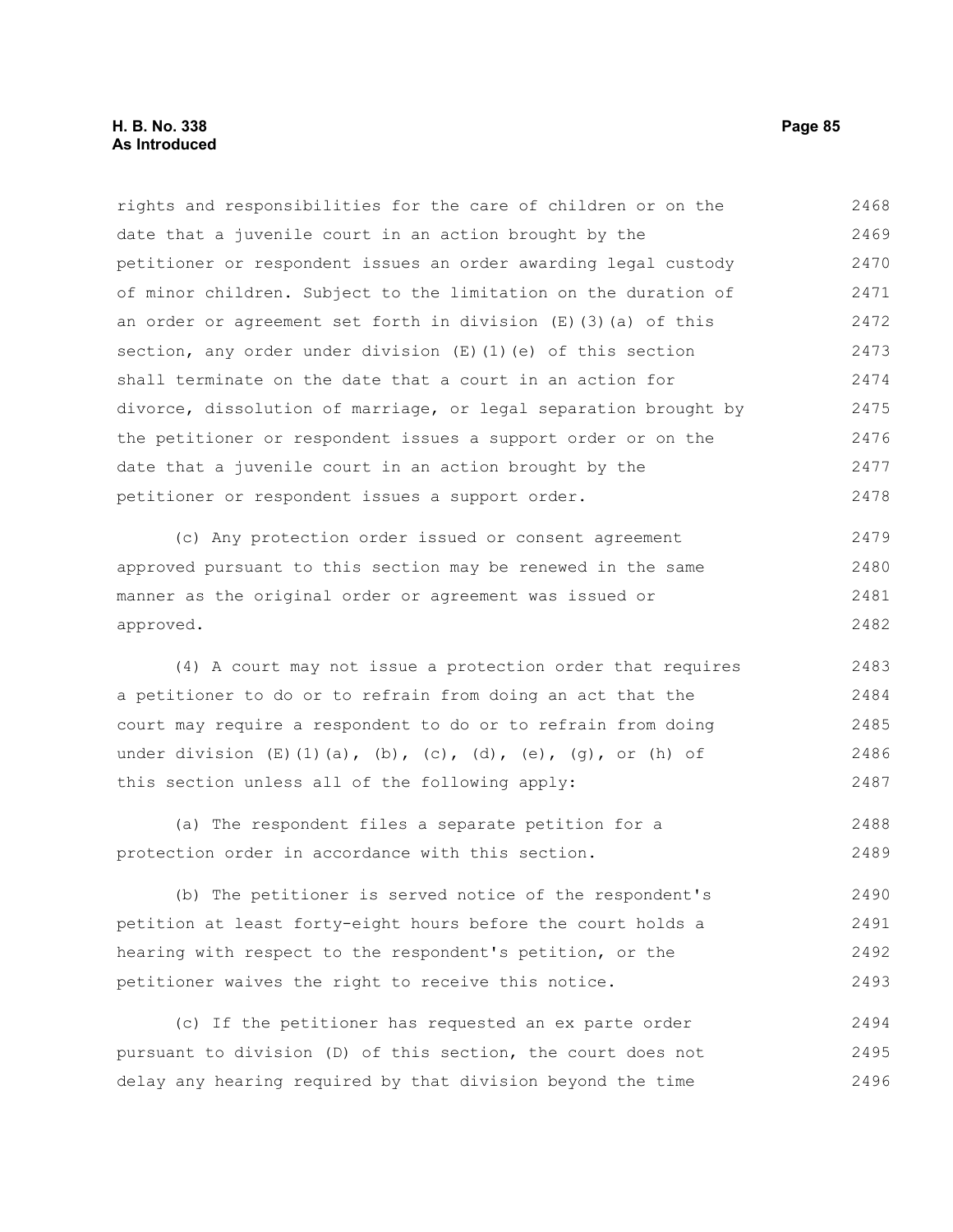# **H. B. No. 338 Page 86 As Introduced**

specified in that division in order to consolidate the hearing with a hearing on the petition filed by the respondent. 2497 2498

(d) After a full hearing at which the respondent presents evidence in support of the request for a protection order and the petitioner is afforded an opportunity to defend against that evidence, the court determines that the petitioner has committed an act of domestic violence or has violated a temporary protection order issued pursuant to section 2919.26 of the Revised Code, that both the petitioner and the respondent acted primarily as aggressors, and that neither the petitioner nor the respondent acted primarily in self-defense. 2499 2500 2501 2502 2503 2504 2505 2506 2507

(5) No protection order issued or consent agreement approved under this section shall in any manner affect title to any real property.

(6)(a) With respect to an order involving family or household members, if a petitioner, or the child of a petitioner, who obtains a protection order or consent agreement pursuant to division (E)(1) of this section or a temporary protection order pursuant to section 2919.26 of the Revised Code and is the subject of a parenting time order issued pursuant to section 3109.051 or 3109.12 of the Revised Code or a visitation or companionship order issued pursuant to section 3109.051,  $3109.11$ , or  $3109.12$  of the Revised Code or division (E)(1)(d) of this section granting parenting time rights to the respondent, the court may require the public children services agency of the county in which the court is located to provide supervision of the respondent's exercise of parenting time or visitation or companionship rights with respect to the child for a period not to exceed nine months, if the court makes the following findings of fact: 2511 2512 2513 2514 2515 2516 2517 2518 2519 2520 2521 2522 2523 2524 2525 2526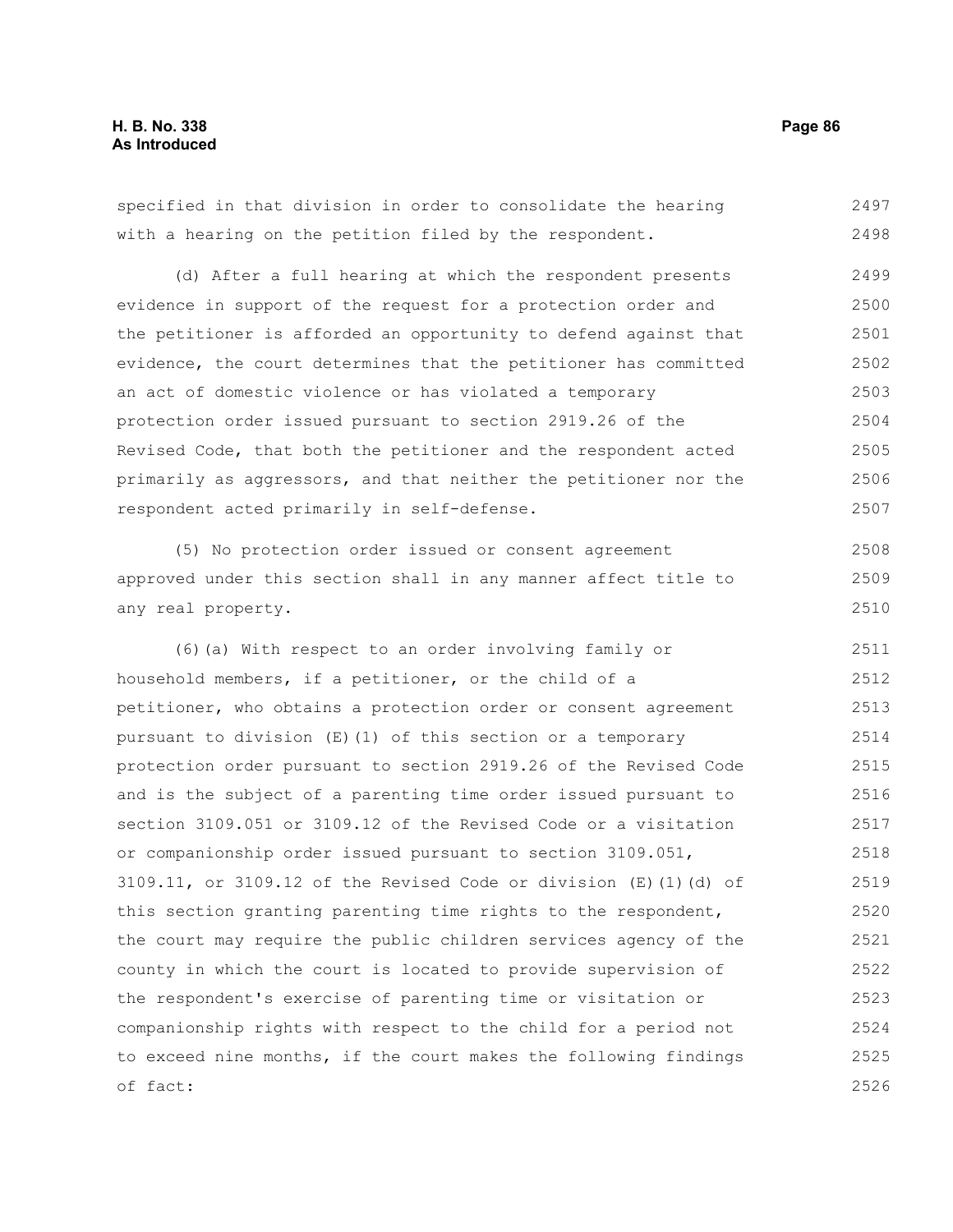(i) The child is in danger from the respondent; 2527

(ii) No other person or agency is available to provide the supervision. 2528 2529

(b) A court that requires an agency to provide supervision pursuant to division (E)(6)(a) of this section shall order the respondent to reimburse the agency for the cost of providing the supervision, if it determines that the respondent has sufficient income or resources to pay that cost. 2530 2531 2532 2533 2534

(7)(a) If a protection order issued or consent agreement approved under this section includes a requirement that the respondent be evicted from or vacate the residence or household or refrain from entering the residence, school, business, or place of employment of the petitioner or, with respect to a petition involving family or household members, a family or household member, the order or agreement shall state clearly that the order or agreement cannot be waived or nullified by an invitation to the respondent from the petitioner or other family or household member to enter the residence, school, business, or place of employment or by the respondent's entry into one of those places otherwise upon the consent of the petitioner or other family or household member. 2535 2536 2537 2538 2539 2540 2541 2542 2543 2544 2545 2546 2547

(b) Division (E)(7)(a) of this section does not limit any discretion of a court to determine that a respondent charged with a violation of section 2919.27 of the Revised Code, with a violation of a municipal ordinance substantially equivalent to that section, or with contempt of court, which charge is based on an alleged violation of a protection order issued or consent agreement approved under this section, did not commit the violation or was not in contempt of court. 2548 2549 2550 2551 2552 2553 2554 2555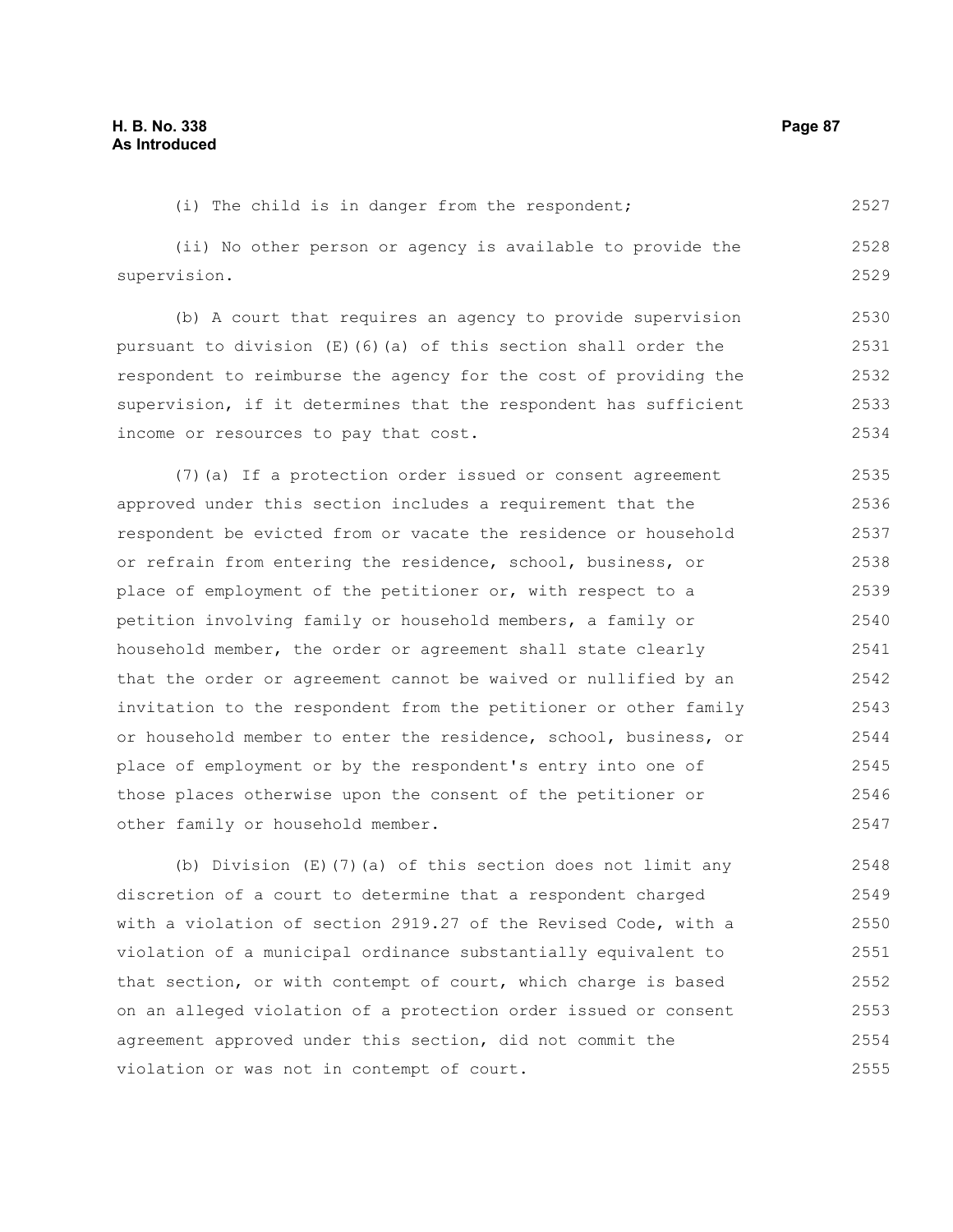## **H. B. No. 338 Page 88 As Introduced**

(8)(a) The court may modify or terminate as provided in division (E)(8) of this section a protection order or consent agreement that was issued after a full hearing under this section. The court that issued the protection order or approved the consent agreement shall hear a motion for modification or termination of the protection order or consent agreement pursuant to division (E)(8) of this section. 2556 2557 2558 2559 2560 2561 2562

(b) Either the petitioner or the respondent of the original protection order or consent agreement may bring a motion for modification or termination of a protection order or consent agreement that was issued or approved after a full hearing. The court shall require notice of the motion to be made as provided by the Rules of Civil Procedure. If the petitioner for the original protection order or consent agreement has requested that the petitioner's address be kept confidential, the court shall not disclose the address to the respondent of the original protection order or consent agreement or any other person, except as otherwise required by law. The moving party has the burden of proof to show, by a preponderance of the evidence, that modification or termination of the protection order or consent agreement is appropriate because either the protection order or consent agreement is no longer needed or because the terms of the original protection order or consent agreement are no longer appropriate. 2563 2564 2565 2566 2567 2568 2569 2570 2571 2572 2573 2574 2575 2576 2577 2578 2579

(c) In considering whether to modify or terminate a protection order or consent agreement issued or approved under this section, the court shall consider all relevant factors, including, but not limited to, the following: 2580 2581 2582 2583

(i) Whether the petitioner consents to modification or termination of the protection order or consent agreement; 2584 2585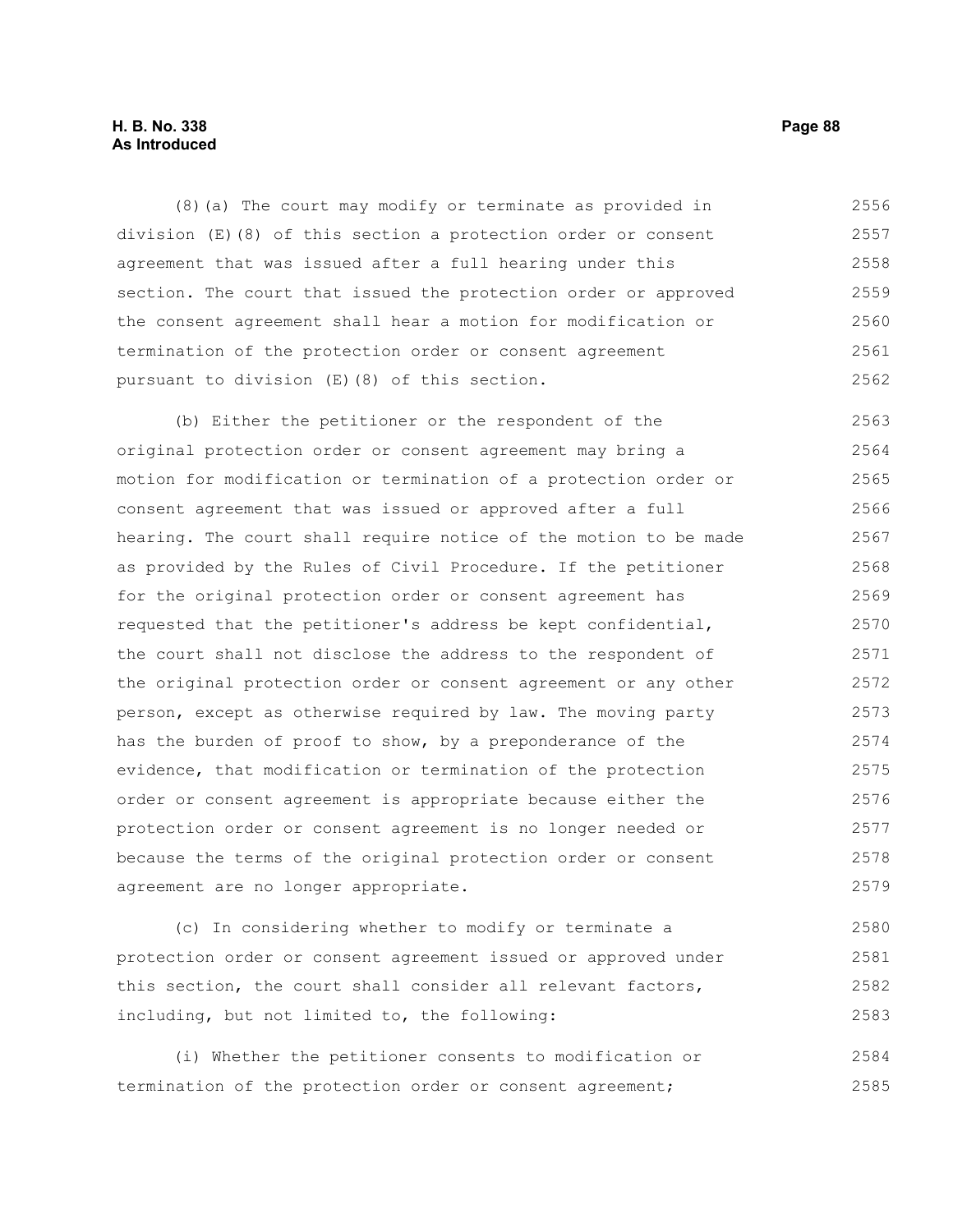(ii) Whether the petitioner fears the respondent; (iii) The current nature of the relationship between the petitioner and the respondent; (iv) The circumstances of the petitioner and respondent, including the relative proximity of the petitioner's and respondent's workplaces and residences and whether the petitioner and respondent have minor children together; (v) Whether the respondent has complied with the terms and conditions of the original protection order or consent agreement; (vi) Whether the respondent has a continuing involvement with illegal drugs or alcohol; (vii) Whether the respondent has been convicted of, pleaded guilty to, or been adjudicated a delinquent child for an offense of violence since the issuance of the protection order or approval of the consent agreement; (viii) Whether any other protection orders, consent agreements, restraining orders, or no contact orders have been issued against the respondent pursuant to this section, section 2919.26 of the Revised Code, any other provision of state law, or the law of any other state; (ix) Whether the respondent has participated in any domestic violence treatment, intervention program, or other counseling addressing domestic violence and whether the respondent has completed the treatment, program, or counseling; (x) The time that has elapsed since the protection order was issued or since the consent agreement was approved; (xi) The age and health of the respondent; 2586 2587 2588 2589 2590 2591 2592 2593 2594 2595 2596 2597 2598 2599 2600 2601 2602 2603 2604 2605 2606 2607 2608 2609 2610 2611 2612 2613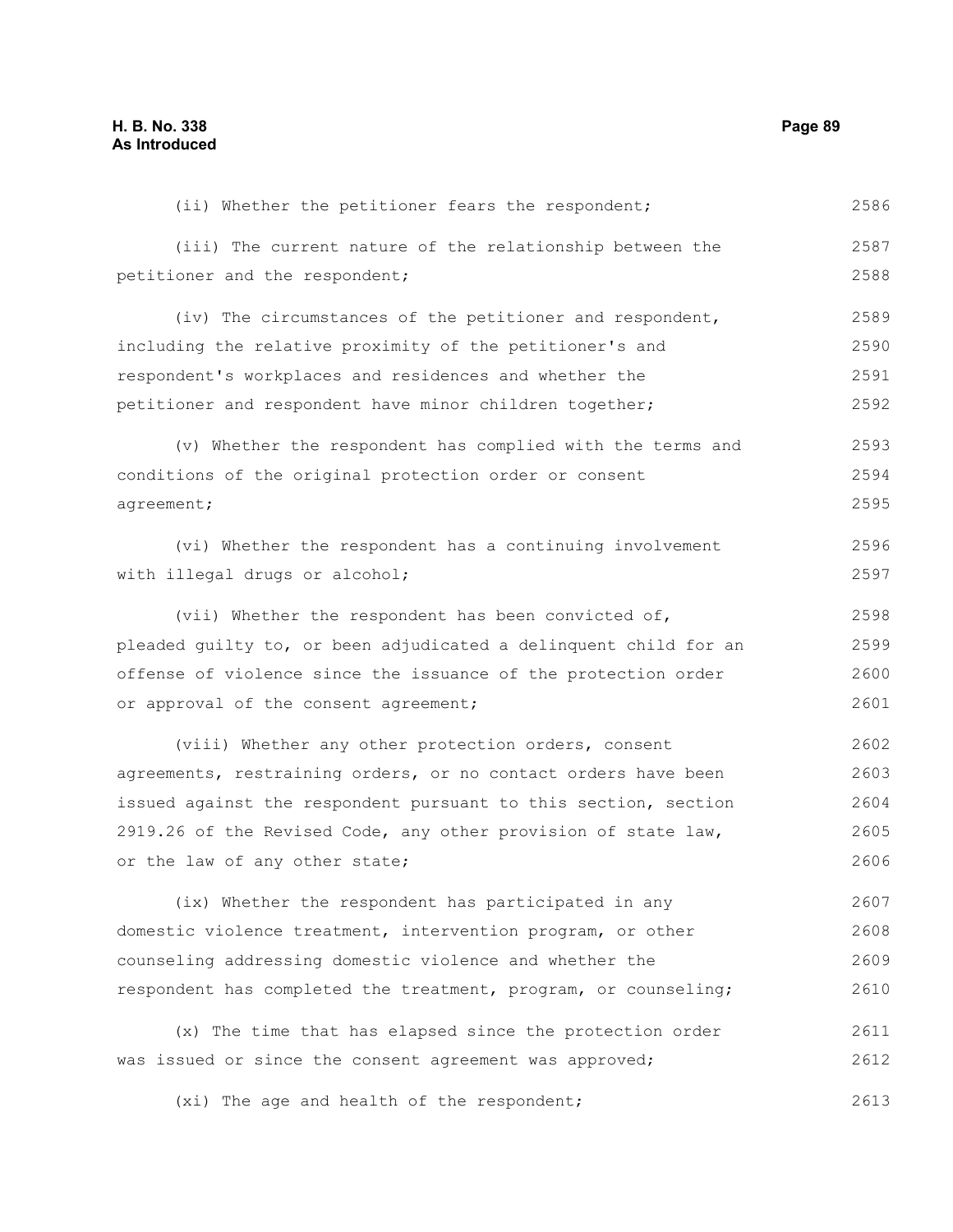# **H. B. No. 338 Page 90 As Introduced**

(xii) When the last incident of abuse, threat of harm, or commission of a sexually oriented offense occurred or other relevant information concerning the safety and protection of the petitioner or other protected parties. 2614 2615 2616 2617

(d) If a protection order or consent agreement is modified or terminated as provided in division  $(E)$  (8) of this section, the court shall issue copies of the modified or terminated order or agreement as provided in division (F) of this section. A petitioner may also provide notice of the modification or termination to the judicial and law enforcement officials in any county other than the county in which the order or agreement is modified or terminated as provided in division (N) of this section. 2618 2619 2620 2621 2622 2623 2624 2625 2626

(e) If the respondent moves for modification or termination of a protection order or consent agreement pursuant to this section and the court denies the motion, the court may assess costs against the respondent for the filing of the motion. 2627 2628 2629 2630 2631

(9) Any protection order issued or any consent agreement approved pursuant to this section shall include a provision that the court will automatically seal all of the records of the proceeding in which the order is issued or agreement approved on the date the respondent attains the age of nineteen years unless the petitioner provides the court with evidence that the respondent has not complied with all of the terms of the protection order or consent agreement. The protection order or consent agreement shall specify the date when the respondent attains the age of nineteen years. 2632 2633 2634 2635 2636 2637 2638 2639 2640 2641

(F)(1) A copy of any protection order, or consent agreement, that is issued, approved, modified, or terminated 2642 2643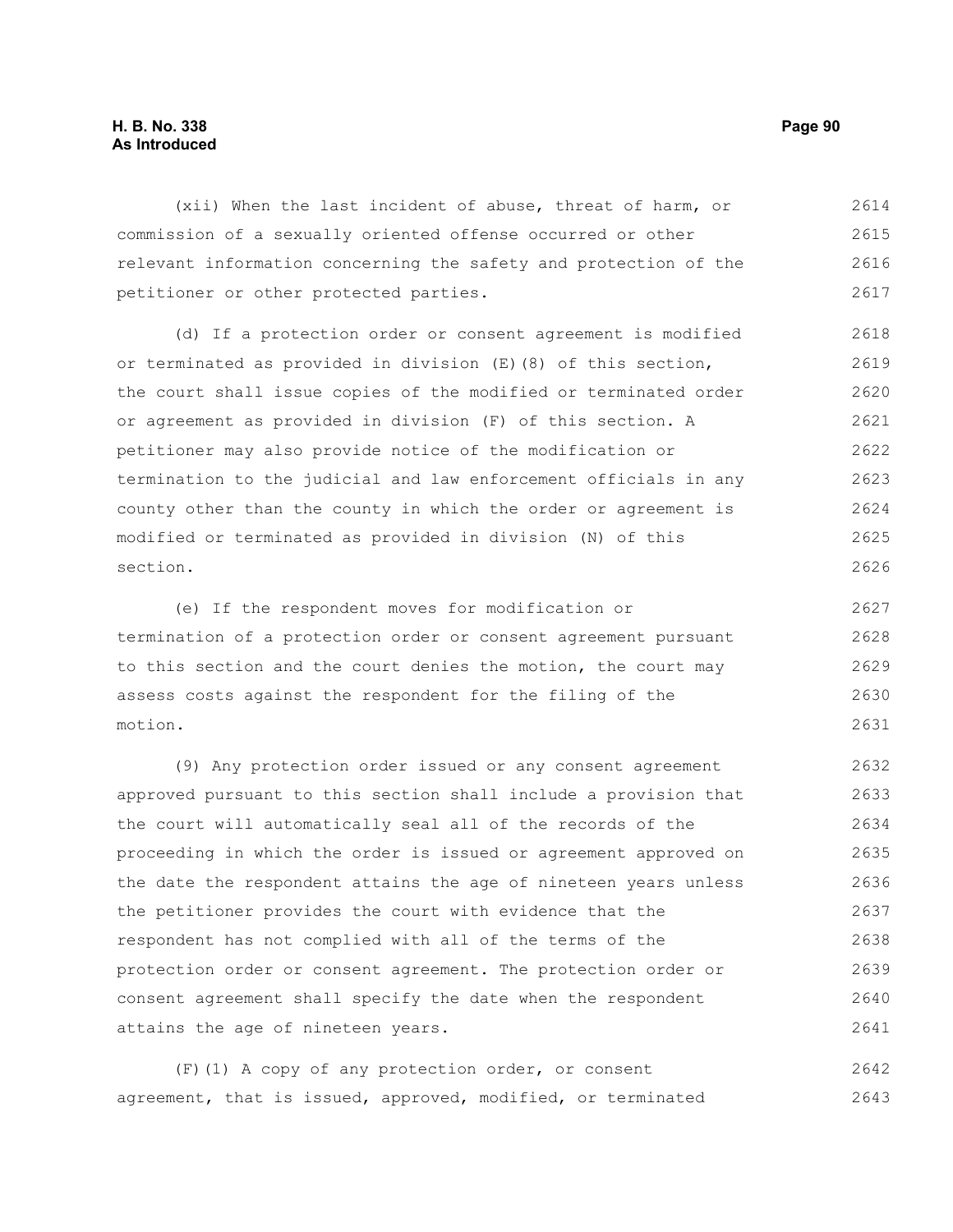| under this section shall be issued by the court to the                 | 2644 |
|------------------------------------------------------------------------|------|
| petitioner, to the respondent, and to all law enforcement              | 2645 |
| agencies that have jurisdiction to enforce the order or                | 2646 |
| agreement. The protection order or consent agreement shall be in       | 2647 |
| a form that ensures that the protection order or consent               | 2648 |
| <u>agreement is accepted into the protection order database of the</u> | 2649 |
| national crime information center (NCIC) maintained by the             | 2650 |
| federal bureau of investigation. The court shall direct that a         | 2651 |
| copy of an order be delivered to the respondent on the same day        | 2652 |
| that the order is entered. If the court terminates or cancels          | 2653 |
| the order, the court shall cause the delivery of notice of the         | 2654 |
| termination or cancellation to the same persons and entities           | 2655 |
| that were issued or delivered a copy of the order.                     | 2656 |
| (2) Upon the issuance of a protection order or the                     | 2657 |
| approval of a consent agreement under this section, the court          | 2658 |

|                                     |  |  |  | shall provide the parties to the order or agreement with the |  | 2659 |
|-------------------------------------|--|--|--|--------------------------------------------------------------|--|------|
| following notice orally or by form: |  |  |  |                                                              |  | 2660 |

#### "NOTICE

As a result of this order or consent agreement, it may be unlawful for you to possess or purchase a firearm, including a rifle, pistol, or revolver, or ammunition pursuant to federal law under 18 U.S.C. 922(g)(8) for the duration of this order or consent agreement. If you have any questions whether this law makes it illegal for you to possess or purchase a firearm or ammunition, you should consult an attorney." 2662 2663 2664 2665 2666 2667 2668

(3) All law enforcement agencies shall establish and maintain an index for the protection orders and the approved consent agreements delivered to the agencies pursuant to division (F)(1) of this section. With respect to each order and consent agreement delivered, each agency shall note on the index 2669 2670 2671 2672 2673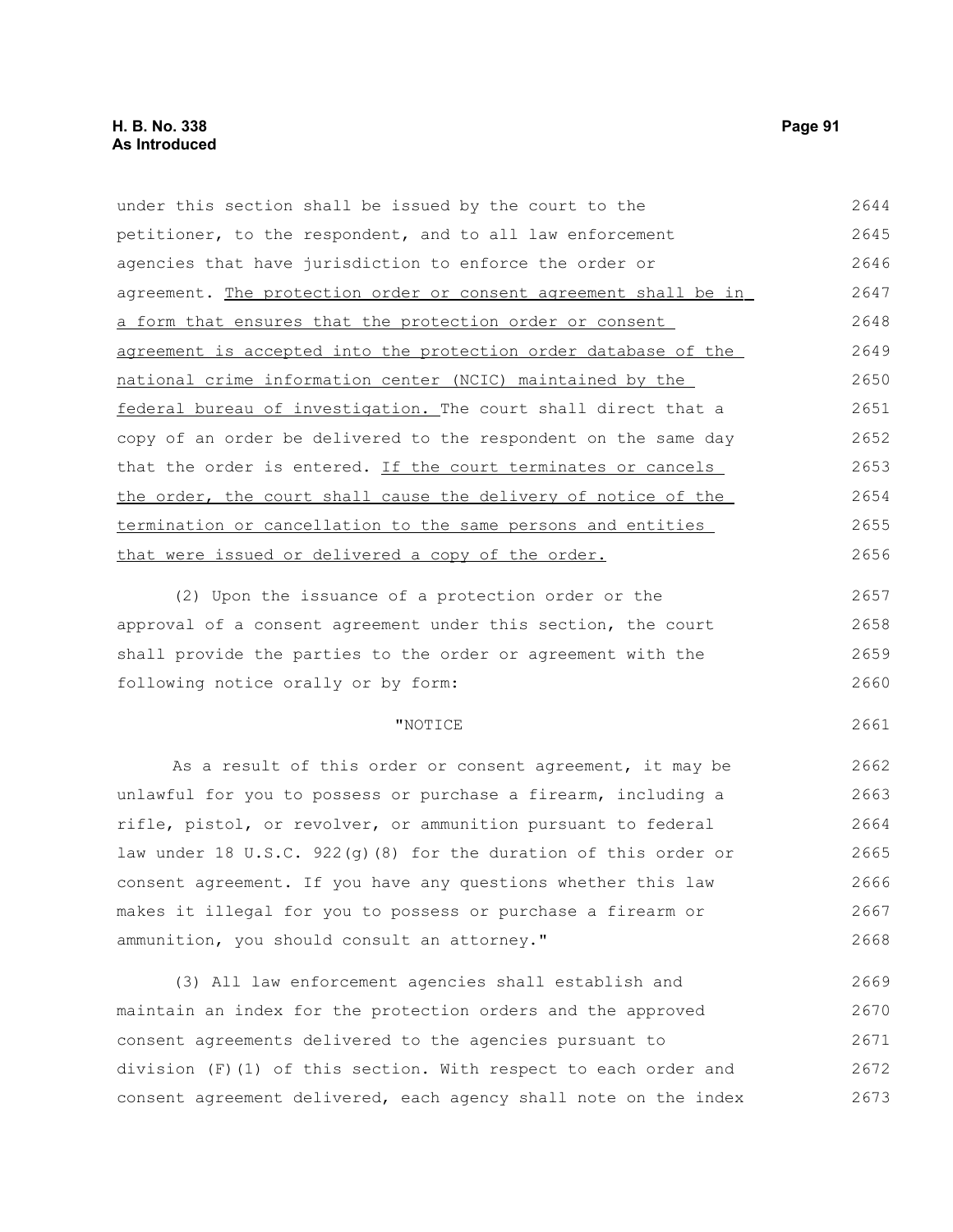| the date and time that it received the order or consent          | 2674 |
|------------------------------------------------------------------|------|
| agreement. Each protection order and consent agreement received  | 2675 |
| by a law enforcement agency pursuant to this section shall be    | 2676 |
| entered by the agency into the law enforcement automated data    | 2677 |
| system created by section 5503.10 of the Revised Code, and known | 2678 |
| as LEADS, within twenty-four hours after receipt. Upon the       | 2679 |
| termination or cancellation of the order, the agency shall take  | 2680 |
| all steps necessary to ensure that the order is removed from     | 2681 |
| LEADS within twenty-four hours after receipt of notice of the    | 2682 |
| termination or cancellation and that it is terminated, cleared,  | 2683 |
| or canceled in the protection order database of the national     | 2684 |
| crime information center (NCIC) maintained by the federal bureau | 2685 |
| of investigation.                                                | 2686 |
| (4) Regardless of whether the petitioner has registered          | 2687 |
| the order or agreement in the county in which the officer's      | 2688 |

agency has jurisdiction pursuant to division (N) of this section, any officer of a law enforcement agency shall enforce a protection order issued or consent agreement approved by any court in this state in accordance with the provisions of the order or agreement, including removing the respondent from the premises, if appropriate. 2689 2690 2691 2692 2693 2694

(G)(1) Any proceeding under this section shall be conducted in accordance with the Rules of Civil Procedure, except that an order under this section may be obtained with or without bond. An order issued under this section, other than an ex parte order, that grants a protection order or approves a consent agreement, that refuses to grant a protection order or approve a consent agreement that modifies or terminates a protection order or consent agreement, or that refuses to modify or terminate a protection order or consent agreement, is a final, appealable order. The remedies and procedures provided in 2695 2696 2697 2698 2699 2700 2701 2702 2703 2704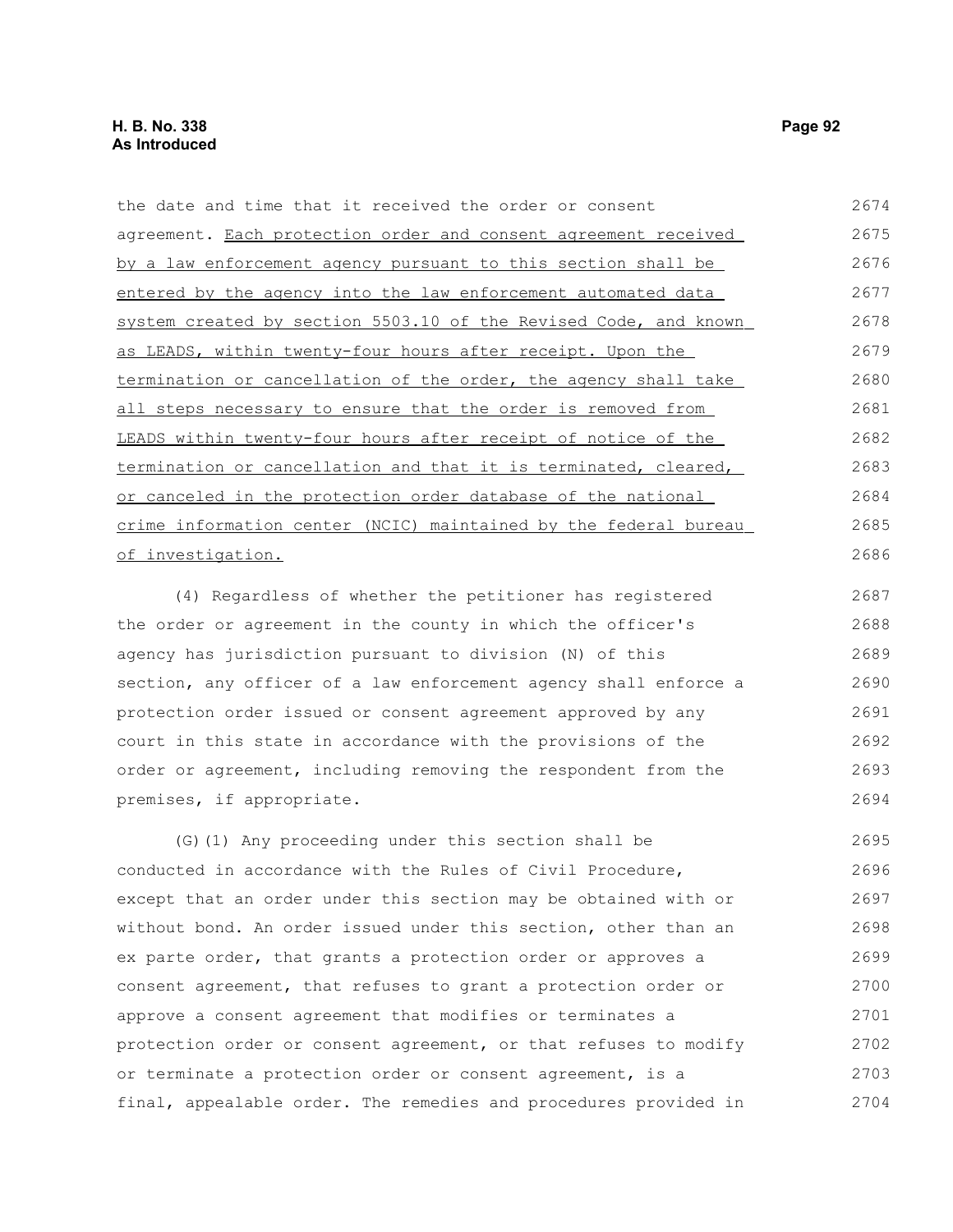this section are in addition to, and not in lieu of, any other available civil or criminal remedies. 2705 2706

(2) If as provided in division (G)(1) of this section an order issued under this section, other than an ex parte order, refuses to grant a protection order, the court, on its own motion, shall order that the ex parte order issued under this section and all of the records pertaining to that ex parte order be sealed after either of the following occurs: 2707 2708 2709 2710 2711 2712

(a) No party has exercised the right to appeal pursuant to Rule 4 of the Rules of Appellate Procedure. 2713 2714

(b) All appellate rights have been exhausted.

(H) The filing of proceedings under this section does not excuse a person from filing any report or giving any notice required by section 2151.421 of the Revised Code or by any other law. When a petition under this section alleges domestic violence against minor children, the court shall report the fact, or cause reports to be made, to a county, township, or municipal peace officer under section 2151.421 of the Revised Code. 2716 2717 2718 2719 2720 2721 2722 2723

(I) Any law enforcement agency that investigates a domestic dispute shall provide information to the family or household members involved, or the persons in the dating relationship who are involved, whichever is applicable regarding the relief available under this section and, for family or household members, section 2919.26 of the Revised Code. 2724 2725 2726 2727 2728 2729

(J)(1) Subject to divisions  $(E)$ (8)(e) and (J)(2) of this section and regardless of whether a protection order is issued or a consent agreement is approved by a court of another county or a court of another state, no court or unit of state or local 2730 2731 2732 2733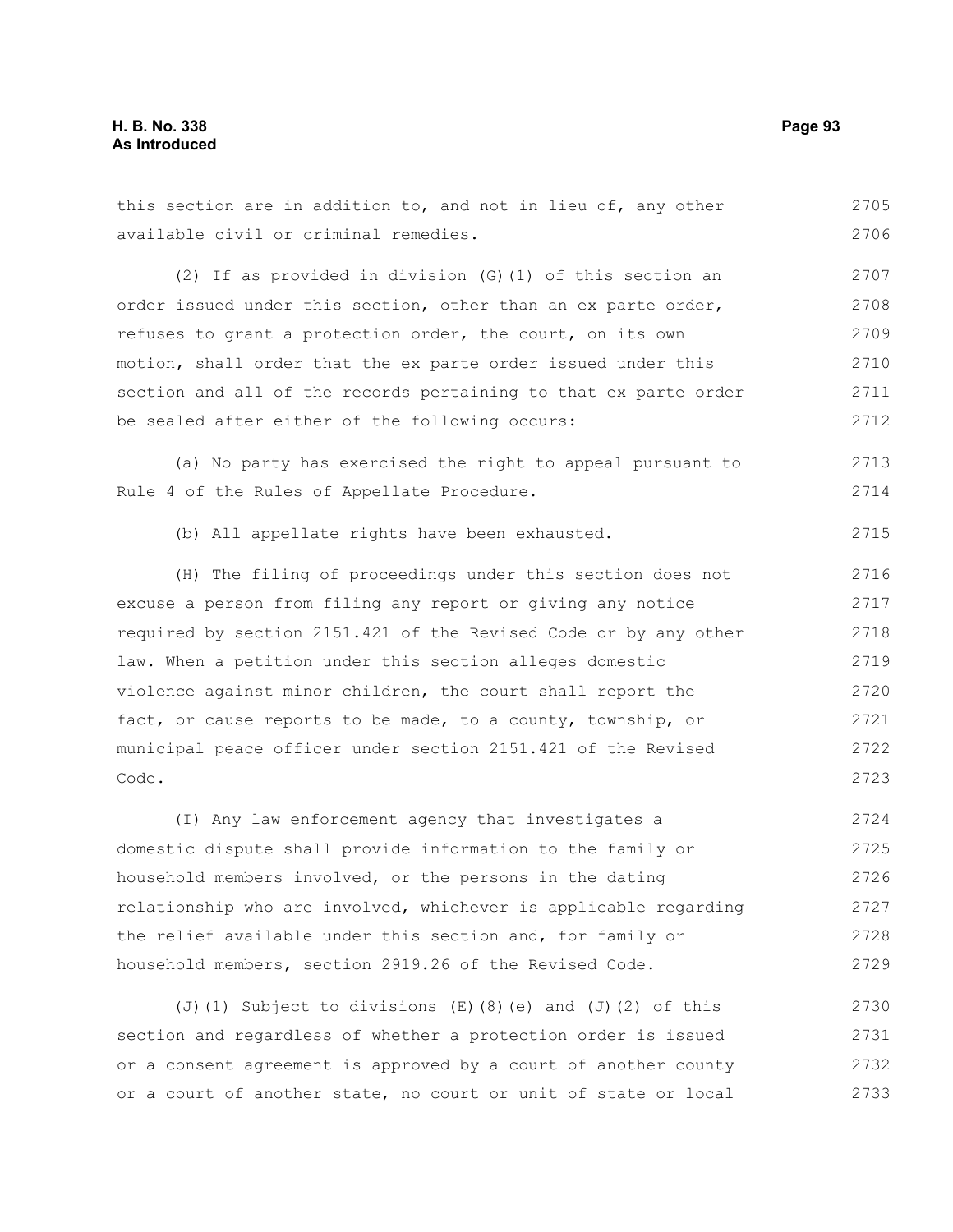government shall charge the petitioner any fee, cost, deposit, or money in connection with the filing of a petition pursuant to this section or in connection with the filing, issuance, registration, modification, enforcement, dismissal, withdrawal, or service of a protection order, consent agreement, or witness subpoena or for obtaining a certified copy of a protection order or consent agreement. 2734 2735 2736 2737 2738 2739 2740

(2) Regardless of whether a protection order is issued or a consent agreement is approved pursuant to this section, the court may assess costs against the respondent in connection with the filing, issuance, registration, modification, enforcement, dismissal, withdrawal, or service of a protection order, consent agreement, or witness subpoena or for obtaining a certified copy of a protection order or consent agreement. 2741 2742 2743 2744 2745 2746 2747

(K)(1) The court shall comply with Chapters 3119., 3121., 3123., and 3125. of the Revised Code when it makes or modifies an order for child support under this section. 2748 2749 2750

(2) If any person required to pay child support under an order made under this section on or after April 15, 1985, or modified under this section on or after December 31, 1986, is found in contempt of court for failure to make support payments under the order, the court that makes the finding, in addition to any other penalty or remedy imposed, shall assess all court costs arising out of the contempt proceeding against the person and require the person to pay any reasonable attorney's fees of any adverse party, as determined by the court, that arose in relation to the act of contempt. 2751 2752 2753 2754 2755 2756 2757 2758 2759 2760

(L)(1) A person who violates a protection order issued or a consent agreement approved under this section is subject to the following sanctions: 2761 2762 2763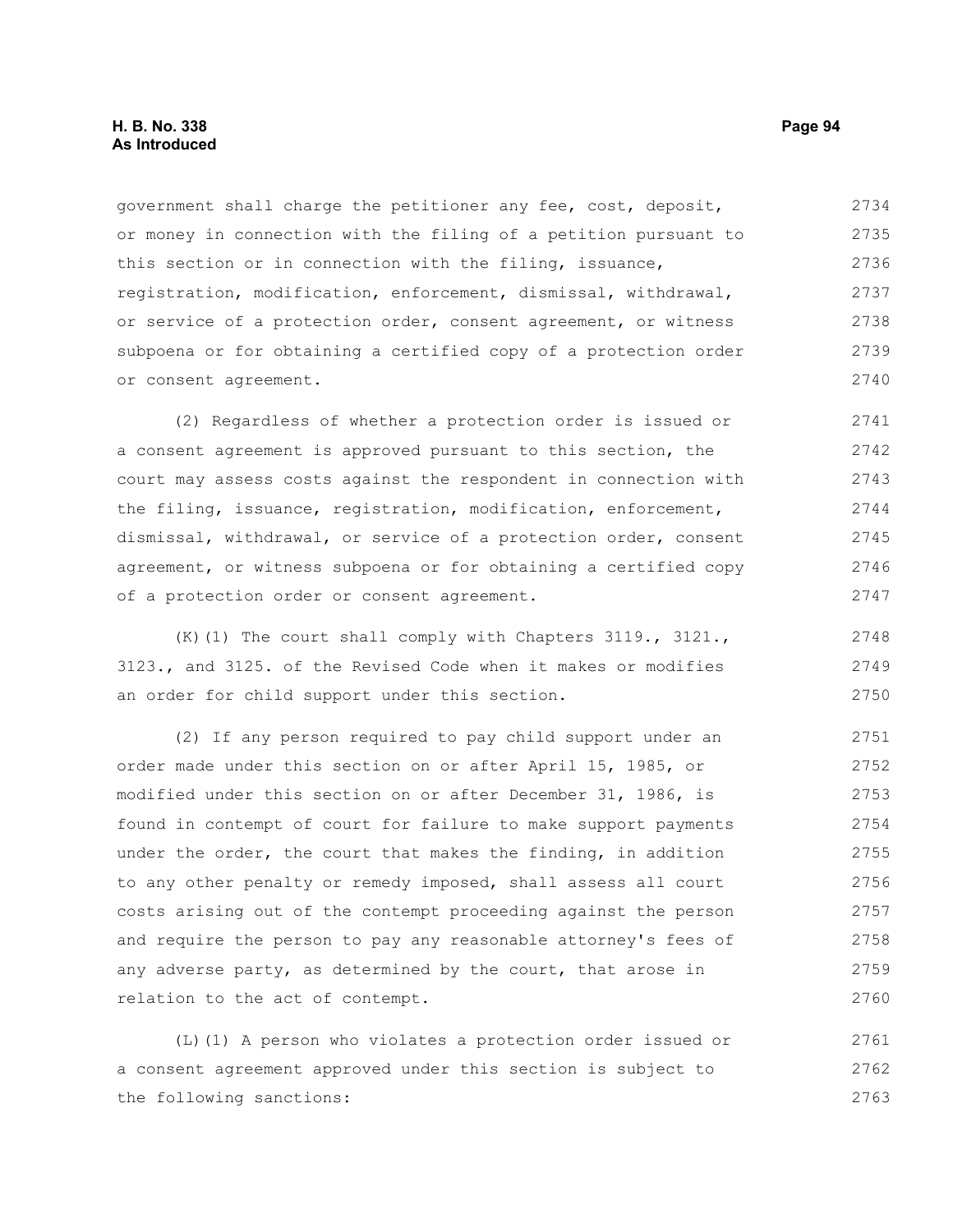## **H. B. No. 338 Page 95 As Introduced**

(a) Criminal prosecution or a delinquent child proceeding for a violation of section 2919.27 of the Revised Code, if the violation of the protection order or consent agreement constitutes a violation of that section; 2764 2765 2766 2767

(b) Punishment for contempt of court. 2768

(2) The punishment of a person for contempt of court for violation of a protection order issued or a consent agreement approved under this section does not bar criminal prosecution of the person or a delinquent child proceeding concerning the person for a violation of section 2919.27 of the Revised Code. However, a person punished for contempt of court is entitled to credit for the punishment imposed upon conviction of or adjudication as a delinquent child for a violation of that section, and a person convicted of or adjudicated a delinquent child for a violation of that section shall not subsequently be punished for contempt of court arising out of the same activity. 2769 2770 2771 2772 2773 2774 2775 2776 2777 2778 2779

(M) In all stages of a proceeding under this section, a petitioner may be accompanied by a victim advocate. 2780 2781

(N)(1) A petitioner who obtains a protection order or consent agreement under this section or a temporary protection order under section 2919.26 of the Revised Code may provide notice of the issuance or approval of the order or agreement to the judicial and law enforcement officials in any county other than the county in which the order is issued or the agreement is approved by registering that order or agreement in the other county pursuant to division (N)(2) of this section and filing a copy of the registered order or registered agreement with a law enforcement agency in the other county in accordance with that division. A person who obtains a protection order issued by a court of another state may provide notice of the issuance of the 2782 2783 2784 2785 2786 2787 2788 2789 2790 2791 2792 2793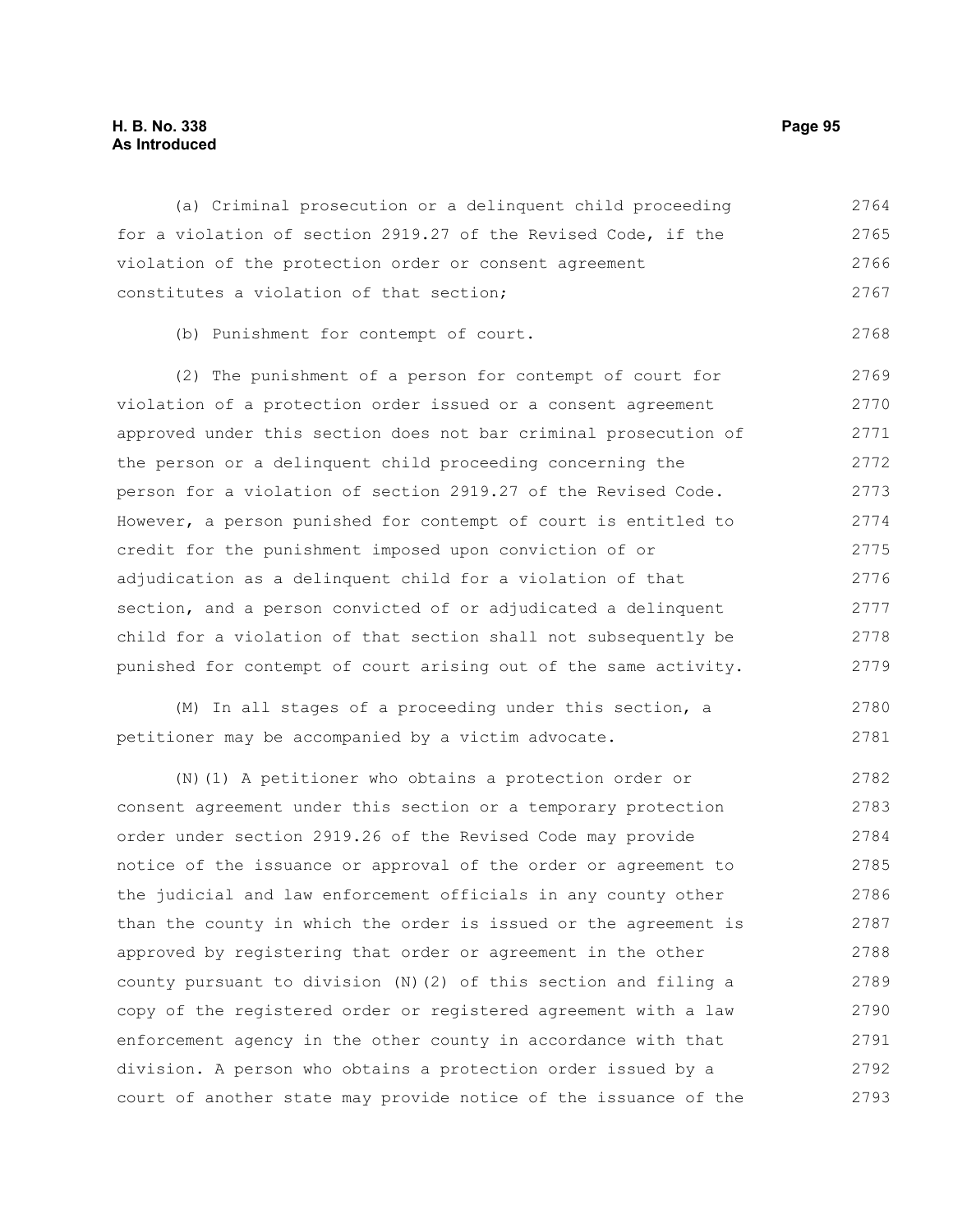order to the judicial and law enforcement officials in any county of this state by registering the order in that county pursuant to section 2919.272 of the Revised Code and filing a copy of the registered order with a law enforcement agency in that county. 2794 2795 2796 2797 2798

(2) A petitioner may register a temporary protection order, protection order, or consent agreement in a county other than the county in which the court that issued the order or approved the agreement is located in the following manner: 2799 2800 2801 2802

(a) The petitioner shall obtain a certified copy of the order or agreement from the clerk of the court that issued the order or approved the agreement and present that certified copy to the clerk of the court of common pleas or the clerk of a municipal court or county court in the county in which the order or agreement is to be registered. 2803 2804 2805 2806 2807 2808

(b) Upon accepting the certified copy of the order or agreement for registration, the clerk of the court of common pleas, municipal court, or county court shall place an endorsement of registration on the order or agreement and give the petitioner a copy of the order or agreement that bears that proof of registration. 2809 2810 2811 2812 2813 2814

(3) The clerk of each court of common pleas, the clerk of each municipal court, and the clerk of each county court shall maintain a registry of certified copies of temporary protection orders, protection orders, or consent agreements that have been issued or approved by courts in other counties and that have been registered with the clerk. 2815 2816 2817 2818 2819 2820

(O) Nothing in this section prohibits the domestic relations division of a court of common pleas in counties that 2821 2822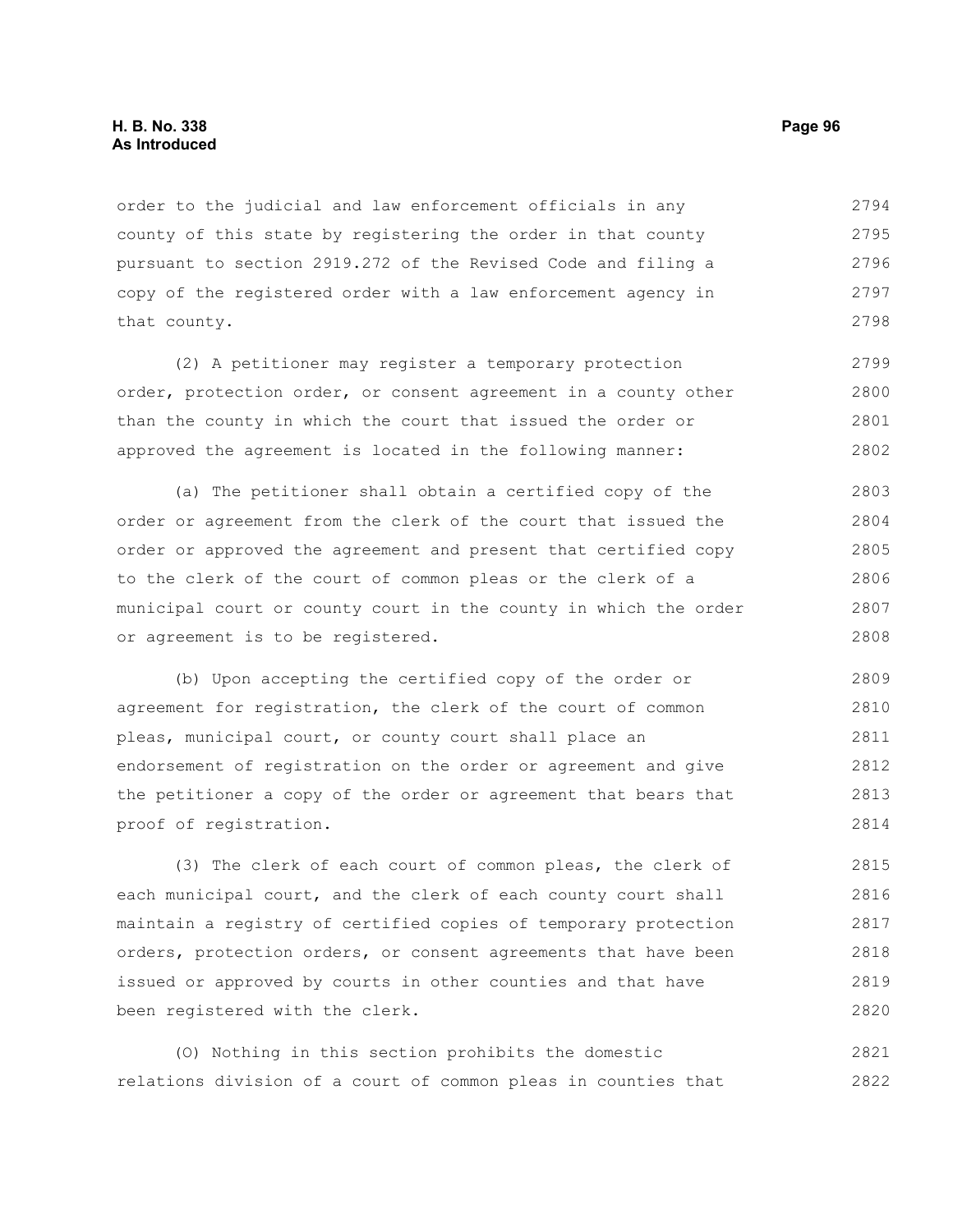have a domestic relations division or a court of common pleas in counties that do not have a domestic relations division from designating a minor child as a protected party on a protection order or consent agreement. 2823 2824 2825 2826

**Sec. 3113.99.** (A) Whoever violates section 3113.06 of the Revised Code is guilty of a misdemeanor of the first degree. If the offender previously has been convicted of or pleaded guilty to a violation of section 3113.06 of the Revised Code or if the court finds that the offender has failed to pay the cost of child maintenance under section 3113.06 of the Revised Code for a total accumulated period of twenty-six weeks out of one hundred four consecutive weeks, whether or not the twenty-six weeks were consecutive, a violation of section 3113.06 of the Revised Code is a felony of the fifth degree. 2827 2828 2829 2830 2831 2832 2833 2834 2835 2836

#### (B) Whoever violates division (A) of section 3113.30 of the Revised Code is guilty of a felony of the fifth degree. 2837 2838

**Sec. 5122.10.** (A)(1) Any of the following who has reason to believe that a person is a mentally ill person subject to court order and represents a substantial risk of physical harm to self or others if allowed to remain at liberty pending examination may take the person into custody and may immediately transport the person to a hospital or, notwithstanding section 5119.33 of the Revised Code, to a general hospital not licensed by the department of mental health and addiction services where the person may be held for the period prescribed in divisions  $(A)$  to  $(E)$  of this section: 2839 2840 2841 2842 2843 2844 2845 2846 2847 2848

(a) A psychiatrist; 2849

(b) A licensed physician; 2850

(c) A licensed clinical psychologist;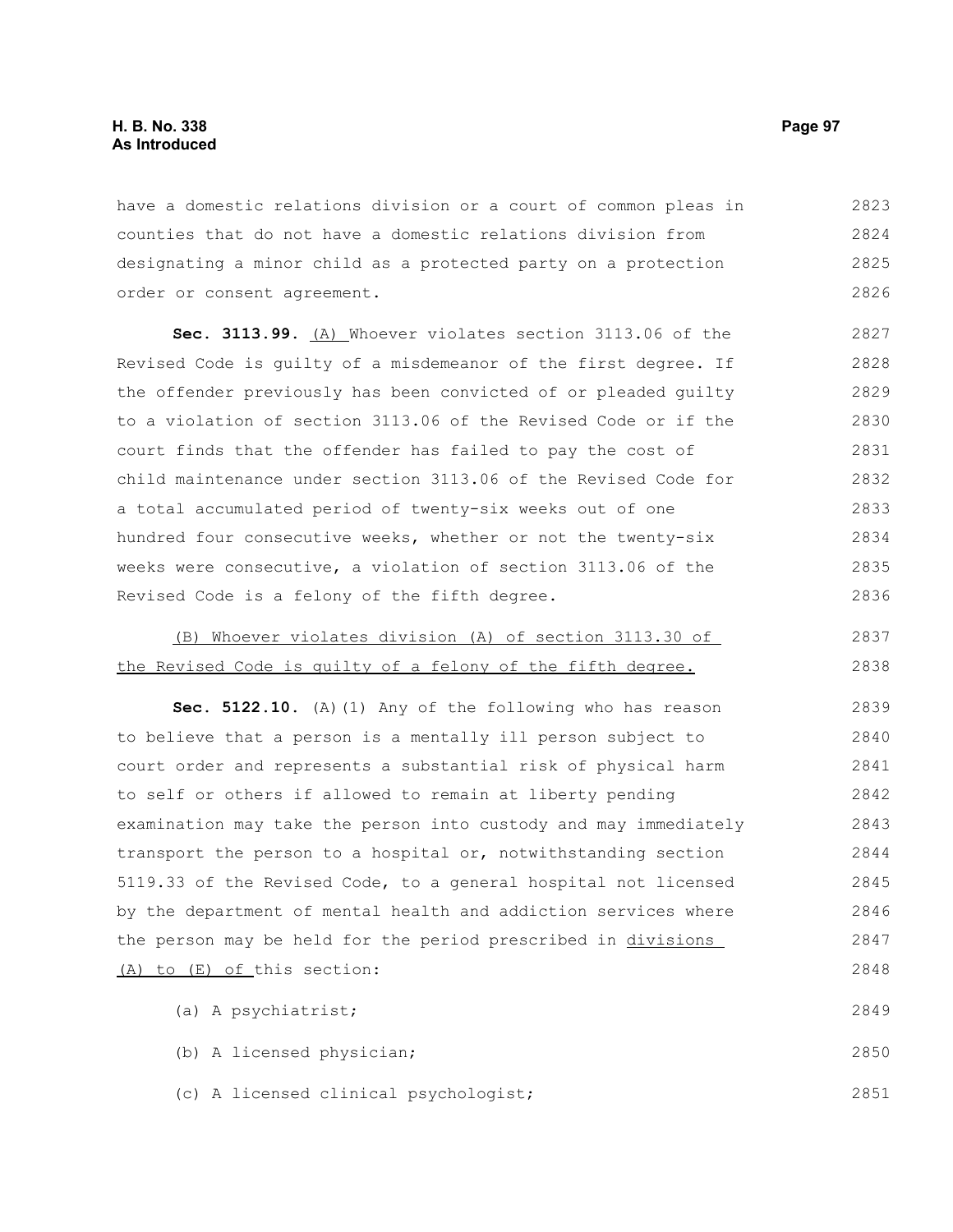| (d) A clinical nurse specialist who is certified as a            | 2852 |
|------------------------------------------------------------------|------|
| psychiatric-mental health CNS by the American nurses             | 2853 |
| credentialing center;                                            | 2854 |
| (e) A certified nurse practitioner who is certified as a         | 2855 |
| psychiatric-mental health NP by the American nurses              | 2856 |
| credentialing center;                                            | 2857 |
| (f) A health officer;                                            | 2858 |
| (g) A parole officer;                                            | 2859 |
| (h) A police officer;                                            | 2860 |
| (i) A sheriff.                                                   | 2861 |
| (2) If the chief of the adult parole authority or a parole       | 2862 |
| or probation officer with the approval of the chief of the       | 2863 |
| authority has reason to believe that a parolee, an offender      | 2864 |
| under a community control sanction or post-release control       | 2865 |
| sanction, or an offender under transitional control is a         | 2866 |
| mentally ill person subject to court order and represents a      | 2867 |
| substantial risk of physical harm to self or others if allowed   | 2868 |
| to remain at liberty pending examination, the chief or officer   | 2869 |
| may take the parolee or offender into custody and may            | 2870 |
| immediately transport the parolee or offender to a hospital or,  | 2871 |
| notwithstanding section 5119.33 of the Revised Code, to a        | 2872 |
| general hospital not licensed by the department of mental health | 2873 |
| and addiction services where the parolee or offender may be held | 2874 |
| for the period prescribed in divisions (A) to (E) of this        | 2875 |
| section.                                                         | 2876 |
| (3) In the circumstances described in division (B) (2) (a)       | 2877 |
| or (B) (2) (b) (i) of section 3113.261 of the Revised Code, upon | 2878 |
| the filing under section 3113.27 of the Revised Code of the      | 2879 |
| petition requesting the issuance of a potential risk protection  | 2880 |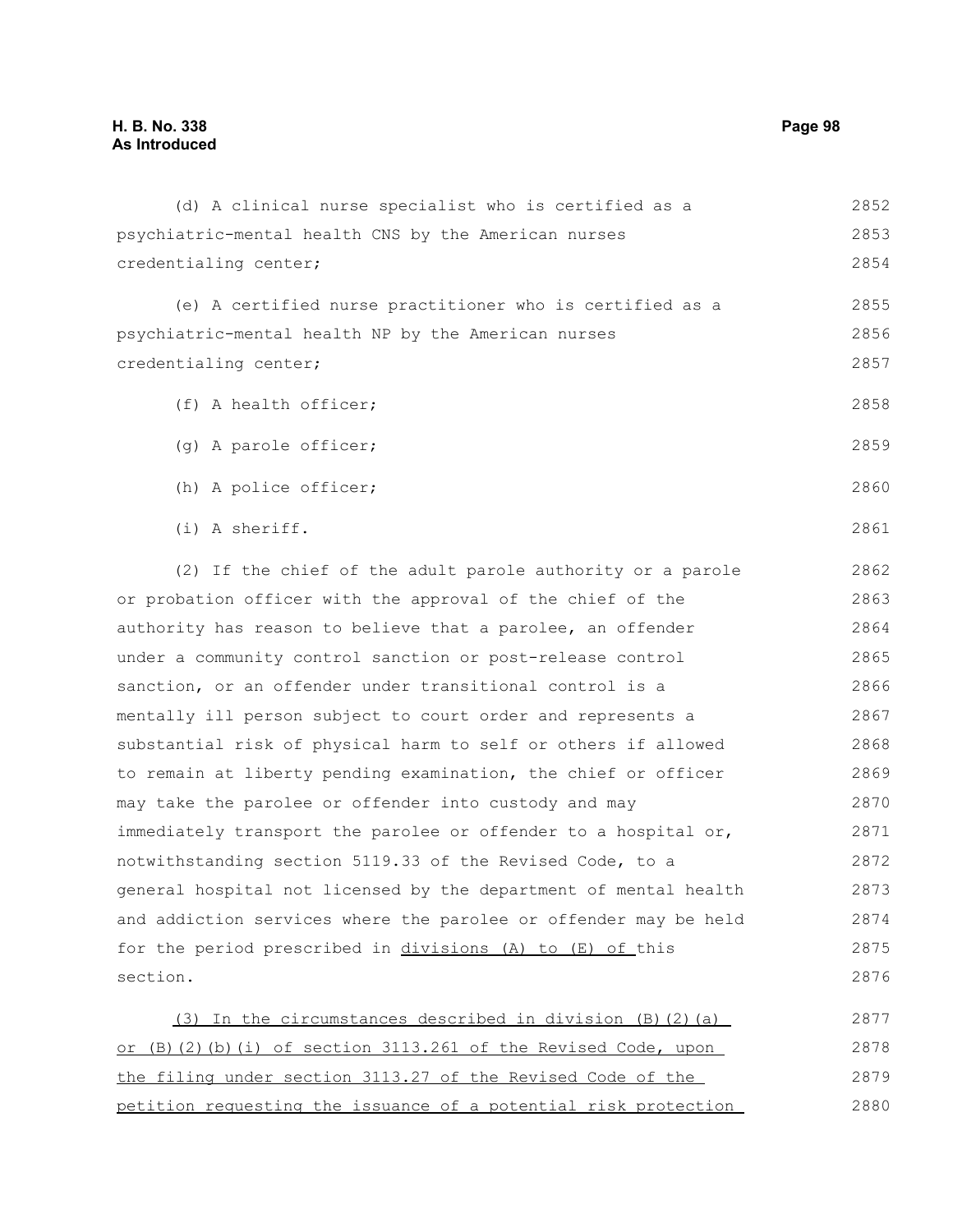| order with respect to the person, a law enforcement officer may      | 2881 |
|----------------------------------------------------------------------|------|
| take a person into custody and may immediately transport the         | 2882 |
| person to a hospital or, notwithstanding section 5119.33 of the      | 2883 |
| Revised Code, to a general hospital not licensed by the              | 2884 |
| department of mental health and addiction services where the         | 2885 |
| person may be held for the period prescribed in division (F) of      | 2886 |
| this section. Division (A) (3) of this section is separate from      | 2887 |
| and independent of, and does not limit or affect the operation       | 2888 |
| of, divisions $(A) (1)$ and $(2)$ of this section. The filing of the | 2889 |
| petition under section 3113.27 of the Revised Code requesting        | 2890 |
| the issuance of a potential risk protection order with respect       | 2891 |
| to the person and the taking of the person into custody and          | 2892 |
| transport of the person to a facility under this section is a        | 2893 |
| public safety emergency.                                             | 2894 |
| If a person, parolee, or offender is taken into custody              | 2895 |

 under division (A)(1) or (2) of this section, divisions (A)(3) and (F) of this section do not limit or affect the authority of a law enforcement officer to file a petition with a court under section 3113.27 of the Revised Code requesting the issuance of a potential risk protection order to apply with respect to the person under authority of division (A) of section 3113.261 of the Revised Code. 2896 2897 2898 2899 2900 2901 2902

(B) A written statement shall be given to the hospital by the individual authorized under division (A)(1) or (2) of this section to transport the person. The statement shall specify the circumstances under which such person was taken into custody and the reasons for the belief that the person is a mentally ill person subject to court order and represents a substantial risk of physical harm to self or others if allowed to remain at liberty pending examination. This statement shall be made available to the respondent or the respondent's attorney upon 2903 2904 2905 2906 2907 2908 2909 2910 2911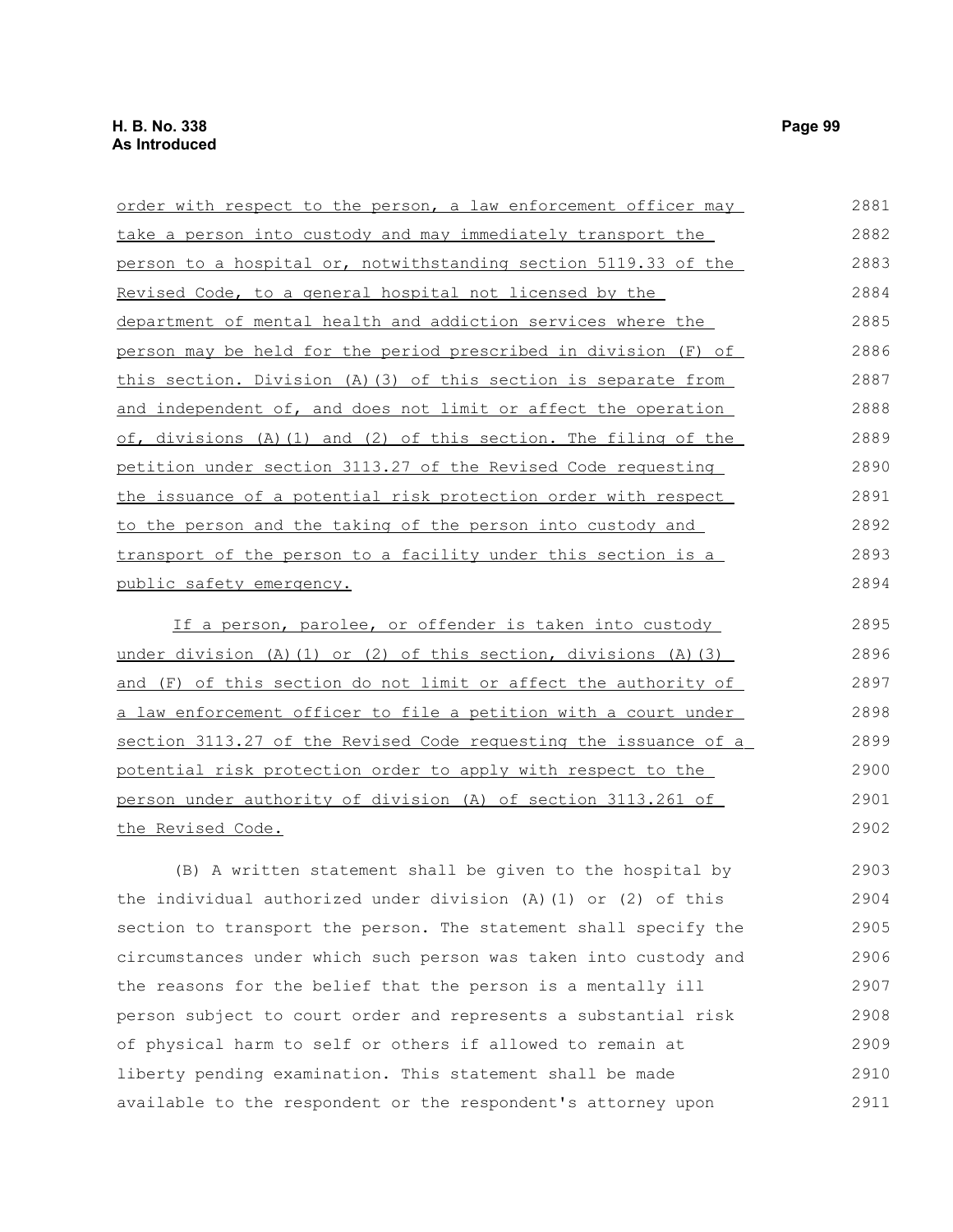request of either.

(C) Every reasonable and appropriate effort shall be made to take persons into custody under division (A) of this section in the least conspicuous manner possible. A person taking the respondent into custody pursuant to division (A) of this section shall explain to the respondent: the name and professional designation and affiliation of the person taking the respondent into custody; that the custody-taking is not a criminal arrest; and that the person is being taken for examination by mental health professionals at a specified mental health facility identified by name. If the person is taken into custody under division (A)(3) of this section, the law enforcement officer who takes the person into custody shall inform the person that an officer has petitioned a court under section 3113.27 of the Revised Code requesting the issuance of a potential risk protection order to apply with respect to the person. 2913 2914 2915 2916 2917 2918 2919 2920 2921 2922 2923 2924 2925 2926 2927

(D) If a person taken into custody under division (A) of this section is transported to a general hospital, the general hospital may admit the person, or provide care and treatment for the person, or both, notwithstanding section 5119.33 of the Revised Code, but by the end of twenty-four hours after arrival at the general hospital, the person shall be transferred to a hospital as defined in section 5122.01 of the Revised Code. 2928 2929 2930 2931 2932 2933 2934

(E) A person transported or transferred to a hospital or community mental health services provider under divisions (A) to (D) of this section shall be examined by the staff of the hospital or services provider within twenty-four hours after arrival at the hospital or services provider. If to conduct the examination requires that the person remain overnight, the hospital or services provider shall admit the person in an 2935 2936 2937 2938 2939 2940 2941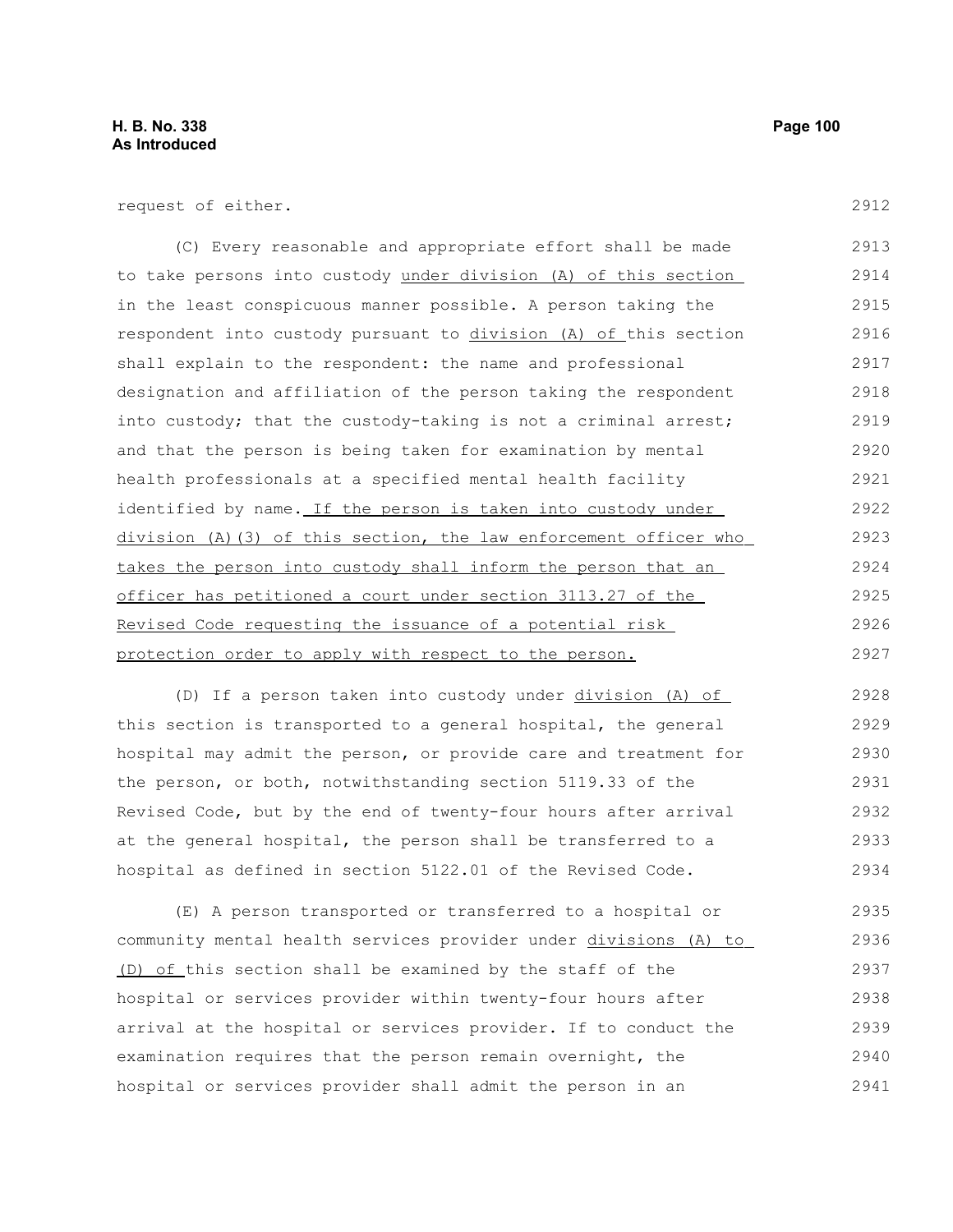## **H. B. No. 338 Page 101 As Introduced**

unclassified status until making a disposition under this section. After the examination, if the chief clinical officer of the hospital or services provider believes that the person is not a mentally ill person subject to court order, subject to divisions (F)(2) and (3) of this section, the chief clinical officer shall release or discharge the person immediately unless a court has issued a temporary order of detention applicable to the person under section 5122.11 of the Revised Code. After the examination, if the chief clinical officer believes that the person is a mentally ill person subject to court order, the chief clinical officer may detain the person for not more than three court days following the day of the examination, subject to extension under divisions (F)(2) and (3) of this section, and during such period admit the person as a voluntary patient under section 5122.02 of the Revised Code or file an affidavit under section 5122.11 of the Revised Code. If neither action is taken and a court has not otherwise issued a temporary order of detention applicable to the person under section 5122.11 of the Revised Code, subject to divisions (F)(2) and (3) of this section, the chief clinical officer shall discharge the person at the end of the three-day period unless the person has been sentenced to the department of rehabilitation and correction and has not been released from the person's sentence, in which case the person shall be returned to that department. (F)(1) When a person is taken into custody as described in 2942 2943 2944 2945 2946 2947 2948 2949 2950 2951 2952 2953 2954 2955 2956 2957 2958 2959 2960 2961 2962 2963 2964 2965 2966

division (A)(3) of this section for transport or transfer to a hospital, except as otherwise provided in this division, the law enforcement officer who takes the person into custody shall not take custody or possession of any deadly weapons present when the person is taken into custody. This division does not limit or restrict a law enforcement officer who takes a person into 2967 2968 2969 2970 2971 2972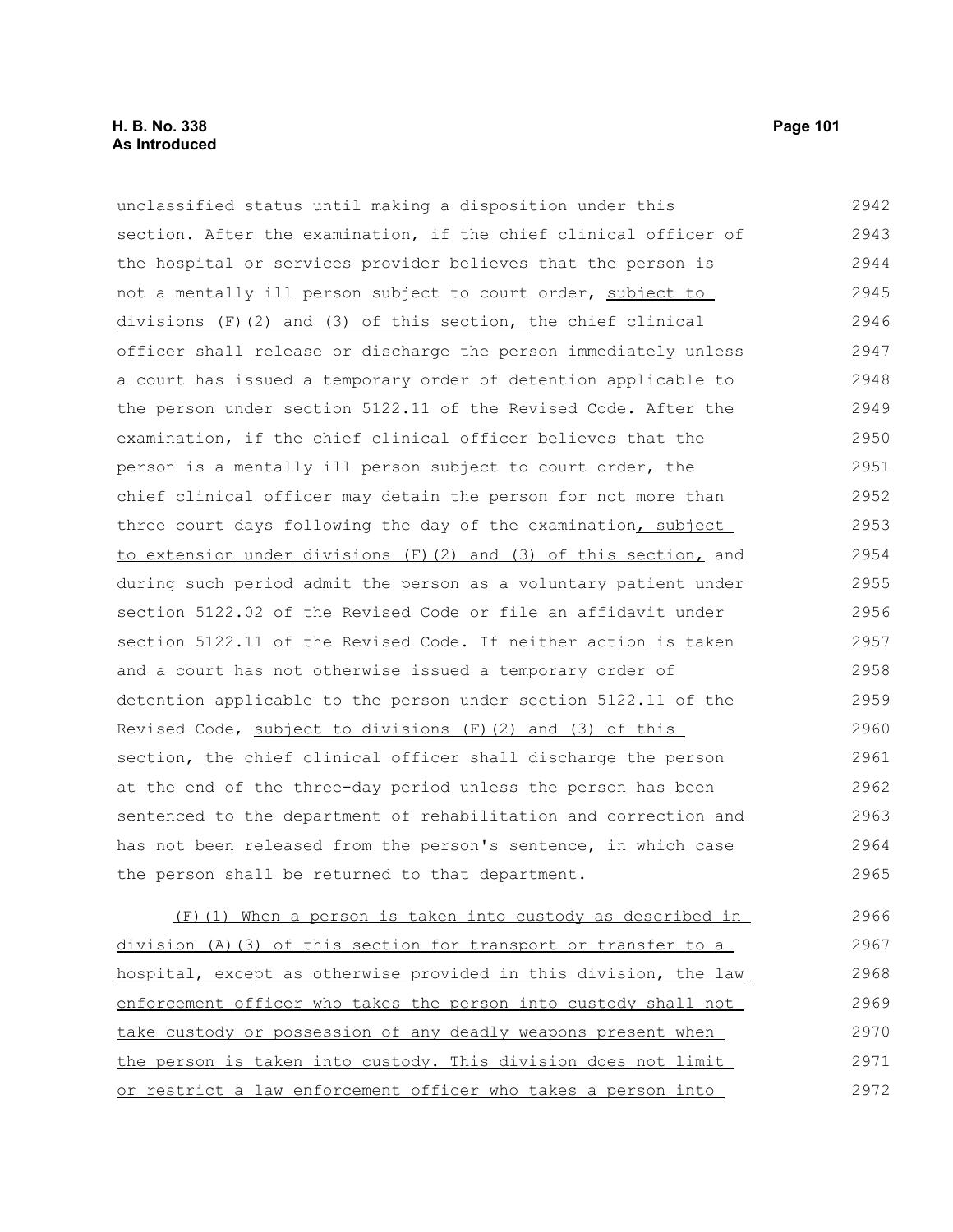| custody as described in this division from taking custody or     | 2973 |
|------------------------------------------------------------------|------|
| possession of any deadly weapons as otherwise permitted by law.  | 2974 |
| (2) If a person is taken into custody as described in            | 2975 |
| division (A) (3) of this section for transport or transfer to a  | 2976 |
| hospital and if, after the examination of the person under       | 2977 |
| division (E) of this section, the chief clinical officer of the  | 2978 |
| hospital or services provider believes that the person is not a  | 2979 |
| mentally ill person subject to court order, one of the following | 2980 |
| applies:                                                         | 2981 |
| (a) If a court has issued a temporary order of detention         | 2982 |
| applicable to the person under section 5122.11 of the Revised    | 2983 |
| Code that provides for a longer period of detention, the person  | 2984 |
| shall be detained in accordance with the order, provided that,   | 2985 |
| because of the public safety emergency, except as otherwise      | 2986 |
| provided in this division, the person shall remain confined      | 2987 |
| pending the hearing under section 3113.27 of the Revised Code on | 2988 |
| the petition requesting the issuance of a potential risk         | 2989 |
| protection order with respect to the person. In no case shall    | 2990 |
| the person be confined due to the pendency of the petition for   | 2991 |
| more than seventy-two hours after the petition is filed.         | 2992 |
| If the person is not detained as described in division<br>(b)    | 2993 |
| $(F)$ (2) (a) of this section, because of the public safety      | 2994 |
| emergency, the person shall remain confined pending the hearing  | 2995 |
| under section 3113.27 of the Revised Code on the petition        | 2996 |
| requesting the issuance of a potential risk protection order     | 2997 |
| with respect to the person, provided that in no case shall the   | 2998 |
| person be confined due to the pendency of the petition for more  | 2999 |
| than seventy-two hours after the petition is filed.              | 3000 |
| (3) If a person is taken into custody under division (A)         | 3001 |
| (3) of this section for transport or transfer to a hospital and  | 3002 |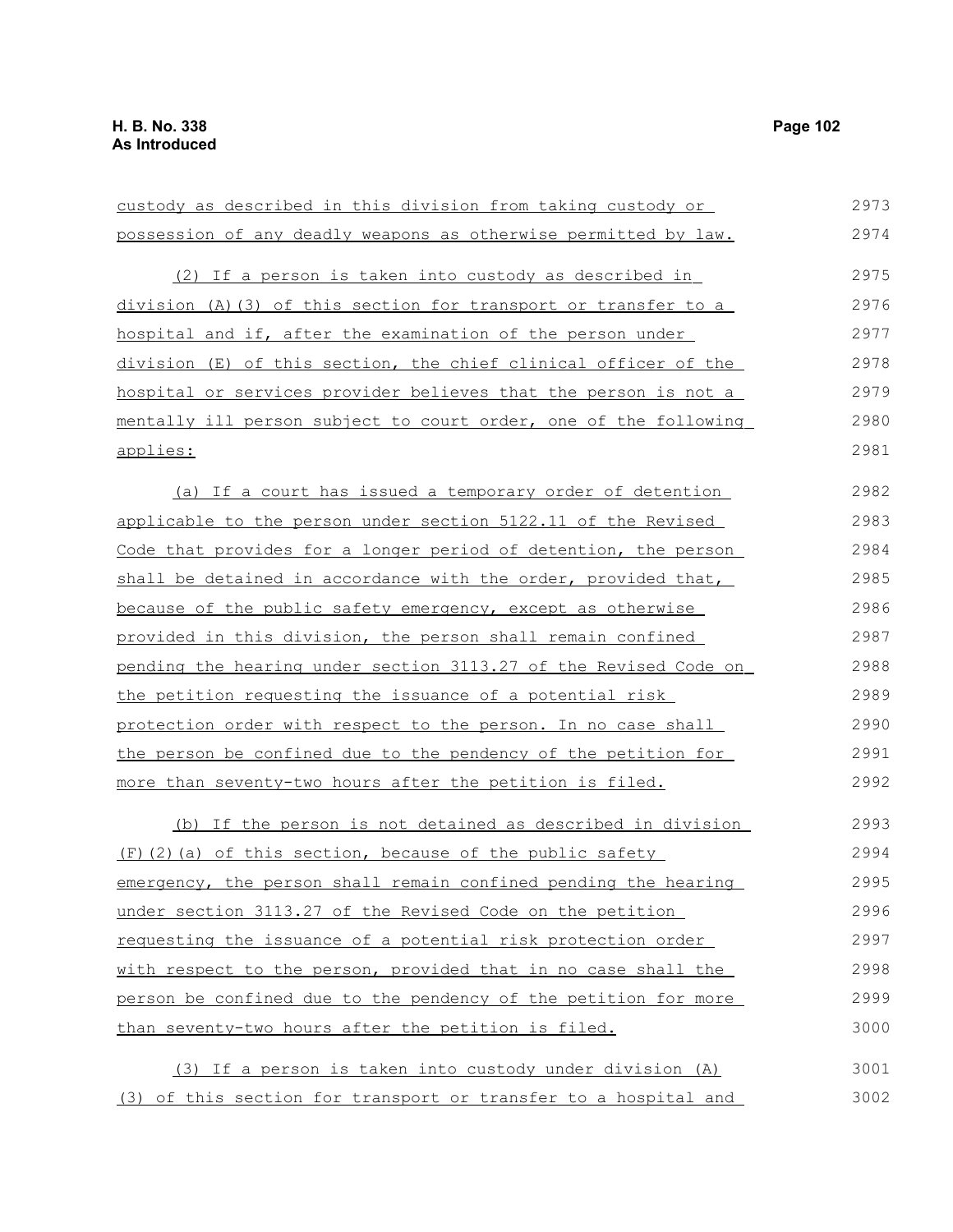| if, after the examination of the person under division (E) of    | 3003 |
|------------------------------------------------------------------|------|
| this section, the chief clinical officer of the hospital or      | 3004 |
| services provider believes that the person is a mentally ill     | 3005 |
| person subject to court order and detains the person following   | 3006 |
| the examination under authority of division (E) of this section, | 3007 |
| one of the following applies:                                    | 3008 |
| (a) If the chief clinical officer admits the person as a         | 3009 |
| voluntary patient under section 5122.02 of the Revised Code or   | 3010 |
| files an affidavit under section 5122.11 of the Revised Code or  | 3011 |
| if a court has issued a temporary order of detention applicable  | 3012 |
| to the person under section 5122.11 of the Revised Code, the     | 3013 |
| person shall be detained in accordance with the provisions of    | 3014 |
| the applicable section or order, provided that, because of the   | 3015 |
| public safety emergency, except as otherwise specified in this   | 3016 |
| division, the person shall remain confined pending the hearing   | 3017 |
| under section 3113.27 of the Revised Code on the petition        | 3018 |
| requesting the issuance of a potential risk protection order     | 3019 |
| with respect to the person. In no case shall the person be       | 3020 |
| confined due to the pendency of the petition for more than       | 3021 |
| seventy-two hours after the petition is filed.                   | 3022 |
| (b) If the chief clinical officer does not admit the             | 3023 |
| person as a voluntary patient or file an affidavit and a court   | 3024 |
| has not issued a temporary order of detention, as described in   | 3025 |
| division (F)(3)(a) of this section, because of the public safety | 3026 |
| emergency, the person shall remain confined pending the hearing  | 3027 |
| under section 3113.27 of the Revised Code on the petition        | 3028 |
| requesting the issuance of a potential risk protection order     | 3029 |
| with respect to the person, provided that in no case shall the   | 3030 |
| person be confined due to the pendency of the petition for more  | 3031 |
| than seventy-two hours after the petition is filed.              | 3032 |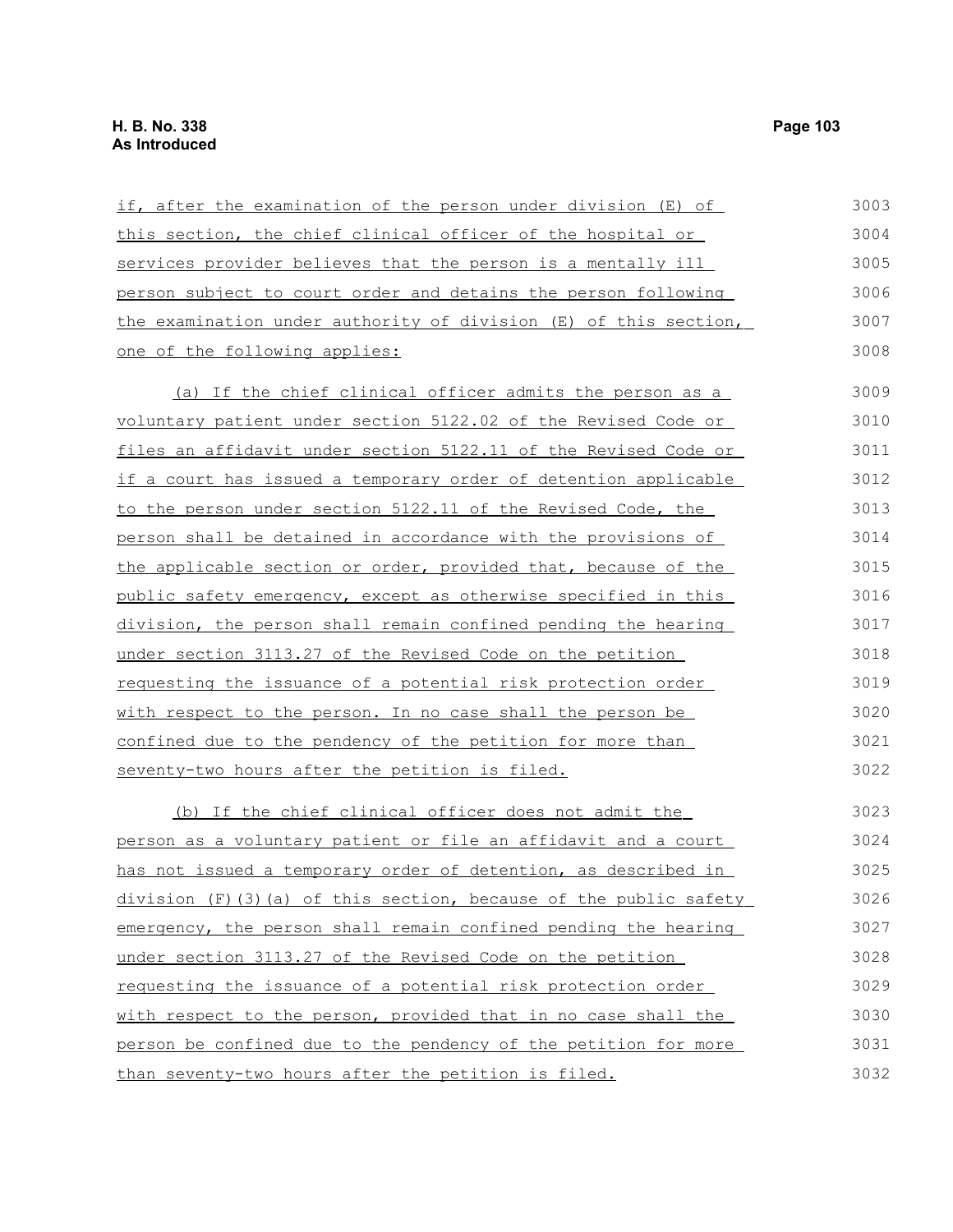(4) If a person is taken into custody as described in division  $(A)(1)$ ,  $(2)$ , or  $(3)$  of this section for transport or transfer to a hospital, and if the person was taken into such custody after the issuance of a potential risk protection order that applies to the person but before the person's deadly weapons were retrieved under the order or the person was taken into such custody before the issuance of a potential risk protection order that applies to the person and such an order was issued while the person was in that custody or under any other disposition of a type described in division (E) of this section that is subsequent and related to that custody, division (A)(1) of section 3113.28 of the Revised Code applies with respect to the person. (5) As used in divisions (F)(1) to (5) of this section: (a) "Deadly weapon" has the same meaning as in section 2923.11 of the Revised Code. (b) "Potential risk protection order" means an order issued under section 3113.27 of the Revised Code. **Section 2.** That existing sections 2151.34, 2903.213, 2903.214, 2919.26, 2923.13, 2923.14, 3113.31, 3113.99, and 3033 3034 3035 3036 3037 3038 3039 3040 3041 3042 3043 3044 3045 3046 3047 3048 3049 3050 3051 3052

 **Section 3.** Section 2923.13 of the Revised Code is presented in this act as a composite of the section as amended by both H.B. 234 and S.B. 43 of the 130th General Assembly. The General Assembly, applying the principle stated in division (B) of section 1.52 of the Revised Code that amendments are to be harmonized if reasonably capable of simultaneous operation, finds that the composite is the resulting version of the section in effect prior to the effective date of the section as 3054 3055 3056 3057 3058 3059 3060 3061

5122.10 of the Revised Code are hereby repealed.